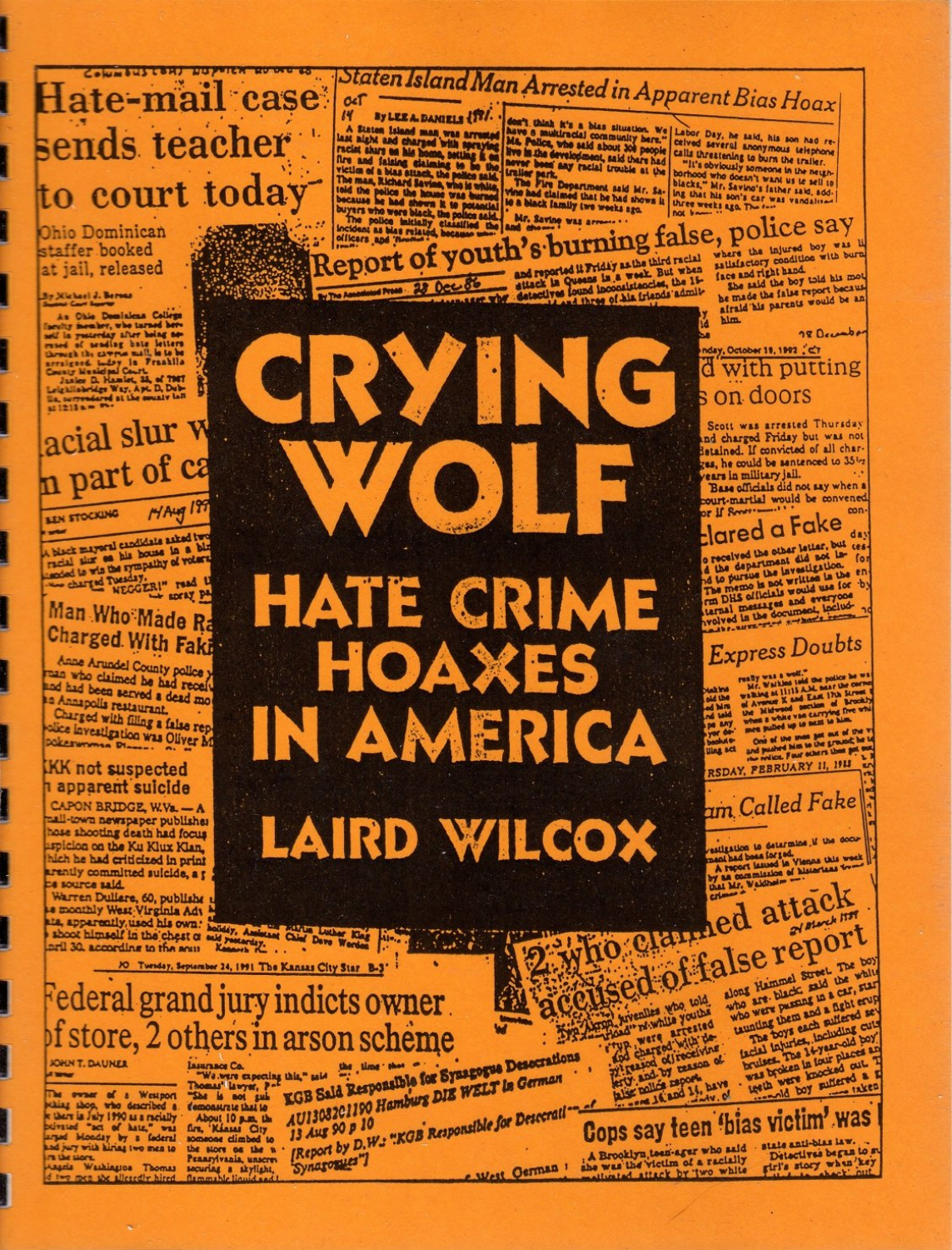Crying Wolf: Hate Crime Hoaxes in America by Laird Wilcox Copyright 1994 All Rights Reserved ISBN 0-933592-78-7 Laird Wilcox Editorial Research Service P0 Box 2047 Olathe, KS 66061 phone/FAX: 1-913-829-0609

#### Foreword

This book grew out of a research project I began in 1988 when the issue of racist and anti-Semitic hoaxes first came to my attention in a serious way. I had learned in talking with a former associate in the civil rights movement of the 1960s that a cross-burning I had always assumed was done by white racists was, in fact, done by civil rights workers. This aroused my curiosity, and more extensive probing convinced me that it may not be an uncommon occurrence.

I quickly discovered that there were almost no sources of information on the subject of racist and anti-Semitic hoaxes. Rightwing groups, whom one might suspect would keep tabs on this, were rendered almost useless by their conspiratorial approach to the subject. The various black and Jewish groups were reluctant to discuss the issue. It was evidently a subject that had to be researched from scratch.

In 1989 I established the "Hoaxer Project" to bring together information on the subject. I managed to collect a number of newspaper clippings and in 1990 published a small report entitled The Hoaxer Project Report., Altogether some 5,500 copies of that report were circulated. A few readers began sending me clippings of hoaxes that actually made the newspapers as well as their own accounts of incidents they knew or suspected were hoaxes.

In time this added up to some 300 documented incidents from which the cases described in this book were drawn. I did not have the resources of a clipping service or a large network of "monitors" to assist me. If I had, this compilation might be many times as large.

Obviously, hoaxers are people who have exercised pretty bad judgment. Their acts may have been hurtful to others and they have usually violated various laws. Nevertheless I think it's important to avoid the concept of "good guys" and "bad guys" when considering this issue. What we seem to have instead are those who are simply responding to an opportunity.

Whenever an abstract ideal acquires the moral urgency that racial equality or opposition to "bigotry" has today, it's only a matter of time until we find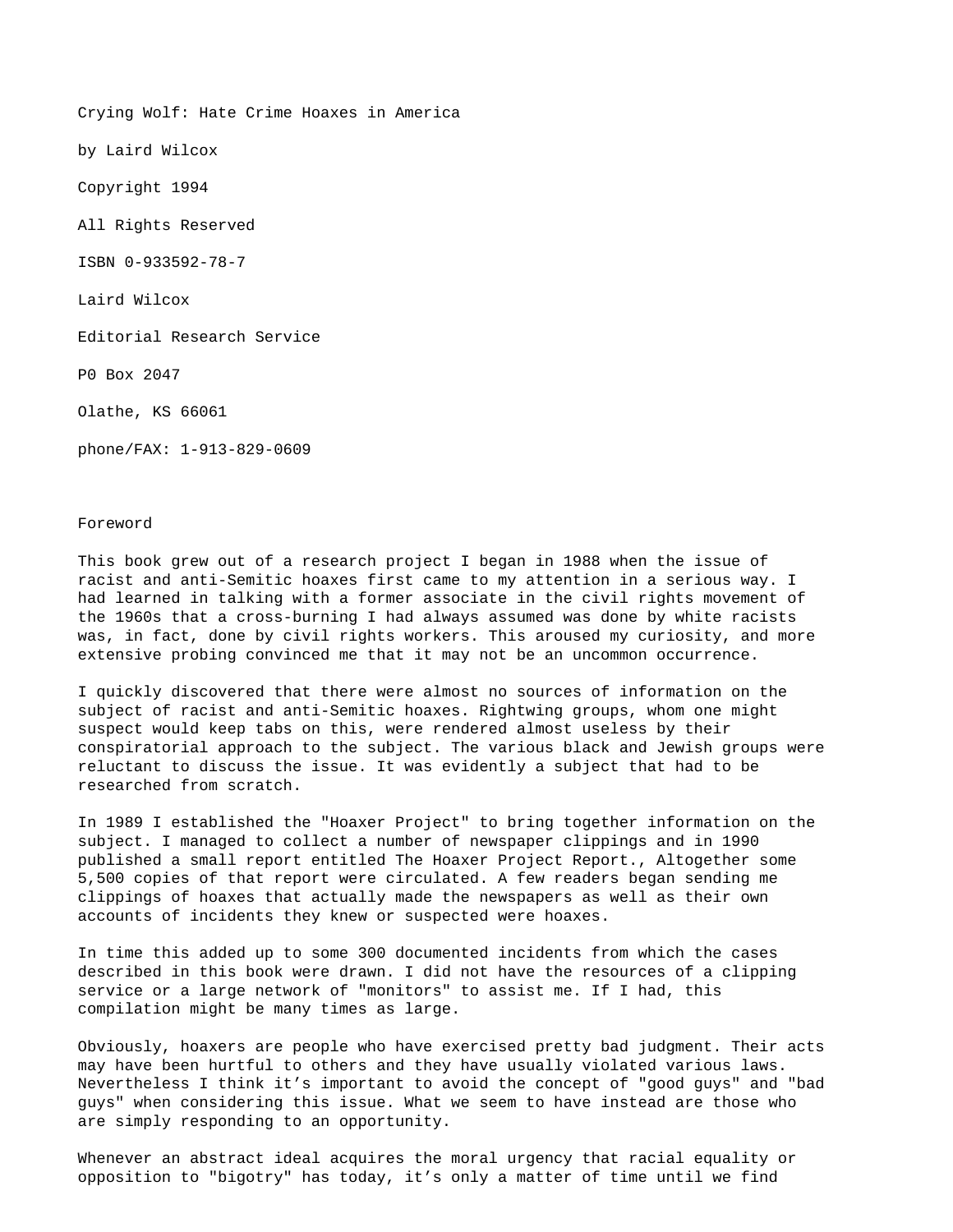individuals for whom the noble end justifies the questionable means. The militant, moralizing fanatic -- g quick to compromise important principles in order to enjoy the flush of righteousness -- is the stumbling block which any reasonable resolution of racial/ethnic problems must overcome.

Further, in my experience, this uncompromising behavior is often a way of compensating for a hidden inner ambivalence. The social psychologist Harold D. Lasswell has written that "dogma is a defensive reaction in the mind of the theorist, but doubt of which he is unaware."

This unconscious ambivalence appears to explain the willingness of many so-called "anti-racists" to justify and practice a kind of reverse racism or "counter-bigotry." This manifests itself in the "good" discrimination of affirmative action and race-preferential policies, as well as in rationalizing prejudicial and stereotyping statements about white people.

Twenty years ago one couldn't have said this, but today discrimination in schools, housing, jobs and government is minimal. Institutional racism is virtually gone. In its place, a series of preferential policies are firmly established.

In recent years "anti-racists" have proclaimed that virtually every behavior and institution in our society is covertly racist. Anti-racism has become a small industry in the United States. Entire career fields are built around defining and combatting "racism" in one form or another. As individual problems are solved and offensive behaviors disappear, the definition of racism is broadened again and again to include more and more behaviors, hence we have the problem of "increasing" bigotry and intolerance. I suspect the last thing many professional anti-racists want is a truly race-neutral society. They have developed a vested interest in the continuation of the problem, a kind of "co-dependency" relationship, if you will.

It's no great surprise that a bright, socially-conscious individual would realize quite on his or her own that there's nothing like some racist graffiti or some other "hate crime" to invigorate the militants, and what the hell, it's for a good cause - right? Americans are not known for their ability to defer gratification for long. Hence, the racist or anti-Semitic hoax. It's as easy as apple pie.

Consider a college campus boiling with racial and gender sensitivity, with courses in victimization, organizations for victims, a constant barrage of victimization propaganda -- but no immediate and palpable victims. "Anti-racist" vigilantes with no racists (or misogynists and homophobes) to hang had better get busy and make some, and as we see, they often do.

What I see happening with hoaxes is a kind of "market" process: the frequency of hoaxes increases with their utility in accomplishing desired ends. When the "market" or payoff for victimization goes up, the temptation to create victimization where none exists is very strong and the temptation of exaggerate minor cases of alleged victimization is even stronger.

Conversely, as the number of hoaxes increases (assuming they are reported) a greater skepticism toward unproven and marginal victimization claims will probably increase as well, and hoaxes will become less effective. It's pretty much a matter of supply and demand.

Concerning the text, it's important to realize that in some cases there may have been further developments in some of the incidents I have covered. If a particular case is important to you, I advise that you attempt to determine its current status. Also, for the most part I relied on journalistic accounts for my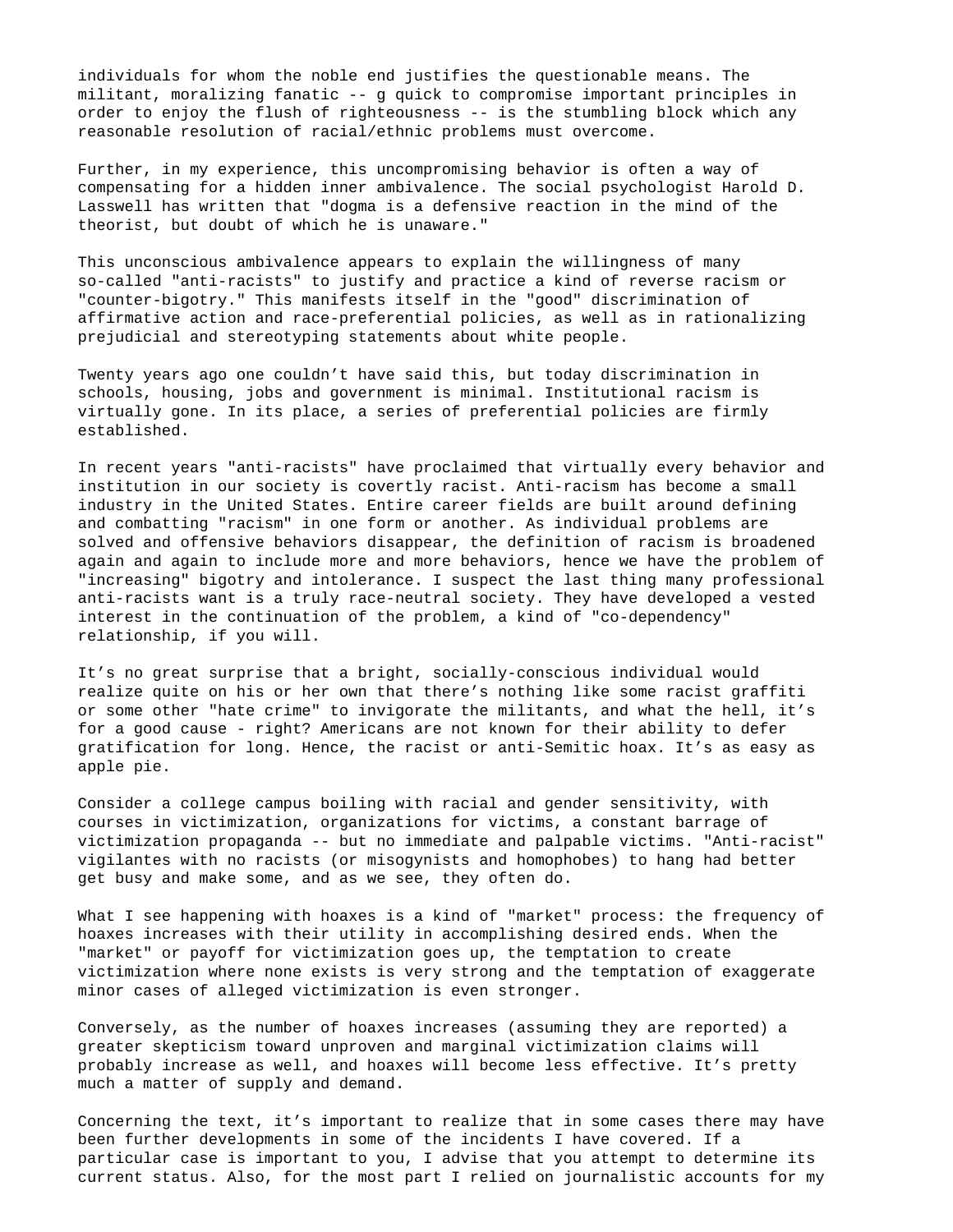information. While I believe that these are generally reliable, one has to be realistic and concede that they are hardly infallible. I have footnoted as many sources as I could find. It is up to the readers to judge their reliability.

Finally, this publication is a continuing project. It is anticipated that future editions will appear. I would like to recruit you to help overcome the disadvantage I have in compiling information on hoaxes. If you see newspaper coverage or other information about a hoax in your community, please send it to me.

Laird Wilcox

Editorial Research Service

P0 Box 2047

Olathe, KS 66061

Phone/FAX: 1-913-829-0609

July 1994

I N D E X

| One: The Scope of the Problem.                              |
|-------------------------------------------------------------|
| Two: Hate Crimes Legislation                                |
| Three: The Prevalence of Hoaxes & Fabrications              |
|                                                             |
| Five: Blacks                                                |
|                                                             |
| Seven: Other Minorities.                                    |
| Eight: False Charges of Racism & Anti-Semitism              |
|                                                             |
| Ten: International                                          |
| Traits That Suggest Commission of a Hoax                    |
|                                                             |
| Appendix                                                    |
| Letter from J. Edgar Hoover to Dore Schary of the ADL.      |
| FBI Memorandum concerning ADL claims of KKK membership.     |
| U. S. Civil Rights Commission correspondence about the ADL. |
| Newspaper clipping collage on the ADL San Francisco case.   |

Flyer distributed in University of Kansas hoax, January 1992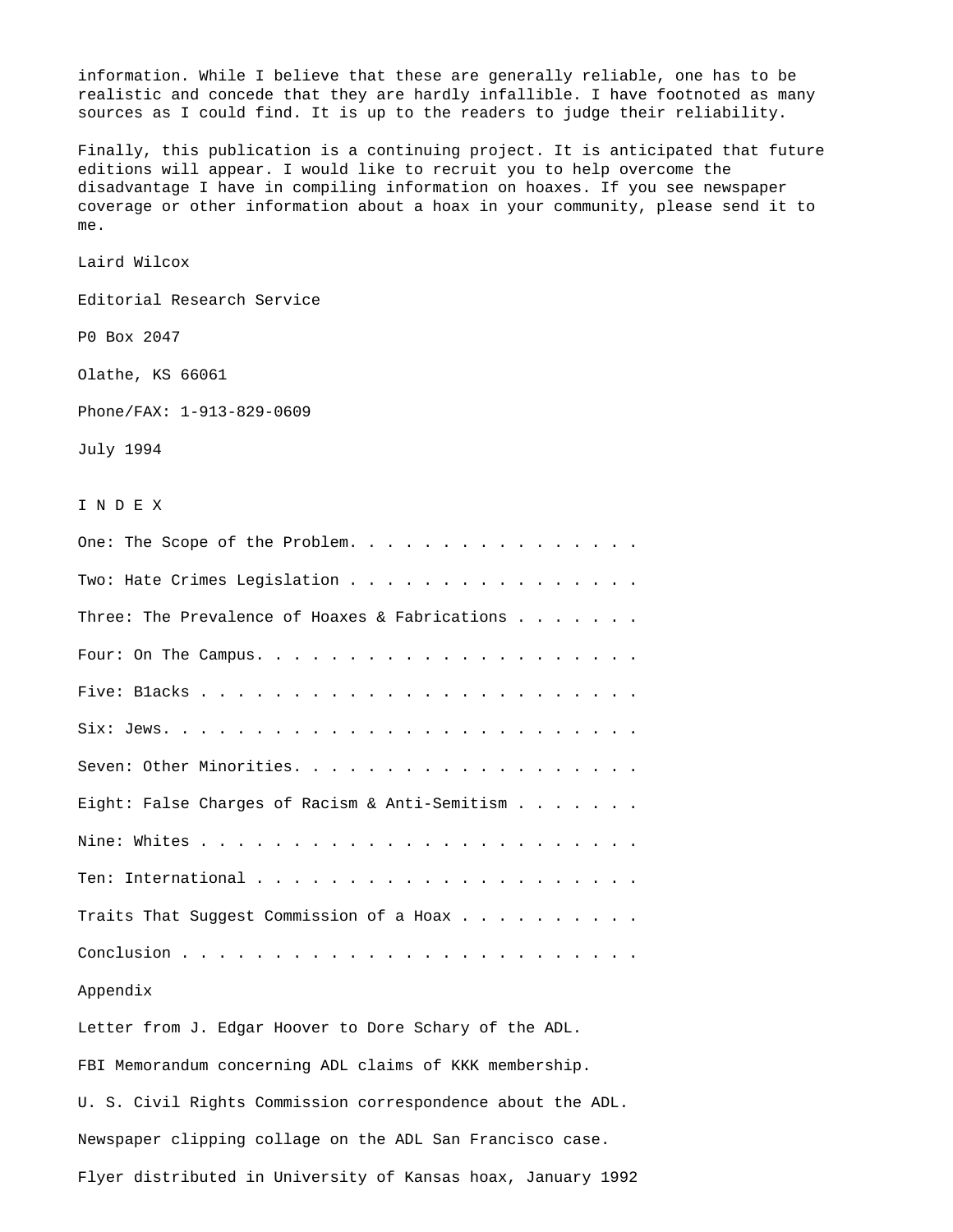Hate crime hoax clipping collage.

What Is Political Extremism?, by Laird Wilcox

Chapter 1

The Scope of the Problem

In January 1994 the Anti-Defamation League, an organization devoted to defending the interests of Jews, reported that anti-Semitic acts against people and property rose 8 percent in the United States during 1993. The ADL also reported 1,867 incidents involving threats, harassment, assaults, vandalism, graffiti and other behaviors (one incident per 139,000 Americans). These included one arson, one attempted arson, one bombing and one attempted bombing.

The ADL annual audit claimed 788 acts of vandalism (one per 330,000 Americans or stight1y over 2 per day in a country of 260,000,000) down 8 percent from the previous year. 0f those, 325 involved graffiti on bridges, buildings and signs, i.e., expressions of values, opinions and beliefs on private property. Nationwide, according to the ADL, in 1993 there were only sixty arrests for any of this activity, revealing that the vast majority of the incidents were unsolved and no identified culprit was apprehended. Vandalism is almost always a criminal offense and could be prosecuted if there were anyone to prosecute. The ADL, of course, lobbies hard for prosecution when the perpetrators are identified.

On the other hand, the ADL's 1992 annual audit of anti-Semitic incidents reported an 8 percent decline from 1991. Thus, the 1993 increase only served to bring the number of incidents back to its 1991 level. A total of 1,730 incidents were reported in 1992, including 28 serious cases such as arson, attempted arson, cemetery desecration and synagogue bombings. Forty+four percent of the incidents took place in public areas, such as public schools or office buildings.

B'nai B'rith, Canada's League for Human Rights, the Canadian equivalent of the ADL, also reported a decline in anti-Semitic incidents in its 1992 audit. A total of 196 incidents occurred nationwide in 1992 (one per 196,000 Canadians), down 22 percent from 1991. Half of the incidents occurred in Toronto, which has the largest Jewish population in Canada.

The ADL audit, as always, included many incidents that are not crimes, only personal insults, such as one person telling another off and making reference to their ethnic identity in the process. ADL National Chairman, Melvin Salberg, said that he found this "very disturbing and of great concern. This 'in your face' anti-Semitism may signal a new tendency to engage in direct confrontations with Jews and further erodes the taboo against open bigotry."

The audit also includes incidents where mailings are identified on the basis of their alleged anti-Semitic content, public expressions of identification with Arab radicals in Israel's occupied territories, distribution of holocaust revisionist material on the campus, and other activities protected under the First Amendment.

The ADL reported 1,879 anti-Semitic incidents in 1991.5 This was up from 1,685 incidents recorded by the ADL in 1990, and 1,432 in 1989. Bona fide anti-Semitic physical violence against Jews is extraordinarily rare in the United States. The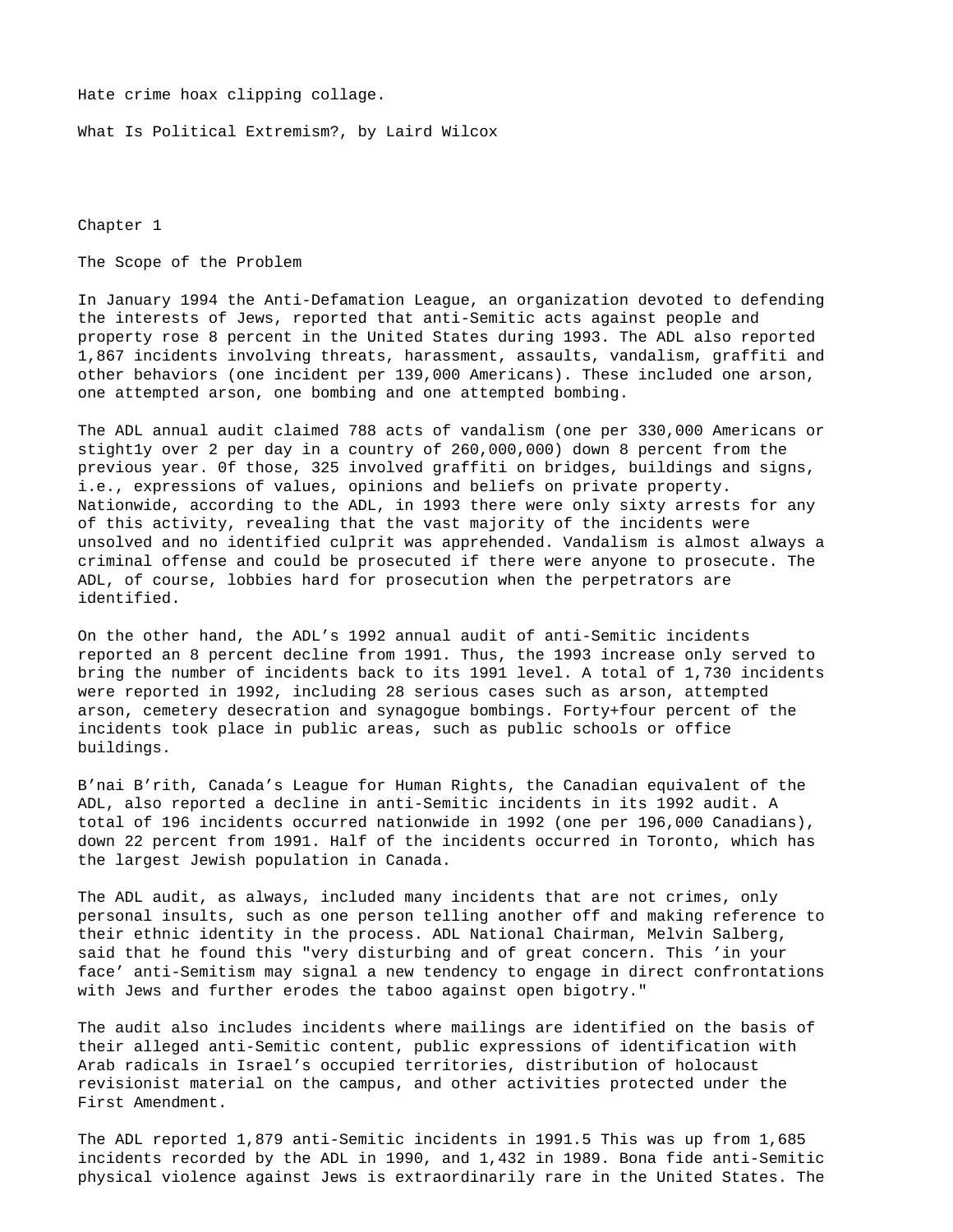ADL reported only 30 such cases in 1990 and 60 in 1991.

No disrespect is intended, and I'm sure such incidents were distressing to those who experienced them, but these figures do not support the claim of a serious and significant trend toward anti-Semitism in a nation of more than a quarter billion people.

The vast majority of these incidents are on the order of simple graffiti, minor vandalism, verbal altercations or telephone harassment. Most remain unsolved in that no perpetrator was ever identified, let alone prosecuted. Where the perpetrator is identified, most of these offenses are committed by juveniles under 18. Many of the unsolved cases may be hoaxes. 1 A single hoaxer with a can of spray paint or a pocket full of quarters can significantly inflate statistics.

The ADL compiled these statistics through a nationwide network of regional offices, local "monitors," clipping services, and reports from police agencies. In addition, the ADL actually solicited reports of anti-Semitic incidents by circulating questionnaires to its own mailing list - hardly a disinterested group. This practice raises serious doubts about statistics c0mpited by an interested organization eager to promote its own agenda. g According to Leonard Larson, syndicated columnist for Scripps Howard News Service, the ADL's statistics may be questioned on other grounds as well. Larson notes that among the anti-Semitic incidents listed in an annual audit is a case where individuals in Boston displayed "pro-Palestinian/ antiIsrael graffiti" in the subways-Larson adds that the ADL considered these and other incidents anti-Semitic because they recount brutal acts of repression against Palestinians by the Israeli government. "An obvious intent here is to use intimidation to silence criticism of Israel's political and military conduct," Larson says.

#### Anti-Semitism: On The Rise?

Of course, there is disagreement whether anti-Semitism is on the rise i or in decline. In November, 1991, the ADL held a two-day conference in Montreal which produced a consensus that "Anti-Semitism, both in North America and abroad is on the rise, and Jews have to stop keeping quiet about it."

According to ADL executive director Abraham Foxman "..we have reason to be concerned and frightened by what seems to be a rising tide of anti-Semitism here and around the world....The virus has become more active. The restraints and taboos have disappeared."

In January 1992, however, another Jewish organization released its report, based on detailed survey data, that racial and religious tolerance is increasing and anti-Semitism is declining The American Jewish Committee report cited data, for example, which showed that in 1968, 59 percent of Gallup poll respondents expressed approval of marriage between Jews and non-Jews, whine in 1983, 77 percent approved. According to media reports,

"The study found that anti-Jewish attitudes are at historic lows...Jews were even perceived in the 1990 general Social Survey as leading whites in general, Southern whites, Asians Americans, Hispanic-Americans and blacks in terms of who was regarded as harder working, richer, less prone to violence, more self-supporting and more intelligent."

The American Jewish Committee said that "the report should come at a relief to American Jews who fear a possible increase in anti-Semitism." This was not the first time in recent years serious differences over the prevalence of anti-Semitism have emerged among Jewish organizations. In 1983 the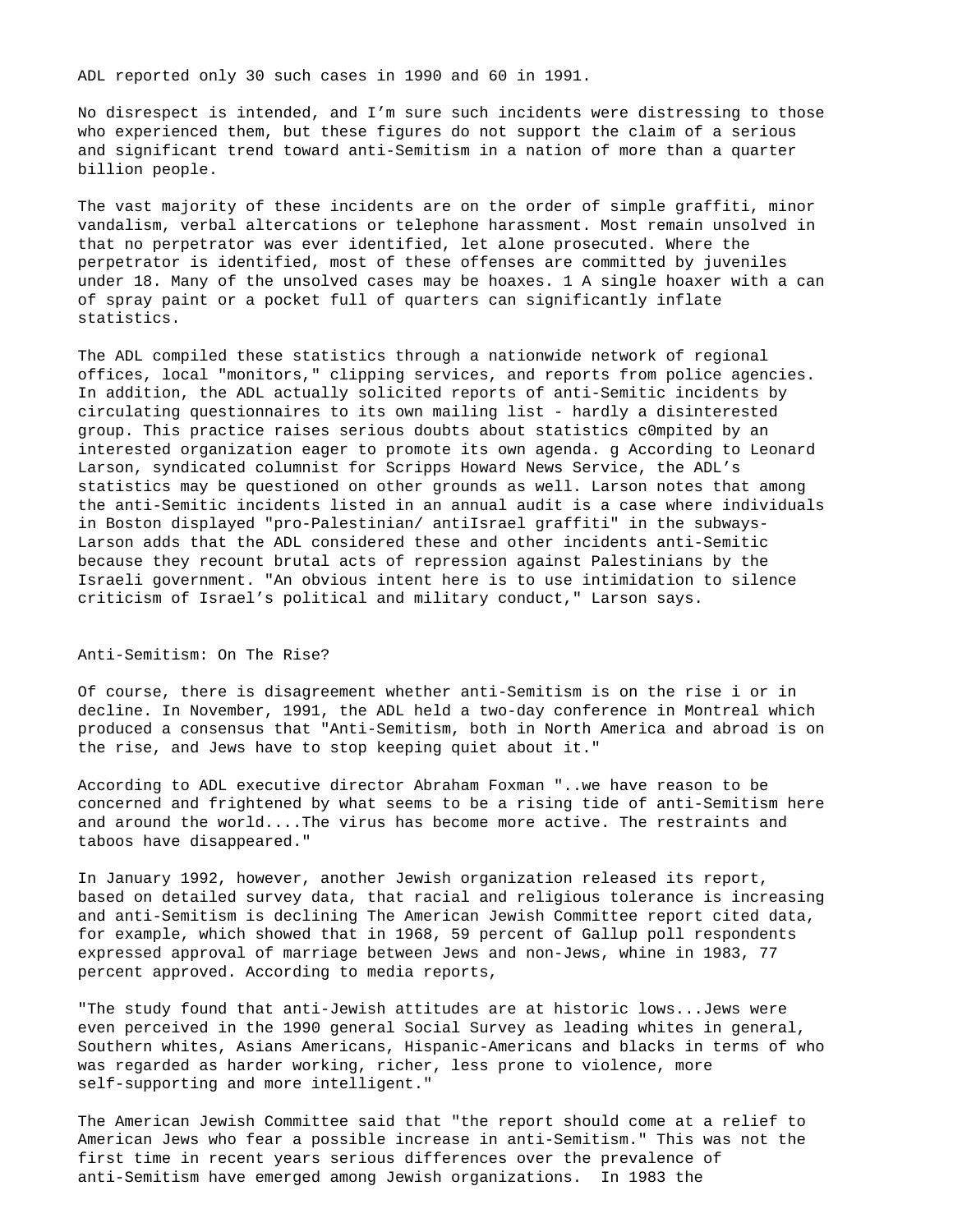Anti-Defamation League and the Simon Weisenthal Center were at loggerheads over the issue.

The ADL reported a 15 percent decline in anti-Semitic incidents in 1982 from the previous year, and out of 829 incidents, only 197 involved vandalism at Jewish synagogues, temples and community centers. The Wiesenthal Center, on the other hand, claimed a total of over a thousand vandalism cases, asserting, for instance, that in the last three years 57 percent of the synagogues in New York had been vandalized. These are not trivial differences.

In 1988, J. J. Goldberg, writing in Jewish Week, observed

"a majority of the Jewish community's professional experts insist there is no detectable jump either in the rate of anti-Semitic acts or in the level of anti4Jewish feeling among the American population at large."

Goldberg's article quotes sociologist Steven M. Cohen, who believes that an increase in reporting anti-Semitic incidents fuels the claim that they are increasing. Cohen says,

"Jews are more sensitive to anti-Semitism than they've been in the past. So one of the reasons we may be seeing a rise in reports of anti-Semitism is that local people see incidents as anti-Semitic more readily. And secondly, the national media give it more prominence than in the past... You have to conclude that to some degree, Jews construct antiSemitism."

Five years later, writing in The New Republic, Goldberg said that the very definition of "anti-Semitism" had been changed by some Jewish groups in order to support their agenda.

"Before World War II, anti-Semitism was defined as wanting to harm Jews.i In the post-war era, it was broadened to include prejudice that might lead one to wish Jews harm. More recently, it's come to mean any stereotype - or disagreement with the Jewish community. The very term has become a weapon."

Goldberg commented on the hyping of anti-Semitism by Jewish organizations, noting that people give money when motivated by fear,

"In private, some Jewish agency staffers insist the alarmist tone set by a few national Jewish agencies, mainly for fundraising purposes, is a key cause of Jewish anxiety. Fingers point most often at the ADL and the Los Angeles-based Simon Wiesenthal Center, both of which specialize in mass mailings warning of impending doom and urging donations." A critique of alarmist tactics was circulated by the Jewish Telegraphic Agency in 1993. Debra Nussbaum Cohen, a prominent Jewish journalist, noted

"The reality, experts say, is that Jews no longer face serious discrimination in American society -- not in the community, the workplace, politics or academia.

But American Jews are convinced more than ever that antiSemitism remains a serious threat, although few have encountered any real bias themselves.

This dilemma, Ms. Cohen, avers, is occasioned by the very organizations that promote awareness of anti-Semitism and solicit funds to combat it. With apparent reference to the ADL audits, she says,

The very lumping together of graffiti and epithets with occasional acts of violence in order to emphasize an upward trend in anti-Semitism may obscure the issue and raise undue alarm."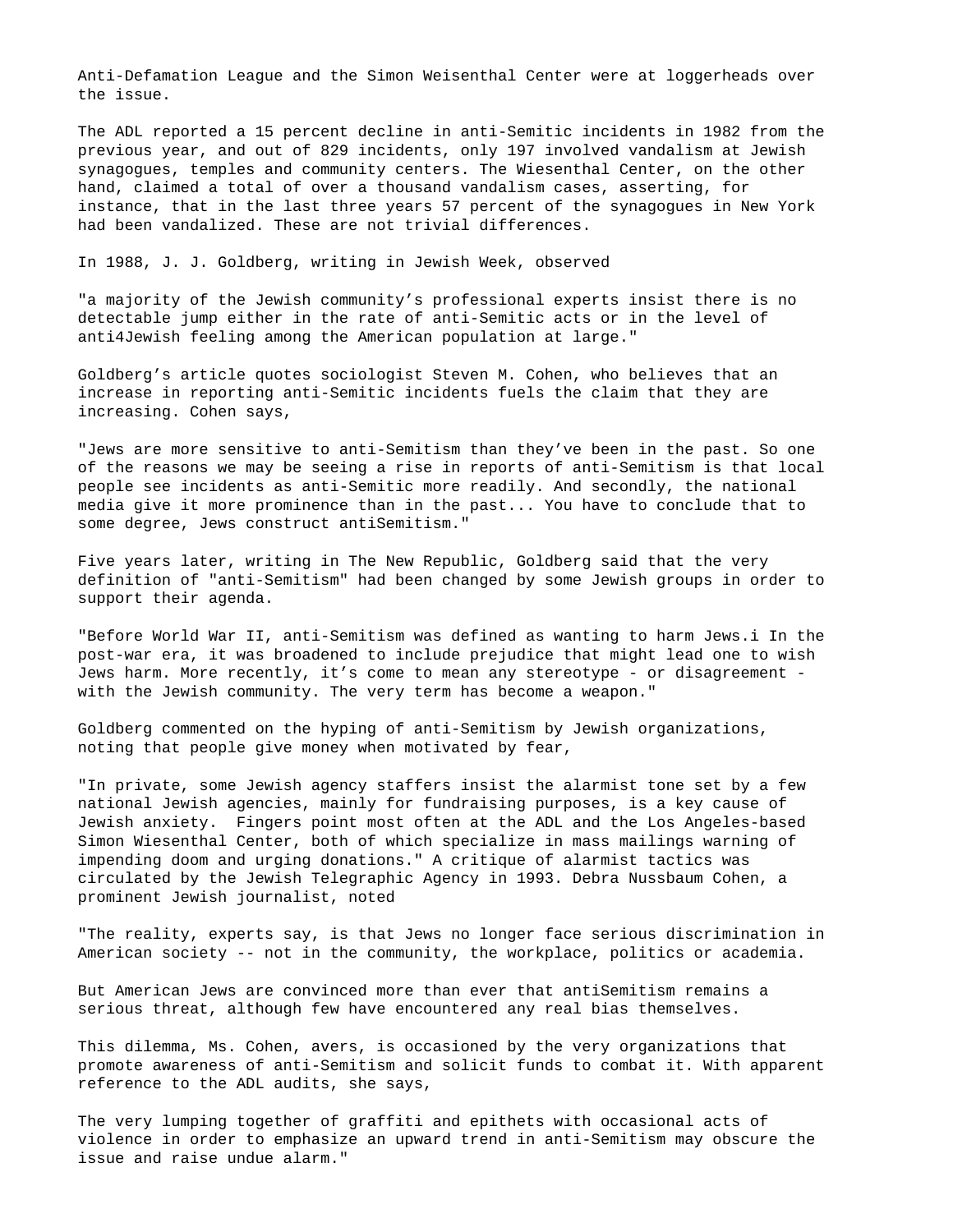Ms. Cohen quotes a source which she identifies as a "senior staffer" at a mainstream Jewish organization,

"By focusing on small and dramatic expressions of antiSemitism which don't mean much, they're sending an alarmist message which is, at bottom, irresponsible.

The ADL's obsession with minuscule American hate groups has been noticed abroad as well. In October 1991 the Jerusalem Post editorialized

"Disappointingly, the Anti-Defamation League, which used to take firm positions on Israel and devote much effort to its causes, now wastes energy on such marginal phenomena as neo-Nazi skinheads, devotes inordinate time to aggrandizing its executive director, and goes out of the way to ingratiate itself with the U. S. administration and the media."

In a perceptive analysis of the hate crime controversy appearing in Reason magazine, associate editor Jacob Sullum observed that serious problems exist in ADL statistics.

"...a single random event can skew the numbers, falsely suggesting an alarming nationwide rise. For example, the ADL counted twice as many anti-Semitic assaults in 1991 as it did in 1990.- But all but a handful of the additional at-A tacks were associated with unrest in Crown Heights, Brooklyn, following a car accident in which a Hasidic Jew killed a black boy. If that incident hadn't happened the number of assaults would have been roughly the same."

Sullum also observes that the statistics constructed by the ADL fail to provide necessary perspective.

"In 1990, the same year the ADL counted 30 anti-Semitic assaults, the Federal Bureau of Investigation counted nearly I million arrests for assault nationwide. Jews represent about 2.4 percent of the population, and let's assume that they suffer a proportionate number of assaults. That means that for every assault motivated by anti-Semitism, Jews experience roughly QQQ assaults for other reasons (assuming that every assault led to an arrest)." 3

Faced with growing criticism of its statistics from within the Jewish community and without, the ADL commissioned another study to support its agenda. Amazingly, the May 1992 ADL study reported that "One in five adult Americans holds strong prejudicial attitudes against Jews, and anti-Semitism is most prevalent among blacks and the elderly, according to a survey released Monday.

Overall, 20 percent of Americans in the survey fell into the 'most anti-Semitic' category. Thirty-seven percent of blacks were in the category, compared with 17 percent of whites." 4

The study used a series of eleven questions to gauge anti-Semitism. Included among these were

Jews stick together more than other Americans (51% agreed).

Jews always like to be at the head of things (39% agreed).

The other questions related to Jewish loyalty to Israel, Jewish business practices, and Jewish power in America, etc. .In order to be entirely free of anti-Semitism, a respondent could not agree with more than one of the eleven questions. Agreeing with more than six put one in the "hard core of haters" who are "unquestionably" anti-Semitic.

Debra Nussbaum Cohen observed in Jewish Week that the survey question about Jews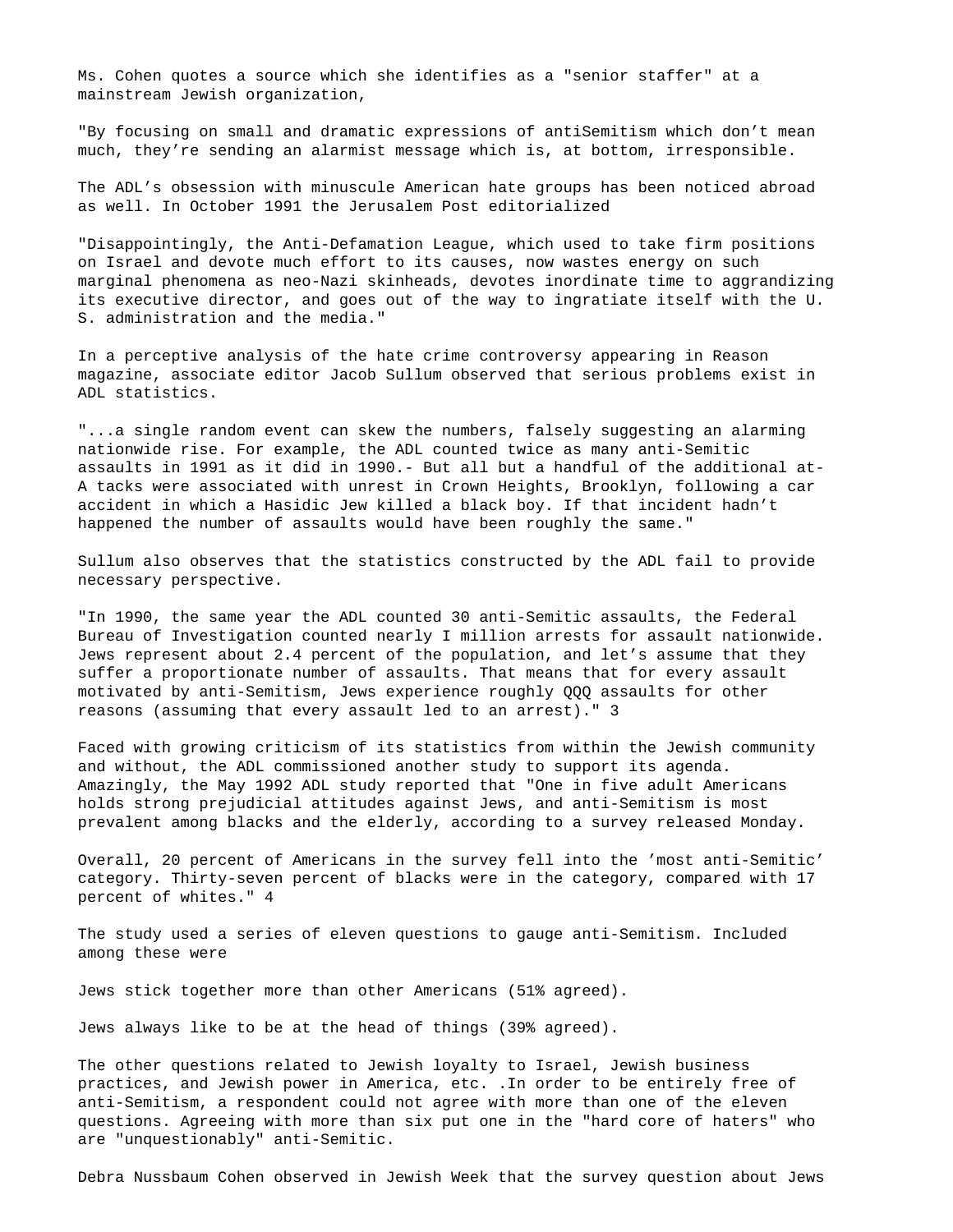sticking together more than other Americans was "a quality that could regarded as ambiguous, if not positive, by non-Jews and Jews alike." Other questions, such as the one implying Jewish leadership ability, are equally troublesome. .This could easily be taken as a compliment. By injecting these two ambiguous questions in the survey the ADL survey seriously fudged the results. A more interesting result might have been obtained if the same questions were posed to an equal number of Jews.

Another critical account of the ADL survey was penned by Richard Cohen in the Washington Post Magazine. He observed

"You may even want to publicly agree with one of the statements with which the surveyors caught anti-Semites in the process of thinking anti-Semitically: 'Jews pretty much run the movie and television industries.' I would have said yes to that myself."

Cohen adds that he could cite several books to back up this position, and that Hollywood has been dominated by Jews so completely and their influence in the entertainment business is so vast that to name them would take up the remainder of his column. In short, to agree to this statement is simply not evidence of anti-Semitism.

#### However Cohen admonishes that

"...non-Jews know better than to comment about what is before their very eyes. Should they answer forthrightly, they might well be denounced for anti-Semitism."

A very good point. In fact, in the ADL survey, they were. What many critics have pointed out as a perverse and manipulative double standard in perceptions of anti-Semitism is clearly evident.

#### Hate Crime In Perspective

The ADL statistics have their problems, and similar compilations of "hate-motivated" incidents compiled by other interested parties, such as the NAACP and Klanwatch are also flawed. Perhaps the most glaring flaw in these statistics is the practice of counting unsolved incidents. Doubtless, numerous hoaxes are included among them.

Other crime statistics help to put these figures in perspective. For example, 570 individuals -- mostly young minority males -- died in violent, often interracial, gang warfare in Los Angeles in the twelve months of 1989. In addition there were 3,819 gang-related reported assaults with deadly weapons, 93 rapes and 1,851 robberies. The perpetrators of this year of carnage, which certainly surpasses the death toll from racist and anti-Semitic "hate crimes" in 20th century America, have also been mostly young minority males, primarily

#### skinheads.

The issue of black gang violence was graphically illustrated by a thirty second TV commercial commissioned by the Evanston, Illinois, Human Relations Commission in 1992. The commercial began with a shot of a Ku Klux Klansman on the left and a black gang member on the right, arms crossed and looking defiant. The announcer states, "if they were giving medals for killing black people, the neo-Nazi would win a bronze medal, the KKK member a silver and the street gang member the gold." At this point the following data appears on the screen under the Klansman and the gang member,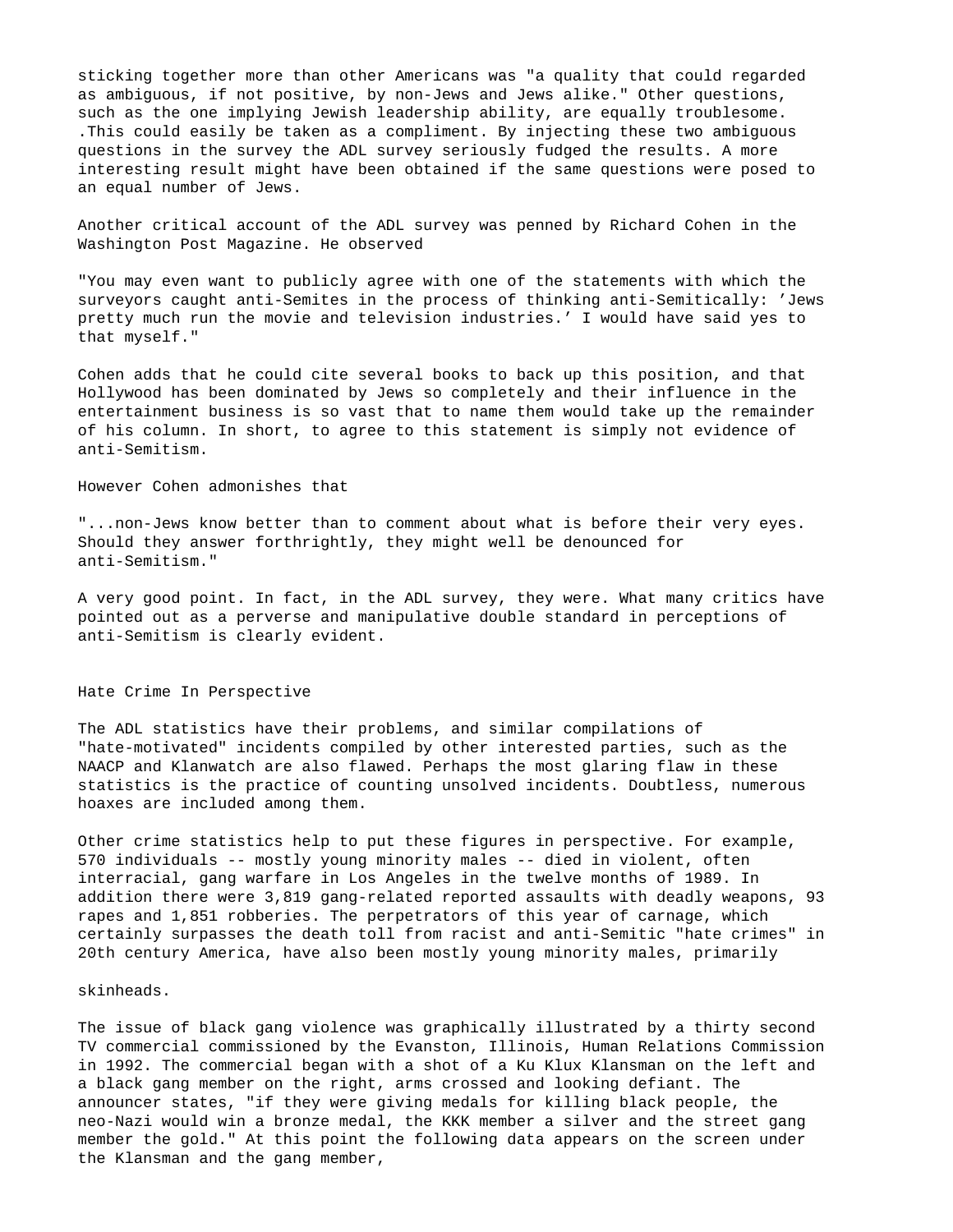KKK Murdered at Least 20 Blacks, I960-I991 Black Gangs Murdered at least 1,300 blacks, 1991 alone If you're in a gang, you're not a brother, you're a traitor

The black community went ballistic. A public screening was disrupted by protestors, who called it racist. Operation Executive Director Janette Wilson said that the ad "misstates the problem."

#### The Anti-Defamation League

The Anti-Defamation League projects a public image of a human rights organization, with a particular interest in the welfare of Jews and opposition to whatever it considers as anti-Semitism. Established in Chicago in 1913 as a subdivision of B'nai B'rith, a Jewish fraternal order, the organization has grown by leaps and bounds. Today, the tax-exempt organization maintains 31 offices nationwide and has a budget of \$34 million, and over four hundred employees including an extensive legal staff.

Over the decades the ADL established a reputation within and without the Jewish community as a major supporter of civil rights for Jews and other minorities, a staunch opponent of bigotry in all forms, a fearless watchdog over racist and anti-Semitic groups and a major educational resource on human rights issues. Little known was its far less scrupulous espionage, disinformation and destabilization operations, not only against neo-Nazis and Ku Klux Klansmen, but against leftist and progressive groups as well.

The ADL's charade came to a halt in January, 1993. A rapidly developing investigation by the San Francisco Police Department into the activities of police intelligence officer Tom Gerard produced evidence of extensive network of illegal ADL penetration into confidential police files in San Francisco and elsewhere.

The investigation quickly focused on Roy Bullock, a paid ADL operative and well-known figure in the gay community who had possession of an extensive ADL "enemies list" of some ten thousand individuals and 1,000 organizations. Bullock, who had worked for the ADL for fully 35 years and who was regarded as their "top spy," had an illegal intelligence sharing" relationship with Gerard, who regularly stole information from police files for transmittal to the ADL and in some cases to Israeli agencies through Bullock. 0ther information developed that there were Bullock and Gerard "clones" positioned in or close to police departments throughout the country.

What was striking about the "enemies list," was that most of the individuals and organizations listed were of the leftist, progressive persuasion. Given the scarcity of bona fide racist and neo-Nazi organizations, it is not surprising that few of them would be listed. Also not surprising is that many Arab human rights organizations listed were. What was shocking was the range of left groups, which included many organizations included among the ADL's allies. Groups such as the American Civil Liberties Union, the National Conference of Black Lawyers, the Black United Fund, the Center for Investigative Reporting, the Asian Law Caucus, and the San Francisco Anti-Apartheid Committee were on the list. Predictably, this produced a howl of protest from a sector of the American political spectrum that might have been expected to condone the ADL's harassment of the far right.

Why leftist groups, particularly human rights groups? For the simple reason that the ADL fears nothing more than that the American civil rights establishment will adopt the Palestinian cause, which in certain respects resembles the plight of American blacks. Some of the tension existing between Black organizations and the Jewish community centers around this controversy, although ADL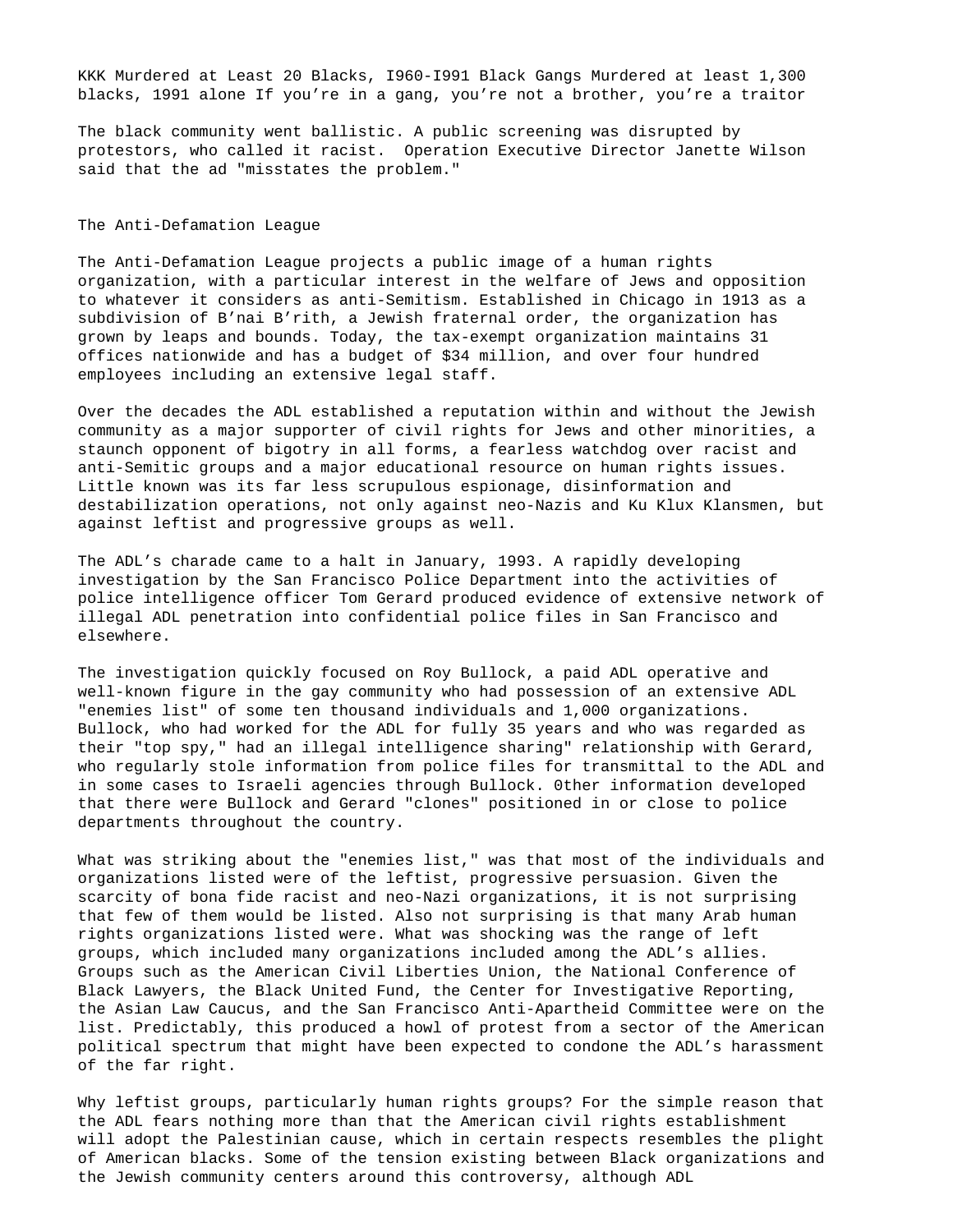disinformation efforts manage to either kept it swept under the rug or framed in terms of "black anti-Semitism.".

Some of the best coverage of the ADL scandal appeared in the san Francisco Examiner, where reporters Dennis Opatrny and Scott Winocur covered the story almost daily from it's inception. Detailed overviews appeared in April and May 1993, respectively by George Cothran and Peter Hegarty in the ASF Weekly, a San Francisco tabloid, and by Robert J. Friedman in the Newt York weekly, The Village voice. Cothran and Hegarty had this to say

"Examples abound of the ADL's brazen invasion into the lives of people who happen to disagree with its political, views. In 1983, the group disseminated a "blacklist" to A Jewish campus leaders around the country that smeared scores of respected academics and Middle East peace activists as 'pro-Arab sympathizers and propagandists who use their antiI I Zionism4as merely a guise for their deeply felt anti-Semitism."

The ADL responded to the adverse publicity with an intense media disinformation campaign, claiming that it did nothing wrong in "sharing information on violence-prone groups with law enforcement officials," and that it "will not countenance violations of the law on the part of anyone connected with the agency." This was met with healthy skepticism by virtually all concerned. Robert J. Friedman had this to say in the Village Voice,

"That's what the ADL says for public consumption. But morale is so low that its employees complain of sleepless nights and crying fits. And even as other Jewish groups circle the wagons around the ADL in a show of solidarity, many do so holding their noses. More than a few Jewish officials privately say that the ADL has to decide whether it is a human rights group or a secret police agency."

When ADL National Director Abraham Foxman went on a damage control mission to West Coast news media offices and Jewish organizations he attacked critics of the ADL in characteristic fashion, calling them "anti-Semitic, undemocratic, and anti-American bastards."

The ADL also enjoyed the same relationship it had with American police intelligence officials with Israel's spy agencies, the super-secret Mossad and the Shin Bet. The ADL may also have played a role in the Jonathan Pollard case as well. Pollard, an American Jew, was charged in 1987 with stealing thousands of pages of U.S. military secrets and transmitting them to Israel. According to Friedman

"Pollard's handler was Avi Stella, an Israeli air force colonel whose wife worked for the New York ADL as a lawyer. Pollard later wrote to friends that a prominent ADg8leader was deeply involved in the Israeli spy operation."

Part of the ADL's legal strategy in the various lawsuits filed against it over the years is to claim "journalistic privilege." The ADL claims to be a "news and information gathering" organization," and as such it is entitled to protection under the shield laws used to protect the working press from having to reveal their news sources.

In no sense of the word is the ADL on a par with the New York Times or Time Magazine, nor is it even vaguely related to the working press. Its publications are designed to support the ideological prerogatives of the organization and its constituency, and not to provide "news." In addition, its publishing activities are only a small part of it's overall program, most of which is public relations and fundraising, along with developing and maintaining its extensive enemies files. Yet, time after time judges have bought this argument, and the ADL has avoided potentially damaging discovery proceedings that would have provided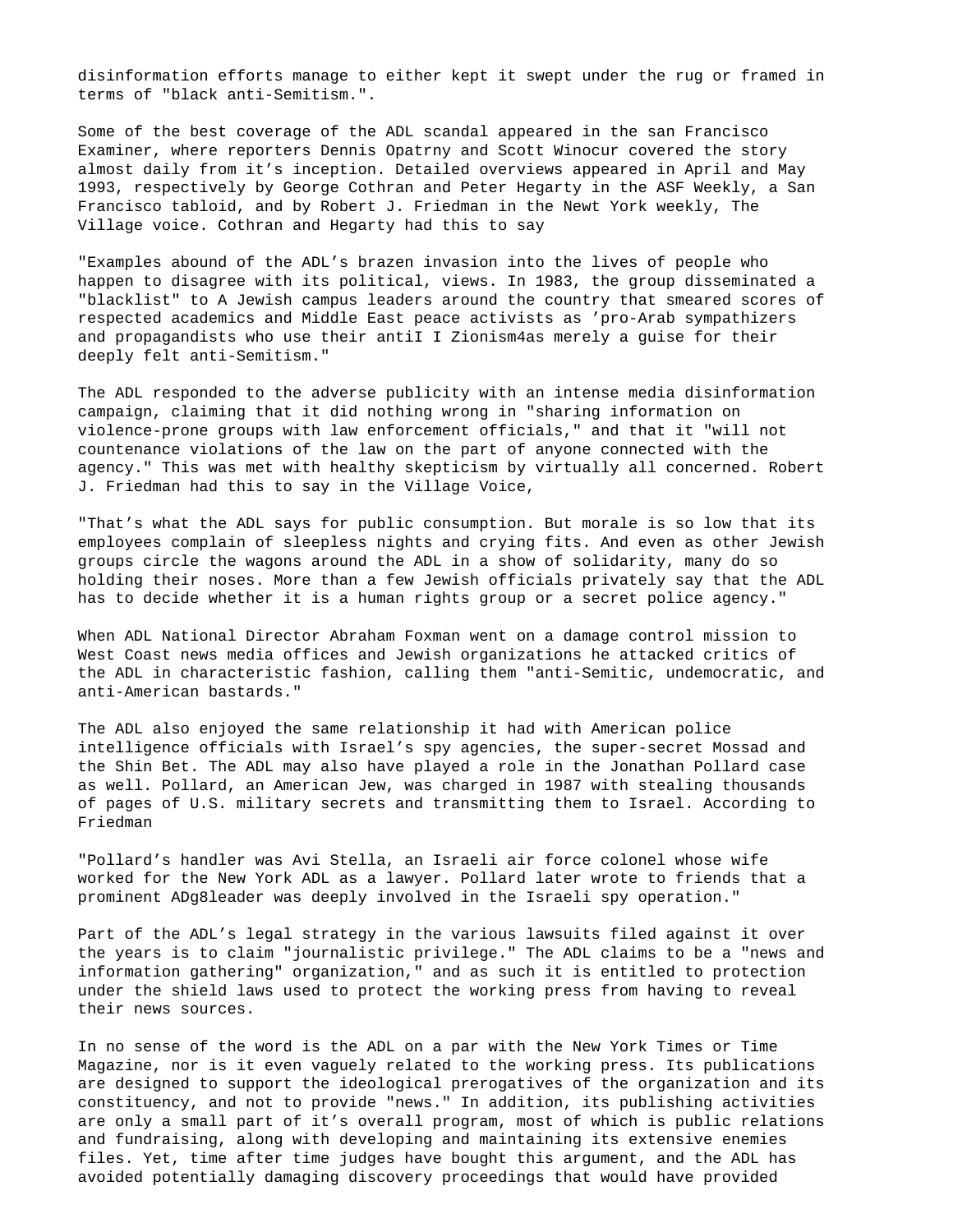ample ammunition for both criminal prosecutions and private lawsuits. Such was the case in San Francisco.

The evidence that developed against the ADL was overwhelming. Not only did their paid agent take part in stealing police records, a felony, but there were numerous other infractions as well. There was active speculation that felony indictments against prominent ADL officials would be forthcoming. They were not. why not? Consider this:

"Some close observers believe that political pressure will make it impossible to prosecute the respected Jewish organization. 'Mark my words, this is going to be obfuscated, obliterated...' said one veteran inspector. 'It's going to be a classic study in how things get covered up. You don't do Jewish people in San Francisco. It's not PC. Especially when you have two U. S. Senators who are Jewish (Barbara Boxer and Dianne Feinstein) and the city's Chief of Protocol is Dick Goldman (a prominent fundraiser in the Jewish community.)"

The inspector was prophetic. The ADL and its spy, Roy Bullock, were dropped from the criminal investigation in April, leaving only Tom Gerard, against whom prosecution would be very difficult. In December, I993, the San Francisco District Attorney reached a settlement with the ADL. The ADL agreed to pay \$75,000 to "fight hate groups" and it surrendered documents on some 1,400 groups and individuals it had illegally obtained - a mere slap on the wrist.

Although the ADL is apparently off the hook in this case, the damage done to its carefully crafted reputation poses a major challenge to its staff of disinformation specialists and spin doctors. This was the organization's closest call yet. Quite possibly there will be more to come.

The ADL and the FBI

The history of the ADL's relationship with government agencies, including the Federal Bureau of Investigation, has yet to be written. However, in working through a large stack of FBI documents obtained under the Freedom of Information Act it becomes clear that the organization has labored hard and long to ingratiate itself to federal law enforcement authorities, ostensibly as "experts" on their own enemies.

Until the Reagan administration the FBI kept the ADL at arm's length, although they readily accepted ADL information in the same manner that they do from a wide range of informants. Under J. Edgar Hoover, the bureau was particularly reluctant to get into any kind of cooperating arrangement with the ADL.. Hoover, for example, repeatedly declined offers to address ADL banquets, realizing that his presence would be a propaganda coup for an organization he didn't entirely trust.

In a 4 January 1966 letter to Dore Schary, ADL national chairman, Hoover declined attendance at an ADL dinner for Supreme Court Justice Arthur J. Goldberg. A note is appended which reads:

"NOTE: Mr. Schary is a Hollywood producer who is well known to the Bureau. He has never been investigated but Bureau files reflect that he has been a member or sponsor of, contributed to or was in other ways affiliated with a number of organizations cited as CP [Communist Party] front groups or which have been designated as subversive pursuant to E0 [Executive Order] 10450.

The reason for distrust - aside from the extremist background of certain ADL leaders - was the sheer opportunism evident in ADL tactics to compromise the independence of the bureau, and also in the shoddy quality of some ADL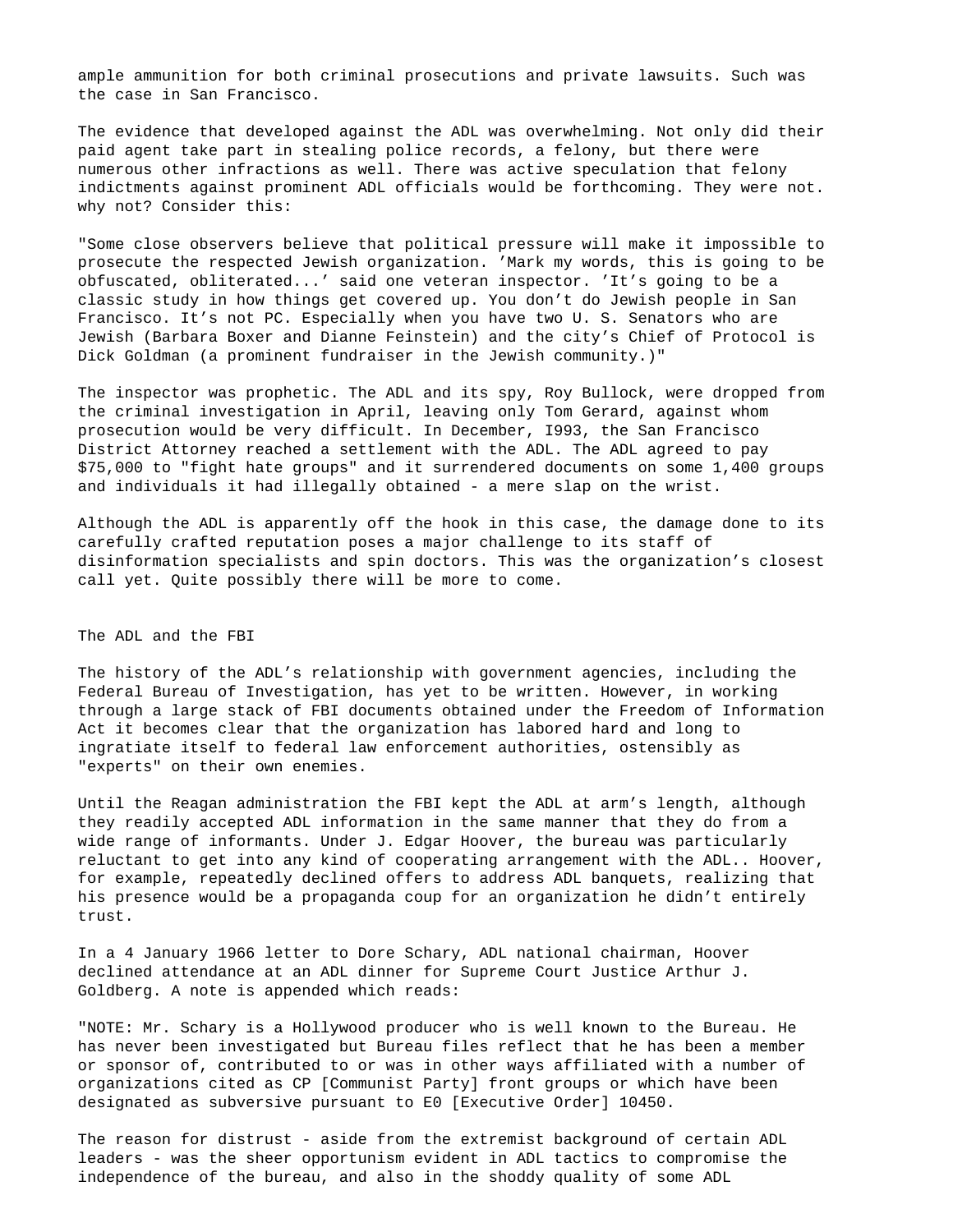investigative work on its enemies.

An internal FBI memorandum dated August 12, 1965 from Assistant Director William Sullivan to R. W. Smith made reference to an ADL pamphlet on the Ku Klux Klan. Sullivan notes

"It is stated on page 6 that a Klan plot to assassinate Martin Luther King early in 1965 'leaked out, and the FBI and other law enforcement authorities threw a heavy guard around him.' This is not true...

"...the pamphlet erroneously lists James Venable's National Knights of the Ku Klux Klan as the second most important group, having the support of 7,000 to 9,000. Originally formed by Venable to bring a number of small Klans into one organization, the National Knights of the Ku Klux Klan has A not realized its goal."

A year later FBI documents refer to another erroneous ADL report, this inflating the strength of the Ku Klux Klan, which the ADL claimed was at about 29,500! .The ADL also claimed in a September 1966 statement in the ï¬ ew York Times that KKK membership had increased by 10,000 since the first of the year. According to an FBI memorandum

"while the Klan has made organizational efforts in the North and Middle West, they have met with little success."

There has been no indication that Klan membership has grown by 10,000 since the first of the year...The present Kla23 membership is between 14,000 and 15,000 active members. Perhaps most significantly, however, the 1966 FBI memorandum contained the following, which is transparently evident to objective observers,

"The Anti-Defamation League has vested interest in discovering and exposing anti-Semitic organizations such as the Klan and other hate groups."

Indeed, the ADL seems to need groups like the Ku Klux Klan and the various minuscule neo-Nazi organizations. when the last Klansman and the last neo-Nazi turn out the lights and lock the door, either the ADL cooks up an acceptable substitute or it goes the same way. Small wonder the ADL is accused of exaggeration. Absent a existence dramatically diminished. This peculiar symbiotic relationship between extremist groups and the counter-extremist groups that hate them is well-established.

Faced with problems like these, throughout the 1960s and most of the 1970's the FBI practiced a healthy skepticism about ADL information. It seemed clear that there was nothing the organization would like better than to have the premier federal law enforcement agency become their enforcement arm. It wasn't until Judge William Webster became FBI director in 1978 that the agency bowed to political pressures from the White House and elsewhere, and significantly stepped up its informal intelligence sharing operation with the ADL.

Cooperation between the ADL and the FBI increased enormously under President Reagan in 1981, and became formal with the issuance of a 1985 "memo" requiring all FBI field offices to develop formal liaison with some thirty ADL Field offices around the nation. This memo remained secret until it was uncovered in 1990 in a FOIA request to an FBI field office in Minnesota, where it was released to a journalist by mistake.

The memo, directed to the Special Agent in Charge (SAC)of twenty-four FBI field offices, accompanies two ADL publications to review and instructs each SAC to "contact each ADL regional office to establish a liaison and line of communication..." One of the publications in question was the ADL's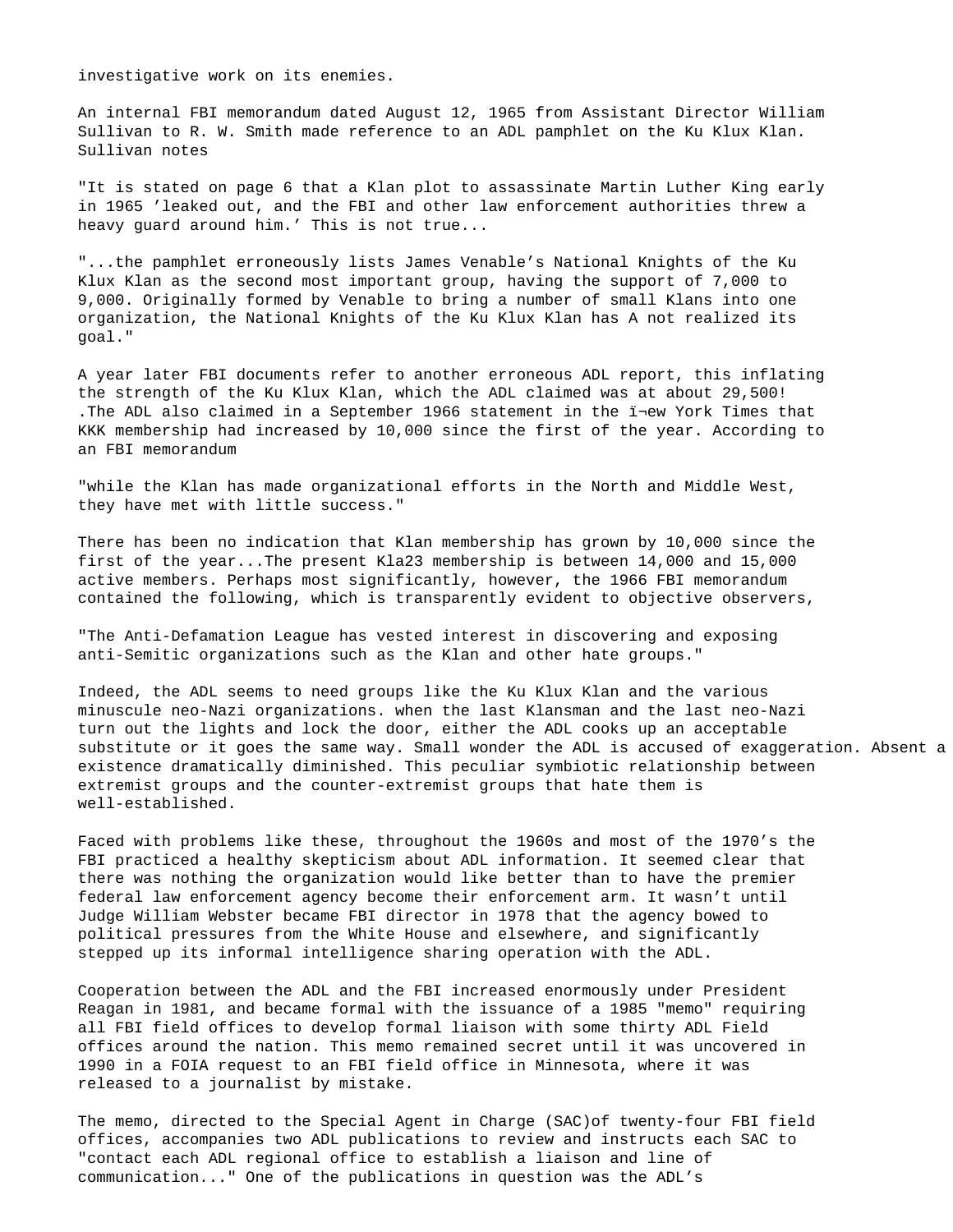controversial I984 "Hate Groups in America."

Hate Groups in America

In 1980 the U. S. Commission on Civil Rights contracted with the AntiDefamation League to produce a report on extreme right "hate groups" for a \$20,000 fee. The ADL hardly needed the fee, but was thrilled at having the implied endorsement of a government agency for one of its reports. This did, not work out so well, however.

After the report was published the commission rejected and declined to publish it on several grounds. A letter dated March 8, I982, from Paul Alexander, acting general counsel of the commission, to John Hope, III, acting staff director, gave the following reasons,

"I would like to raise several policy considerations. The ADL report does not in any way resemble a standard USCCR report. It is not a dispassionate attempt to present a balanced accounting of facts. The commission previously has had no difficulty in publishing reports containing defamatory information when it was verifiable and necessary to the report. .0ur Voting Rights Report is the most recent example. In that report, however, we did not find it necessary to mix epithets and emotionally-laden labels with the facts. The ADL report is rank with epithets and labels that only serve to distort the factual accountings of the activities of the KKK and similar organizations."

"The liberal use of hyperbolic epithets throughout the ADL draft sets a tone that probably precludes correction through simple adjectival laundering. The alleged inaccuracies and misrepresentations noted by the respondents present very serious problems...If (they) are at all representative, the report probably contains many inaccuracies. It is doubtful that the report could survive the normal process of a source-check as their does not appear to be sufficient date to support the allegations."

Alexander further noted that the ADL report "bordered on jingoism."r Although the USCCR wisely declined to lend its name to the report, the ADL published it anyway, with epithets, emotionally laden labels, and jingoism" intact. Like all ADL publications on the people and groups that it hates, its tone is one that encourages contempt for the civil liberties of its subjects and treats them in a dehumanizing manner -- behaviors the ADL purports to oppose. The report has now appeared in several editions and is widely circulated to journalists and police departments.

#### Hate Group Membership

If determining the extent of anti-Semitism, racism or hate crimes is problematic, consider determining the strength of anti-Semitic and racist groups. Some of the most wild speculation has been made in this area. At a time when the ADL estimated nationwide KKK membership at roughly 12,000, a St. Louis TV station claimed a fantastic 50,000 members in Missouri alone. In this instance the ADL's estimate is much closer to the truth, although it probably didn't take into account multiple memberships.

Many Klansmen join through the mail and rarely or never attend meetings Some belong to several Klans, and a few carry cards from virtually all of them. Thus, 1,000 "members" may represent only eight or nine hundred actual Klansmen and even fewer are actual participants in Klan activities. Subtract from this police informants, agents for "monitoring" groups, curiosity seekers and literature collectors, and this figure diminishes even further. Also, in most racist groups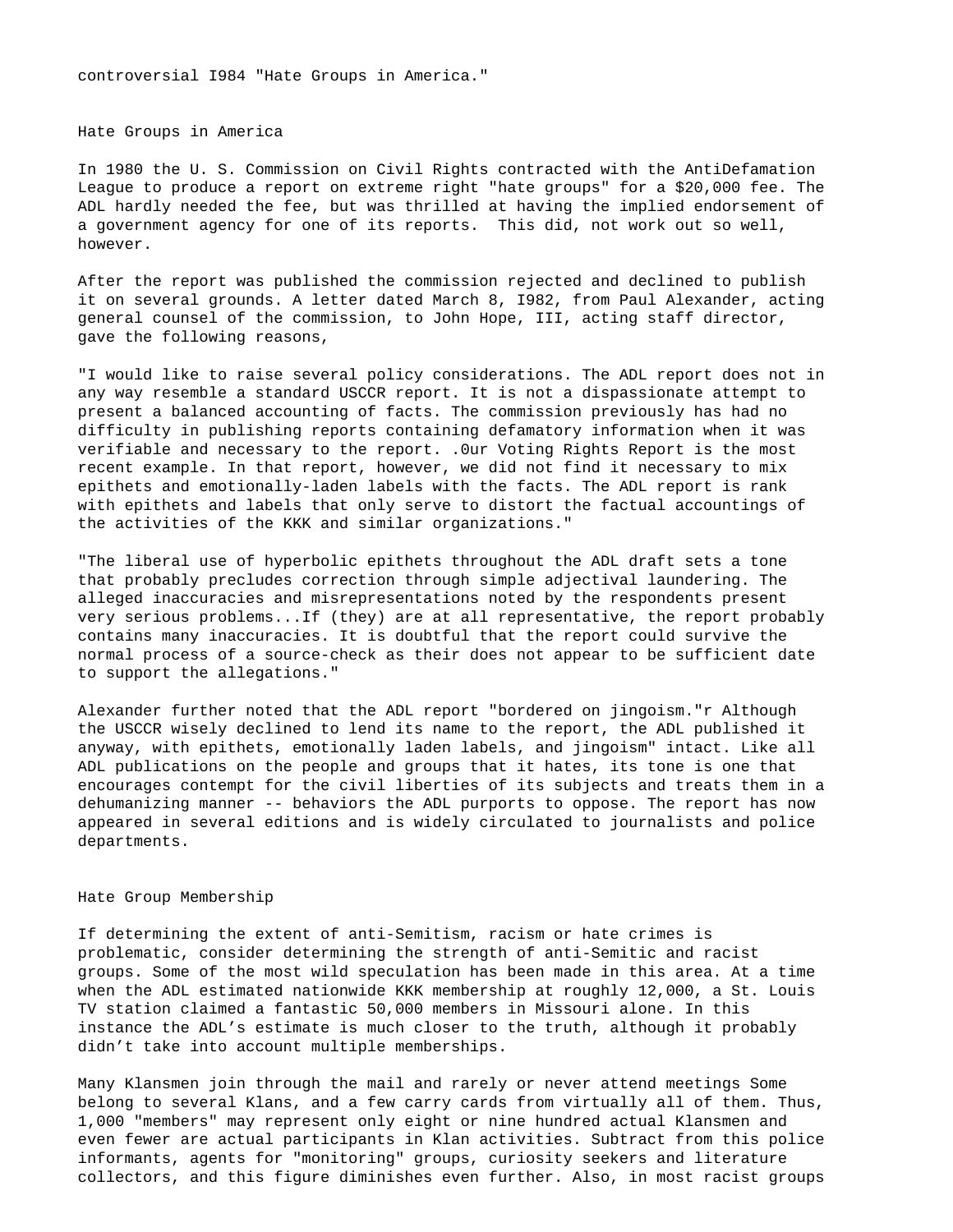the membership list and the mailing list are usually two distinct entities. Ku Klux Klan organizations have maintained large complimentary mailing lists in the past, although that practice has faded for reasons of economy. Some groups don't have "members" as such, only people who receive their mailings, and others make no distinction between members and people who write and ask for information. A few groups even send out blank membership cards with their solicitation letters. According to the ADL, in 1990, the various Ku Klux Klan organizations had a combined membership under 4,000, down from 45,000 in 1964 and 12,500 in 1981. In 1987, during a period g growth, the ADL estimated hard-core neo-Nazis at "no more than 400-500." The much publicized "skinheads", recently estimated at 5,000 nationwide are almost certainly no more than a third of that. Determining who is and who isn't a neo-Nazi racist skinhead involves a lot of pure guessing. A recent possible hoax in Denver initially focused on the local skinhead population and an estimate of 200 was made, a great surprise to bona fide Denver racist groups. Many bikers adopt the skinhead appearance while having no serious affinity for their views, and there are many "anti-racist" skinhead groups around. The actual number of bona fide racist, neo-Nazi skinheads in Denver is probably under 25. At the time a Kansas City KKK "group" made national news in 1988 with its plans for a public TV show it had only two members. Speculation had ranged as high as a hundred and rumors of alleged KKK vandalism and cross-burnings spread through the community.

Groups like the "Posse Comitatus" attained almost mythical proportions in the early 1980s, with estimates as high as 40,000 given by irresponsible writers. This was absolute fantasy, although Jim Wickstrom, Posse "leader," claimed the incredible figure of a million and a half! Having talked with police agencies, journalists, farmers and local officials, and with Posse members themselves, I seriously doubt if more than 1,000 serious Posse activists ever existed at any one time. The Posse was never tightly organized and the national "group" was primarily a literature distribution operation. Local "groups" were autonomous and virtually anyone could claim membership and be believed.

In Kansas, for example, State police officials monitoring farm auctions in the early 1980s made the incredible mistake of estimating Posse presence in one case by noting that a "Posse" activist was present and he had thirty or so people gathered around him reading the literature he passed out hence, there was a Posse "presence" in the "neighborhood of thirty" at the auction! A single individual distributing Posse literature in service stations and restaurant restrooms caused near panic in one county.

This situation got so far out of hand that in 1985 three Kansans filed a civil rights lawsuit against Kansas Attorney General Robert Stephen for "creating" the Posse Comitatus to further his political career. A suit brought on behalf of Freda Steele, James Steele and Harold Hollander, all 4 rural Kansas residents, charged that unnecessary police powers were utilized during a repossession action against Mr. Steele, which included "air support and a small army of Kansas Bureau of Investigation agents, Kansas Highway Patrol troopers, sheriff's deputies and local police personnel, all heavily armed as for combat, who descended on said farm like an invasion force."

Among the various problems in determining membership in groups is the fact that claims by the groups themselves can't be believed. Invariably, A they will exaggerate their own strength. Both Ku Klux Klan and anti-Klan groups routinely distort the KKK's numbers, influence and threat to the established order.

In 1984 a terrifying right-wing Halstead, KS, organization with the creative name of the "Farmer's Liberation Army" was finally determined to have one member, founder Keith Shive. Anti-racist groups took the organization very seriously and references to it appeared in the national press. Shive was absolutely delighted with the response. Similar cases involving allegedly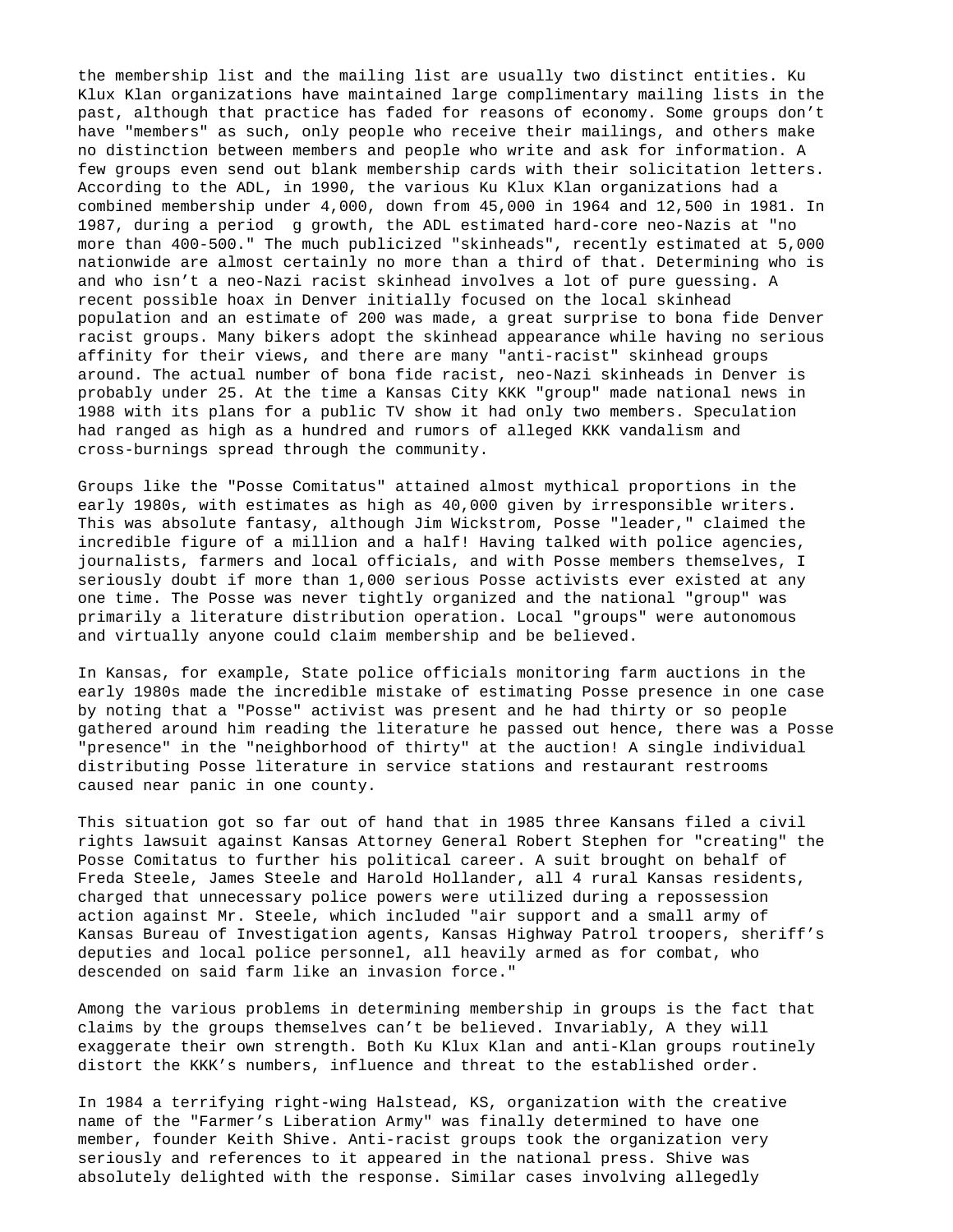paramilitary "constitutional patriot" and tax protest groups consisting of one or two members are not uncommon. A creative trickster with access to a photocopy machine can create havoc in a community with the help of a properly "sensitized" local media on the watch for witches to burn.

Robert DePugh's Kansas City area-based paramilitary "Minuteman" organization of the 1960s suffered from similar distortions. Primarily a paper operation with a handful of activists, DePugh topped out at 500 "members," most of whom were essentially inactive literature-collectors and several of whom were government agents. Media estimates ranged in the thousands. By 1968 the FBI had refined its intelligence on the group to the point where they stated that there were "less than fifty persons upon whom Minutemen leaders can call for overt action." My own subsequent investigation suggested a more realistic figure of under a dozen. During the McCarthy era, by the way, the membership of leftist groups, including the Communist Party, was similarly exaggerated. gt 8

#### The Southern Poverty Law Center

In February 1992 ï¬ sA Today reported that Klanwatch, a subdivision of Morris Dees' Southern Poverty Law Center, had identified a total of "346 white supremacy groups operating in the USA, up an alarming 27% from the past year." Included were 97 Ku Klux Klan and 203 alleged Neo-Nazi groups. This figure is outrageously inflated. What Klanwatch apparently did is locate any mailing address they could find, including the large number of "post office box chapters" maintained by several organizations, police, government agencies and private groups monitoring the Klan. They probably listed many groups whose actual affiliation is neither KKK or neo-Nazi, and who would argue with the designation of "white supremacy."

This writer publishes an annual directory of these groups (and a companion directory on the left), and can attest to the irresponsible inflation of Klanwatch's figures. In terms of viable groups with more than a handful of members, not post office box "groups" or two man local chapters, the actual figure is a combined total of about 30 -- a far cry from 346! Unfortunately, this kind of exaggeration is typical.

The Southern Poverty Law Center has been faulted on other grounds as well. In February 1994 the Montgomery Advertiser ran a series of articles exposing various aspects of the SPLC, including its questionable fundraising tactics and other dishonest practices. Among the issues raised were,

"The SPLC has reserve funds of \$52 million...Just what the Law Center does with all that money is a source of concern. Some who have worked with Morris Dees call him a phoney, the 'television evangelist' of civil rights who misleads donors...

For 15 years, people throughout the country have sent millions of dollars to the (SPLC) to fight the Ku Klux Klan and other supremacists. But critics say the Law Center exaggerates the threat of hate groups..."

The SPLC responded to the series with a number of veiled threats and charged that it was a "hatchet job". Nevertheless, the series was widely praised and is regarded as a model for courageous, objective reporting.

#### The SPLC Legal Offensive

In I987 Dees and the SPLC made national headlines with a civil judgement against United Klans of America and two of its members for the 1981 slaying of a black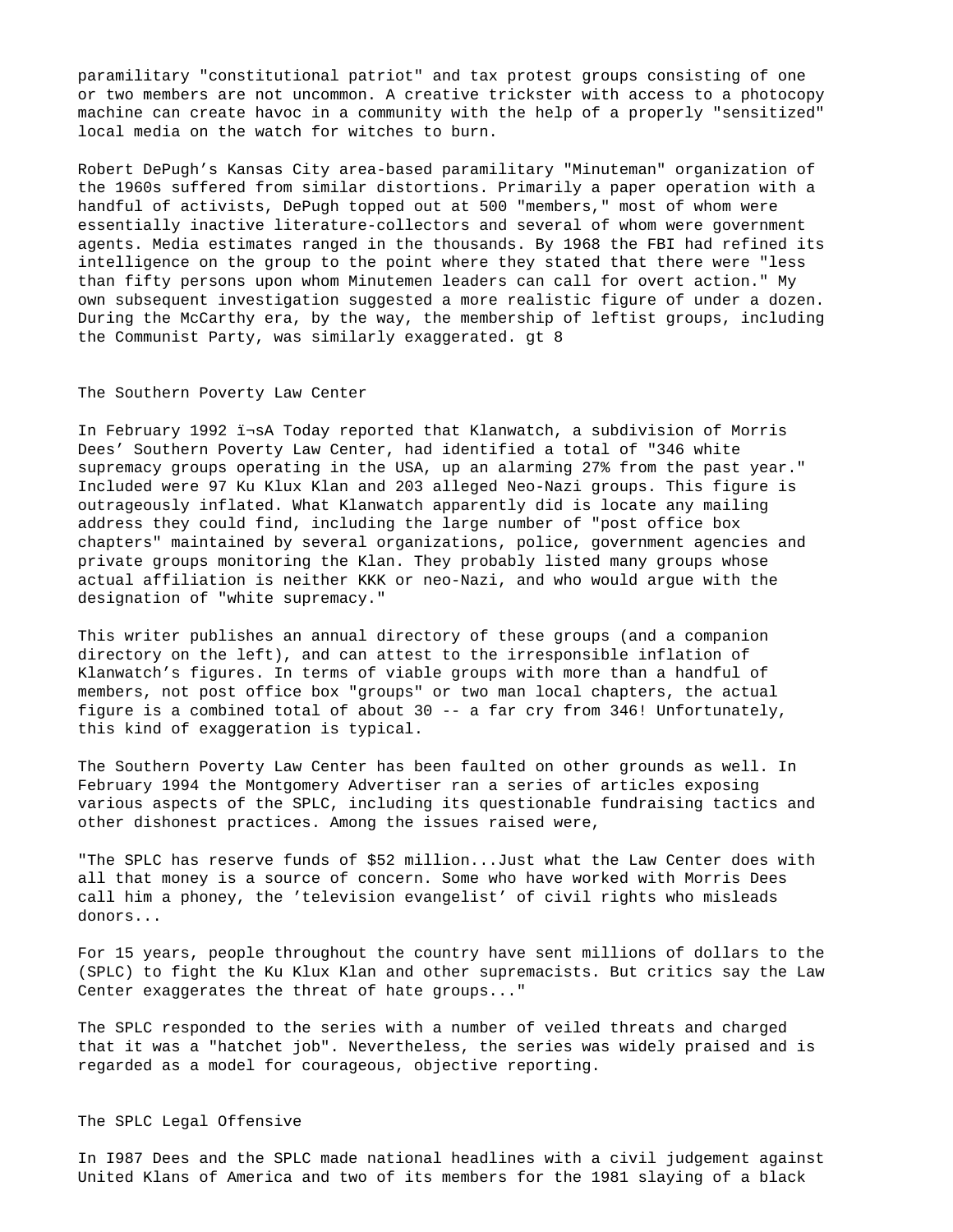teenager. Unable to afford competent counsel in the complicated matter, the UKA was forced to turn over all of its assets and went out of business.

At issue in that trial was the liability of the UKA for the acts of its members. Had this doctrine that organizations are responsible for the acts of their members been established as a legal precedent in the 1960s, it would have decimated the early civil rights movement and would have bankrupt the NAACP and CORE, both of which this writer belonged to. Even the labor movement and the anti-war movement could have been crippled by lawsuits arising from the violent acts of some of their participants.. Suppose a black activist group was hit with a \$7 million judgment because one of its members killed someone in the Watts riots? This sounds far-fetched, but had the Dees precedent existed then it could have happened.

Conscientious civil libertarians, while strongly opposing the Ku Klux Klan and neo-Nazi groups, disdain unfair and underhanded methods used to go after them in the courts. The SPLC proclivity to use civil suits, where constitutional protections are minimal, against poor, working-class and often semi-literate Klansman unable to afford counsel, has been compared to shooting fish in a barrel.

The issue, of course, is a classical moral one, i.e., whether the ends justify the means used to accomplish them. Most moral philosophers would say that the means indirectly determine the ends, and that unjust means necessarily lead to unjust ends.

Another Dees civil case involved three neo-Nazi "skinheads" who killed a black man during a November 1988 fight in Portland, Oregon. The skinheads pleaded guilty and are serving long prison sentences. This was not the end of the matter, however. Morris Dees and the SPLC, with the cooperation of the ADL, filed civil suit on behalf of victim's family. None of the skinheads was worth suing, so Morris Dees sought a judgment against Tom and John Metzger and their White Aryan Resistance (WAR) organization, to which the skinheads allegedly belonged. The Metzgers, it was agreed, did not even know the men who committed the crime, nor had they directed their actions. The issue was whether, by virtue of the Metzgers attitudes, opinions and beliefs, they had somehow "motivated" the killers.

The Metzgers and WAR had minimal assets, not nearly enough to even cover the cost of the lawsuit. Dees and the ADL were clearly trying to put WAR out of business. The Metzgers were, of course, unable to afford counsel and at-. tempted to defend themselves. After a long trial before a judge with one year of experience on the bench, a tired jury found against the Metzgers in October 1990, and awarded the victims family an enormous settlement. A subsequent appeal was denied, largely because the Metzgers, with no legal training, had failed to bring up specific objections during the trial. At 'one point, when Tom Metzger attempted to pay for a transcript of the trial with donated funds in order to prepare their appeal, Dees garnished the' payment, thus impeding their efforts.

Criticism of Dees does not come from right-wing sources alone. gin a column appearing under the banner of the Los Angeles Times/Washington Post News Service, Ray Jenkins, a writer for the Baltimore Sun, noted that while the State of Oregon lacked evidence to put Metzger on trial for murder in the case, what Morris Dees did was to

"...convert the civil law, whose basic purpose is to settle disputes between individuals, into an arm of the criminal law. In legal abracadabra, the standard of proof in civil, cases -- usually only 'preponderance of evidence' -- is a good deal easier to meet than the higher standard of 'guilt beyond a reasonable doubt' required in criminal prosecution.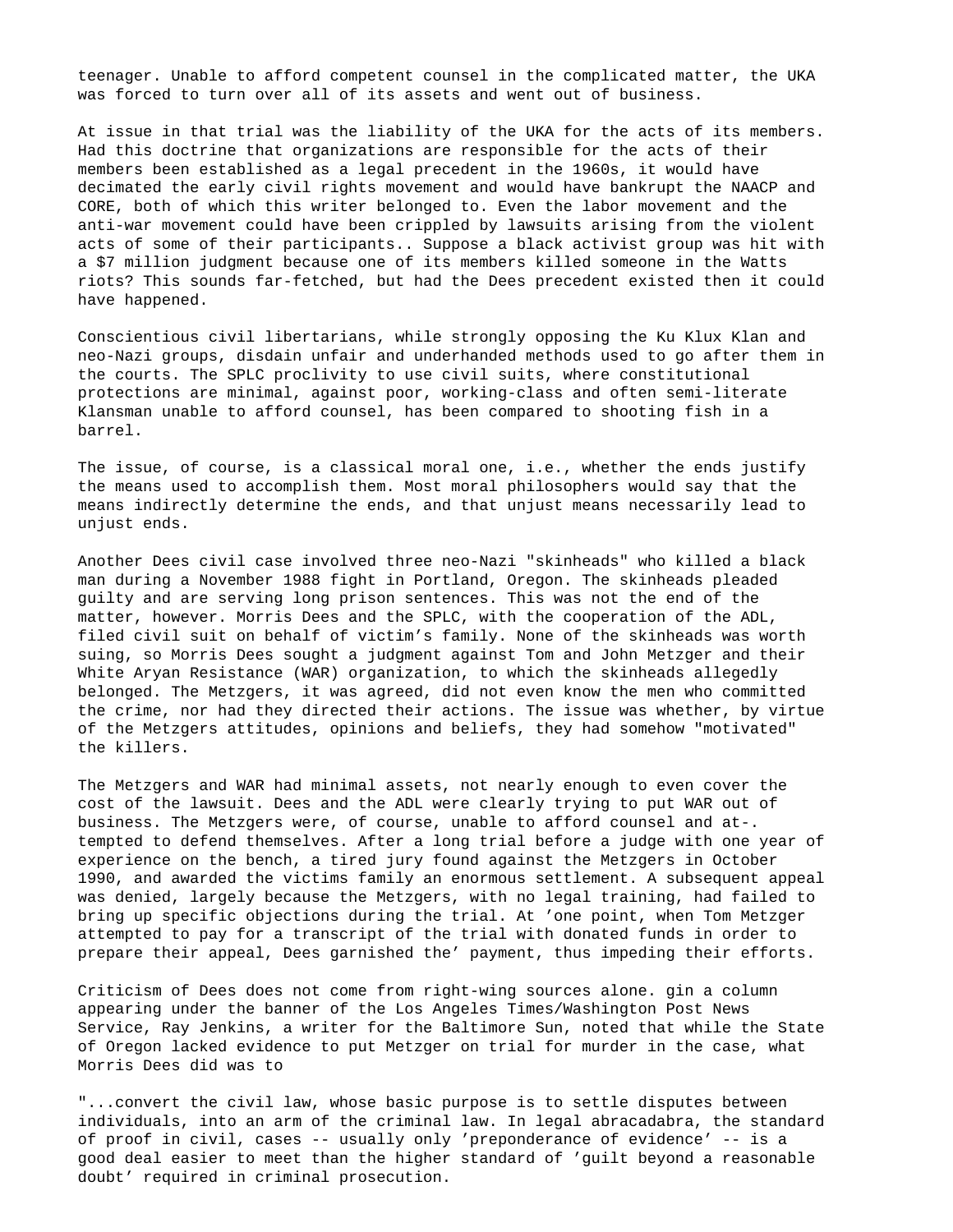Let's not forget, there are cases on record where civil law was tortured into criminal law to punish Communists in the 1950's, then civil rights groups, including the National Association for the Advancement of Colored People, in the 1960's."

An unnamed philosopher once said to beware of those in whom the urge to punish is strong. The zealous and vengeful nature of these self-appointed "hate-crime" vigilantes, so quick to abuse long-established legal processes designed to protect the civil rights of all citizens, renders them as dangerous as the hate groups they claim to oppose -- and perhaps even more so in that they maintain an image of legitimacy. Militancy and fanaticism in any pursuit, even one that is objectively laudable on its face, is bound to produce results that are injurious in the long run.

"Whoever fights monsters should see to it that in the process he does not become a monster. And if you gaze long enough into an abyss, the abyss will gaze back at you." Friedrich Nietzsche, 1878

1 Associated Press, "Harassment of Jews Rose in '93, AntiDefamation League Reports," New York Times (25 January 1994).

2 Debra Nussbaum Cohen, "ADL Reports Fewer Anti-Semitic Acts In 1992," Kansas City Jewish Chronicle (5 February 1993).

3 "Anti-Semitism Declines," Jewish Week (12 March 1993). Stewart Ain, "Anti-Semitism: Fewer Acts, More Personal," The Jewish Week (5 February 1993).

5 Debra Nussbaum Cohen, "Reports Says Acts of Anti-Semitism Up In 1991." Kansas City Jewish Chronicle (7 February 1992). 8

6 "Acts of Anti+Semitism Hit Record High in '90," The Jewish Week (8 February 1991).

7 "1,432 Anti-Jewish Incidents Reported Last Year," Associated (Press (18 January 1990). A

8 Toby Axelrod, "A Violent Trend..." The JBWish Week (14 February 1992).

9 Leonard Larson, "ADL Report Diminished Its Reputation," D.C. Observer (12 June 1988).

10 Canadian Jewish News (14 November 1991).

11 New York Times (8 January 1992).

12 Ibid.

13 "Wide Divergence in 2 Reports on Anti-Semitism In The U.S.," Jewish Post Q Opinion (19 January 1983). A A

14 J. J. Goldberg, "Tide Of Anti-Semitic Acts Exposes 'Perception Gap,'" The Jewish Week (18 November 1988).

15 Ibid.

16 J. J. Goldberg, "Scaring The Jews," The New Republic (May, 1993).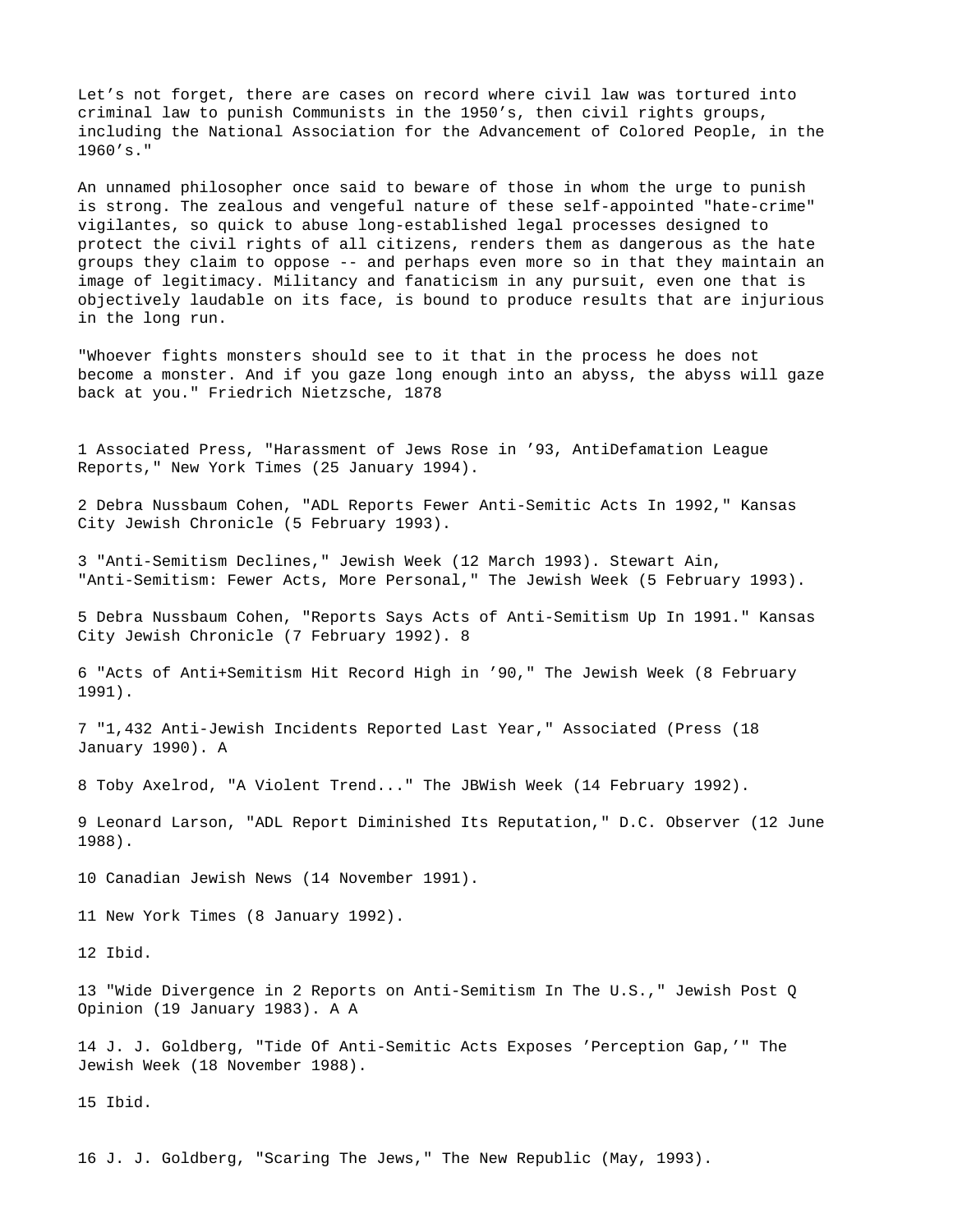17 Ibid. 18 Debra Nussbaum Cohen, "Paradox of Anti-Semitism in America: Perception vs. Reality, Kansas City Jewish Chronicle (8 1 January 1993). 19 Ibid. 2O Ibid. 2l "Calling All Jews," Jerusalem Post (21 October 1991). 22 Jacob Sullum, "What's Hate Got To Do With It?," Reason (December 1992). 23 Ibid. 24 Associated Press, "1 in 5 Americans Anti-Semitic, Survey Finds," Tulsa Herald (17 November 1992). 25Ibid.i 26 Debra Nussbaum Cohen, "1 in 5 Americans 'Hard-Core' AntiSemites, Survey," Jewish Week (20 November 1992). 27 Richard Cohen, "The Gotcha Game," Washington Post Magazine (20 December 1992). 28 Ibid. 29 Ibid. 30 New York Times, 27 January 1990. i 31 "Chicago Is Talking," Newsweek (31 August 1992). 32 Kevin Johnson, "Anti-Gang TV Ad Called Racist," USA Today (28 August 1992). 33 Dennis J. Opatrny and Scott Winokur, "S. F. Spymaster Revealed," San Francisco Examiner (8 April 1993). 34 George Cothran and Peter Hegarty, "Spies For Zion," SF Weekly (28 April 1993). 35 Robert J. Friedman, "The Anti-Defamation League is Spying On You," Village Voice (11 May 1993). 36 Ibid. 37 Garth Wolkoff, "ADL Chief Lashes Out At Critics, Press, D.A.," Jewish Bulletin Qi Northern California (7 May 1993)38Friedman, Op Cit. 39 Cothran and Hegarty, Op Cit. 40 "Overstepping Bounds" (14 December 1993). 4l J. Edgar Hoover, Letter to Dore Schary, National Chairman, Anti-Defamation League of B'nai B'rith, January 4, 1966. 42. C. Sullivan, "Memorandum," to R. W. Smith, "Review of Pamphlet, Report on the Ku Klux Klan, by Arnold Forster and Benjamin R. Epstein," 12 August 1965. 43 William C. Sullivan, "Memorandum" to F. J. Baumgardner, "Investigation of

Klan Organizations, Racial MattersKlan," 22 September 1966.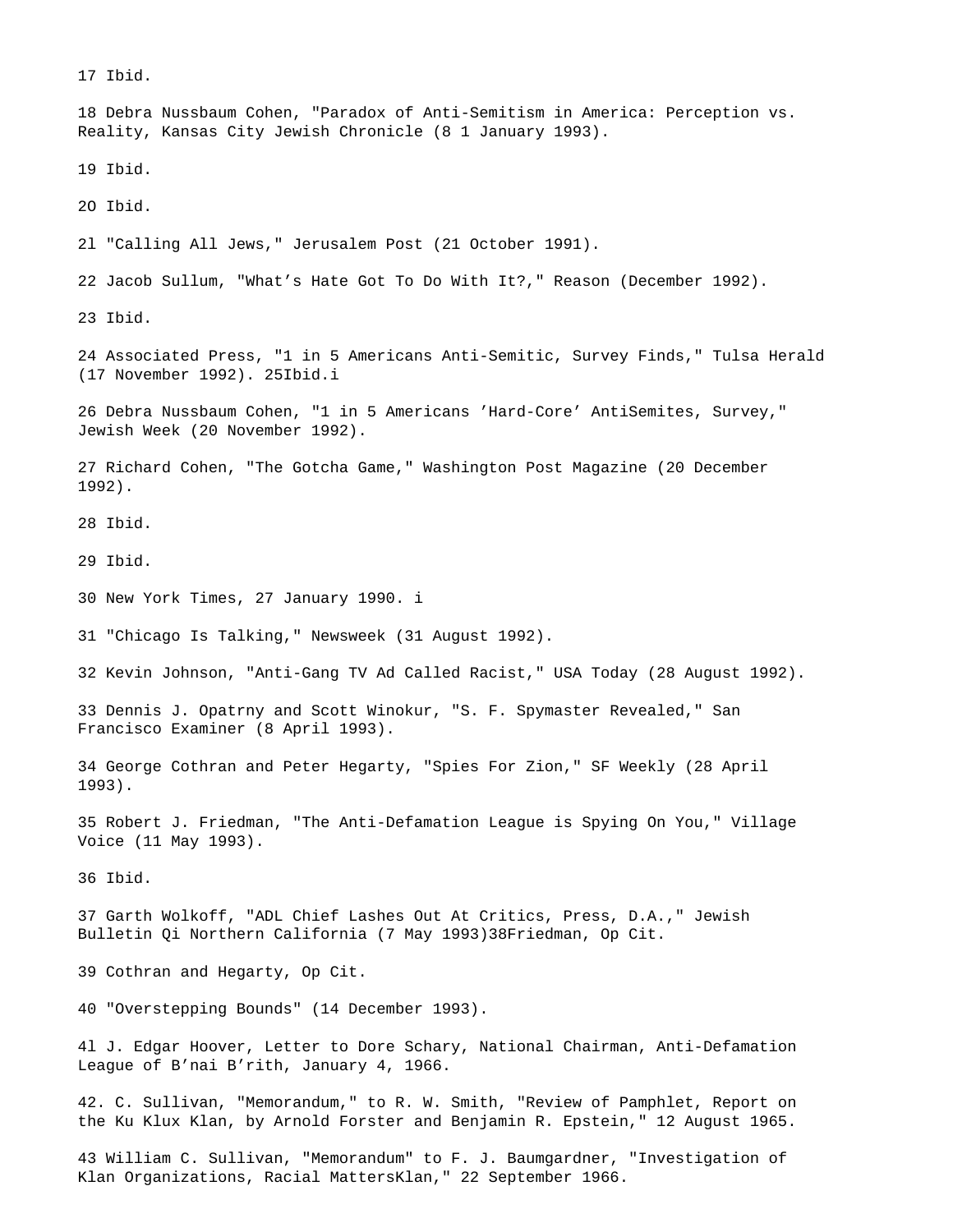44 Ibid.

45 Federal Bureau of Investigation AIRTEL, "Anti-Defamation League of B'Nai B'rith (SDL), Information Concerning Civil Rights Matters," 4 February 1985.

46 Anti-Defamation League, Hate Groups In America: A Record of Bigotry and Violence (New York: Anti-Defamation League, 1983).

47 The KKK Today: A 1991 Special Status Report (New York: AntiDefamation League)

48 Irwin Suall and David Lowe, "Shaved for Battle -- Skinheads Target America's Youth, Political Communication and Persuasion 5 (1988): 144.

49 Editorial, "Swastikas In Denver: Isolated Incidents or Worse?, Rocky Mountain News (13 June 1990): Police Watch, "Skinheads Cleared," Rocky Mountain News (26 July 1990).

50 Interview with James Allen Moran, Grand Dragon, White Knights of the Ku Klux Klan, December, 1988. q

51 "Lawsuit Says Stephan Invented Radical Sect to Further His Career," Associated Press (3 August 1985). E

52 Bruce Maxwell, "Far-Right Group Ready To Fight For Farmers," Rochester Post+Bulletin (13 November 1984).

53 Anti+Defamation League of B'nai B'rith, Extremism on the Right; A Handbook (New York: The ADL, 1983). Even this figure may have been too high. A A

54 J. Harry Jones, The Minutemen (New York: Doubleday, 1968).

55 Mark Hayfield, "Hate Groups Increase - As Do Their Crimes," USA Today (20 February 1992).

56 Laird Wilcox, Guide To The American Right (0lathe, KS: A Editorial Research Service, 1993): Laird Wilcox, Guide To The American Left (0lathe, KS: Editorial Research Service, 1993).

57 Greg Jaffe and Dan Morse, "Rising Fortunes: Morris Dees and the Southern Poverty Law Center," Montgomery Advertiser (February 1994).

58 Ray Jenkins, "Even A Scoundrel Is Due A Fair Trial," Los Angeles Times/Washington Post Service (November 1990).

Chapter 2

Hate Crimes Legislation

If membership figures for anti-Semitic and racist organizations are hard to determine, and data on incidents murky and conflicting, statistics on so called "hate crimes" are problematic as well. In 1990 congress passed legislation based on the ADL's model statute requiring the United States Attorney General to "set up a system for collecting statistics on hate crimes" known as the "Hate Crimes Statistics Act." The ADL had lobbied mightily for this legislation, as well as virtually identical legislation in several states. In addition to serious crimes such as murder, arson and manslaughter, relatively minor offenses such as simple assault, intimidation and vandalism which includes graffiti, were to be included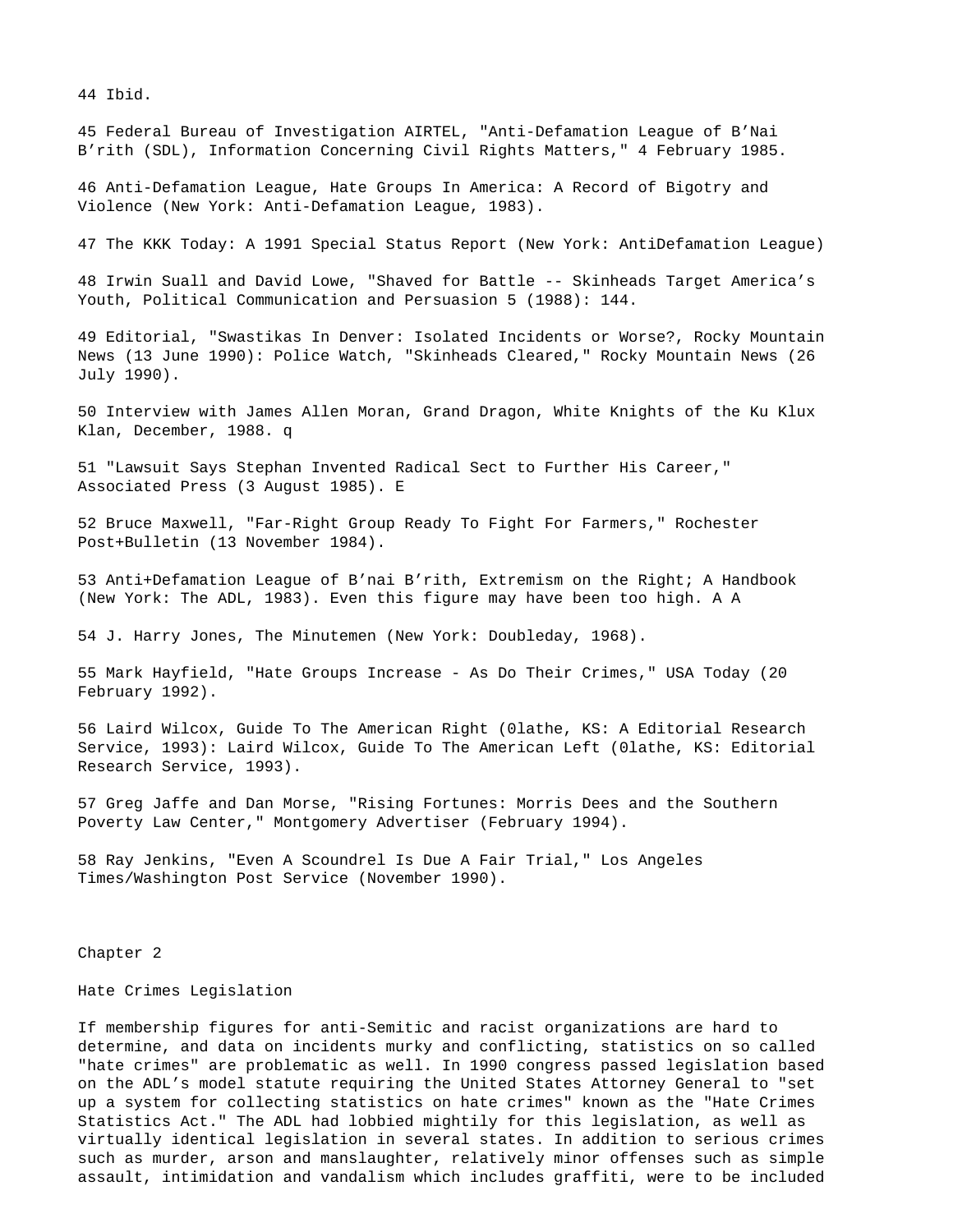in the tabulation. The legislation contained no provision for reporting incidents that turn out to be hoaxes as such. When an incident is discovered to be a hoax it might be dropped from the statistics, and it might not. Even more disturbing the legislation contained no provision to exclude unsolved offenses, many of which are probably hoaxes. Offenses having the mere appearance of a hate crime are to be reported as such, including unsubstantiated telephone threats, anonymous graffiti and unproven claims of name calling

Local police departments quickly stepped in line. The Los Angeles Police Department adopted a policy that classified all hate crimes as "category one" crimes, "like felonies, with named suspects." Robert Vernon, LAPD assistant chief of police, announced that even misdemeanor offenses, such as alleged threatening phone calls or malicious mischief would be aggressively investigated by police.

In 1991 FBI director William Sessions announced that "The implementation of the hate-crimes program will continue to be a top priority of the FBI." However, Sessions also commented that while there appeared to be an increase in hate crimes, the rise may be due partly to required reporting.

The decision to even classify incidents as "racially-motivated" is fraught with issues of subjectivity and bias. Although "racially-motivated" seems to be a neutral term, it is not. In practice it's been a code phrase for crime by white (and not black) racists. It creates the anomaly of white youth receiving a stiffer sentence for mere graffiti on a black business than a black youth might receive for the burglary of its owner!

"Racially-motivated" is a legal distinction that justifies preferential status and discriminatory punishments. In many cases, the law actually provides for civil penalties and damages, which actually encourages hoaxes and fabrications. More importantly, we are in grave danger of institutionalizing a double standard where some citizens are accorded special protections based entirely on their race while others are penalized for theirs -- a problem the Civil Rights movement originally sought to redress. A dramatic example of that double standard was illustrated in the 1990 "dart man" case in New York City. "Dart man" was a black man who went around Manhattan shooting blowgun darts into women's behinds. Although all of "dart man's" two dozen plus victims were white (including two light-skinned hispanics), it was reported that "authorities do not think race is a factor."

Police are quoted as saying that they "have no reason to believe the attacks are racially motivated." However, in New York City's diverse racial mix the odds of picking two dozen white women at random are on the order of winning Lotto America! Imagine for a moment what the conclusion would have been had "dart man" been white and all of his victims would have been black.s The selective police attention to alleged hate crimes is shadowed by selective media inattention to hate crime hoaxes. Many hoaxes are only reported in the local media and die when they reach the wire services. I've also been told that a fair number are simply "spiked" once their nature is ascertained, out of "sensitivity" to minority concerns, or so as not to "give ammunition" to racists. Absent some kind of clipping service, a network of local "monitors" or the intelligence capability of the American law enforcement community, one is at a considerable disadvantage researching this subject. There could be a much bigger story here than initially appears. In Kansas City, for example, Terrence Weaver defaced a wall near a major art museum with racist and anti-Semitic graffiti in September, 1989. He was observed, chased, and apprehended. The local newspaper reported the incident as a "hate crime," along with the interesting fact that the perpetrator hag checked himself into a local mental hospital immediately after his arrest. The incident quickly faded and no more was heard of it. The Kansas City Star has declined to pursue the matter.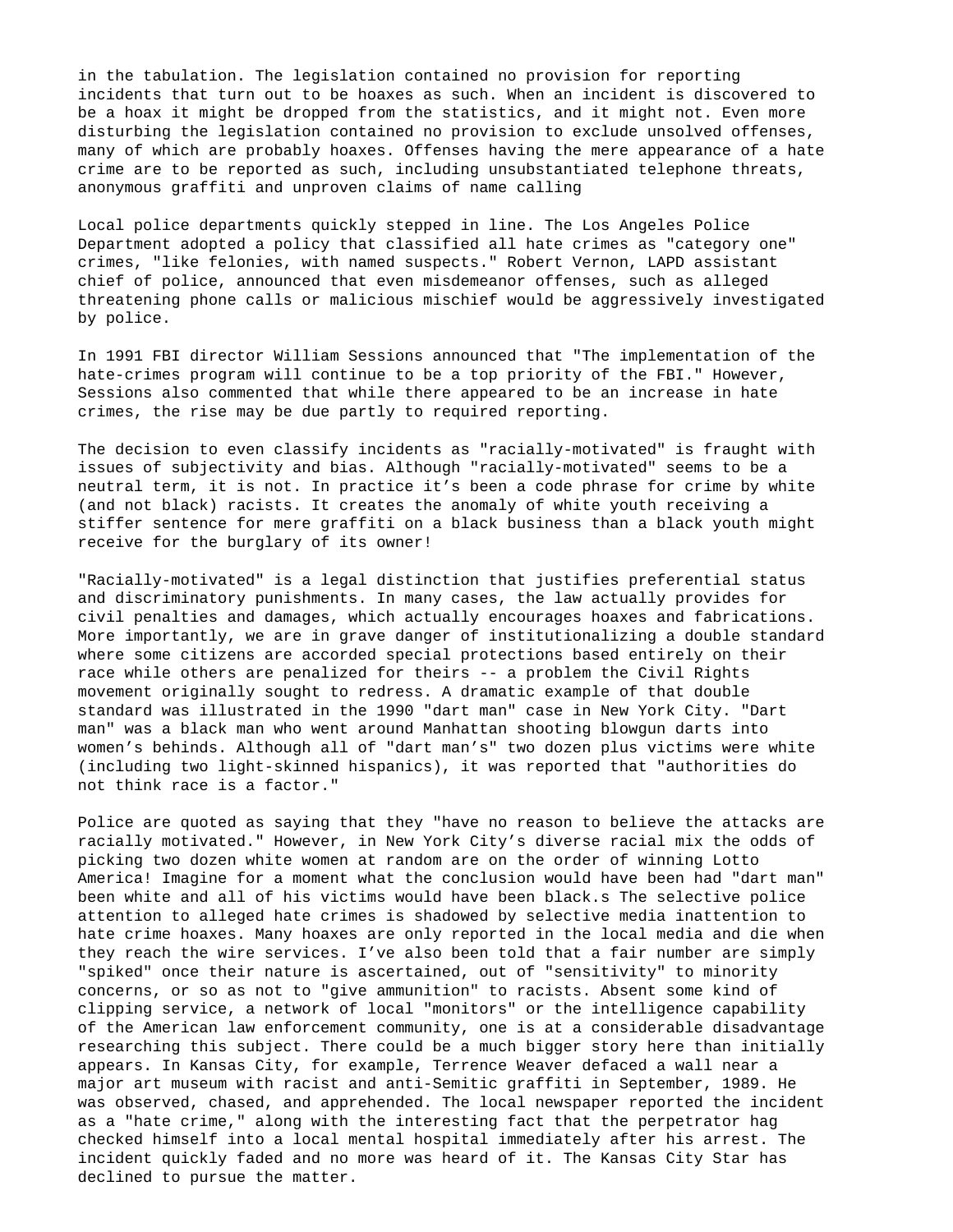My own investigation revealed that this young man was well-known to local leftists, and that he had talked of a plot to entice all Ku Klux Klansmen and neo-Nazis to a meeting then blow up the building and kill them. He was, in fact, not racist but anti-racist. Kansas City police sat on the case and local anti-fascist activists seemed to be holding their breath until the story faded into the memory hole. If you didn't live in Kansas City and read the local paper, you wouldn't know it had happened. If you hadn't investigated, you wouldn't know it's a probable hoax incident. Are there more cases like this? Probably so.

#### Valid Objections To Hate Crimes Reporting Act

There are many valid criticisms of the "hate crime reporting" concept but by far the most legitimate is that selective reporting exaggerates a phenomenon by calling selective attention to it. If statistics were kept of crimes committed by Methodists, or left-handed Democrats, or by service station employees, or of crimes against these groups, it would quickly seem that we have a serious crime problem in these areas. To answer an objection to this argument from a Jewish friend, I asked what the probable consequences of compiling and publicizing statistics on crimes by Jews in the United States might be, so as to draw attention to them. He quickly conceded that it would seriously distort the picture and lead to "dangerous false conclusions" by "singling out a particular group" and would be "unfair selective attention." Enough said. A s

Civil libertarians are traditionally concerned with two issues more than any other. In criminal law, they are concerned with due process issues, i.e., the fairness of the criminal justice system and its adherence to procedural processes that ensure even-handedness and protection for the rights of the accused. In constitutional law, the issue of free speech overshadows most other concerns, since it is regarded as the bedrock upon which all other freedoms depend, and rightly so.

The Anti-Defamation League seems acutely aware that too scrupulous an adherence to civil liberties can be counter-productive to its interests. For example, inconvenient standards of evidence in criminal trials may allow individuals they would prefer to see convicted to go without punishment and ritual defamation, hence their clever advocacy of civil action against individuals and groups who offend their interests, whether or not they have been convicted of an actual criminal offense. In civil cases, evidence is allowable that wouldn't get past the door in a criminal case. Among other things, the standard for conviction is merely the preponderance of evidence, and not the more rigorous "beyond any reasonable doubt." Simply put, if you can't prove a crime, you may still be able to punish with a civil judgment.

Similarly, although they routinely deny it, free speech is troublesome to the ADL when it includes values, opinions and beliefs they they regard as retrograde to their interests, such as criticism of Jews, Israel, or Jewish institutions. When the ADL condemns anti-Semitism, they are usually condemning some form of expression of values, opinions and beliefs. Accordingly, while the ADL has officially given muted opposition to discredited and unconstitutional "hate speech" legislation, it has worked mightily to create the climate that produced it.

The "hate speech" case in question was a St. Paul, Minnesota, ordinance outlawing mere expressions of racism and anti-Semitism, including speech, writing, art as well as symbolic acts such as cross burnings The United States Supreme Court decided unanimously in June, 1992, that the ordinance was in violation of the constitution.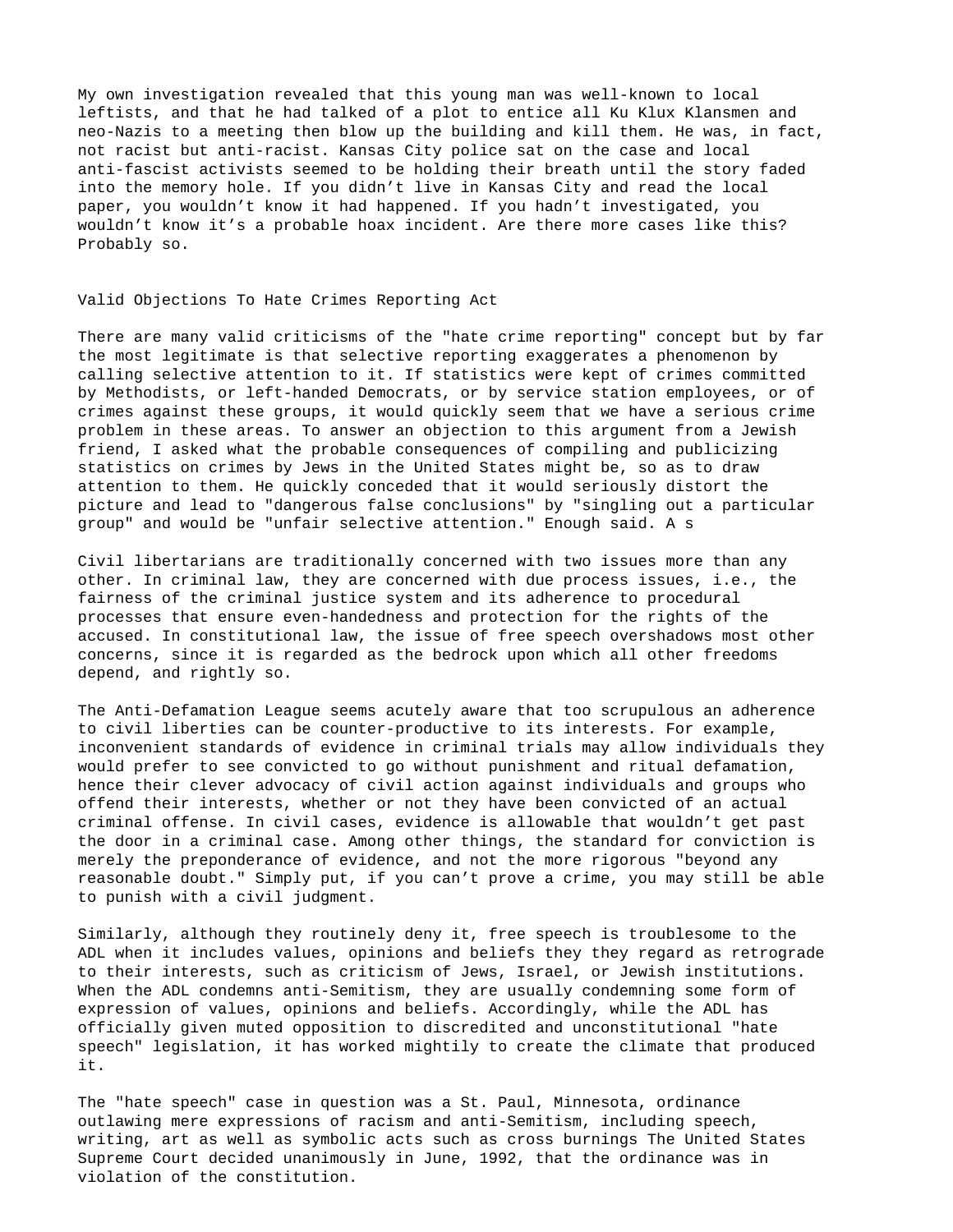On the other hand, the issue in the ADL's model "hate crime" statute, which they have successfully lobbied through most state legislatures, and which is being embodied in federal legislation as well, is that certain forms of speech, such as hostility or contempt for racial or ethnic interest groups, may not be unlawful in itself, but when expressed in conjunction with a criminal act, such as graffiti, vandalism or assault, it should result in a mandatory increase in sentence.

Bona fide criminal activity, including violence, is always prosecutable, as it should be, but the ADL clearly feels that criminal activity directed against Jews and their clients in the minority community deserves special punishment. However, to make a law singling out a particular interest group for special protection is a touchy subject, and consistent civil libertarians have tended to oppose that tactic, affirmative action programs aside. The ADL anticipated that laws prohibiting acts directed at specific groups as "hate crimes" might present constitutional difficulties (particularly the equal protection clause). Such laws may also encourage public perception that "special people get special protections," a view that the ADL wishes to discourage. Americans tend to reject "group rights," and public awareness that the ADL is promoting precisely what could be a public relations blunder.

The ADL chose to minimize these complications by focusing its legislative offensive on the sentencing phase of the criminal procedure. This way, one can say that the accused has not been convicted of a "special" crime designed to provide "special protections" to "special groups," but rather has been convicted of an ordinary crime -- only the punishment is to be more severe because of the circumstances surrounding it. No one is being convicted of a thought crime because of their values, opinions and beliefs, only A S sentenced to longer terms because of them. But why this convoluted tactic? Wouldn't the appellate courts see the ruse? In 1993 the Wisconsin Supreme Court did exactly that when they it invalidated a state law mandating longer sentences in hate crimes. Many civil libertarians applauded this development. Sentencing practices are the neglected area of due process. One can see this immediately by noting the wide disparity of sentencing in similar crimes. A simple \$100 burglary may bring probation in one case, and 20 years in another.

Factors only marginally relevant to the seriousness of the crime at hand are allowed in the sentencing process, such as the defendant's appearance or courtroom demeanor, the judge's perception of the defendant's repentance (which may say as much about the judge as it does the defendant), or whether or not the defendant plead guilty or had the temerity to demand a trial. In other words, "evidence" can be entered into a sentencing hearing that would be inadmissible in the trial itself. More than one civil liberties attorney has cringed at the arbitrariness of sentencing procedures. It could be said with respect to hate crimes that all the penalty enhancement statutes do is formalize a kind of discrimination that is already occurring on an ad hoc basis. Unfortunately, penalty enhancement makes it mandatory.

#### Racial Motivation and Sentencing Policy

The particular case that brought this issue before the U. S. Supreme Court in 1993 involved not a white, but a black defendant in a case of aggravated battery. Todd Mitchell was one of a group of black teen-agers who severely beat a 14-year old white boy in Kenosha, Wisconsin in 1989. The group had just seen the film Mississippi Burning, which glorifies the civil rights movement of the 1960s and vilifies its opposition -- not a particularly difficult task. When Mitchell and his gang came upon the victim, Mitchell said, "There goes a white boy! Go get him." They did, and the boy was seriously injured in the beating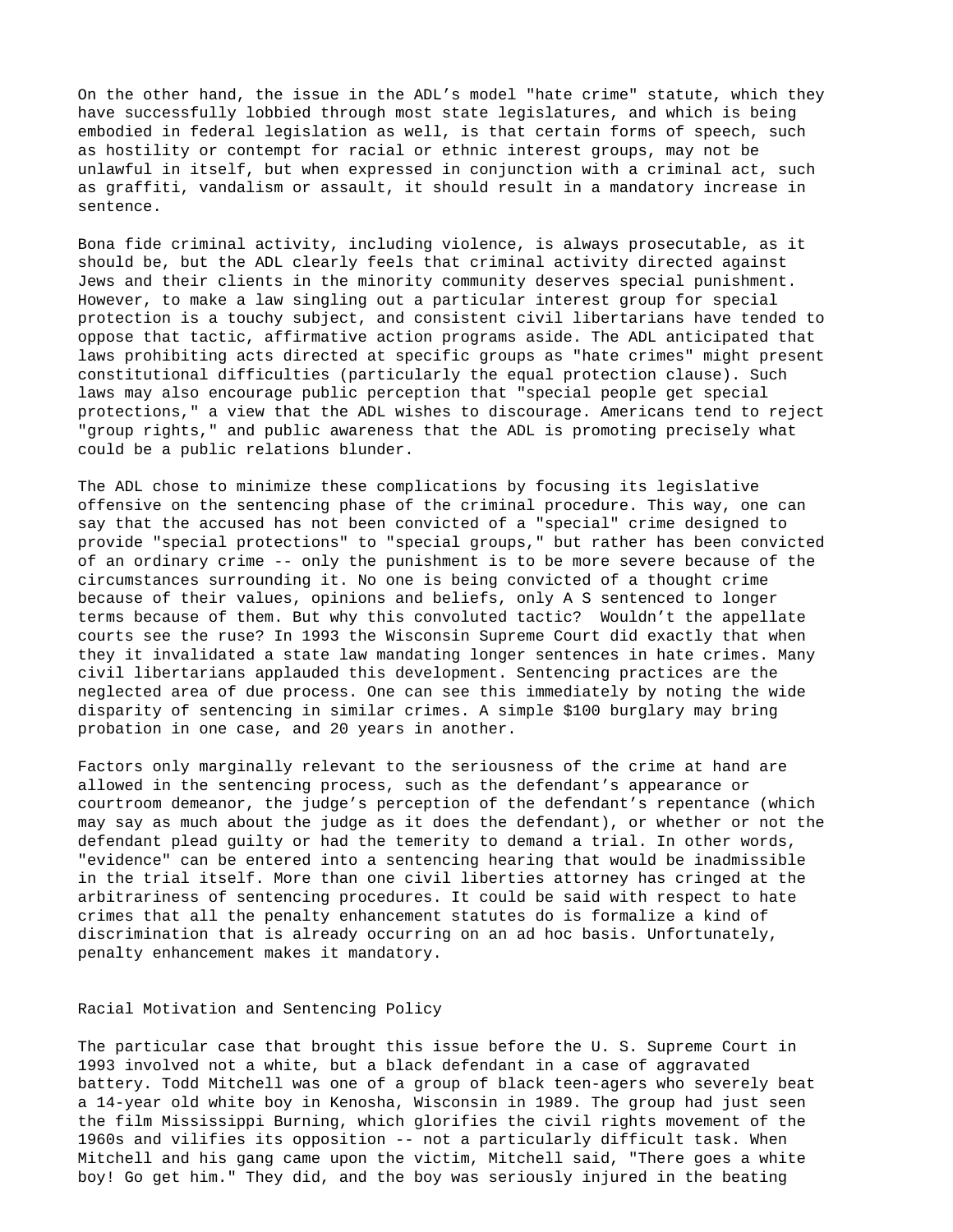that followed.

A jury found Mitchell guilty, and he was sentenced to two years in prison, the maximum for aggravated battery in Wisconsin. However, the jury, finding that Mitchell chose his victim on the basis of his race, went on to increase his sentence to a maximum seven years, or a 350% increase! Paradoxically, had Mitchell merely beaten a black person for some other reason, such as wanting his shoes, he would not have been so thoroughly savaged at sentencing. Two years would be two years, and he probably wouldn't have gotten that.

Mitchell appealed, and the Wisconsin Supreme Court invalidated the longer sentence. They said the state legislature had violated the First Amendment by criminalizing "bigoted thought with which it disagrees." Civil rights groups and the ADL were outraged. In April, 1993, Wisconsin Attorney General James E. Doyle argued the case before the U. S. Supreme Court, making the distinction that the case involved conduct and not ideas. As the result of a massive lobbying effort in which the ADL played a major part, 49 other states had filed briefs in support of Attorney General Doyle. The Supreme Court agreed7with Doyle, and unanimously reaffirmed Mitchell's 350% sentence enhancement.

The Supreme Court's reasoning bears special examination. Chief Justice William Rehnquist, writing for the court, said that "...a defendant's abstract beliefs, however obnoxious to most people, may not be taken into consideration by a sentencing judge.

Rehnquist offered that those beliefs are no longer abstract once they 1 provide the motive for discriminatory action. Thus, according to his reasoning, "a physical assault is not by any stretch of the imagination expressive conduct protected by the First Amendment." Of course it isn't, and no one argued that it was. Physical assaults are and always have been punishable. The court's decision is, of course, a can of worms. with this logic it would be possible to legislate penalty enhancement for thieves whose crimes , were motivated by "disrespect for private property," or shoplifters whose pilferage was occasioned by adherence to social doctrines that denigrate the virtue of capitalism. Although one might only be convicted of one offense, I the net effect may be to get the equivalent of two times the normal sentence. It might as well be double jeopardy, for all practical purposes, accompanied by two convictions and two sentences.

However, all may not be not lost. If these laws are applied equally to all interracial "hate" crimes, broadly defined, and not primarily in the cases where minorities are the alleged victims, the discriminatory effect against whites may be blunted, perhaps severely. In the end they may become another nuisance law that has proven embarrassing to its proponents by virtue of its unforeseen consequences.

#### Unforeseen Consequences of Hate Crime Legislation

New York University law professor James B. Jacobs has written that the bl crime legislation was to protect allegedly victimized blacks from victimizing A proliferation of "hate crimes" laws have resulted in (apparently) unforeseen problems. Attributing the degree of "prejudice" or racial animosity necessary to establish a hate crime motive is not the least of the problems. Virtually all interracial crimes may be perceived as a hate crime if the conditions are defined loosely enough. Noting that the original impetus of hate crime legislation was to protect allegedly victimized blacks from victimizing whites, he says

"Indeed, at some point in the future some supporters of hate crime laws may be dismayed to find that these laws are frequently used against black offenders."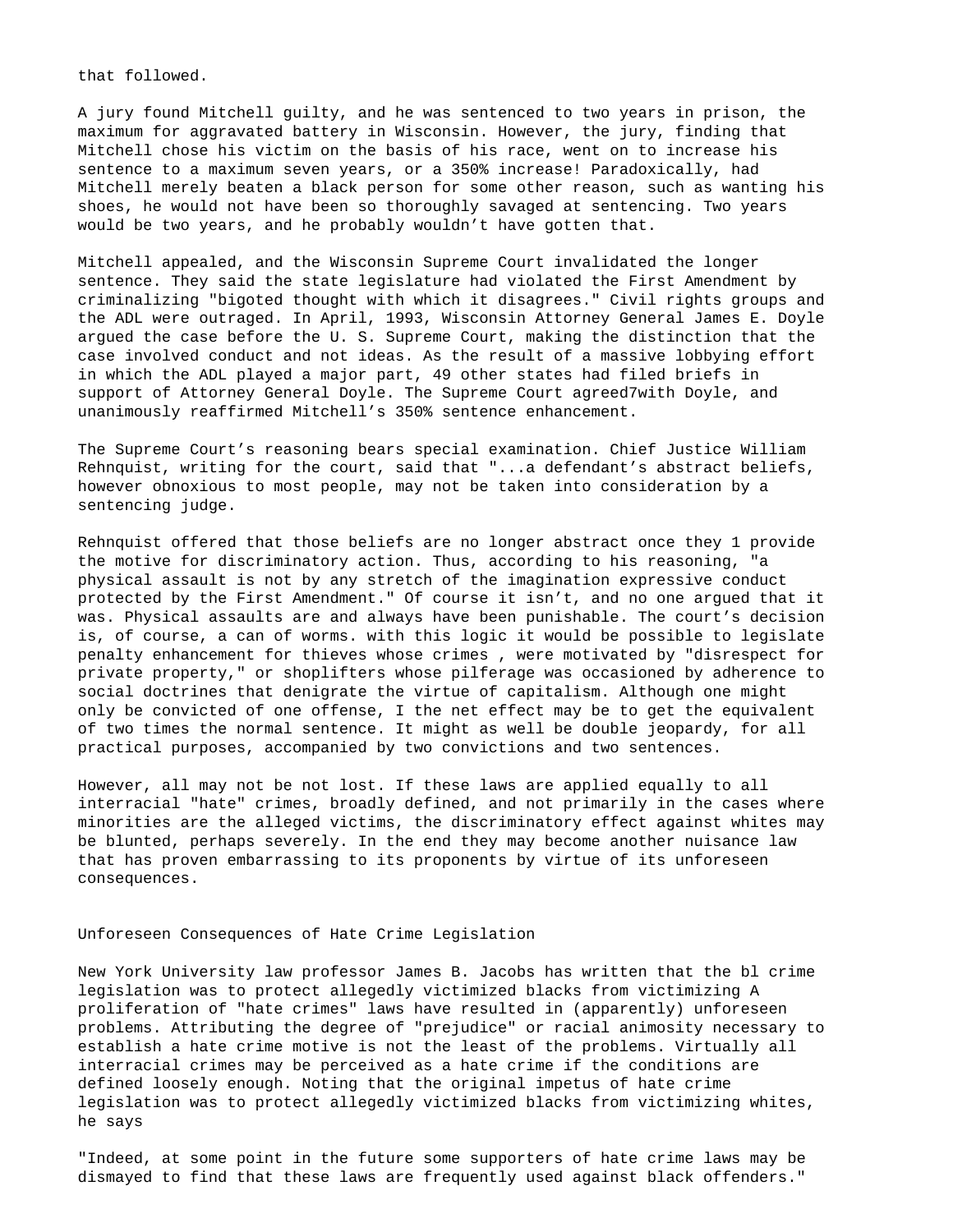Such a state of affairs may already be on the horizon, according to no less of a source than the SPLC's Klanwatch. In December 1993 New York Times writer Peter Applebome reported

"Klanwatch said that in the last three years 46 percent of all racially motivated murders tracked by the group were committed by blacks on victims who were white, Asian or Hispanic."

In an unsigned editorial in the "Comment" section of a June 1993, issue of The New Yorker, these concerns were also expressed. with reference to the 1993 U. S. Supreme Court ruling in Wisconsin v. Mitchell, the editorial noted that the black youth who had taken part in the beating of a white youth, was essentially being punished because his victim wasn't black. The editorial also observed,

"In Wisconsin, where less than a tenth of the population is nonwhite, half the defendants in hate-crimes cases have been minorities. A preliminary FBI report on hate crimes earlier this year found that thirty percent of the offenders whose race was reported were black. I

However, in another zinger, the editorial also raised the specter of the old saw, "What goes around, comes around."

"Now that the Supreme Court has upheld the Wisconsin statute, it is a safe bet that the law-enforcement community, which more often than not is largely white and largely conservative, will find black offenders a more tempting target for hate crimes prosecution..."

What might have been the civil rights establishment's worst nightmare occurred in December 1993, when Colin Ferguson, a black man of Jamaican ancestry, deliberately shot and killed six white passengers and wounded 19 others on a Long Island railroad commuter train. It was clearly a "hate crime," for Ferguson raged at black "uncle Toms" and carried notes on his person expressing his hatred toward white people3 Ferguson has been indicted on 93 counts, including civil rights violation. a Black spokesmen Jesse Jackson immediately went into damage control, expressing fear of a backlash" and preaching a message of healing and reconciliation. Jackson was reported as saying his second thought upon learning of the killings was o I

"Hoping against hope it wasn't a black person because I knew the e would immediately be a rash of irrational conclusions."

But not to worry, Klanwatch and Jesse Jackson, for Ferguson was portrayed in the media as a victim of white racism on the one hand, and as a victim of mental illness on the other. Had he been a white man who had killed six black people solely because of their race, we might still be hearing about it. In the meantime, however, the story has disappeared from the news. It's the opinion of this writer and many other observers that an evenhanded approach to the hate crime controversy, in which equal standards apply, and behavior that is considered a "hate crime" for whites would also be considered a "hate crime" for blacks (or anyone else), would reveal a picture much different than militant "anti-racist" groups would prefer. Let's take a few examples from the nation's campuses. a a In 1989, the situation of black-on-white violence got so bad at Brown University in Providence, Rhode Island, that university president Vartan Gregorian said he was considering asking for federal help. According to Robert Reichley, vice president for university affairs,

"There have been 16 reported cases since classes began in September [a six week period], Mr. Reichley said. In most cases, he said, black men have attacked white male students or have sometimes drawn guns or other weapons."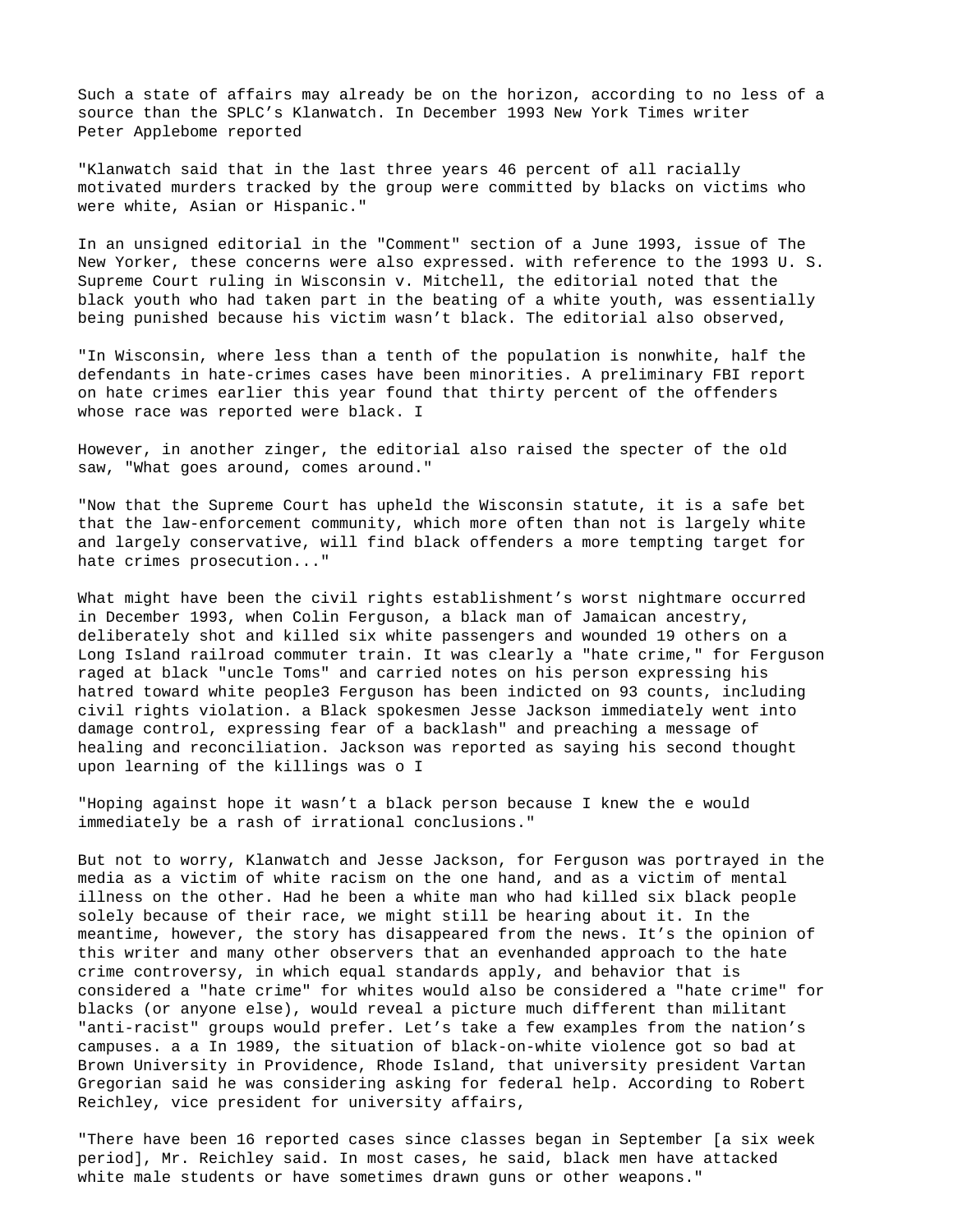In I991, University of Illinois officials met with police to discuss an alarming series of assaults on white students by black gangs, who apparently attacked the students as part of a gang initiation rite. According to news sources,

"Police said the gang initiation rite requires the potential gang member to find a large white male and knock him out with one punch."

The two gangs involved in the assaults, from Champaign and Urbana, traveled in groups of four to twenty and members ranged in age from 15 to 23, according to news reports "Officials expressed concern about a backlash resulting from the attacks.

The preceding two cases involved college campuses. It would be inaccurate to say they were commonplace, but neither are they rare. Almost every major university has had incidents such as these. Sometimes they made local papers, occasionally the national press. Sometimes they were undoubtedly spiked for considerations of "sensitivity."

At the University of Kansas, for example, a group of black students descended on a white fraternity with clubs and other weapons shouting threats and insults after a black student had allegedly been insulted there." Fortunately, there was no violence in spite of the fact terroristic threats were apparently made. Neither the campus press or the local daily mentioned the incident. One has to wonder how many times such incidents occur nationwide in a year. Surely, they contain the elements of a "hate crime." In virtually every case, however, we can be sure that issues of "sensitivity" are raised, along with fear of "backlash" and "misunderstanding."

If one includes crimes in which an awareness of the victim's race or ethnicity is a factor, then most interracial rapes, armed robberies and assaults might be considered "hate" crimes. Blacks are highly over-represented as perpetrators of the vast majority of these offenses relative to their representation in the population. One could even say that the alleged rage that blacks feel toward "white" society is a race-specific rage, directed at individual victims on the basis of racial identity and, as we see in the Colin Ferguson case, often has the same tragic consequences to innocent individuals as any 1920s-lynching in Alabama.

Editorial writer Samuel Francis cites the 1992 case of a 15-year-old white girl who was raped by a gang of young blacks, who allegedly told her they picked her because she was "white and perfect." According to Francis,

"The story made the tabloid headlines and passed from human memory the next day."

Obviously disillusioned, he adds,

"Hate crimes aren't for white people. They are the special political and legal privileges of racial and religious minorities, and they are weapons by which white people can be bullied, bludgeoned, beaten, prosecuted and persecuted into shutting up about race and the cultural institutions that attend it."

When an even-handed approach is denounced and avoided, of course, the issue becomes highly politicized. Powerful racial and ethnic interest groups have compelling reasons to manipulate the rules and to keep up an appearance of perpetual victimhood. Not only is it extremely useful in promoting a political agenda, but it can have considerable financial benefits to the "victims" as well. Many hate crime statutes have provisions for recourse in the civil courts for monetary damages. These allow victims to sue for special, general, and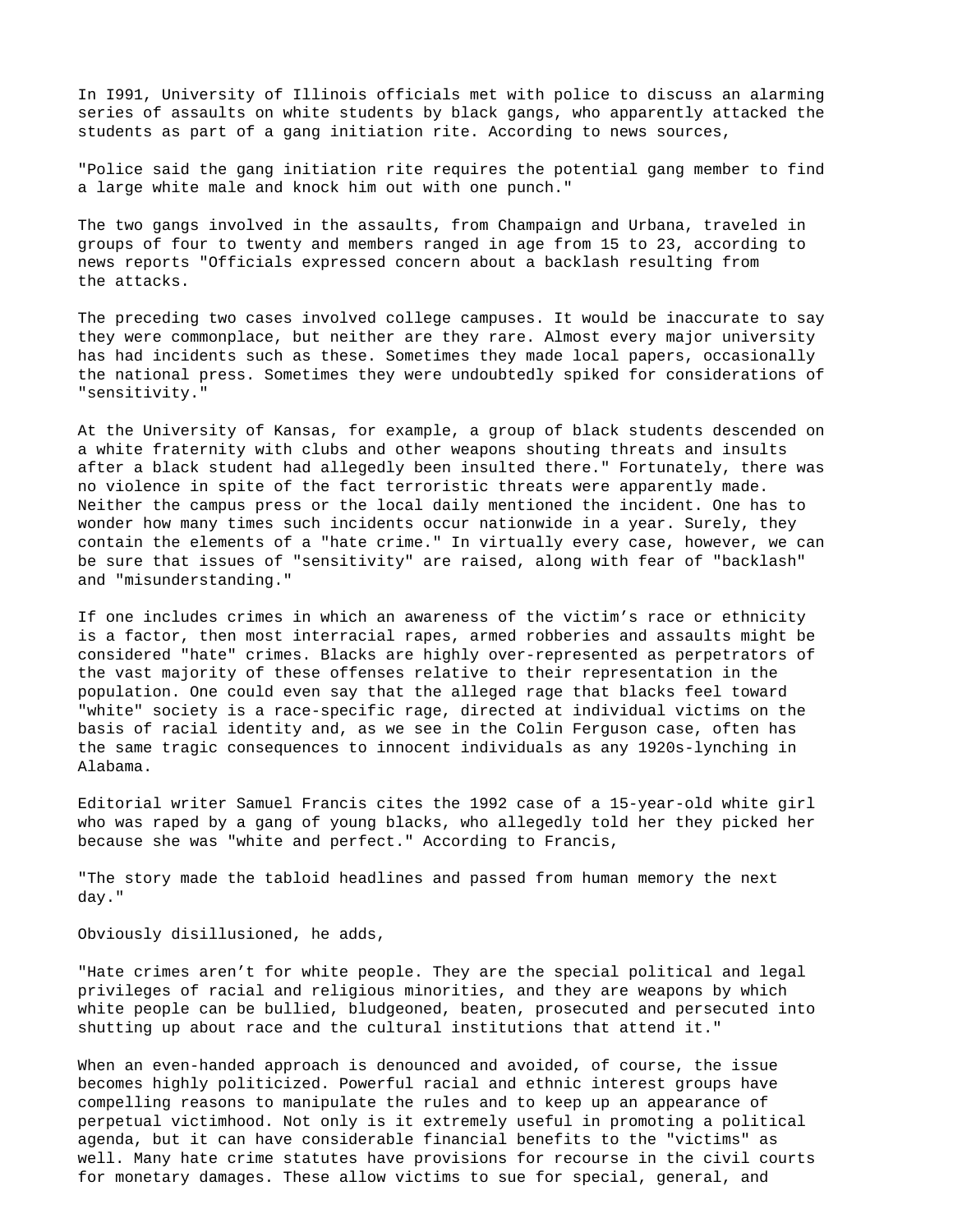punitive damages -- a powerful incentive for professional victims and hoaxers.

Hate Crime McCarthyism

Anyone with a memory of the tensions on some campuses during the 1950s should be sensitive to the issue of "McCarthyism," with its connotations of "subversive" ideas and thought crimes. One's friends and associates, membership in organizations, personal habits, reading material, offhand comments, even the jokes one laughed at, could be grounds for suspicion of radical and un-American tendencies. Many of the government investigations undertaken during this period focused directly on the defendants state of mind. Any bit of ideological contamination required explanation. Criticism of American policies aroused suspicions. Mere liberals were taken for socialists, and socialists were taken for communists. A careless comment to the wrong person could be a costly mistake.

Professor Jacobs, quoted previously, also observed that since state of mind is pivotal in establishing a "hate-motivated" offense, trials may turn into inquisitions on the values, attitudes and opinions of the defendants, not unlike a 1950's McCarthyite investigation into the values, attitudes and opinions of suspected subversives by the House Un-American Activities Committee. He cites a case in which a man suspected of a hate-motivated offense was grilled about his relationship with a black neighbor. Did he ever have dinner with her, invite her for a picnic, or go with her to a movie? It's quite likely that the magazines and books a defendant reads, present or past memberships in organizations, religious and political beliefs, as well of discovery.

In his Reason article, Jacob Sullum quotes Kevin O'Neill, who wrote the American Civil Liberties Union's brief against the Ohio hate speech law. A Although different from hate crime legislation because it penalizes speech unrelated to criminal conduct, the law raises related civil liberties issues. O'Neill says

"Our basic concern about hate-crimes legislation in general, and Ohio's ethnic intimidation law in particular, is that it is an effort by government to punish people for their ideas."

Indeed it is, and no amount of weaseling or doubletalk can obscure that fact. George Orwell himself could not have imagined a more diabolical scenario for the legitimization of "thought crime" in a supposedly free society.

l Basil Talbott, "Senate Joins Fight Against 'Hate Crimes,'" Chicago Sun-Times (9 February 1990).

2 "LAPD Policy on Hate Crimes," B'nai B'rith Messenger (27 July 1990).

3 Jerry Seper, "FBI Chief Pledges to Make Hate-Crimes Data a Priority," Washington Times (5 April 1991).

4 New York Daily News, 4 July 1990.

5 James C. Fitzpatrick, "Teen Charged in Wall Defacement," Kansas City Times (22 September 1989).

6 A "Decision on Hate Crimes Ban Elicits Mixed Reaction," Jewish Week (3 July 1992).

7 "Tough Bias-Crime Penalties are Upheld," Law Enforcement News (15 June 1993).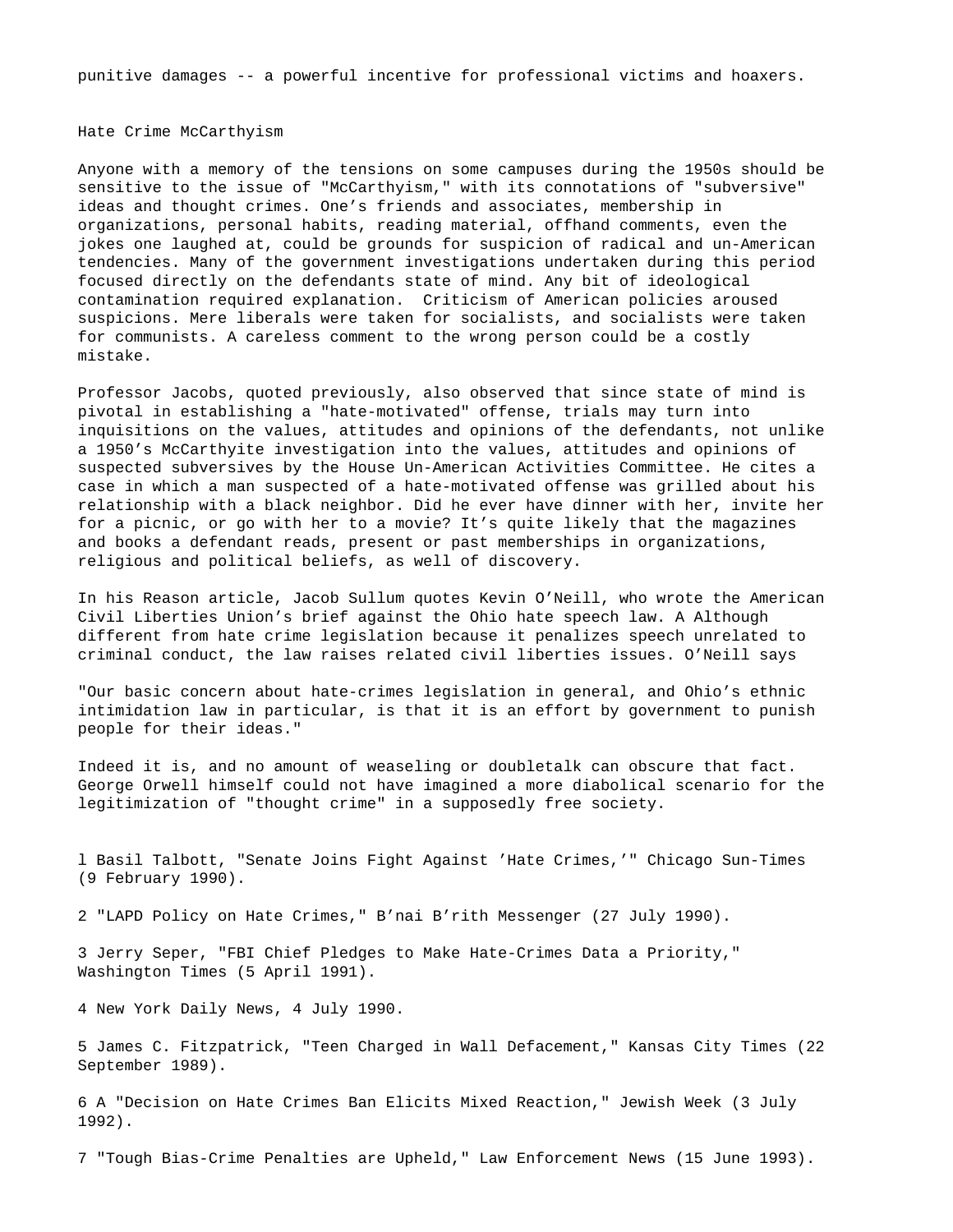8 Ibid.

9 James B. Jacobs, The Public Interest (Fall, 1993).

10 Peter Applebome, "Rise Is Found In Hate Crimes Committed By Blacks," New York Times (12 December 1993).

11 "Comment: Bad Motives," The New Yorker (21 June 1993).

12 Ibid.

13 "N.Y. Gunman Indicted on 93 Counts," Chicago Tribune (19 January 1994); Lena Williams, "After Train Killings, A Rise Of Black Anxiety, New York Times (12 December 1993).

14 Lena Williams, Op Cit.

15 Associated Press, "Attacks At Brown May Bring A Request for Federal Help," New York Times (18 October 1989).

16 Andrew Herrmann, "Officials To Meet On U. of I. Attacks," Chicago sun-Times (10 October 1991).

17 Lou Oritz, "Students, others attacked in Champaign gang 'rite'," Chicago Sun-Tim (9 October 1991).

18 Samuel Francis, "Feeding Hate To The Crime Colossus," (Washington Times (4 February 1992).

19 Jacobs, Op Cit.

20 Jacob Sullum, "What's Hate Got To Do With It?," Reason (December 1992).

Chapter 3.

The Prevalence of Hoaxes and Fabrications

How common are hate crime hoaxes? Some civil rights, Jewish and "antiracist" groups stress the view that they are unusual and represent the misguided work of disturbed individuals. On the other end of the spectrum is the view held by genuine racists and anti-Semites that a massive conspiracy exists to commit hoaxes and publicize them as bona fide hate crimes. The truth, as might be expected, lies somewhere between these two positions. The problem, however, has long been recognized even by anti-racist authors and journalists although few of them have written about it.. Ben Hass, author of the anti-Klan classic, "KKK", noted that

"It would be foolish, of course, to say that all violence attributed to the Klan was actually committed by Klansmen, or as a Klan-sponsored activity. Therein lay the fallacy of the disguise. Any gang of hoodlums that could scare up the requisite robes and hoods could set out to have some sadistic fund or settle personal grudges, and the onus of their misbehavior would automatically fall on the Klan."

In all likelihood, the actual extent of racist and anti-Semitic hoaxes can never be known as long as unsolved cases are uniformly regarded as actual and not merely suspected hate crimes. Police who investigate alleged hate crime cases privately report that a surprisingly large percent are "suspicious" or "likely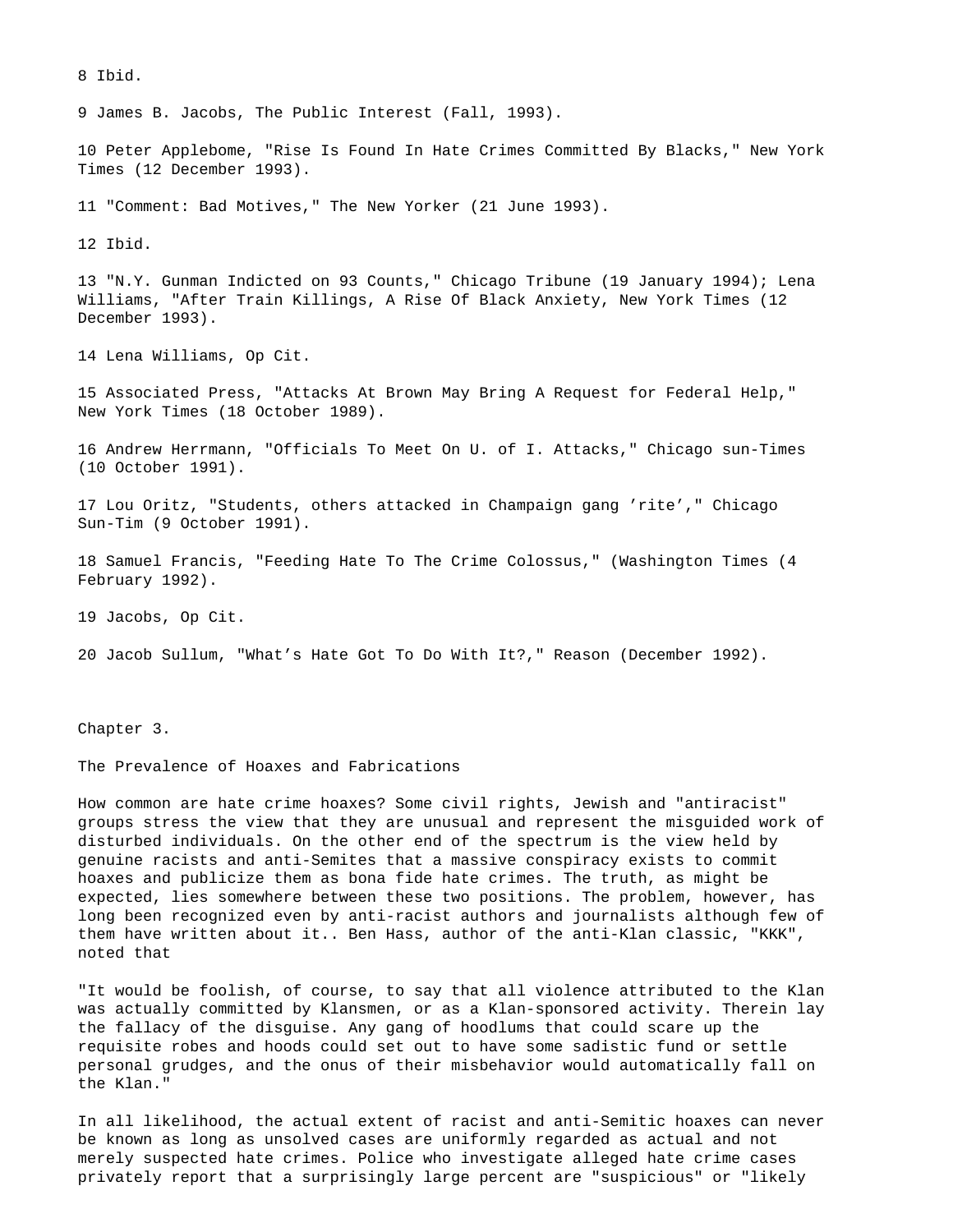hoaxes or pranks." In talking with college and university security officials I encountered responses ranging from "a few, not too many," to "damned near all of them."o Most officials were cautious and reluctant to talk without some assurance of anonymity, and a several merely referred me to administrators who were even more paranoid. when a figure for hoaxes was mentioned, however, it was often in the area of 25% This figure has a kind of reasonableness about it, allowing that it probably doesn't hold true for every environment.

Deliberate misrepresentations, hoaxes and frauds are surprisingly commonplace in American political life. They are more likely to occur in those issues where taboos, "sensitivity," or fear of being called names are operational, or where the moral imperatives of noble social causes and crusades overwhelm individual judgment. Let's look at few proven hoaxes involving blacks. In these examples, most people are deeply effected by the emotional impact of the message. Few ask whether the message is actually true.

Roots: A Search For Black Origins

As an example, perhaps one of the greatest literary hoaxes, with strong racial overtones, was committed by Alex Haley, author of the spurious book, Roots , which fraudulently purports to trace his ancestry back to a village in Africa. What is particularly troublesome about this hoax is that, al- A though knowledgeable researchers doubted Haley's work from the beginning, it wasn't until December, 1978 when Haley settled a plagiarism lawsuit with Harold Courlander, author of the 1967 novel, The African, for \$650,000, that it became clear how seriously Haley had fudged his facts. In the meantime, the book sold 1.5 million copies and Alex Haley had won a Pulitzer Prize.

Ironically, Haley was quoted on 10 April 1977 in the New York Times,,

"It would be a scoop to beat all hell if Roots could be proved to be a hoax, and that's one of the reasons why it was so important to me to document as best I could."

The Roots hoax had enormous consequences, for the story it fabricated was used to inspire militancy in a generation of black people, and was a significant factor in the development of black political power in the post-civil rights movement 1970's and 1980's. Its influence persists to this day. Although the hoax has received considerable publicity, it's still widely regarded as an authentic and inspirational legend, not uncommonly shown in the nation's schools in order to sensitize white students to the black experience. The television miniseries it generated was viewed by an estimated 130 million people and broke existing Neilsen TV ratings.

Subsequent research showed that Haley stole passages from other books and fabricated many of the characters. Even his pre-civil war U.S. research, where some records were available, was faked. when University of Alabama Professor Gary Mills and his wife, Elizabeth, editor of the National Geographic Society Quarterly, attempted to document Haley's genealogical work, they concluded

"The records show that [Haley] got everything wrong in his pre-Civil War lineage. One hundred and eighty-two pages and 39 chapters on Haley's Virginia family have no basis in fact."

A So extensive was the hoax that Harvard professor Oscar Handlin observed.

"A fraud's a fraud...Historians are reluctant - cowardly about calling attention to factual errors when the general theme is in the right direction. That goes for foreign policy, for race, and for this book."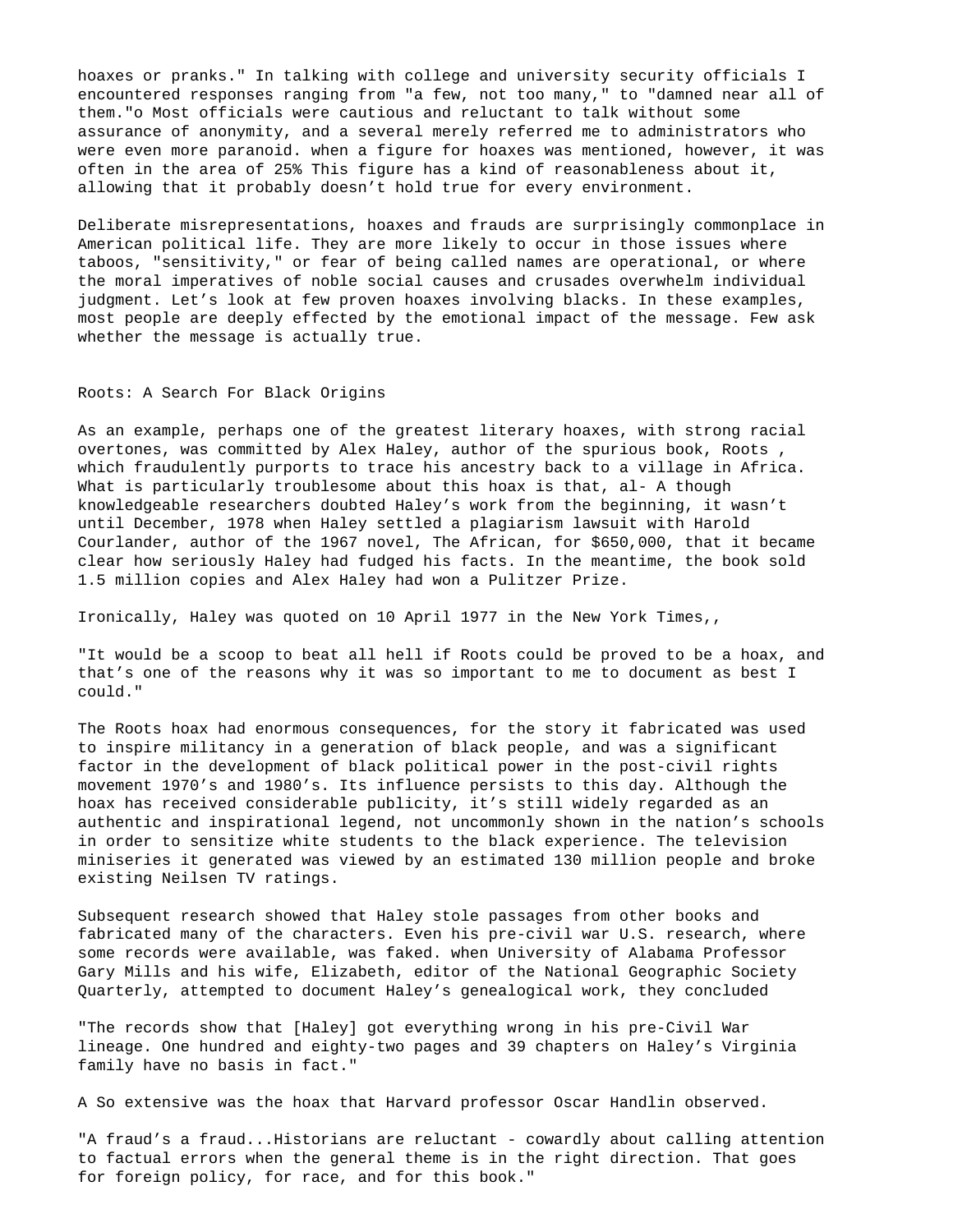The Liberators: Black-Jewish Reconciliation

A more recent example of a hoax involving faked black history is the 1992 Public Broadcasting System film, The Liberators, which purports to tell of the part played by the all-black 761st Tank Battalion in the liberation of the Dachau concentration camp in April, 1945. Viewed by an audience of 3.7 million people, the film was nominated for an Academy Award. Largely the work of William Miles and Nina Rosenblum, producers of politically-correct documentaries on blacks and women, the film was designed to ease strained black-Jewish relations. Leaders from the black and Jewish communities viewed a special showing of the film and spoke of a "common history of oppression." Good sentiments aside, they had chosen a fraudulent vehicle to bring the groups closer.

In a February 1992 interview in The New Republic, Nina Rosenblum attacked critics of the film as "Holocaust revisionists," and attributed their criticism to racism. But according to former Army Captain David Williams of the 761st, the unit was nowhere near Dachau when the camp was liberated. He says,

"On April 29, 1945, the 761st was near Straubing, which is 30 about 70 miles from Dachau as the crow flies. Bridges were down, the tanks were all beat up., There wasn't enough gas. Nobody could have just taken a Sherman tank on a 140-mile round trip and not have been noticed missing. He would have been court-martialed."

Philip Latimer, president of the 761st veteran's group, said, "all anybody had to go is look at our history. There is no mention of Dachau or Buchenwald."

Other doubts about the documentary arose and articles questioning its veracity appeared elsewhere. Finally, in February, 1993, WNET-TV, a PBS affiliate involved in the film's production, decided to withdraw The Liberators from circulation, admitting that the 761st Tank Battalion "did not, in fact, liberate two concentration camps, as described in the film."

M Dr. Charles Drew: Death by Discrimination?

One of the more enduring hoaxes has been the falsified account of the death of Dr. Charles Drew, a black physician credited with developing their blood bank system. According to the hoax, Dr. Drew bled to death following a 1950 automobile accident because a white-only hospital refused to treat him. This unfounded tale was repeated by National Urban League director Whitney Young in a 1964 syndicated column, and black historian, William Loren Katz, wrote of the spurious incident in his 1971 book, Eyewitness: The Negro in, American History. Katz has since acknowledged the error.

Dr. Charles Mason Quick, also a black physician, has said he wants to stamp out this "perpetual lie" about Dr. Drew. Quick says he personally saw three emergency room doctors work for two hours trying to save Dr. Drew's life. Drew's injuries included brain damage and he died in the emergency room.

Cecil Adams, author of "The Straight Dope" column in Washington, DC's City Paper, reported that Dr. John Ford, one of the passengers who was injured in Dr. Drew's car, reported that "We all received the very best of care. The doctors started treating us immediately." Adams also mentioned a similar hoax involving a famous black blues singer.

"The Drew story is strangely similar to one told about blues singer Bessie Smith. She too supposedly bled to death after an auto accident when a white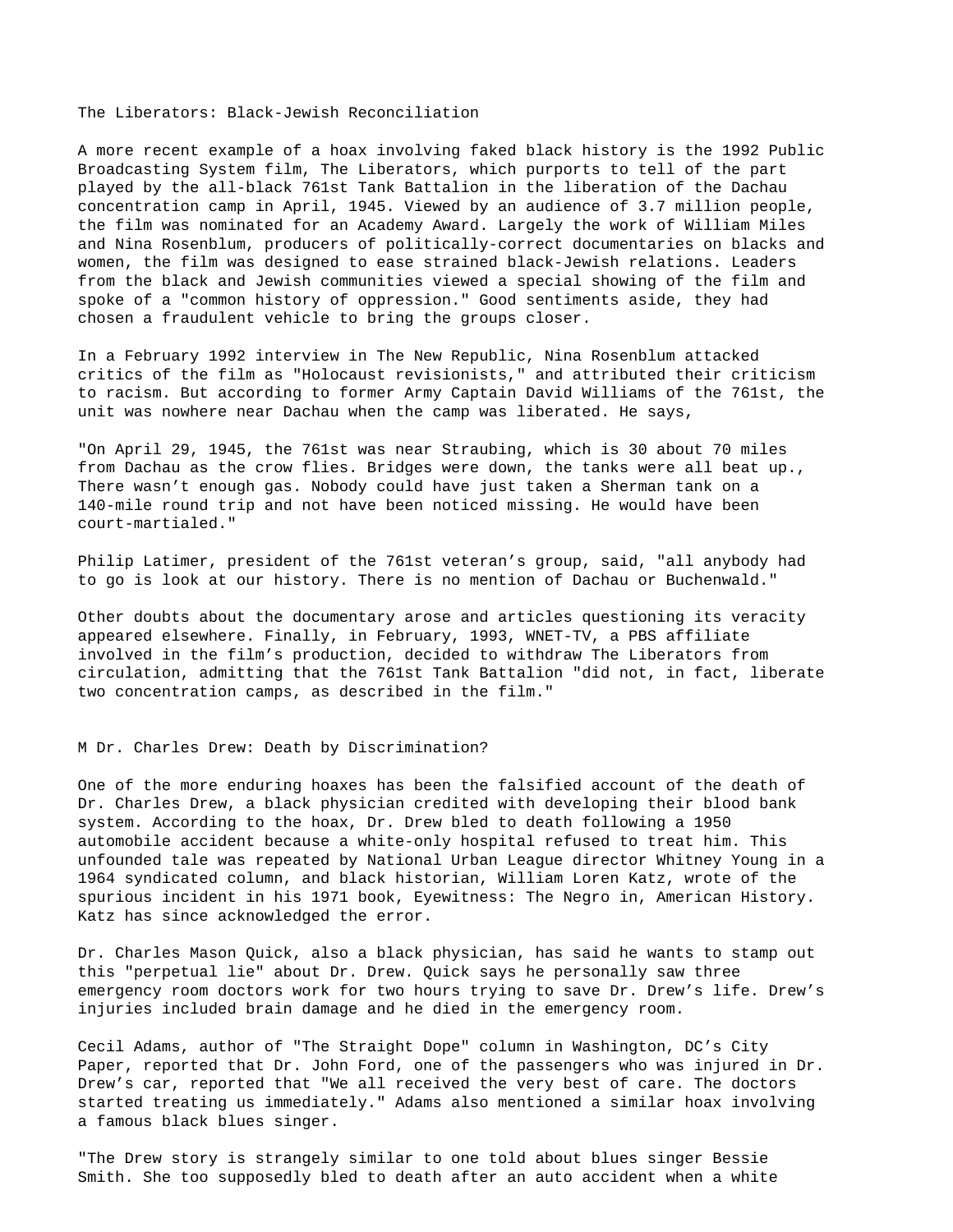hospital refused to admit her. The alleged incident, which occurred in Mississippi in 1937, was even the subject of a play by Edward Albee."

#### Dr. Martin Luther King: A Case of Plagiarism

There has been no greater black icon than Martin Luther King, whose name became synonymous with the civil rights movement in America. Yet, controversy plagued his life until his terrible assassination in 1968. It became widely known that he was abusive to women and frequented prostitutes as he traveled around the country. Several of his close associates had long-time ties to the Communist party. What was not known until long after his death, however, was that his degree as "Dr." was unearned and, in fact, the product of fraud.

King's degree was awarded for a supposedly original thesis entitled "A Comparison of the Conceptions of God in the Thinking of Paul Tillich and Henry Nelson Wireman" he submitted to Boston University in 1955 as part of his requirements for a phd. Over the years rumors built up about the originality of the work, and in 1990 the University established a committee to investigate the alleged plagiarism. In October 1991, the committee released its findings. '

I "There is no question but that Dr. King plagiarized in the dissertation by appropriating material from sources not explicitly credited in notes, or mistakenly credited, or credited generally and at some distance in the text from a close paraphrase or verbatim quotation."

In spite of these highly damaging findings, however, the committee said that "no thought should be given to the revocation of Dr. King's doctoral degree from Boston University." 5

Committee members, through their spokesman, John Cartwright (Martin Luther King professor of Social Ethics), said "I think it is good to get this behind us."

#### The Absence of Healthy Skepticism

Most Americans take a surprisingly uncritical and unquestioning attitude toward this problem.i They seem to believe that whatever is said, or written, or done in the service of a good cause must be the truth - particularly if that cause is fighting racism and anti-Semitism. Why, after all, would anyone lie, fabricate, exaggerate or distort when it seems clear that they are pure in heart? And what if they did?i Aren't they doing it for a good cause? And what of those who expose these deceptions? Isn't this evidence of some kind of covert racism or anti-Semitism? Why would anyone talk bad about a good cause? In short, those who lie and distort are the good guys, and those who pursue the facts of the matter are the bad guys! This is a pretty incredible situation, indeed.

For example, the elaborate rape hoax concocted by Tawana Brawley, her mother and Rev. Al Sharpton was accepted at face value by politicians and the media. It brought about a virtual orgy of white guilt and anti-racist agitation, and we were made to feel that in some metaphysical way we were all somehow responsible for what happened to this young black girl. Finally, an intensive investigation revealed the hoax that should have been suspected early on.

There are still people who believe that the story "must have something to it." You even heard the argument that "if it didn't happen to her, it might have happened to someone else somewhere, sometime." It became a question of the identity of the victim and alleged victimizers, and not one of facts or evidence. For many people, that Tawana Brawley was black was all they needed to know. Nothing else carried as much significance as her minority status.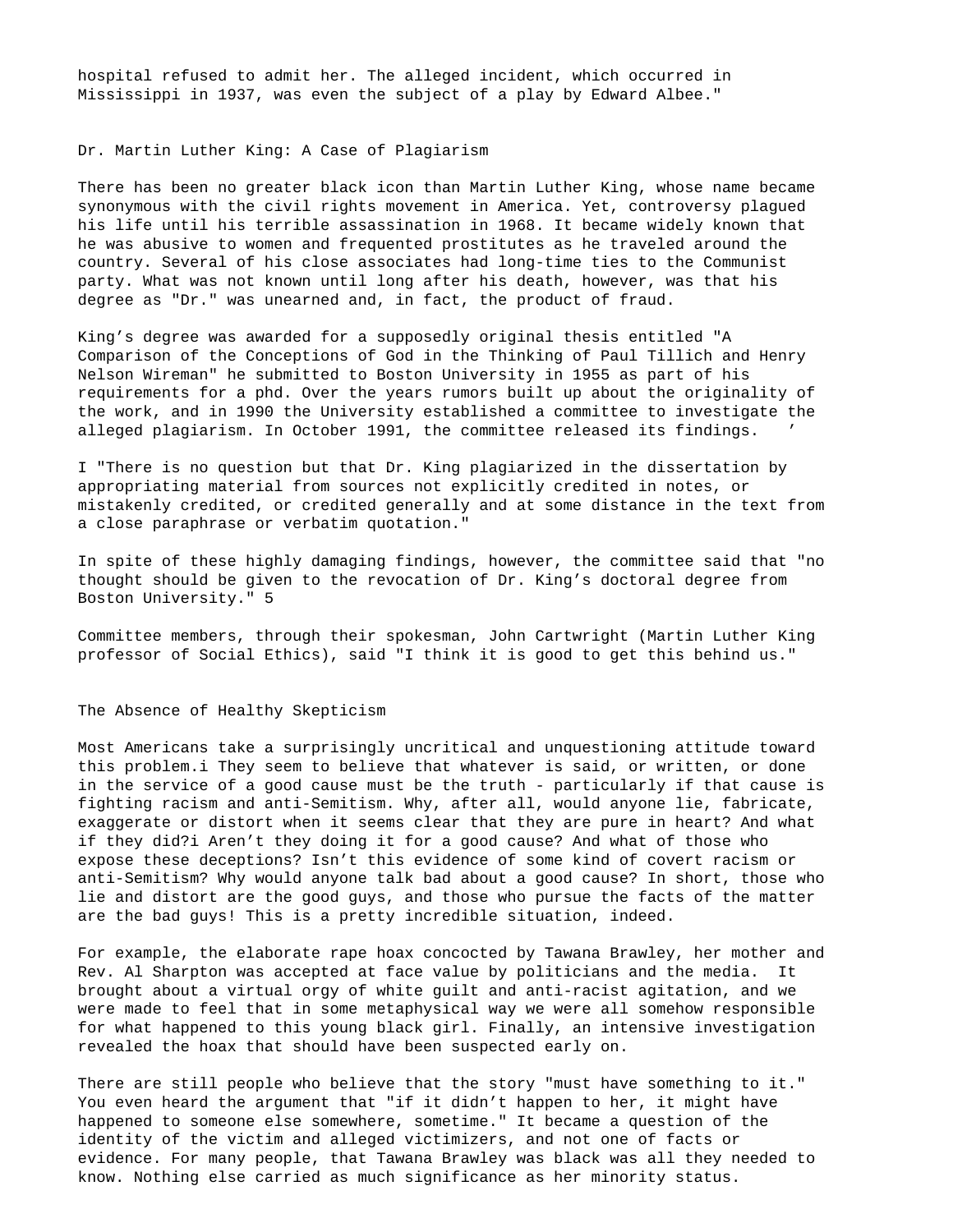#### Victimhood Pays

In terms of cost-benefit analysis, the actual payoff for victimhood can be very high and the risk of discovery of a hoax very small. This issue of "secondary gain" plays an important part in racist and anti-Semitic hoaxes, and the search for an answer to this troubling phenomenon is well served by the question, "Who benefits?"

When a hoaxer gets caught, which isn't often, there are "fall back" positions which can put a positive spin on the incident. The hoaxer's status may be reframed so that "blaming the victim" can be alleged. Or, he may become "mentally ill," which also removes any responsibility for the hoax. Barry Dov Schuss, responsible for several apparently anti-Semitic arsons,, wanted to keep awareness of anti-Semitism alive and, until he was caught, accomplished it through a series of arsons in Hartford's Jewish community. 17

Psychiatric treatment was the major part of his "punishment". The rest was probation and a suspended sentence. 1 In the case of Sabrina Collins, who fabricated harassment and death threats, the county prosecutor said she needed "counseling and treatment, not prosecution" for her hoax. I did not uncover a case where a white, non-minority defendant in a "hate crime" prosecution was treated so generously or relieved of responsibility in such a manner.

With hoaxes the nature of the offense makes discovery difficult. Telephone harassment, for example, usually leaves no forensic evidence, unless the problem is severe enough for police to order a monitoring device. This happened in several of the hoaxes mentioned in this essay. A telephone message service by the Oklahoma White Man's Association was being sabotaged by endless incoming calls tying up the line. The group complained to the police and the telephone company who installed tracing equipment on the line., An investigation showed that the local Jewish Community Center where a computer was apparently automatically dialing call after call, was the source of the problem. In spite of hard evidence to the contrary, Jewish Community Center director David Bernstein said, "We have no computers here and we're not jamming any phones." No criminal charges were filed. In other cases, Buzz Cody and Laurie Recht, both of whom fabricated anti-Semitic death threats, were entrapped with telephone tracing equipment.

In the case of defacing property with racist and anti-Semitic graffiti, investigation is made only slightly easier. Spray painted graffiti, unlike handwriting or typewritten material, cannot be pinned down- gin two cases S mentioned in this study the discovery of the very spraycan in the possession of the "victims" led to their prosecution, but both were acquitted on the basis of insufficient evidence.

The eye-witness account is often an important factor in hoax investigation. In many cases it was this that led authorities to suspect fabrication. The factor here was inconsistent testimony or different stories by different witnesses, or physical evidence of lying. Where the possibility of a hoax exists, the witness (who is often the victim) should be interrogated by a person skilled in that area. Surprisingly, the cover story often isn't very well prepared and can be "cracked" with reasonable effort. In the case of Quentin Banks, who faked a racist assault and death threats, it was a skilled interrogator who caught him in a number of contradictions and broke the case.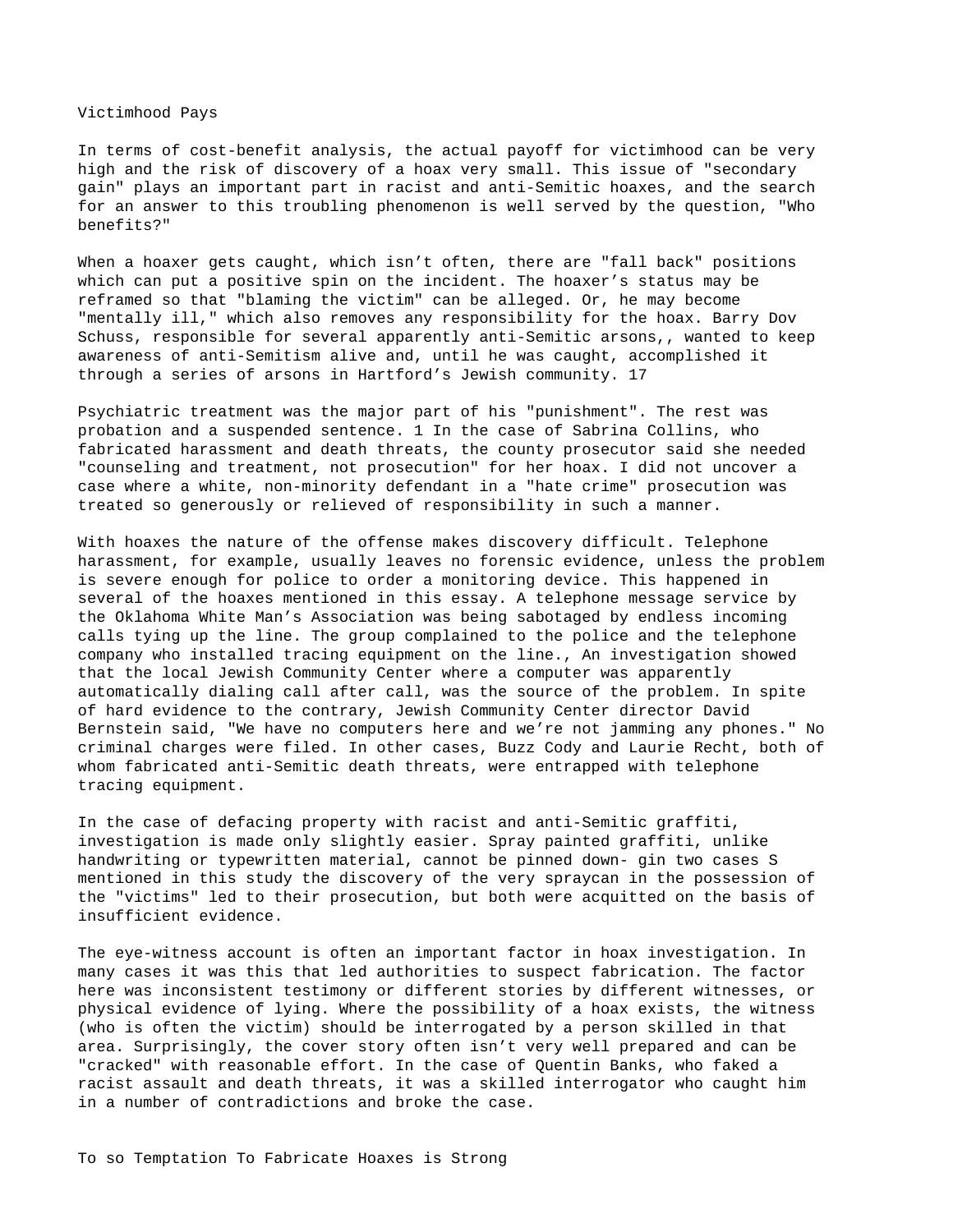Because bona fide organized racist and anti-Semitic incidents are relatively unusual today, and because they serve valuable functions for the victims and their constituencies when they occur, the temptation to fabricate incidents is strong. Victims are usually treated as heroes who have been ennobled by their experience and the rage against the suspected perpetrators, as well as representatives of their race, gender or class, can be amazing. In terms of sheer effectiveness, nothing works quite as well as a racist or anti-Semitic incident to intimidate an institution, "sensitize" a population, polarize an issue or silence critics. Victimization, genuine or faked, can accomplish more in minutes than months of organizing, agitation and propaganda. is

The personal benefits are impressive as well. Many hoaxers have received substantial assistance from sympathizers and wellwishers, as in the case of Patricia Anderson and Lee Williams, who vandalized their own house, and received offers of clothing, gifts and money. Laurie Recht, who faked death threats and graffiti, became a celebrity for her victimhood, and wound up with a scholarship and an honorary "Doctor of Humane Letters" before her hoax was discovered. The most important benefits of victimization are psychological, however.

The delicious sense of importance and meaning to one's life that victimization brings is often overlooked as a motive in hoaxes of the kind illustrated here. I suspect it plays a very significant role. The paranoid personality, with it's tendency to interpret everyday experience in vigilant and suspicious terms, revels in the attention of recognized victimization. Victimization gives dignity to the undignified, importance to the unimportant, and a kind of "I told you so" self-fulfilling prophecy that explains failure and disappointment as few things can. Not being liked becomes less of as question of what is wrong with you than what is wrong with others who don't like you.

Some people become important and valued for what they do, their contributions to their loved ones, to their careers, and to society; others for what is done to them. In the former case many years of forming character traits and a reputation are required, and the resulting importance can be seen as a reward for recognized accomplishment. In the latter case no such accomplishment is required, only that one is victimized. Victimization is instant fame, instant sympathy, and often in some form or another, instant compensation. Whatever shortcomings, unpopularity or character flaws one has are eclipsed by the wickedness of one's alleged persecutors. Having the "right" enemies can often lead to acquiring the "right" friends.

In a perceptive article on victimization appearing in The New York Times Magazine a few years ago, Joseph Epstein discussed the issue of motivation quite perceptively . .

"... victimhood has not only its privileges but its pleasures. To begin with, it allows one to save one's sympathy for that most sympathetic of characters - oneself. "The pleasures of victimhood including imbuing one's life with a sense of drama. .The drama of daily life is greatly heightened if one feels that society is organized against one. To feel oneself excluded and set apart is no longer obviously or even necessarily a bad thing...

"People who count and call themselves victims never blame themselves or their condition. They therefore have to find enemies..."

Hate Crimes Harmful to Bona Fide Racists, Hate Groups

There's a very important point that needs to be understood here: bona fide racist and anti-Semitic harassment is invariably counterproductive for bona fide racists and anti-Semites. The quickness and skill with which racist and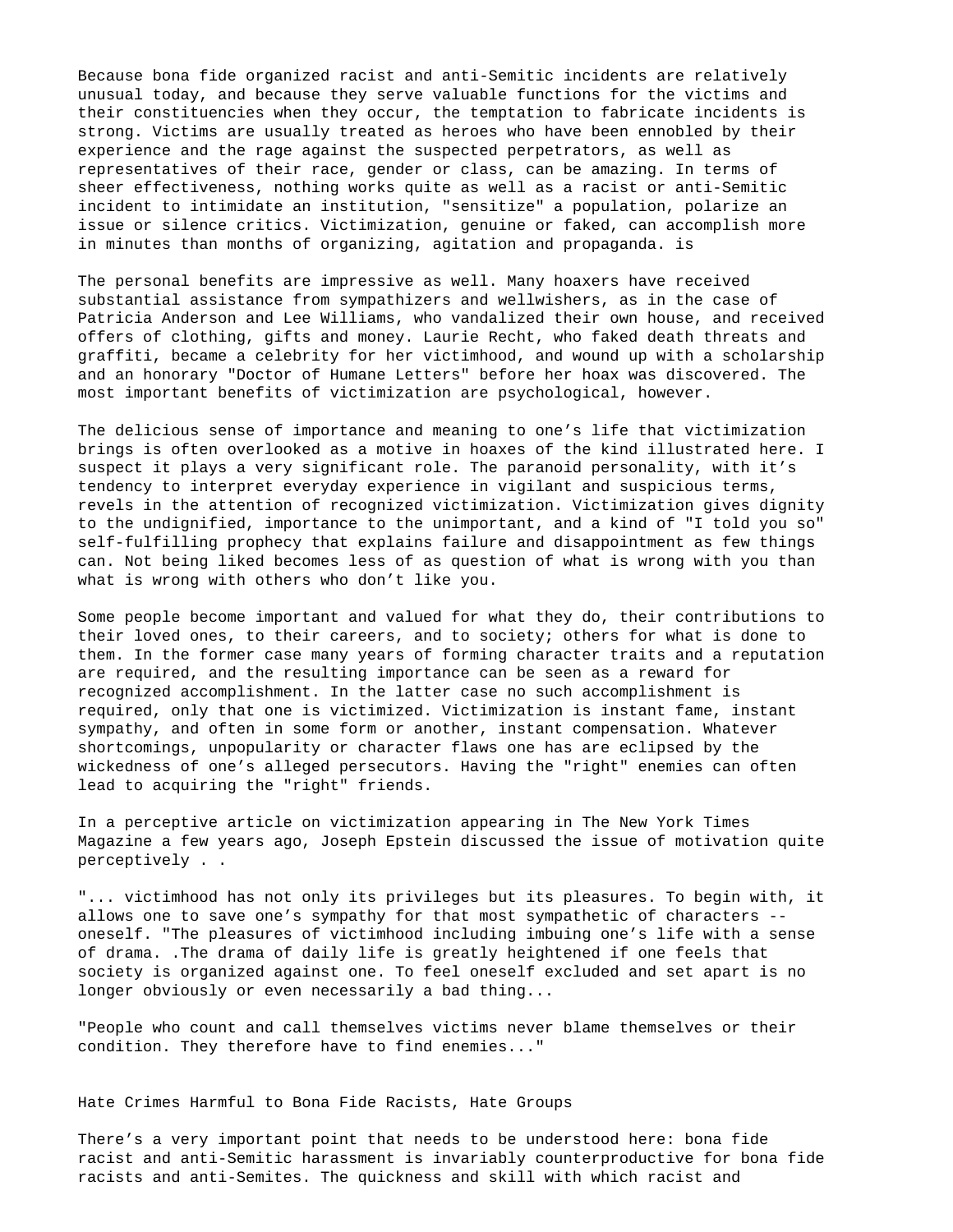anti-Semitic incidents, including hoaxes, are used to galvanize support in a community is amazing. No benefit accrues to racists and antiSemites and the costs are enormous. Not only does law enforcement immediately start targeting suspects for questioning, but efforts to entrap them in other offenses step up as well. "Who benefits?" The honest answer is not white racist and anti-Semitic groups!

So damaging to real anti-Semites and racists are desecrations and graffiti that one bona fide anti-Semite, Jozef Mlot-Mroz of Salem, Massachusetts, was arrested for attempting to paint over anti-Semitic graffiti on a local synagogue. He claimed that the graffiti was intended to create an false impression of anti-Semitic harassment in the community. Mlot-Mroz was charged with malicious destruction of property over \$250.00 and civil rights violation, both felonies, according to newspaper reports.

Although evidently not a hoax, a Lomita, California, graffiti case demonstrates the counter-productiveness of racist and anti-Semitic vandalism, and the skill with which these incidents can be exploited to generate sympathy and mobilize opposition to alleged perpetrators. In 1991 Janis Brett Elspas and her husband Schlomo found a Nazi swastika and the words "White Power" spraypainted on the garage doors of their house at 7:30 one morning. This was allegedly the ninth time their home had been the target of antiSemitic attacks. A public relations professional, Ms. Brett-Elspas immediately went into high gear and by 8:30 AM she was faxing a news release to area television and radio stations.

"By noon we had finished several newspaper interviews and T had posed for photos for each. Throughout the day we did more interviews by phone with two major Los Angeles all-news radio stations, and a variety of local, national and international Jewish publications. And, when five television crews showed up at 4 PM (just one hour before the start of the Jewish Sabbath), we held an impromptu press conference in our living room." 2

Within a week the Los Angeles Times had done three major stories, and the Daily Breeze, a Torrance daily, published three major articles based in .interviews with the couple. Numerous radio and TV stations had covered the incident, and stories ran in several Jewish newspapers. The incident and resulting publicity were instrumental in rewriting a city ordinance dealing with hate crimes, and an ad hoc committee was formed to deal with graffiti and hate crimes. At the time of this writing the case remains unsolved. 35

l Ben Hass, K55 (New York: Greenleaf, 1963).

2 Alex Haley, Roots (New York: Doubleday, 1976).

3 Harold Courlander, The Africans, A Novel (New York: Crown Publishers, 1967).

4 Esther B. Fein, "Haley's Final Family Sage Is Being Sold As A Novel," New York Times (3 March 1993).

5 Quoted in: Philip Nobile, "Uncovering Roots," Village Voice (23 February 1993).

6 Ibid.

7 Ibid.

8 Richard Bernstein, "Doubts Mar PBS Film On A Black Army Unit," New York Times (28 February 1993).

9 Debra Nussbaum Cohen, "Film About Black Liberators called 'Seriously Flawed,'"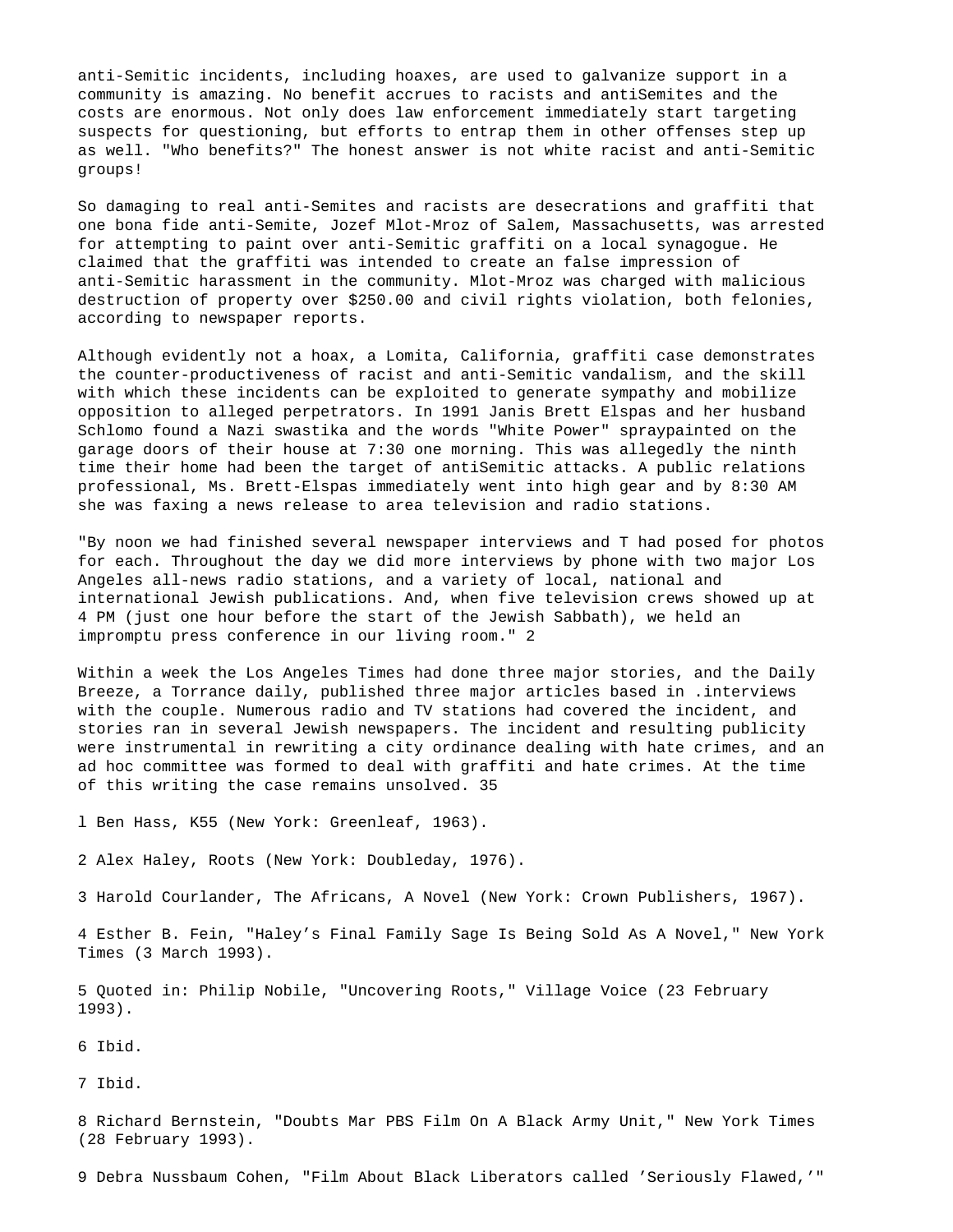Kansas City Jewish Chronicle (17 September 1993).

l0 Ibid.

ll William Loren Katz, Eyewitness: The Negro in American History, (New York: Pitman Pub. Corp., 1971).

l2 United Press International, "Physician Wants 'Perpetual Lie' of Blood Pioneer's Death Erased," Greensboro News (12 July 1982).

13 Cecil Adams, "The Straight Dope," City Paper (24 November 1989).

l4 King Plagiarized, Panel Finds," New York Times (October 11, 1991).

l5 Ibid.

16 Robert D. McFadden, et al., The Story Behind The Tawana. Brawley Hoax (New York: Bantam Books, 1990); Associated Press, "Brawley's Rape Story A Lie, N.Y. Attorney General . Says," New York Times (7 October 1988): Ralph Blumenthal, et . al., Evidence Points To Deceit By Brawley," New York Times (27 September 1988).

l7 Barbara Sullivan, "Three Arsons Ignite Old Fear of AntiSemitism," Chicago Tribune (1 September 1983); Richard L. Madden, "Fires at Connecticut Jewish Sites Laid to a Synagogue Member, 17," New York Times (14 December 1983).:

l8 Sullivan, Op Cit., Richard L. Madden, "Youth Is Charged In Blazes at Synagogues," New York Times (14 December 1983); Associated Press (26 January 1984).

19 Sonya Ross, "Officials Think Student Fabricated Racist Threats," Associated Press (2 February 1990); "Campus Racism: Seeking The Real Victim," Newsweek (21 May 1990); "DeKalb Won't Prosecute in Emory Case," Associated Press (1 June 1990).

2O Wayne Greene, "Calls To Hate Group Traced To Jewish Center," Tulsa World (24 December 1988).

2l Fred Mares, "Student Says He Lied About Racial Threats," The Kansas City Times (6 December 1988).

22 John C. Ensslin and Ann Carnahan, "Swastikas Prompt Probe By FBI," Rocky Mountain News (7 December 1990); Mark Brown, "Generosity Deluges Family Whose Home Was Torched," Rocky Mountain News (15 December 1990); Tillie Fong, "Man Gets 10 Years in Fake Hate Crime," Rocky Mountain News (29 May 1991).

23 James Feron, "Yonkers Housing Advocate Held in Fake Death Threats," New York Times (1 December 1988).

24 Joseph Epstein, "The Joys of Victimhood, New York Times Magazine (2 July 1989).

25 Mlot-Mroz Faces Charges," Beyerly Times (9 September 1989).

26 PR Pro Turns Racial Attack Into PR Opportunity," IABC Communication World (April 1991).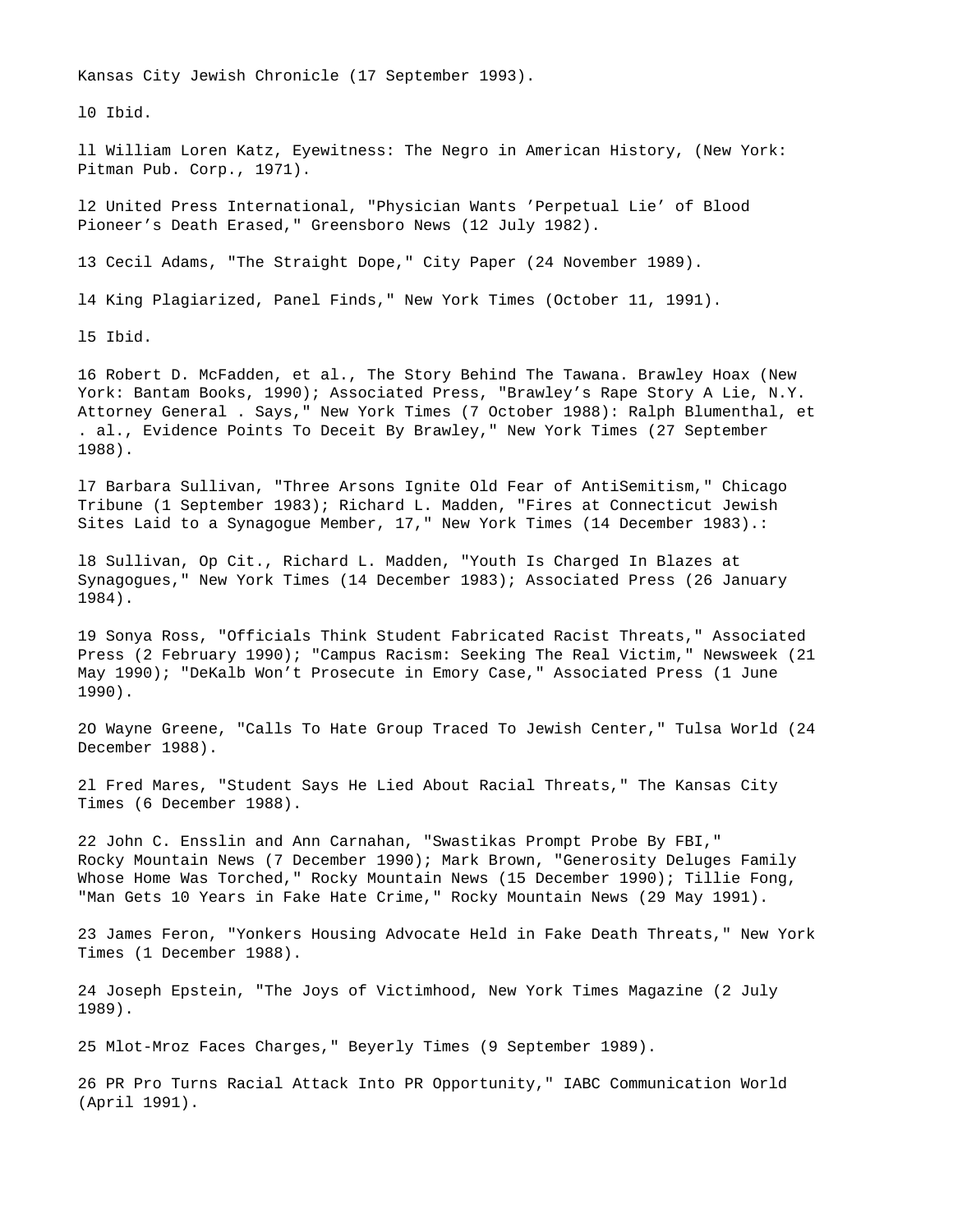Chapter 4

On The Campus

The college and university campus, because of its young and imaginative population, and also because of the immense pressure for "political correctness," is a hotbed of sensitivity and awareness of ethnicity and race. It is not surprising that a large number of hoaxes and pranks occur there, including some of the more imaginative cases. It's also on the campus that most of the unreported hoaxes occur, i.e., they are discovered to be hoaxes early enough that they simply are never reported in the campus or community press.

#### Cases

Quentin E. Banks, a black student at Northwest Missouri University in Maryville, reported a "racially motivated" assault and death threats against himself to university officials in October 1988. Following extensive media attention, rumors of a Ku Klux Klavern among NMU students emerged and the campus shifted into a crisis atmosphere. Even the President of NMU, Dean Hubbard, bought the story, saying:

"We believe the klavern is made up of about five students, who are distributing the leaflets and letters on the students' cars and under their doors. The U. S. Marshall's office and the FBI have told us that this is a violation of the students' civil rights. We'll catch one of 'em these days at it." 1

At a campus rally some two hundred students, faculty and administrators protested that racism, instigated by the Ku Klux Klan, did not belong on the campus or in Maryville, and that it would not be tolerated.

In fact, there was no Klavern at NMU, although as many as 15 black students had reported finding Ku Klux Klan fliers on windshields and dormitory doors. James A. Moran, "Grand Dragon" of a two-man KKK "Klavern" in nearby Kansas City, took advantage of the publicity and announced that "We'll grow and prosper off their paranoia" with plans to exploit the situation. Newspaper accounts portrayed the campus as a hotbed of racism as the situation gained the national spotlight.

The case unraveled a month later when the principal "victim" came clean and confessed to having fabricated the entire story. On the strength of the original complaint by Banks, 18, the university had summoned assistance from the F.B.I. and a special unit of the Justice Department. Later, when President Hubbard began noticing inconsistencies in Banks' account of the alleged incidents, he summoned a special investigator from the Missouri Highway Patrol. During the course of an interrogation by Sgt. Larry R. Stobbs of the patrol, Banks broke down and confessed to his hoax.

During the several-week period when Banks' story had been believed, he had been a campus hero, talked about and admired for his "victimization." 1 School officials encouraged Banks to address freshman classes on his alleged experiences. According to Hubbard, the student became "the center of much attention" following the incidents. 1

Banks was subsequently suspended from school for two years. He claims that all he did was "devise a really big calculated plan to test university policy" on non-discrimination.

At the University of Kansas at Lawrence, students awoke one January 1992 morning to find fliers from a purported "Conservative Christian Crusade" posted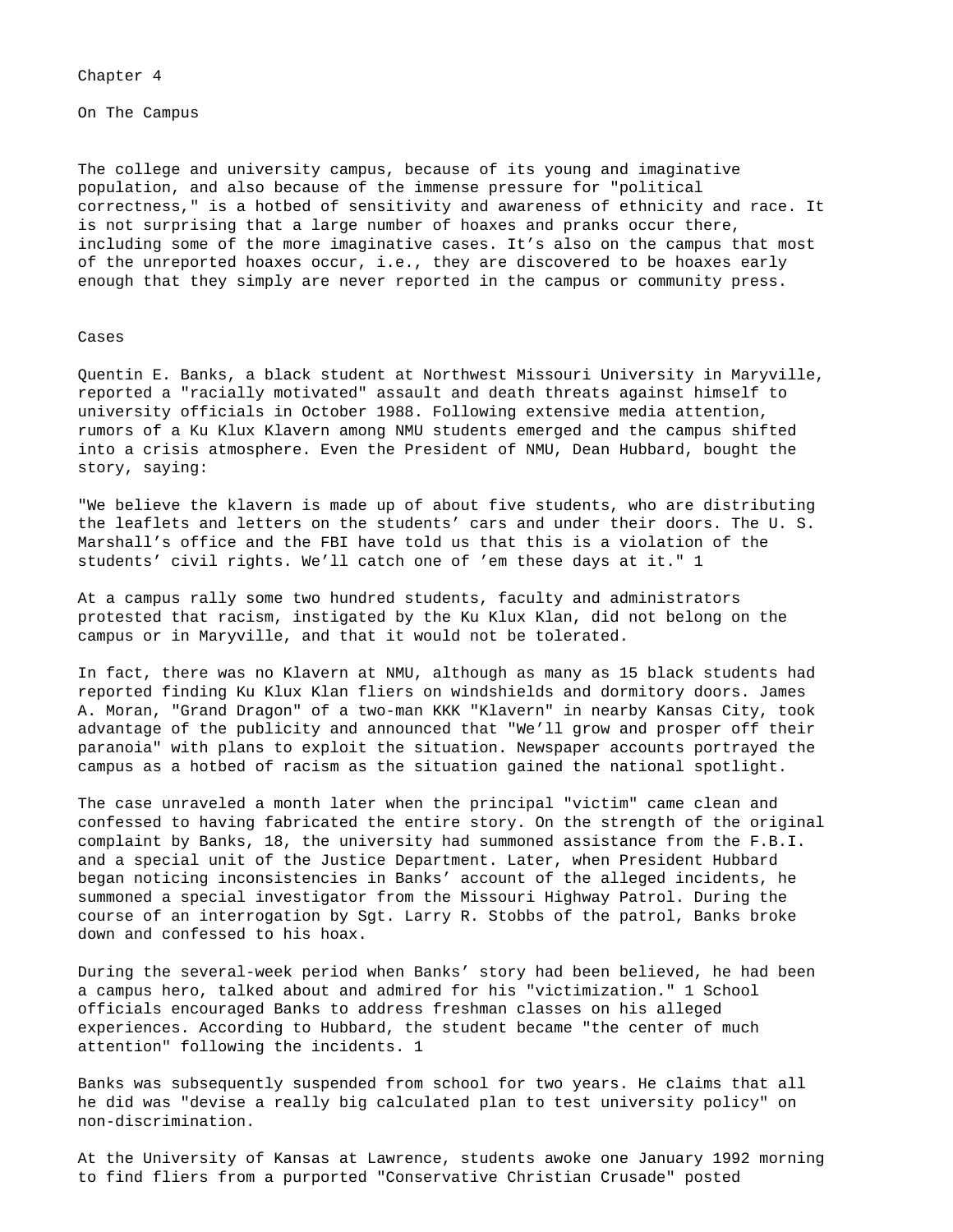throughout the campus. The fliers contained neo-Nazi icons, a border resembling a series of swastikas, a flaming sword, and three imperial eagles at the bottom. The content of the flyer was calculated to provoke the radical anti-racist and multicultural forces on the campus. It stated, in part

"Aren't you tired of minority special interest groups being given preferential treatment on this campus."

"As the radical minority pressure groups indulge in historical revisionism, it is our duty to oppose the orgy of whitemale bashing threatening to destroy the academic structure of our university."

"Join your Brothers on Friday, January 17 on Nescoe Beach at Noon to show the administration and the community of cultural extortionists the power of our voices. We must be heard!"

When the appointed date came the area was filled with 200 "anti-racist," feminist, gay rights and multicultural counter demonstrators, all expressing their indignation over the message on the flyer. Led by Ann Neick, chairwoman of the Lawrence Alliance and Dean of the Social Welfare department at the University, the group was apparently disappointed that no one from the Conservative Christian Crusade had decided to appear. Nevertheless, a good consciousness-raising time was had by all, including speeches condemning racism, sexism, homophobia, and so on.

In point of fact, there was no such group as the Conservative Christian Crusade. A hunt on and off the campus failed to turn up a single member, or even anyone who said they had heard of the organization prior to the fliers. The KU Department of Religious Studies was not familiar with the group. Campus police checked all local print shops and failed to find any who had printed the fliers. KU police Lt. John Mullens said, "As far as we know, there is no organization whatsoever by that name." He also said he thought the flyer was a hoax. This writer contacted the few bona fide right-wing students on the campus and none of them had heard of the group, although they acknowledged they would like to.

"Laird Wilcox, former KU student and founder of the Wilcox Collection of Contemporary Political movements...said that the flyer was obviously designed to stigmatize the ideas associated with and arouse anger and hatred toward them. 'The quasi-swastika, the burning sword, [and] the imperial eagles are not particularly subtle attempts to evoke Nazi connotations, both on a conscious and subconscious basis,' he said. 'The terms 'conservative' and 'Christian,' as well as the reference to skin color and sex, white-male bashing and 'brothers' name the groups intended to be stigmatized.'

'The reference to the 'academic structure of our University' completes the suggestion of linkage between the interests of 'conservative Christians,' 'white males,' Nazi images actually a rather clever creation.

Wilcox also said that any thinking 'conservative Christian' or 'white male' activist would realize that the flyer would create a negative response and would be entirely counterproductive.

l 'Ask yourself who actually benefitted from this incident? It certainly wasn't any 'conservative Christians' or 'white males,' who wound up being portrayed as Nazi sympathizers and racists.'

A year-and-a-half after the incident an ongoing investigation had failed to turn up any trace of the group, Conservative Christian Crusade.

Black students at Williams College in Massachusetts were horrified in February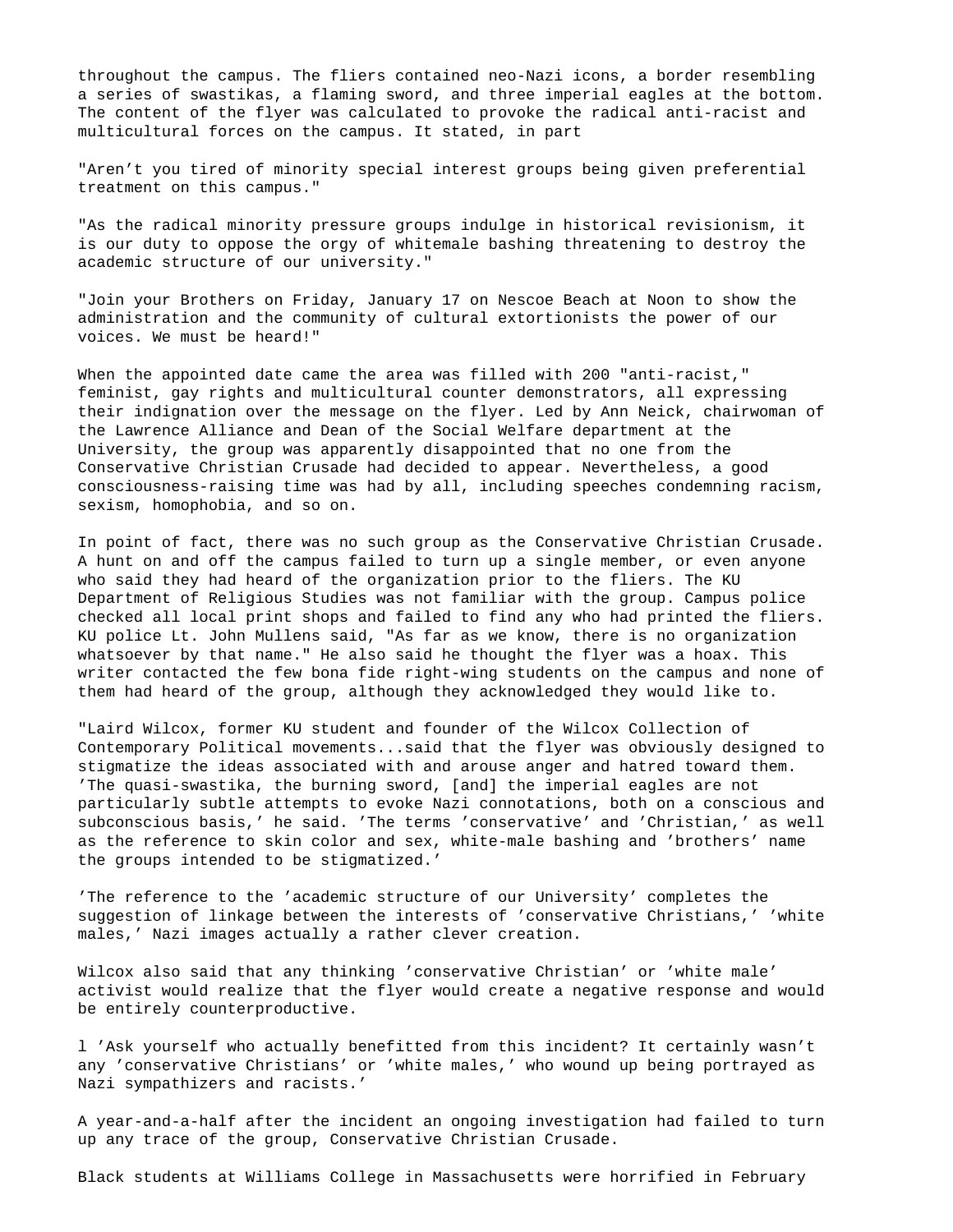1993 to find three racial slurs written on notebook paper posted on the door of the Black Student Union building. The event took place five days before the start of Black History Month. The campus convulsed with social consciousness spasms and indignant speeches condemning racism. 7.7 percent of the students at Williams are black. The notes posted on Rice House had said "Die Niggers", 5 "Go home niggers," and "Niggers are worth less than dirt under this house."

The Black Student Union covered the campus with posters deploring the act and challenging students to examine themselves for racist attitudes. Shortly afterwards, Dean Joan Edwards informed the campus, without specifying the student's race, that a student had confessed to the act. Although rumors spread on the campus, it was fully 10 days before the Williams Record, the campus newspaper, reported that Gilbert Moore, a black student, had been suspended.

Interestingly, even though Moore had informed the Black Student Union of his acts when he confessed to university authorities, the BSU continue to exploit the incident as a bona fide case of white racism until the student newspaper reported otherwise. The newspaper Bad criticized the BSU for perpetrating "an implicit lie" through silence.

In February 1993 Lewis Williams, 19, a black sophomore and resident dormitory assistant at Slippery Rock University near Pittsburgh, Pennsylvania, returned to his room to find a racial epithet -- "Head Nigger" -- scrawled on his door with a black marker. Two other black students, James Kenney and Darryle Carpenter, also found the word "Nigger" on the door of the room they share in the same building.

When Williams reported the incidents, he opined that the slurs were related to Black History Month, currently being observed on the campus. The incident reminded students of an off-campus cross-burning three years before, in which two white students were expelled and charged with ethnic intimidation and harassment. As might be expected, the campus was electrified. Williams, a member of the Black Action Society, was quoted in the Pittsburgh Post-Gazette as saying that "Racism is not something you're born with. It's something you're taught." 1

Students didn't have to wait long for the culprit to come clean. It was Williams himself, who confessed to both incidents before campus police. Police filed criminal mischief (a summary offense) and ethnic intimidation charges (a misdemeanor) against Williams -- neither of which was likely to involve jail time.

An attempted racist frame-up occurred at Ohio Dominican College in Columbus, in December 1988 when white student Michael A. Smith, 22, found himself under arrest for sending threatening letters to 13 black students and faculty members. The threats were worded in the same way as was a section of a term paper on prejudice he had submitted to Janice D. Hamlet, a black teacher at the school.i Hamlet had pointed out the similarities in the documents which immediately implicated Smith. The letters stated: "Death to All Niggers and Dumb Puerto Ricans." 1

However, two Columbus police detectives who had taken a class from Hamlet took an interest in the case. Hamlet had been outraged by Smith's use of the word "nigger" in his term paper and had tried unsuccessfully to get him expelled. Forensic examination of the envelopes the threatening letters had been mailed in turned up Hamlet's fingerprints and an examination of her typewriter determined that the letters had been written on it. In fact, she had copied part of Smith's essay and mailed it to the 13 blacks and then "discovered" that they were worded in the same manner. Ethnic intimidation charges against Smith were dropped and Hamlet was charged with two felony counts of ethnic intimidation and two misdemeanor accounts of aggravated menacing.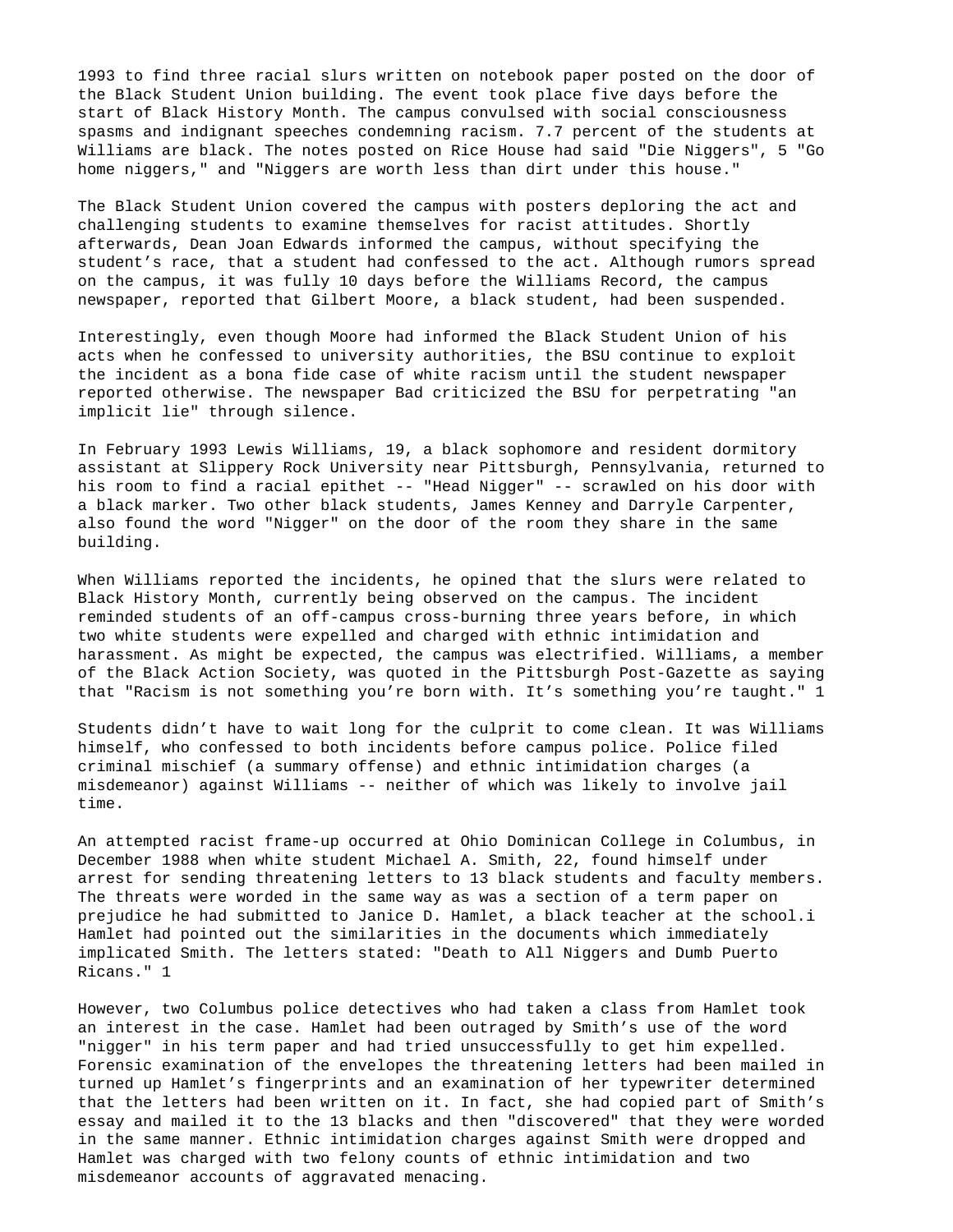The unequal treatment of Smith and Hamlet raised considerable controversy on the campus. Smith was immediately suspended without a hearing after being accused of sending the fliers, while University officials appointed a "fact-finding committee" to investigate the charges against Hamlet. Also, Smith was arrested at the school and hauled off in handcuffs to a patrol car.

One would think that such a damaging fabrication would have ended Hamlet's career. At last report, however, she had returned to Kent State University to complete a phd. Michael Smith subsequently filed suit against the University for \$6 million and was awarded an undisclosed amount in 1990.

In Atlanta, Georgia, a black freshman at Emory University claimed she had been the victim of racist attacks in her school dorm in April 1990. She had discovered the phrases "Hang Nigger" and "Die, Nigger, Die" written under a rug in her closet, as well as scrawled on her tampons in a drawer. Sabrina Collins, 18, also claimed to have received two letters threatening to lynch her. In addition, bleach was poured on some of her clothes and stuffed animals, and the phrase "nigger, hang" was written on the wall of her closet. Despite an alarm that police installed in Collin's room, the incidents continued. Police eventually determined that a threatening letter had a grammatical error the "victim" commonly made, that it was typed on the sort of typewriter found at her place of employment, and it had no fingerprints on it but hers. In the meantime, Collins was hospitalized and became mute. Two weeks later she was released after having recovered her speech.

The incident triggered a march by 700 students and a sit-in in front of the administration demanding a "crackdown on campus racism." Black leaders in Atlanta got into the act, perpetuating demands against hate crimes. Although it was speculated virtually from the start that Collins might be responsible for the events, considerations of "sensitivity" kept a lid on this aspect of the case for several months. Finally, police reports were leaked that confirmed suspicions.

DeKalb County prosecutor Ralph Bowden announced that he will not pursue charges against Collins l6. He said that Collins needs "counseling and treatment, not prosecution."

The Collins case is interesting in a number of respects. Otis Smith of the Atlanta chapter of the NAACP, perhaps without realizing it, admitted the utility of hoaxes in the following statement,

"It doesn't matter to me whether she did it or not, because of all the pressure these black students are under at these predominantly white schools. If this will highlight it, if it will bring it to the attention of the public, I have no problem with that."

According to Harvard Law School Professor Alan Dershowitz, "Miss Collins first submitted her reports of racial harassment shortly after she was formally accused of cheating on a chemistry test." Dershowitz noted that the "ends justifies the means when it comes to racism" mentality will inevitably lead to false accusations being directed at innocent people."

A widely publicized case of anti-Semitic graffiti bears special attention because of the manner in which it was handled, although the suspected perpetrator was eventually acquitted of the charges.

Students at the State University of New York in Binghamton were shocked to find anti-Semitic slogans spray-painted inside the door of the Jewish Student Union office in November 1988. The slogans, "Kill Kikes" and "Zionazi Racists", were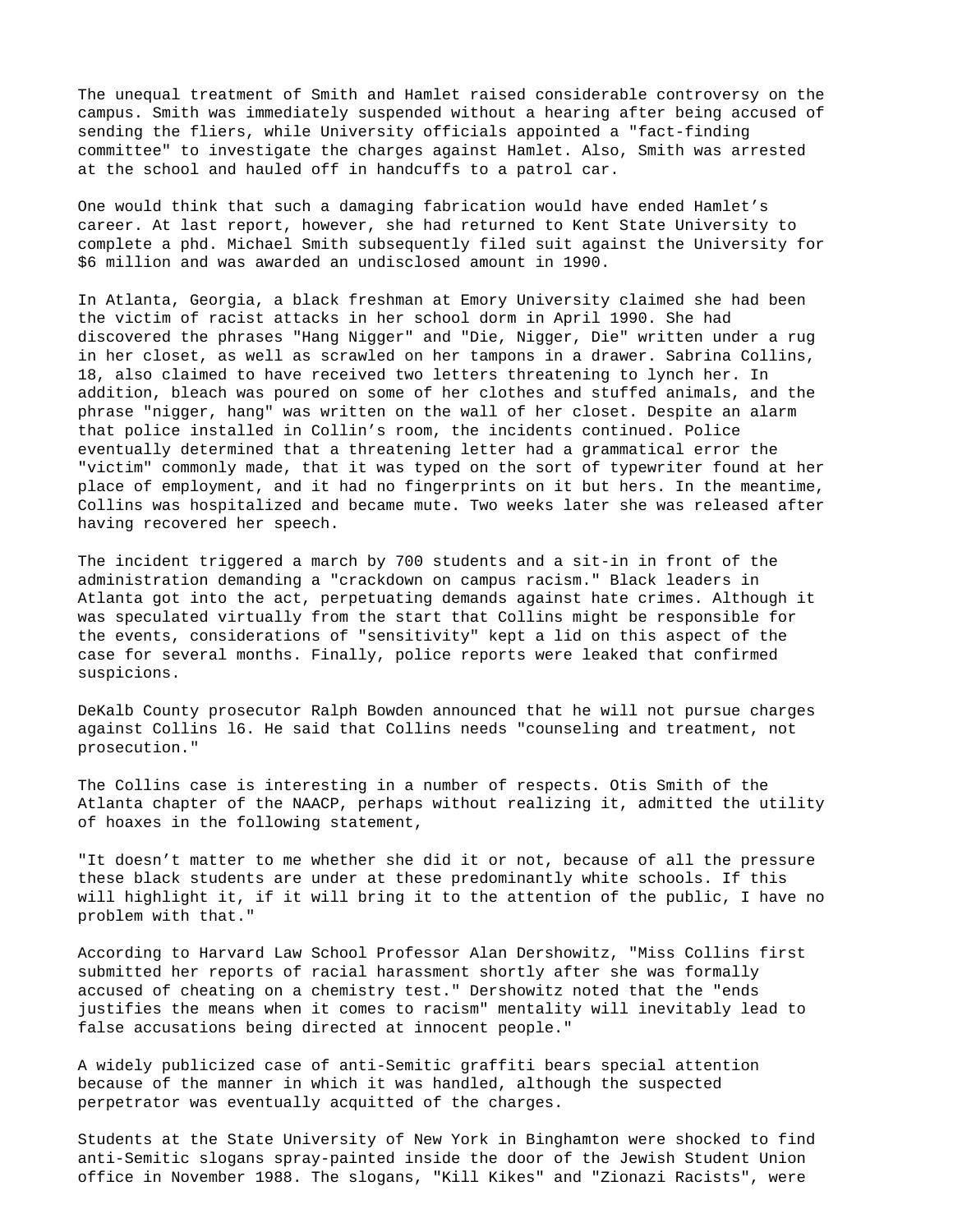sprayed the day after the 50th anniversary of Kristallnacht, when Nazis terrorized Jews in 1938 Germany. Authorities investigating the incident soon zeroed in on a suspect He was James Oppenheim, former President of the Jewish Student Union.

According to the B'nai B'rith Hillel Foundation in Washington, Jewish students represent fifty percent of the school's enrollment, one of the highest ratios at any public university in the nation. SUNY-Binghamton's president, Raymond E. Dye, responded to the accusation with the statement that Oppenheim "is entitled to full participation in all aspects of university life" and that "this should not be an occasion for prejudging a person or a group."

In September 1989, Oppenheim, 20, was arrested by state police and charged with fourth-degree criminal mischief and third-degree false reporting of a crime. These relatively minor misdemeanor offenses rarely result in jail time upon conviction.

The manner in which this case was handled is a fascinating study. State Police investigator Charles Gould, responsible for filing the charges, said of Oppenheim, "He's not a bad kid!" The Binghampton Press & Sun Bulletin quoted police investigators as saying

"Oppenheim was trying to broaden recognition of anti-Semitism following a mediocre showing at a memorial to the victims of the Nazi Kristallnacht program."

Student Association President Craig Spiegel read a statement that warned against judging Oppenheim before due process takes its course, and reminding students that "anti-Semitism, racism, sexism, homophobia and other forms of oppression existed on our campus." Three weeks later Oppenheim was elected to the Harpur College Council. Harpur is the liberal arts college at SUNY Binghamton. Rabbi Arnold Fertig described Oppenheim as an "emotional, highly-committed young man devoted to Jewish causes on the campus."

In addition to being portrayed as sincere if misguided, Oppenheim had another advantage. His father was an attorney and knew that the evidence against his son could be challenged. Aside from non-specified circumstantial evidence, the

in his desk at the Jewish Student Center. This would seem incriminating enough, but the case was made that Oppenheim had just picked up the can and hid it so it wouldn't get lost. The Judge accepted his account and in December 1989, James Oppenheim was acquitted of all charges. In fairness, the decision for acquittal should be respected. At the time of this writing no one else had been apprehended and there were no other suspects.

The Dartmouth Review, a politically conservative student weekly newspaper, had been a thorn in the side of high-ranking administrators, some professors, and campus leftists at Dartmouth University in New Hampshire for ten years. Its editors have been harassed and vilified for their values, opinions and beliefs, and their more extreme critics have gone so far as to accuse them of racism and anti-Semitism. These critics had their fondest dreams fulfilled when a copy of the Review appeared on the eve of Yom Kippur on October 3, 1990 with their usual credo, a quotation from former U. S. President Theodore Roosevelt, replaced with a quotation from no less than Adolf Hitler himself.

"I believe today that I am acting in the sense of the Almighty Creator. By warding off the Jews I am fighting s for the Lord's work." 26

Interestingly, like many conservative campus publications, the Review has been exceedingly strong in its support of Israel against the Palestinians, but that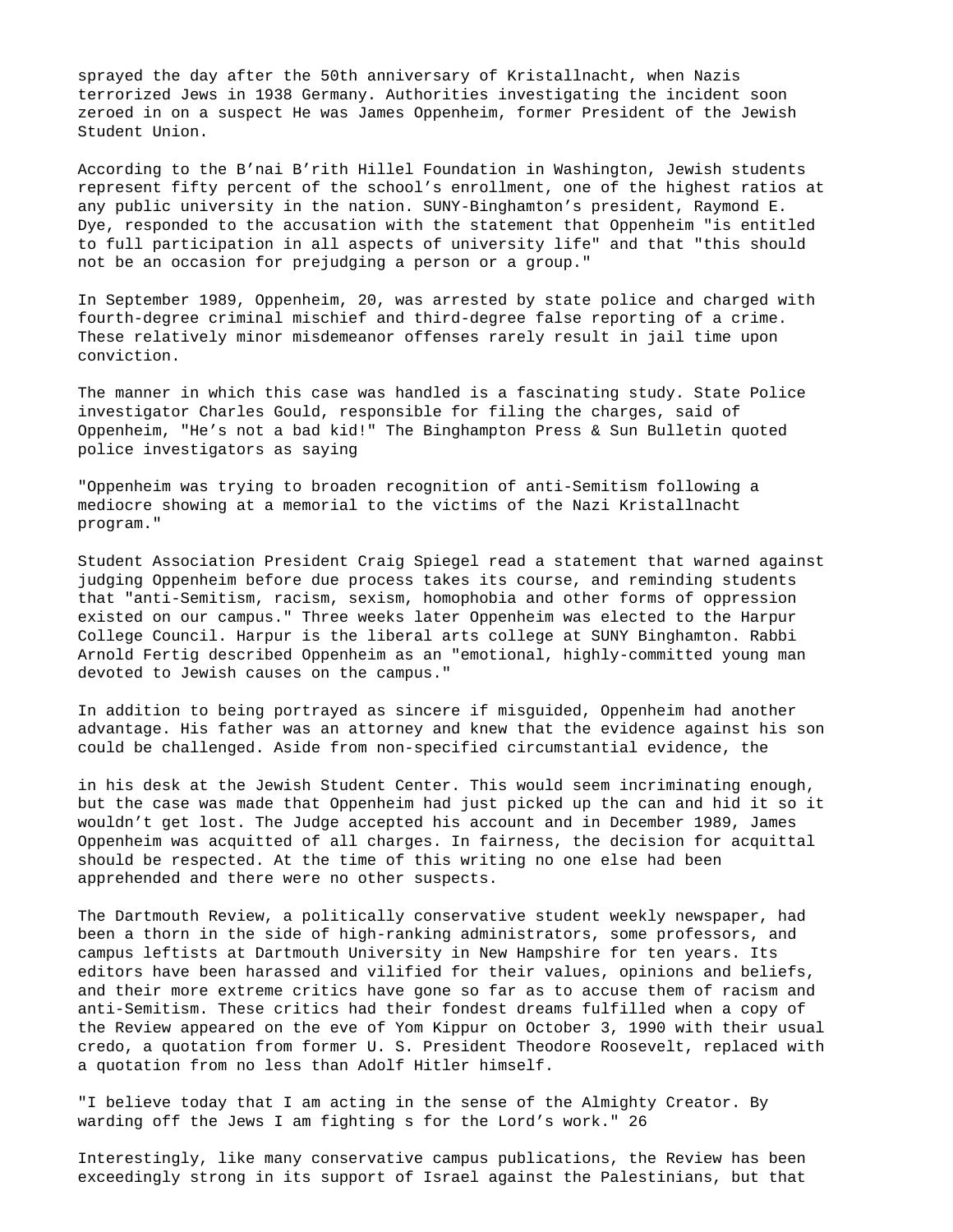bought them no protection from from false charges of antiSemitism.

The substitution was immediately recognized as sabotage. Review editors and staff quickly apologized, even taking out ads in the campus newspaper, and began searching for the culprit. Amazingly, Dartmouth University President James Freedman, along with numerous leftist student groups and off-campus journalists, persisted in treating the quotation as if it actually represented the policies of the paper and was the collective responsibility of everybody who wrote for it. "Appalling bigotry of this kind has no place at the college or in this country," Freedman said. Review editor-in-chief Kevin Prichett, who is black and rather sensitive to racism, was not amused. "Our knowledge is that it was an inside job" by one or more staff members," he said.

Freedman's tirade against the Review was so vituperative that former U. S. Treasury Secretary William E. Simon responded in an essay in the ï¬ ew York Times to the effect that,

"[Freedman] led the campus in a nationally-publicized rally against hate that quickly metamorphosed into an instrument of hate -- hate directed against student journalists who, as a result, suffered death-warnings, threats of violence, as well as mean-spirited accusations."

As a result of the furor, and as a result of complaints about the Review's editorial content from "anti-racist" groups, Barry Palmer, chairman of New Hampshire's Human Rights Commission, undertook a review of two year's back copies of the paper. Said Palmer:

"I read every single thing they wrote about teachers. I reviewed editorials and editorial cartoons. And I didn't find any hint of bigotry or prejudice. After reviewing two. years of the publication, I began wondering what all the fuss was about."

Although no one was ever charged in the hoax, suspicion boiled down to a couple of staff members who have since left the paper.

Pedro House, Jr., of Cranford, New Jersey, was caught in the act of painting a series of racist and anti-Semitic slurs on a restroom wall inside a building on Union County College's Cranford campus in December 1989. House, who is black, is a postal employee in South Orange, New Jersey, and a part time student at the college. Cranford Police Captain Harry Wilde said that offensive graffiti was found in the same restroom on eight different days within the past two months. The graffiti had become an issue around which anti-racist groups had rallied on the campus.

Police also seized materials allegedly used to mark the drawings and epithets, which included3Bwastikas and quotations about white power, Adolf Hitler, Jews and blacks. House had been active in anti-racist movements. 44

John Grace, a black freshman at Middlebury College in Middlebury, Vermont, had been at school less than a week in September 1983, before he got the first racist note taped to his window. The next day he got a second note, which said "Die Nigger." Blacks on the campus rallied to his side. Erica Honnacott, dean of students, began her investigation to uncover the horrible racist who had victimized Grace. She didn't have to look far.

"We conducted a vast handwriting check and it was pretty clear it was his handwriting. He was confronted with it and admitted he had done it."

In addition to the fake notes, Grace had also broken a window. The school however did not press charges. Ms. Wonnacott said, "He's obviously a young man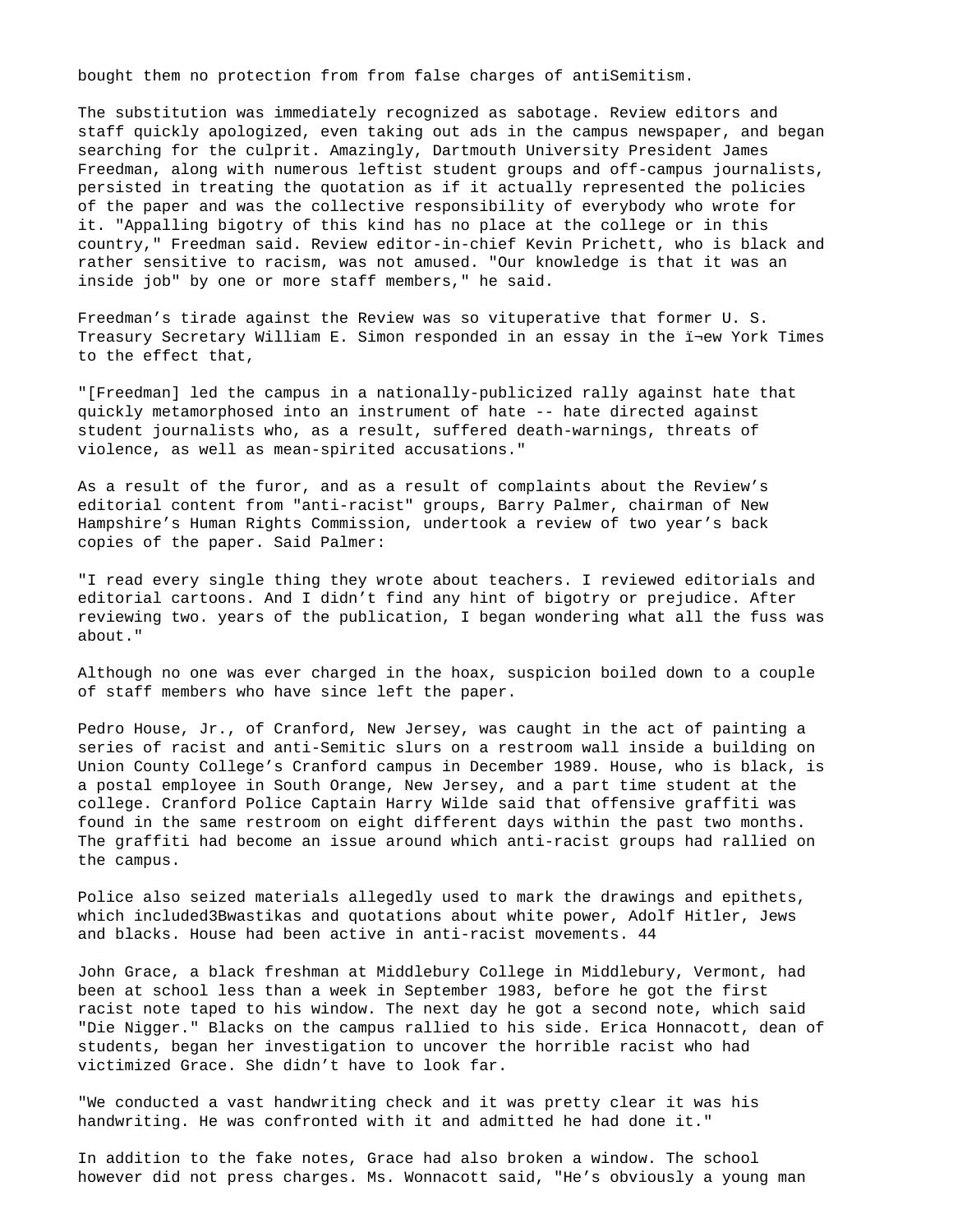with a lot of problems."

Berkeley, California, police reported that there had been four attacks on white students by black students at Berkeley High School following the appearance of a racist leaflet on the campus in December 1991. The leaflet thanked blacks for killing one another in gang violence, among other things, and mimicked the stereotype of a white supremacist production.

Two days later police had located the flyer's author. He was black journalist Matthew Stelly, a reporter for the black weekly Milwaukee Courier. The flyer claimed to originate from the Ku Klux Klan.

Handed out to students at a Berkeley public transportation station, the leaflet brought an almost immediate reaction. According to Oakland Tribune reporter Robert Hollis,

"That morning, seven or eight black teenagers, who school officials said were angry over the leaflet, attacked a number of white students, four of whom were injured. Police arrested one 15-year-old sophomore after he was identified as one of the assailants."

Stelly is quoted as saying he wrote the flyer as a "reverse psychological+ cal ploy to try to get these people (gang members) to stop this madness."

Planned carefully, the risk of discovery of a racial hoax is minimal. However, even when a hoax is discovered it may still serve its intended purpose.

An example of this occurred at Pennsylvania State University at State College when "an unidentified man" placed six help-wanted ads in the student newspaper asking for "colored nannies" in January 1979. The expected (and intended) outrage resulted in several demands upon the administration: gag "About 75 students met with Provost Edward D. Eddy and demanded that the school increase the number of black students, professors and programs and provide more financial aid for blacks.

The newspaper printed an apology in its help-wanted columns, but editor David Skidmore said a second apology would not be run He said the incident was being used to bring attention to a host of complaints by local black organizations."

The six phoney ads had been accepted by a junior staff member and were not approved by the newspaper's senior staff. The hoax was discovered after a search for the man who placed the ads. It was learned that the ads originally appeared in a South African newspaper and that they were placed in opposition t0 South Africa's racial policies.

Two break-ins at Richard Montgomery High School in Rockville, Maryland, resulted in an incredible \$650,000 in damages in February, 1990. Included in this figure was damage to the library, computers, storage and administration offices. In addition, gas jets were opened in the chemistry laboratory filling the school with natural gas, threatening an explosion. According to news s reports:

"The culprits, in an effort to implicate white-supremacist 'skinheads,' drew swastikas on the walls and books and left threatening, anti-Semitic messages signed by "Nazi Youth."

Investigators soon found those responsible when two students reported another student's account of the destruction.I Arrested were Jason Wesley Knight, 19, who is black, and Stephen Lawrence Bonner, 18, who is Jewish. Bonner reportedly said that Knight wanted to destroy the school, and Knight's attorney, Myra P.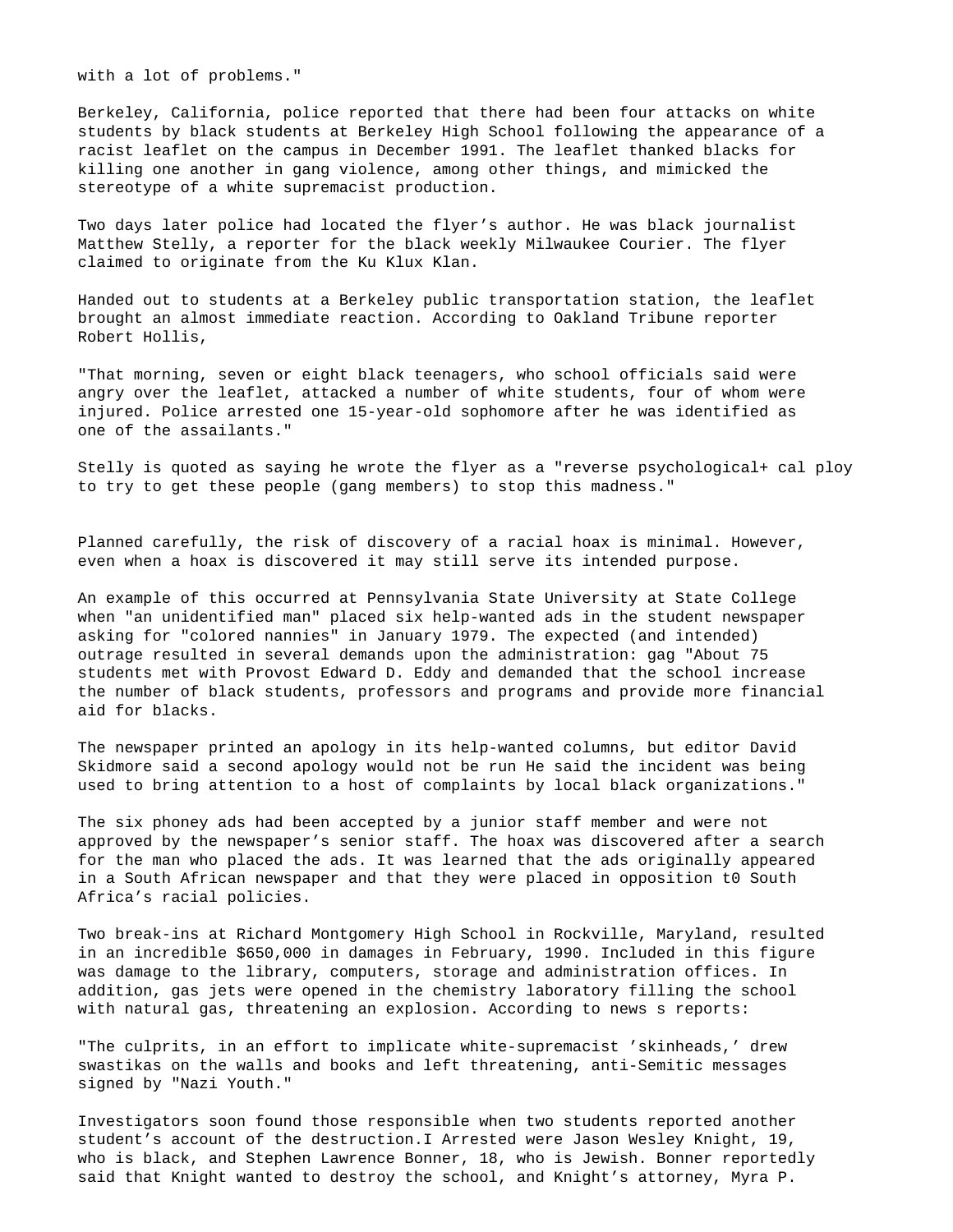Kovach, said Mr. Bonner took the lead. The incident, as intended, was originally reported as a hate crime.

At San Bernardino Valley College a campus officer brought Ku Klux Klan fliers to work in order to make others aware that such literature was being circulated. The fliers were left on a table so other officers could familiarize themselves with them. However, when Arthur Johnson, 37, a black campus security officer, found one of the fliers in his campus mailbox in January 1992, he charged that fellow officers had placed it there as a form of harassment.' Later, he confessed to placing the fliers in his mailbox himself. News reports noted that

"Johnson's accusations ..prompted an FBI investigation and sparked complaints about alleged racism."

"Reached at home by phone, Johnson declined to say much. 'I want to make all the right moves,' said Johnson, a five-year veteran of the campus police force. 'Let me see what their hand is going to be. You know I'm no fool or anything. You know I had a reason.'"

Chancellor Stuart Bundy commented that the affair had taken a serious toll on the college. "That department has been totally demoralized, the board of trustees has been charged as racist," he said. 40

1 Clifford Cain, "NWHSU Battles Campus Racism," Daily Forum, 31 October 1988.

2 Ibid.

3 Ibid.

4 Robert Manor, "Student Says He Lied About Racist Threats," St. Louis Post-Dispatch, 7 December 1988.

5 Fred Hares, "Student Admits He Lied About Threats," Kansas City Times, 6 December 1988.

6 Flyer

7 John Noltensmeyer, "Expert Doubts Existence of Hate Group," The Oread Review (April 1992).

8 Ibid.

9 "Black Student Posted Racist Notes," Chronicle of Higher Education (24 February 1993).

10 "A Test Of Racism Produces An Uproar," New York Times (17 February 1993).

ll Marilyn Pitts, "Slippery Rock Ousts Slur Writer." Pittsburgh Post-Gazette (26 February 1993).

12 Michael J. Berens, "Detectives in Class Started Hail Probe," Columbus Dispatch (21 December 1988).

l3 Michael J. Berens, "Hate-Mail Case Sends Teacher to Court Today." Columbus Dispatch (20 December 1988).

14 Sonya Ross, "Officials Think Student Fabricated Racist Threats," Associated Press (2 February 1990).

15 "Campus Racism: Seeking The Real Victim," Newsweek (21 May 1990).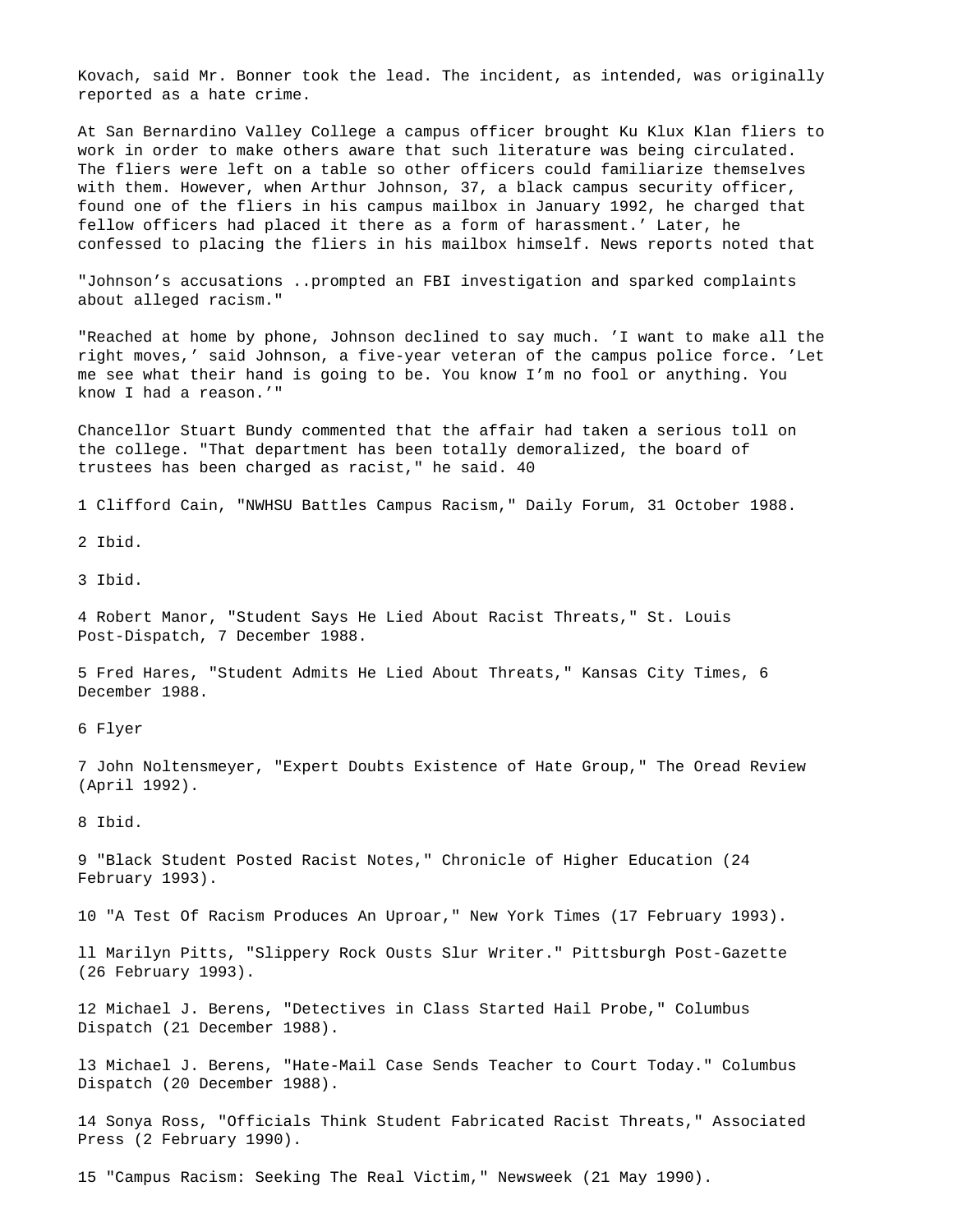16 "DeKalb Won't Prosecute In Emory Case," Associated BIQSS (26 June 1990). 17 Alan Dershowitz, Racial Hoax With A Sour Echo," (26 June 1990). 18 Ibid. 19James Feron, "Jewish Student Accused of Faking Anti-Semitism," New York Times (15 September 1989). 20 Ibid. 21 Marilyn Sall, "Student Leader Charged With Vandalism," Jewish Week (29 September 1989). 22 Steven N. Levine, "Police: Accused Vandal Meant No Harm." Press and Sun-Bulletin (15 September 1989). 23 Ibid. 24 Marilyn Sall, "Antisemitic Graffiti 'daubed by a Jew.'" Jewish Chronicle (29 September 1989). 25 Naomi Godfrey, "Jewish Student Acquitted of Vandalism. Jewish Week (22 December 1989). 26 Fox Butterfield, "Quote From 'Mein Kampf' Ignites Furor At Dartmouth." New York Times (2 October 1990). 27 Ibid. 28 William E. Simon, "Demagoguery At Dartmouth," Campus (Winter 1991). 29 "Review of Dartmouth Finds No Discrimination," Associated Press (1 January 1991). 30 Robert E. Hisseck, "Roselle Han Is Accused of Racist Graffiti," Newark Star-Ledger (13 December 1989). 31 Associated Press, "Student Says Racial 'Harassment' Hoax," Colorado Springs Sun (1 October 1983). 32 Ibid. 33 "Interracial Attacks At Berkeley High," San Jose Mercury News (20 December 1991). 34 "Black Journalist Says He Wrote Racist Flyer," San Francisco Examiner (22 December 1991). 35 Robert Hollis, "Identity Revealed of Author of Racially Inflammatory Flier," Oakland Tribune (21 December 1991). 36 Ibid. 37 United Press International, "Fake Ads Anger Blacks," Reading Eagle (29 January 1979).

38 Arlo Wagner, "19-year-old Pleads Guilty to Trashing Rockville School," Washington Times (2 October 1990).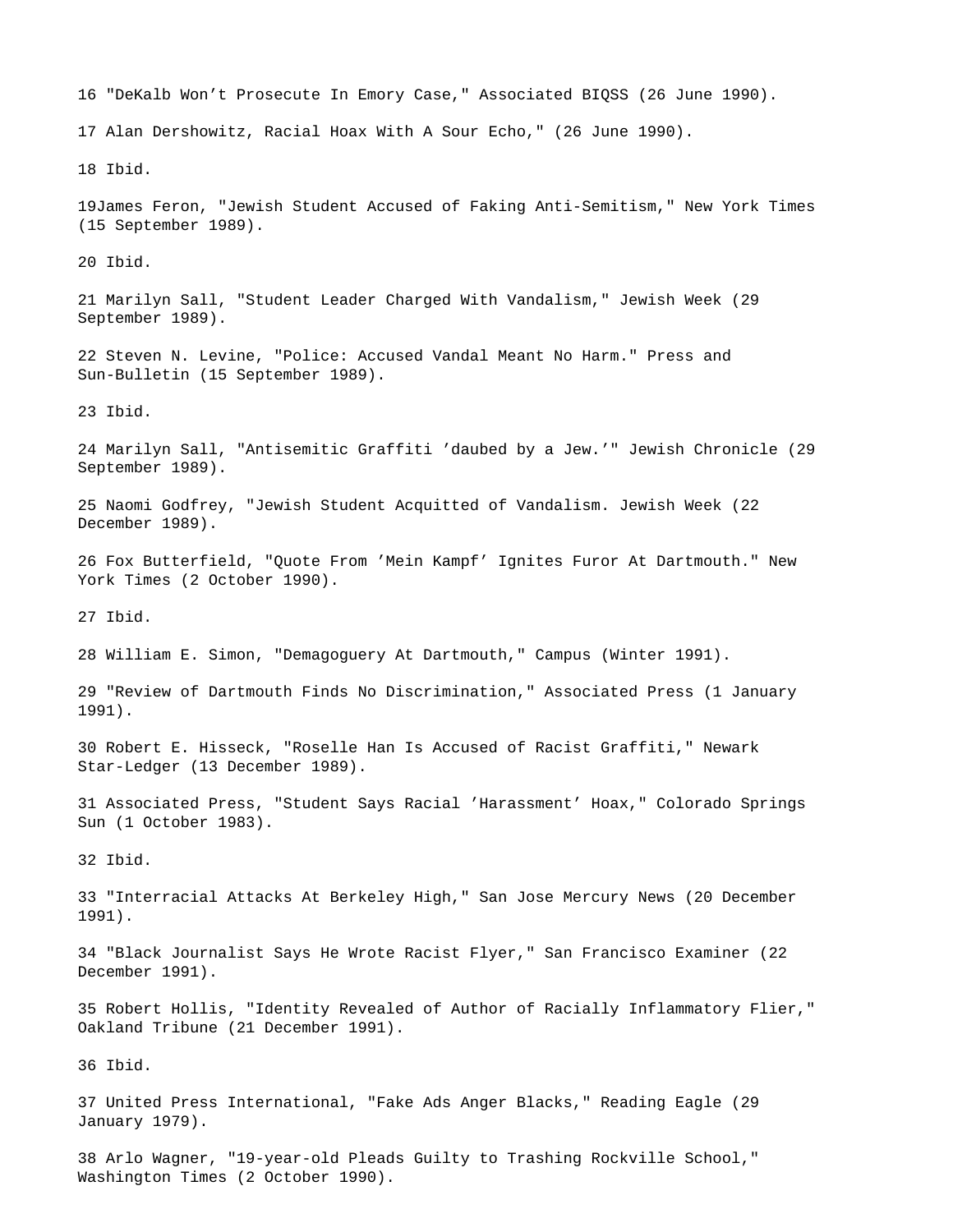39 Theresa Walker, "Black Campus Officer Admits Planting Racist Fliers," The San Bernardino County Sun (27 March 1992).

Chapter 5

Blacks

By far the largest number of hoax incidents involve black victims and non-black (usually white) offenders. This is true both on the campus and in the community. The most common motive is to capitalize on the psychological benefits of victimization or to promote a specific personal, social or political agenda, but other motives such as insurance fraud and attempts to cover up other crimes are not uncommon. Some hoaxes are simple pranks that got out of hand but the majority involve some degree of planning and deliberate organization.

## Cases

In November 1987 a black Wappingers Falls, New York, teenager, Tawana Brawley, claimed to have been kidnapped for several days, raped by white men, smeared with dog feces, placed in a plastic garbage bag and marked with racial slurs. The case quickly became a cause célà bre, with editorials, marches, and politicians and media personalities deploring the incident and the "racist climate" that obviously led to it. Rev. Al Sharpton, a black activist with a shady background, became spokesman for the Brawley family and insisted that "justice be done" and the white men responsible be prosecuted. The incident fueled support for hate crime legislation around the nation as the case was reported nightly on network news.

Tawana Brawley and her handlers basked in nationwide attention and she acquired victim status on a scale rarely seen. Discrepancies in her story were evident from the very beginning. A claim that she had been raped and brutalized by three white police officers quickly fizzled out under examination. A detailed investigation determined that she was seen by friends during the period she said she was held captive and that she spent much of this time in an apartment previously rented by her family. Other elements of her story were gradually eliminated one by one and police subsequently reported that the Brawley case was a massive fabrication and hoax. what made the Brawley case outstanding was the incredible media feeding frenzy that took place. Although there was reason for skepticism virtually from the beginning, newspaper and television media were slow to pick up on the implausible nature of the allegations. Only after the doubt was substantial and clearly pointing in the direction of a hoax was the public informed.

New York Post columnist Eric Breindel commented that radical attorney William Kunstler had said, concerning the Brawley case, "It makes no difference anymore whether the attack on Tawana really happened...a lot of black woman are treated the way she says she was treated."

Three years after the case broke the Brawley matter was still being litigated. According to news reports, 49

"A county prosecutor was defamed by a black teen-ager who falsely claimed he was one of six white men who abducted and raped her, a judge ruled. State Supreme Court Judge Ralph. Beisner ruled Tuesday that Tawana Brawley intentionally inflicted emotional distress on Steven Pagones, a former assistant district attorney for Dutchess County...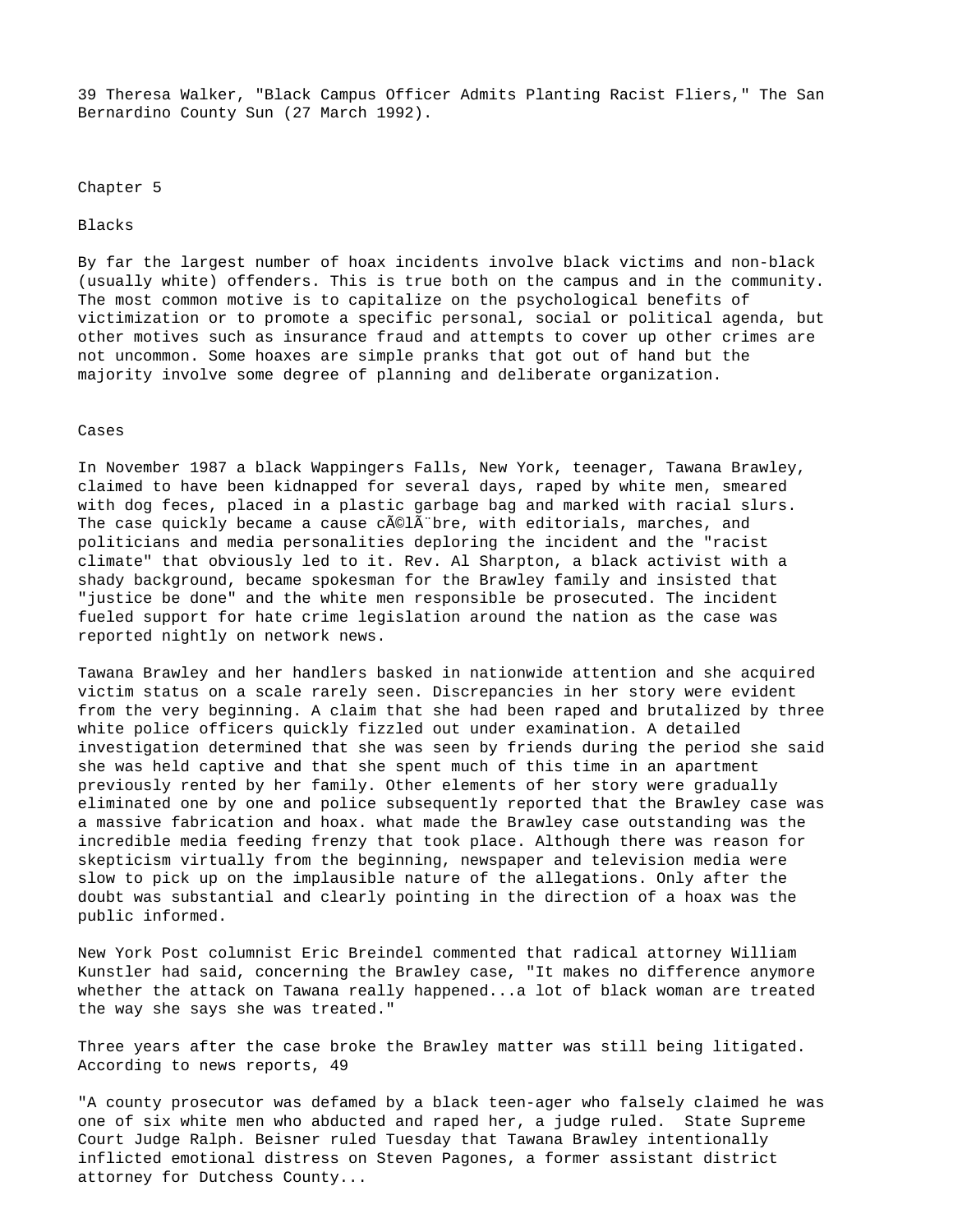"A special grand jury cleared Mr. Pagones of any involvement in the Brawley case and concluded Miss Brawley fabricated the story."

As the Brawley incident was capturing headlines in Wappingers Falls, 25 miles away in Kingston, New York, another racial hate crime hoax was brewing. Police had discovered the nude body of 19-year-old Anna Kithcart, a black woman, who had been strangled, beaten and killed. On both thighs were carved the initials "KKK," an obvious reference to the Ku Klux Klan. The community was shocked and it seemed clear that malignant racism had once again struck an innocent black person.

But not for long. Within days police investigation focused on Jeffrey Allen Dawson, a 29-year-old black man with a criminal record. Dawson was arrested after he made incriminating statements about the murder to a wired undercover policeman. Kingston Police Department sources said the murder was apparently drug related. As for the alleged Ku Klux Klan connection, Ulster County District Attorney Michael Kavanagh said

"Nothing would lead us to believe that this murder was committed by members of any racial hate group such as the Ku Klux Klan."

Interestingly, two Brawley family advisers, Rev. Al Sharpton and Alton Maddox, Jr., got on the band wagon in this case, too. Sharpton and Maddox were soon conducting their own investigation in the slaying. Said Maddox, "I believe it was a racially motivated crime."

October 1991: two cross burnings are reported South Seattle, Washington. The first cross was 30 inches tall; the second cross never actually ignited. Aaron Briggs, one of the victims, said "It makes me mad that we have not come as far as I thought we had come." Predictably, the Ku Klux Klan- style "cross burnings" sent a shock through the community. Sensitivities were raised, racism was deplored and anti-racist forces were energized. Three months later the monster was captured. Unlike most other cases, where the culprit is vilified and condemned and where no excuse whatsoever will do, this case was reported with kindness and understanding, and with a charity and compassion unusual in stories of racist criminals. Here is why:

"When they heard the confession of a troubled 16-year-old who admitted he was behind a string of cross-burnings and racial vandalism against black people in South Seattle, police were stunned and saddened. 50

The youth, who also is black, told police he committed the acts of vandalism to create fear that would attract the media. Capt. Douglas Dills, who heads the police section that investigates malicious harassment, or hate crimes, said it appears that the youth had a fascination with both national and local media coverage of racism and racial incidents. The teenager is not only under suspicion in a string of malicious harassment cases, but in several arsons as well."

The newspaper also reported that "The youth might have been inspired by a Phil Donahue TV show the day before about hate crimes," according to police. The arrest cleared up-a large number of unsolved cases of allegedly racially-motivated crimes in the community," all registered in the statistics kept by anti-racist groups.

One of the most convoluted and bizarre hate crime hoaxes was exposed in Portland, Oregon, in October, 1992. Hoaxes can be very elaborate, and almost always require some degree of planning. But the case of Azalea Cooley, 40, a black lesbian, involved a series of misrepresentations, distortions and out+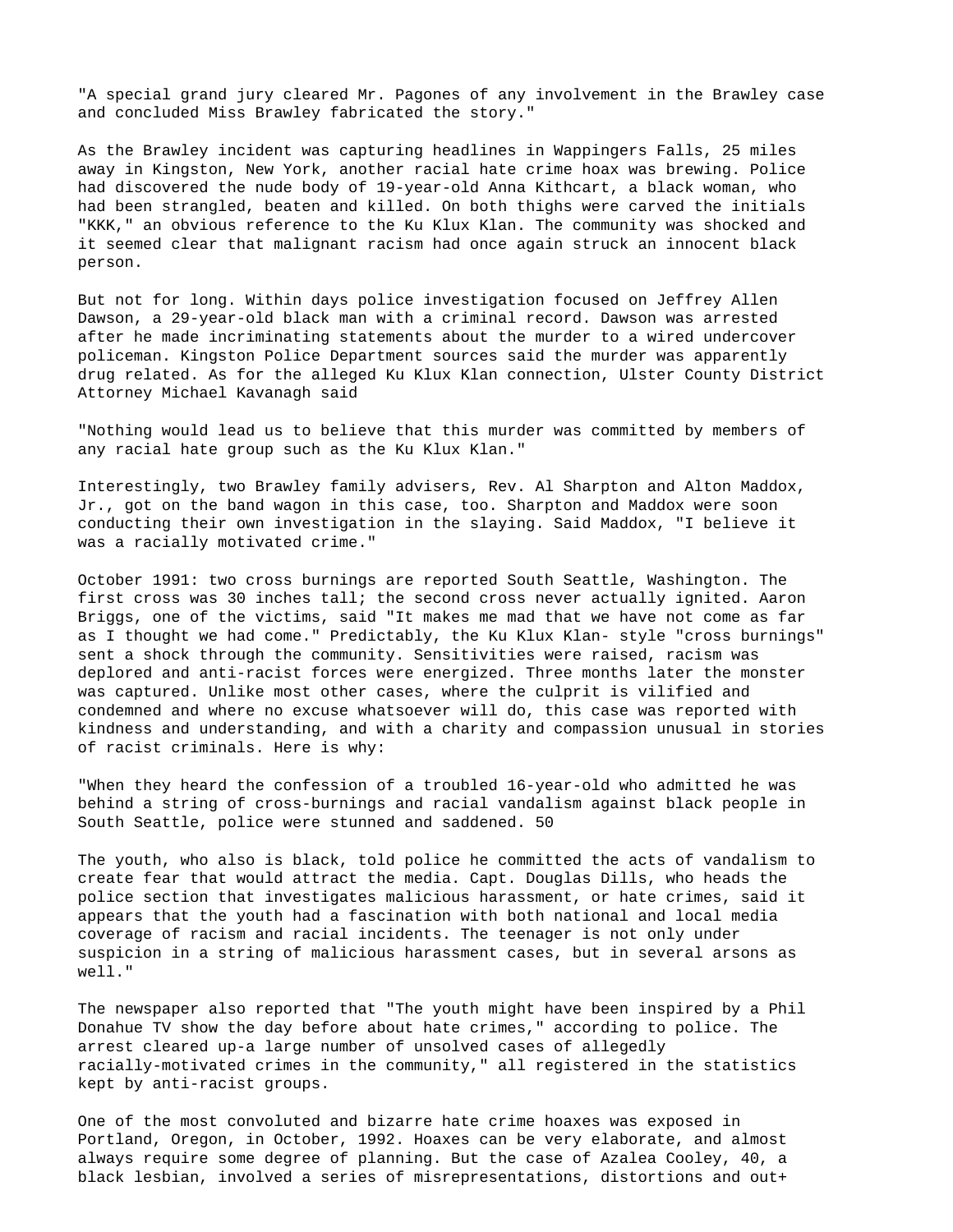right lies covering up to eight years, including false claims of disability that left her wheelchair bound, and of bogus racial harassment that began as far back as 1985 when she allegedly received death threats. In 1983 Cooley moved in with Susan Soen, whom she had been dating since 1981. In 1986 she claimed she had been diagnosed with cancer and quit her job as a corrections officer. Cooley and Soen, also a corrections officer, continued to live together and were active in the community politics.

A The most recent reports of racial harassment began on May 3, 1992, when racist graffiti was painted on Cooley and Soen's house. Following that, the word "Nigger" was painted on the house, a note card with "Hitler Lives, Death to All Niggers" was found on the doorstep, and a swastika with the words "burn nigger burn" was written on Cooley's wheelchair ramp. Over a period of weeks some seventeen hate crime incidents occurred, none of which police were able to solve.

Cooley and Soen turned to the local Anti-Bigotry Coalition to counsel them through the ordeal. The Metropolitan Human Rights Coalition set up a special hot line to receive tips on the perpetrators. Police questioned several suspected skinheads and neo-Nazis, and even arrested one man who was seen watching the cross burn in Cooley's yard, but later said they didn't believe he was responsible.

Azalea Cooley became, to paraphrase a local journalist, a "poster child" for Portland's victimized classes, i.e., the black, handicapped and gay/lesbian communities. She reveled in her victimhood and eagerly accepted the role of a martyr. On Sunday, 1 November 1992, she helped lead a rally and march named "Take A Stand Against Hate" through Portland. Photos of Cooley being pushed in her wheelchair at the head of the march were widely published. She became a symbol of the fight against bigotry and prejudice on as grand scale. On the very morning of the march, someone set fire to a cross on Cooley's lawn. Unbeknown to Cooley and Soen, however, this time police cameras recorded the incident. 51

That same evening police arrived and searched the Cooley-Soen residence. They said they found items in the house "consistent with materials used in the cross burning." The videotape showed that the person who lit the cross had come from inside the house. Susan Soen, who had filed the original hate crime complaints, was served with a warrant for initiating a false police report, a Class C misdemeanor. She was placed on administrative suspension at the Multnomah County Jail, where she had been a line supervisor for 15 years. No charges were filed against Cooley at that time."

Scott Lively, spokesman for the Oregon Citizens Alliance, a group opposing special civil rights protections for homosexuals known as Ballot Measure #9, made political hay of the arrest. He said

"This vindicates our position that the No on 9 campaign has been basing their position on fraud. I think there is high emotion on both sides; but when a black, crippled woman in a wheelchair starts burning crosses in her own yard, it's fraud and a sad day for the community. I think it exposes what we have been saying all along."

On November 20, 1992, The Oregonian, a Portland daily, reported that Azalea Cooley had "confessed to staging the cross burnings, death threats and vandalism." Cooley admitted that "the hate crimes that happened at our home were my doing." In June, 1993, federal judge Helen J. Frye placed Cooley on two years probation for lying to an FBI agent. She was also ordered to spend four months in house arrest. The charges against Soen, who had filed a defamation lawsuit against sheriff's officers involved in the investigation, were still pending at the time of this writing.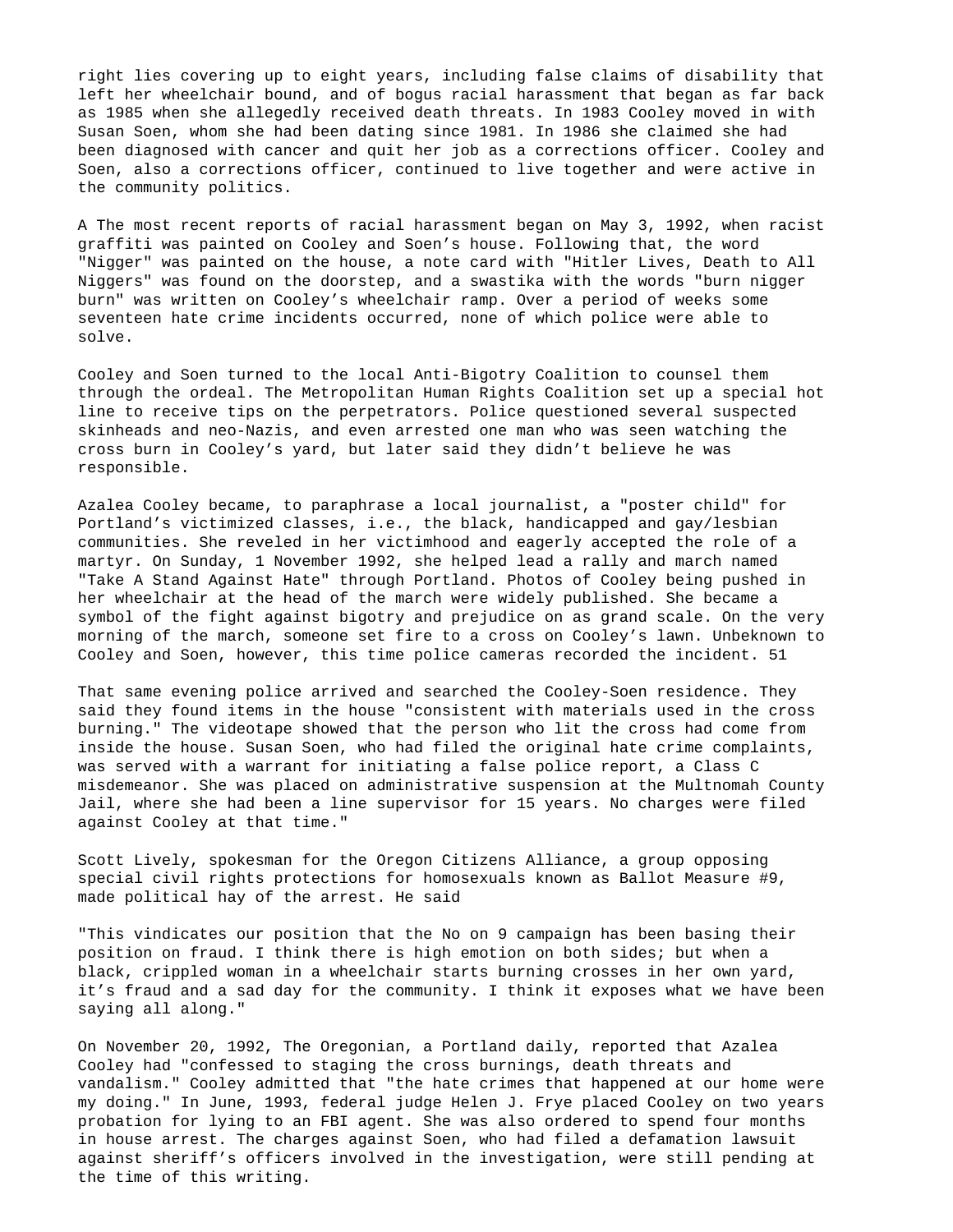How was Cooley able to fool so many people for so long? Rachel Zimmerman, writing in Willamette Week, a Portland weekly, noted

"Cooley fooled so many so fully because she was seen as the ultimate victim: an African-American lesbian, wheelchair bound and dying of brain cancer, haunted by an anonymous bigot. In hindsight, there were a number of signs suggesting the attacks were a hoax. But those who came to Cooley's aid were blinded -- either by naivete, by their own abhorrence of racism or by the temptation to hold such a victim up as a symbol, even a martyr."

In 1990 Curtis Sliwa, founder of the multi-racial and quasi-vigilante Guardian Angels organization, claimed in 1980 that three New York City transit officers abducted him, drove him around and threatened him in order to force his organization to end subway patrols. He also claimed that someone painted "KKK" and "White Power" outside the group's headquarters. The organization, founded by Sliwa in 1978, had acquired a reputation for sensationalism and as publicity seeking. As Sliwa puts it, "Ne were just little people trying to get recognition for doing good work." 9

In November, 1992, Sliwa admitted that the kidnapping, the KKK graffiti and other events were, in fact, faked. He remarked that the constant media attention played a part in the deceptions. "It became like a intoxicant, a narcotic," he said.

Three men and a youth, all black, were arrested in August 1990 in connection with three cross burnings in Prince George's County, Maryland. Ross Fairwell, 18; Gerald Simons, 20; and Reginald Steward, 21; and the juvenile, were charged with the offenses.

"According to Capt. Ron Siarnicki of the county fire department, a homeowner in the Forest View section of the community discovered the cross burning in the front yard about 3 AM after a brick was hurled through the living room window. Earlier, three black youths had jokingly donned white sheets and set fire total cross in from of a friend's house P in the 9500 block of Castle Drive in Forestville...The I friend came out to see what was going on, and then joined the trio as they went on." 8

Captain Siarnicki went on to minimize hate crime aspects of the incident, claiming that "The act wasn't racially or religiously motivated 19.They were just being crazy, I guess...something that just got out of hand."

In Lawrence, home of the University of Kansas, a small cross was burned and "KKK" was spray-painted in several buildings in Lawrence neighborhoods in October 1990. Police determined that the culprit(s) were probably juveniles. The two-foot high cross was made from pieces of wood taken from a discarded sofa, tied together with fabric from the sofa, wedged against the ground and building, and set afire.

"The Edgewood Homes tenants association held an emergency meeting last week to express anxiety. 'It's terrible because so many people ae8 afraid,' said 15-year resident Frances Moore, 63...".

In another case, a cross was burned in front of an all-white fraternity near the University of Kansas, accompanied by a note containing anti-white comments. Militant anti-racists have been active in the Lawrence community and at the university, and Angela Davis, former member of the Central Committee of the Communist Party USA and militant anti-racist activist had recently spoken at K.U. Other suspected hoaxes have occurred.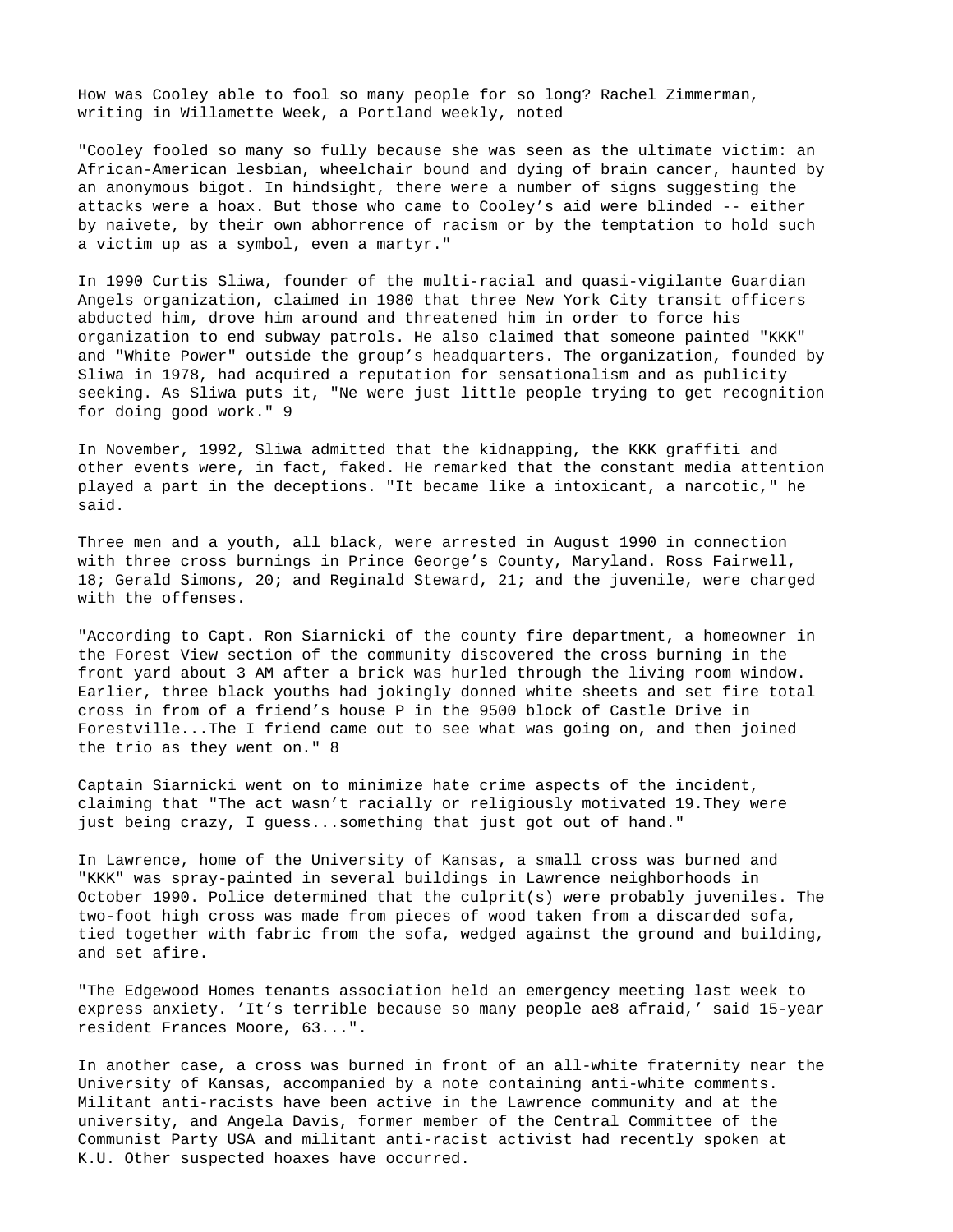What makes the Lawrence case interesting is that obvious hoaxes were treated as bonafide incidents by the media, which in turn encourages hoaxers. Wichita Eagle writer Dave Hendrick wrote a lengthy article entitled "Racial Tensions Taint Lawrence's Image," never mentioning that the cross-burnings and graffiti were hoaxes. He did note that "Reports about the cross-burnings and graffiti have been filed with Klanwatch, a division of the Southern Poverty Law Center in Montgomery, Ala." These faking hate incidents may become part of the statistics they issue periodically.

An unnamed black teen-ager in Queens, New York, told authorities that a white man had set him on fire. News reports of December 1986 noted that

"Police at first believed the account and reported it as the third racial attack in Queens in a week. But when detectives found inconsistencies, the 15-year-old and three of his friends admitted the fabrication, police said."

The youth had accidentally burned himself by lighting gasoline in a fireplace. He fabricated the story in order to avoid punishment and to gain sympathy.

In Bensalem, Pennsylvania, Albert A. Dawson, a 28-year-old black man, was arrested and charged with "ethnic intimidation" in February 1984 for allegedly setting crosses afire on the lawns of four interracial couples. At the time of the incidents it was believed that the offenses were committed by white racists. One of the couples, Floyd Darden, 33, who is black, and his wife Janet, who is white, woke up with a burned cross in their yard. "The fact that he's black brings a totally different dimension to the thing," Darden said.

Another family, living directly across the street from Dawson, consisted of a young black woman who recently married a white man. Another interracial couple, also victimized, lived twp blocks away. Dawson, 28, was freed after posting 10% of his \$50,000 bail. Alan Rubenstein, assistant district attorney, said that the cross burning "...certainly was a racially motivated incident." Had Dawson not been apprehended the image of the Ku Klux Klan or neo-Nazi skinheads would have remained in the public mind concerning the incident.

As we have seen, even law enforcement officers are not immune from racial hoaxes. A Philadelphia, Pennsylvania, police officer was charged in March 1988 with writing an anti-black slur on a six-foot banner in a district police station. Police patrolman Ross Barnes, a 14-year veteran, who is black, confessed to the act. Apparently, Barnes was attempting to inject racism as an issue in the transfer of officers within the department. Ronald Oliver, president of the 1,000-member Guardian Civic League, Philadelphia's minority police organization, said, "For a black person to do that...is beyond my capacity. That point leaves me wondering."

One of the most widely publicized cases of terroristic bombing in U.S. history, blamed on racists and occurring on the very eve of a congressional vote on "hate crimes reporting" legislation in December, 1989, contains the elements of a planned deception. Newspapers and television throughout the nation spoke of the connection between the series of letter bombs which resulted in the murder of a U. S. District Judge and a lawyer who had handled civil rights cases and the claimed "rising tide" of racially-motivated hate crimes. 54

The incidents proved useful in promoting the agenda of the Southern Poverty Law Center and the Center For Democratic Renewal. Both organizations attempted to link the bombings to right-wing racial extremists.

Wayne 0'Farrell of Enterprise, Alabama, an early suspect in the mailbomb killing of U. S. District Court Judge Robert Vance and attorney Robert Robinson, proved a dead end. Hundreds of federal agents descended upon 0'Farrell's home and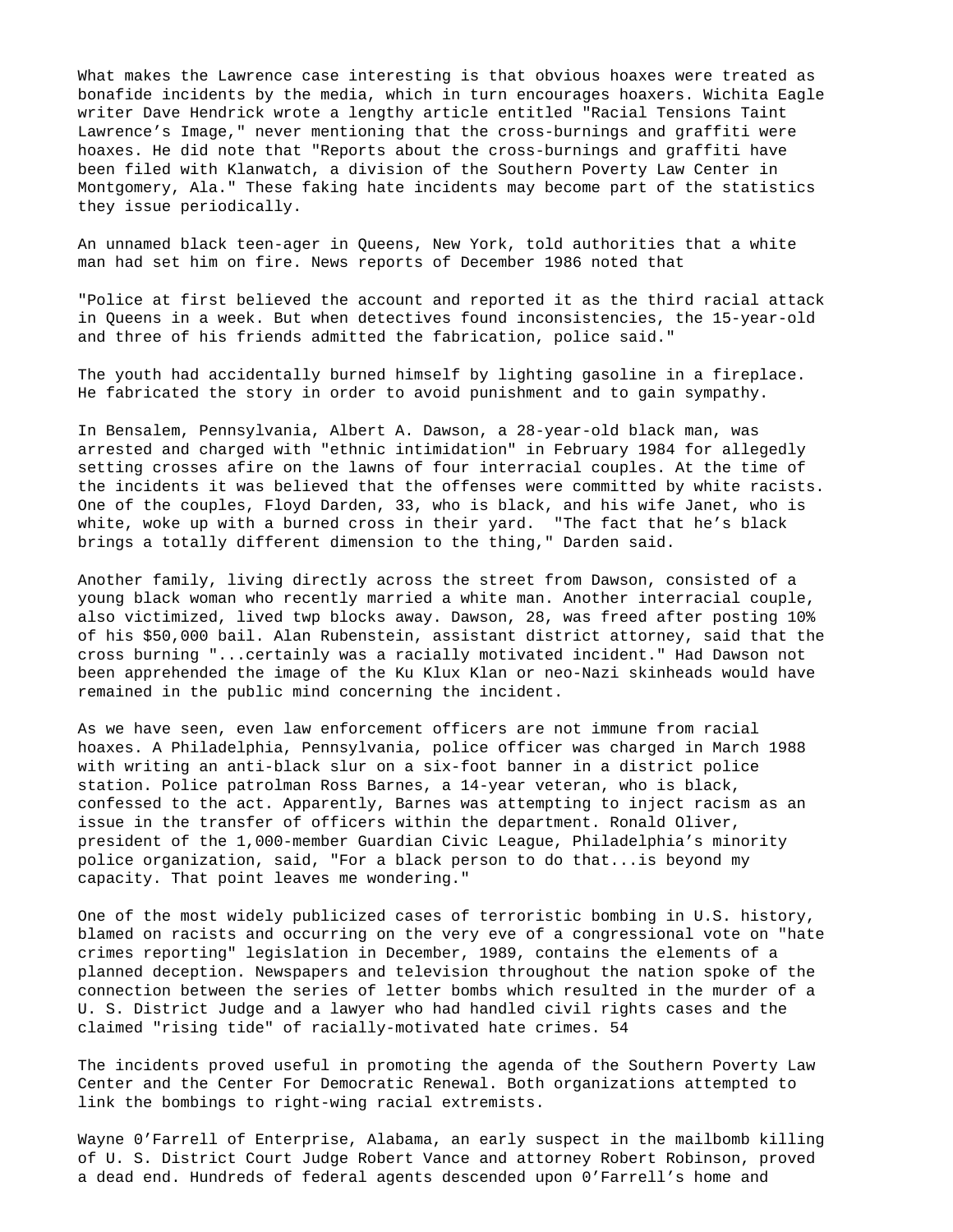salvage store in a prolonged, detailed investigation that was covered daily in the national media. Nevertheless, investigators failed to find any conclusive evidence linking him with the bombings.when 0'Farrell was under investigation he sold T-shirts to tourists as souvenirs, and had his photo taken with visitors to his store. Dottie Lee Snow, a relative of Hank Snow, recorded a song, "A Tribute to Robert Wayne 0'Farrell" which he sold cassette tapes of for \$5.00 each.

Several months later, federal agents arrested Walter Leroy Moody on several unrelated charges. Moody had been convicted for bomb possession in 1972. Moody, it turned out, had been a suspect almost from the beginning. Federal agents had focused on 0'Farrell as a diversion - an alarming tactic from a civil libertarian point of view.

In an attempt to throw investigators off his trail, Moody included racist commentary in his letters to various media to create the false impression that the bombings were racially-motivated when, in fact, they were not. According to news reports

"Mr. Moody has no history of racial animus, and both his brother and Michael Bergin, a former Moody lawyer who married a black woman, said they believed that if race was behind the mail bombs they would be surprised if Mr. Moody would be involved."

Moody became a suspect shortly after 0'Farrell did, although federal agents did not divulge this fact to the media. In fact, federal agents were watching Moody almost two weeks before highly publicized searches of 0'Farrell's premises took place. The focus on 0'Farrell kept the issue up in the air, and newspapers around the country speculated on what seemed an obvious racist motivation behind the crime. Full public attention to Moody would have exposed a total absence of racial motivation. There was no law enforcement need for the O'Farrell deception, for Moody knew he was a suspect as soon as he was placed under surveillance early in the investigation.

"The federal agents 'were not particularly surreptitious,' said Moody's attorney, Michael Hauptman, adding that Moody was under constant surveillance from early January until his arrest in July on unrelated charges.

"Agents...made their headquarters a convenience store down the street from Moody's home and followed Moody while wearing jackets with FBI printed on the back."

The hate crime angle was allowed to percolate through public consciousness for eleven months, including the period when "hate crime reporting" legislation was before congress, which subsequently passed. Moody was apparently kept under surveillance to be arrested at the appropriate time. 55

On 28 June 1991 Moody was found guilty on all 71 counts related to the bombings. During his trial federal prosecutors conceded that his motives were devoid of any racial considerations.

"Prosecutors said that Moody was obsessed with his failure, to get his 1972 conviction for possessing a bomb overturned, leave a criminal record that prevented him from attaining his dream of practicing law. Moody blamed the Ku Klux Klan for the bombings."

In July, 1987, Portsmouth, Virginia, black community leaders began receiving vitriolic racist "hate mail," including obscenities, racist remarks, and threats. Calls for action against the white "hate groups" were demanded. It was cited as one more example of the rising tide of hate crimes. I The incident took a dramatic turn when a police investigation found that fingerprints on the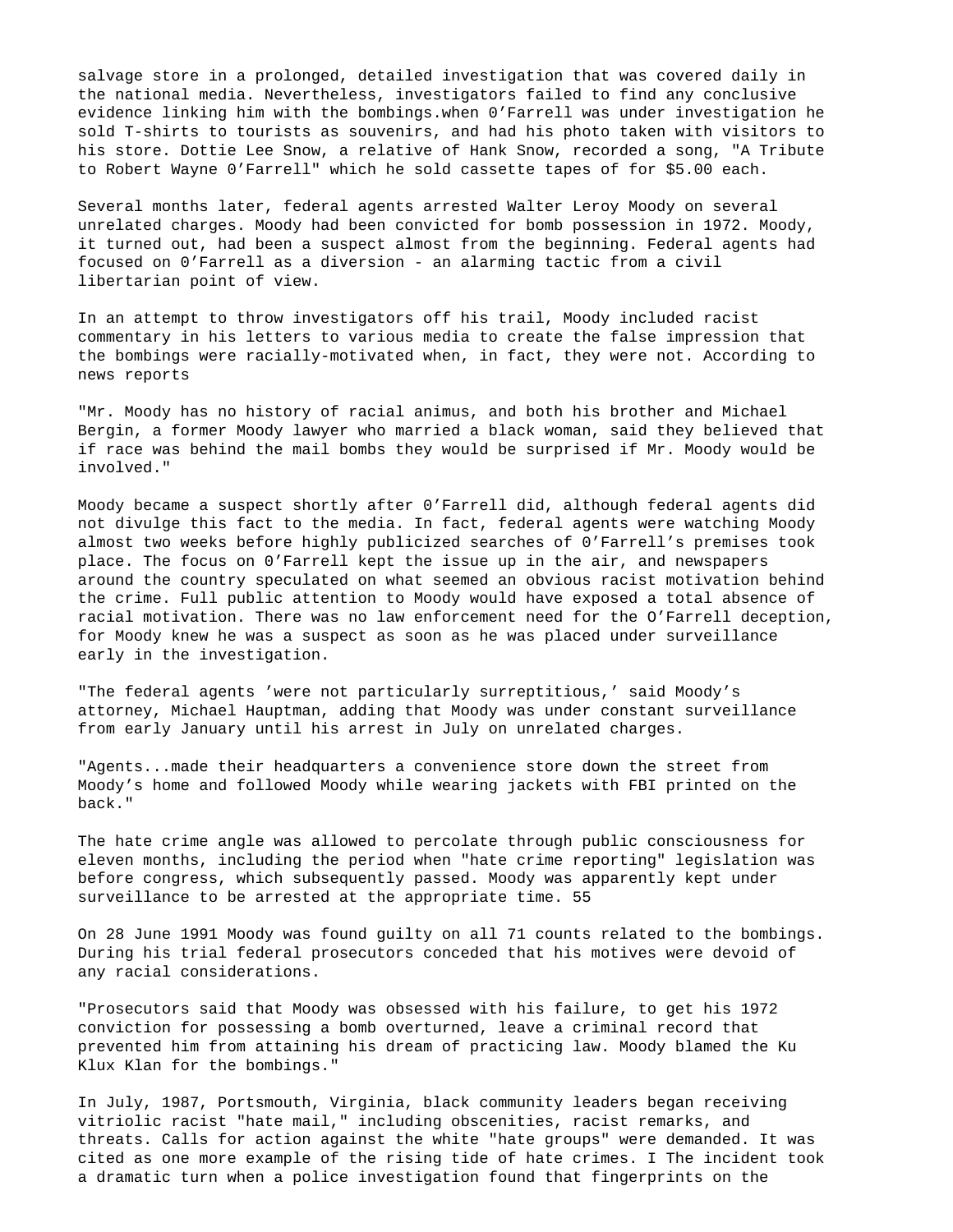letters belonged to James W. Holley, III, the city's first black mayor, who denied the charges and claimed that he had been framed. Fortunately for Holley, at the time of the incident there were no hate crime statutes so he wasn't charged with a criminal act. In all, some 30 I letters directed to eight individuals -- all but one of them black leaders din the community -- had been mailed.

"The mayor's fingerprints were on file with federal authorities because of a 1973 assault charge of which he was acquitted."

Tests showed copies of newspaper clippings contained in the mailings were made by the copier on the sixth floor of City Hall, where the mayor has his office."

Five months later voters held a recall election and 57.7 percent of the electorate voted to retire the 60-year old dentist and long-time civil rights leader. Holly continued to maintain that he had been framed.

In Milwaukee, Wisconsin, a black city alderman initiated a hoax in June 1990 that nearly put a 100-year-old meat company out of business. Alderman Michael McGee, who had recently formed a black paramilitary group called the "Black Panther Militia," charged that sausage packed by white-owned Usinger's Famous Sausage, Inc., was tainted with rat poison. McGee said that the "Militant African Underground Squad" was responsible. When the company recalled c 80,000 pounds of meat from I50 stores, an examination found none of the meat L tainted. According to news reports

"Milwaukee Mayor John 0. Norquist and others said...they believe McGee's story was fabricated because the alderman brought the warning to news media instead of reporting it immediately to police."

"'It's a hoax. It's phoney,' Norquist charged. 'What he's really doing is scaring the hell out of people, which feeds racism and bigotry.

The controversy arose when a group of businessmen opposed a McGee sponsored bill to rename a city street after Martin Luther King, Jr. A portion of the street in question is already named for him. The businessmen opposed renaming the rest of the street, saying the change would inconvenience their businesses.

Letters appearing to be of Ku Klux Klan origin exhorting blacks to continue killing each other circulated in Washington, DC, for a several week period in 1991. Entitled "A Salute to All Gang Bangers," the letters thanked black gang members for having killed over 4,000 blacks since 1975. The letters read

"Keep killing each other for nothing. You are killing each other for our property.i You are killing what could be future black doctors, lawyers and businessmen that we won't have to compete with; and the good thing about it is that you are killing the youth."

One edited version was printed in the Washington Afro-American newspaper. Observers noted that one version of the letter misspells the name of the KKK as "Klu Klus Klan." Washington, DC talk show host Robin Breedon said on WPGC Radio,

"I don't think the letter is from the Klan, but it should give those who are involved in black-on-black violence something to think about. I think the letter was written by some black person who, like myself, is fed up with the violence and is trying to do whatever it takes to get through to these young people."

In Brooklyn, a 16-year-old black teenager said she had been the victim of a racial hate crime at the hands of two 17-year-old white youths as she was walking on a city street late one Sunday evening. According to police Sgt.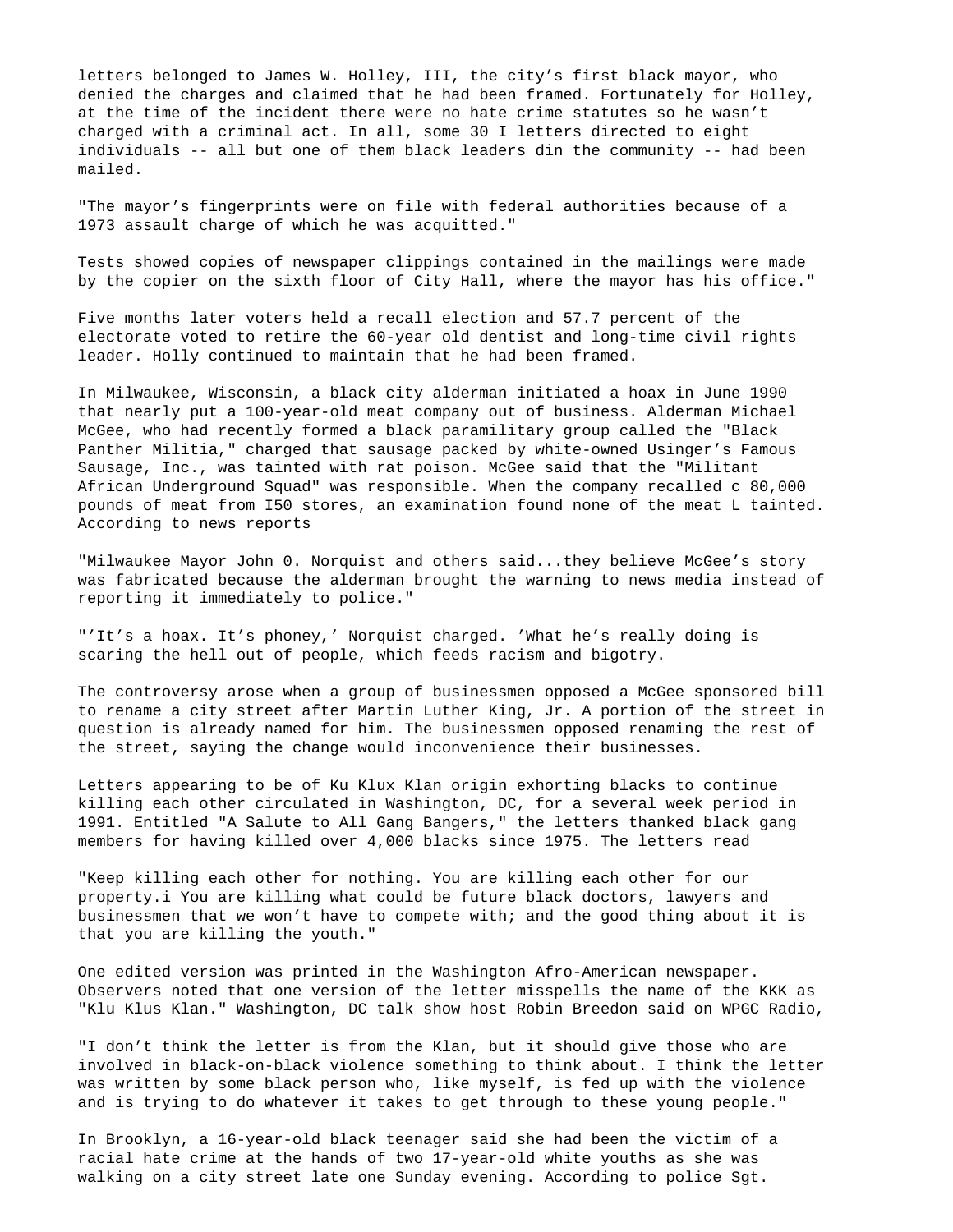Edelle James,

"They yelled ethnic slurs and said she didn't belong there. They went through her purse, removed lipstick, ripped her blouse and smeared lipstick on her chest and neck. Then they struck her in the face and fled the scene."

The teenager was taken to Coney Island Hospital, where she was treated by physicians and released, according to news reports.

Four days later, on October 3, 1992, newspapers reported that the teenager had recanted her story. "It didn't happen," said Capt. William Plackenmeyer. "She was looking for sympathy from her boyfriend and made up a story." Police investigators began to suspect the hoax when important elements of her story didn't check out. In the meanwhile, New York Mayor David Dinkins had cited the case as an example of a hate crime to illustrate the need for a state anti-bias law.

Hate crime hoaxes are sometimes used to cover up crimes, to draw attention away from criminal activity, or to create a "victim" cover for an individual fearing discovery and criminal prosecution.

D'Ron Birdsong, an 16-year old black youth, testified in May 1988 that David Price, an 18-year old black man, was shot and killed by a carload of white men who were yelling racial epithets while driving through a Louisville, Kentucky, neighborhood. Police Chief Bobby Crouch described the shooting as a racial hate crime. The charges rocketed through the Louisville, community and quickly brought calls for "justice" and an end to white racist terrorism.

There were problems with this account, however. Police showed that Price had been shot from a distance of three to six feet away, not 30 or 40 feet away as4Birdsong had testified. Also, it was learned that Price was a drug dealer.

Later, in September 1988 in Federal Court, Birdsong recanted his previous story and testified that Price was shot in the back by Keith Pointer, at 17-year old black youth and fellow drug dealer. According to news reports

"While police still believe there was a carload of men yelling at blacks in the area, they now believe Price, who 1 is black, may have been shot accidentally."

No shots were fired from the alleged carload of whites -- this was a fiction Birdsong originally concocted to protect Pointer. Birdsong stuck with the fabrication during four statements to the FBI. Finally, be told his mother to call police and he told them what had actually happened.

Heavy smoke poured from the west wing of the Manor Baptist Church and School in San Leandro, California, in September, 1992, destroying the Church's offices and damaging the library. Police and fire investigators initially believed the arson was a racially-motivated hate crime. Graffiti was sprayed on the walls before the the church was doused with kerosene and gasoline and set afire.

Almost immediately though, attention shifted to Shawn Ragan, 30, former principal of the church school and church treasurer. He had been accused of embezzling \$20,000 in church funds. Ragan had resigned from his post in June 1992. The reason, according to church officials, was his poor performance. Ragan told investigators that he sprayed the graffiti to make them think the arson was racially-motivated. According to San Leandro Police Lt. James 0'Meara,

"Part of (Ragan's) motive was emotional -- revenge and anger toward the people of the church and fearful that he was going to be exposed.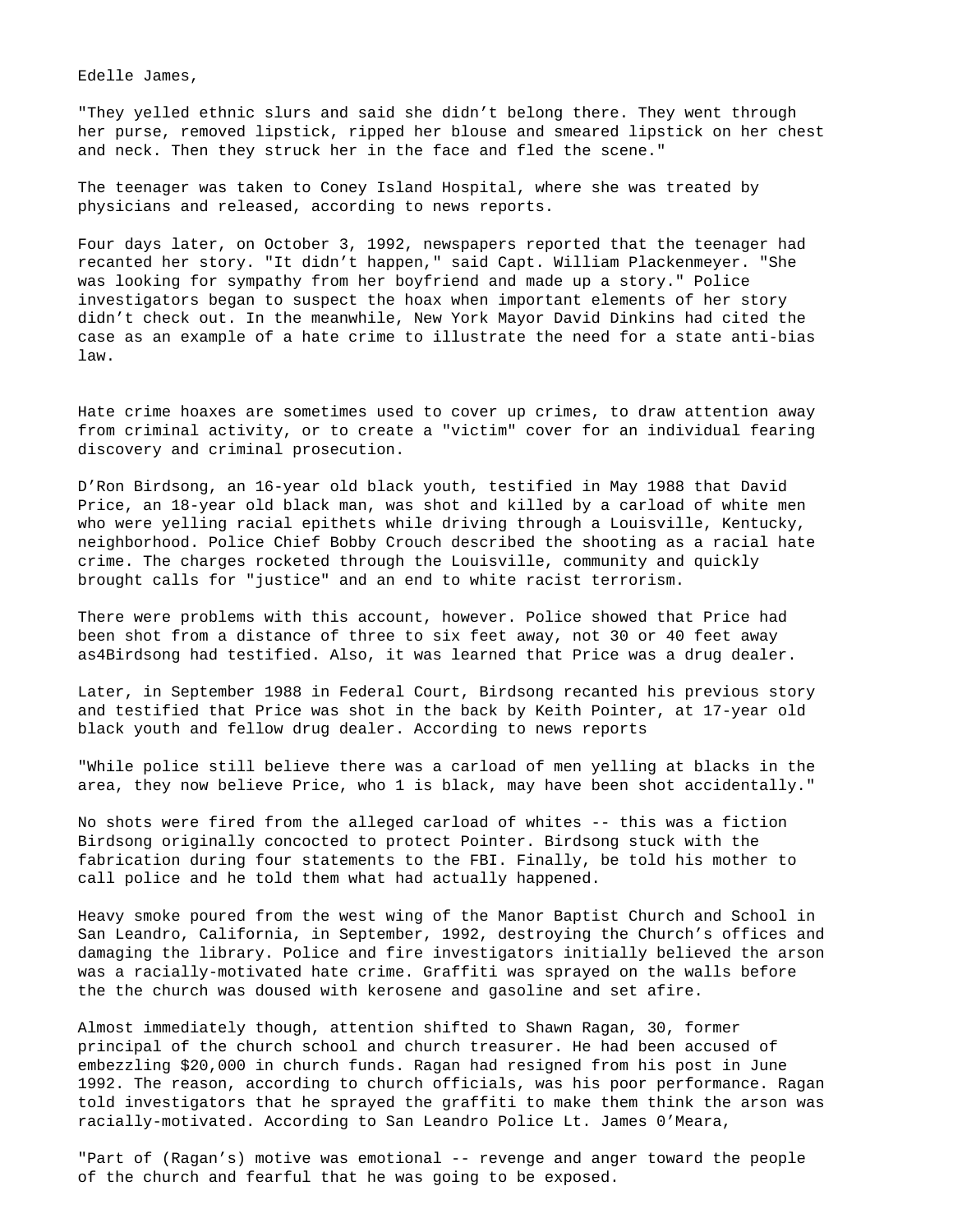In July, 1991, 73-year-old Helen Clewell, who lived alone in an Upper East Side building, was found stabbed, beaten and strangled in her apartment. According to news reports,

"The police, after finding a note in Mrs. Clewell's apartment that contained references to the Ku Klux Klan and racial and ethnic slurs, classified the killing as a bias incident. But Captain William Roe, the commander of the 4th Detective Division, said the police had been unable to link the contents of the note to the crime.

A few days later police had their culprit in custody. The note, which read "KKK hates Jews, niggers and spics" had apparently been written by Charles Ocasio, 32, a hispanic, who lived with his mother on the same floor as the victim. Police Detective Joseph Borrell observed that the apartment house "is a very secure building." He said,

"Most investigators had a gut feeling it was someone who lived in the building or had access to it. The note was intended to kind of throw us off the track. It just didn't fit."

Albany, 0regon's mayor, Gene Belhumeur, reported to police in June 1993 that he had been the victim of a racial hate crime. Belhumeur is white; his wife and children from her previous marriage are black. His 17-year-old son awakened him with the story that two boys had flattened three of the tires on a family car and stole a hood ornament. A racial hate note was attached to the windshield, which made the offense a hate crime under Oregon law., Police were looking for two teenagers.

However, when they interrogated Belhumeur's son the next day, the boy admitted to police having fabricated the hate crime story after driving the car into a ditch and flattening three tires.

Three black youths on a bicycle-stealing spree in June 1991 claimed to have been attacked by a group of white men before they were apprehended by police in Cleveland, Ohio. At the time of the theft, police were called, who chased and apprehended five black youths. Four others got away.

Cleveland police Sergeant Patrick Reynolds said they had fabricated the story to conceal their crimes.i The blacks were among a larger group of who had previously stolen bicycles from the same bike shop. when they returned to the bike shop an employee, thinking they were going to make a second attempt, ran out after them.

The fabricated account of the attack by white men was easily debunked in this instance. According to Cleveland Prosecutor Mark McClain, "After the police talked to everyone, it was clear that there was no racially motivated attack."

A 14-year-old black teenager claimed that he had been shot in a raciallymotivated drive-by shooting near Clearlake, California in July 1988. This raised the consciousness of the community to the issue of hate crimes and related matters. One month later, however, Clearlake Police Chief Roger Sciutto reported that the black youth admitted that he had accidentally shot himself in the hand with a revolver he claimed to have found in a park. No hate crime had ever occurred.

In Akron, Ohio, two black teenagers reported in March 1989 that a carload of white youths had beaten them. The attack had occurred as they were walking along a city street, they said. The white youths began taunting them and then attacked them. Both boys suffered facial injuries, and the 14-year oldâ s jaw was broken in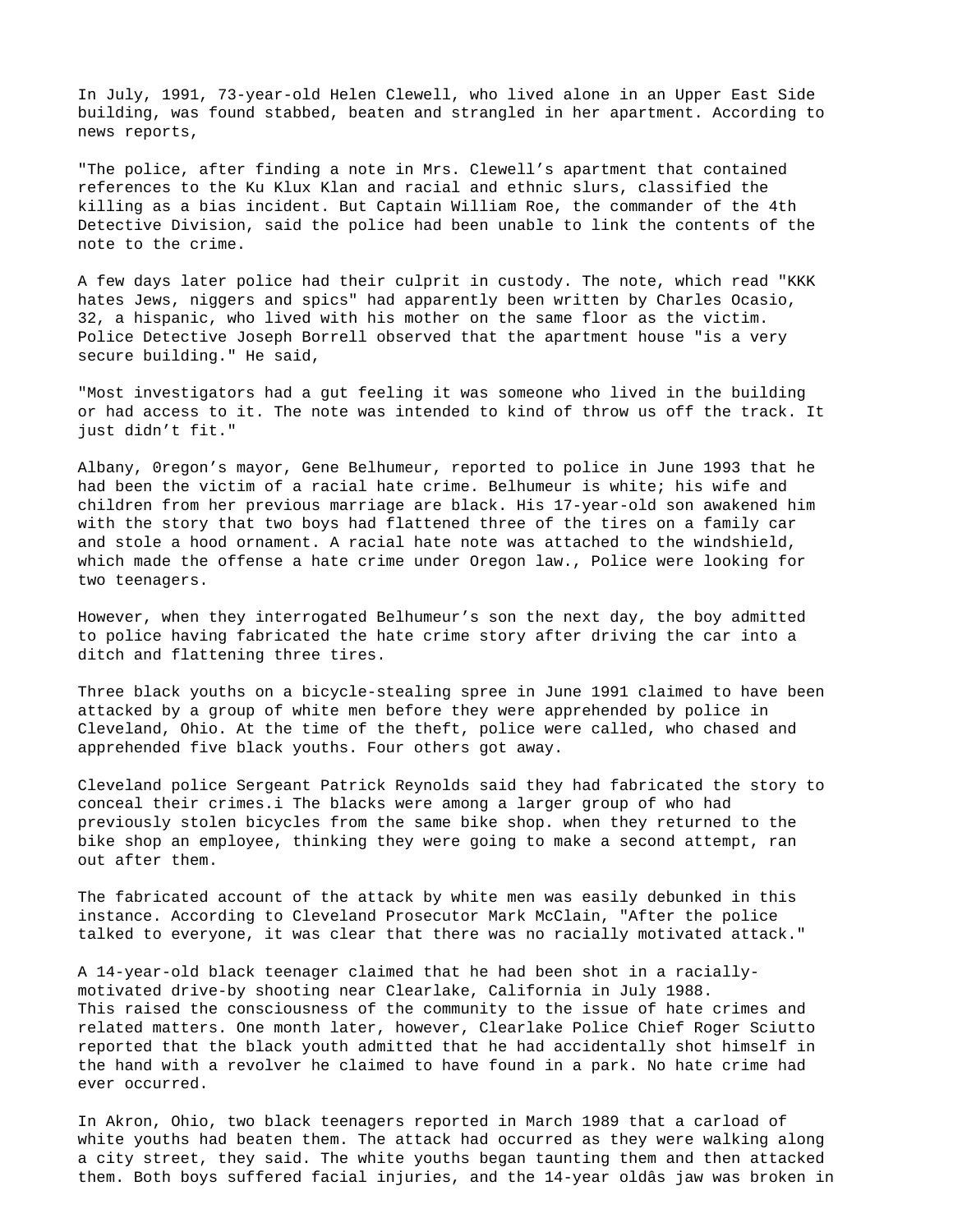four places and four teeth had been knocked out. The day of the attack, police began investigating the theft of a 1979 Chevrolet from a parking lot. Police discovered that the "attacked" black teenagers had stolen the car and wrecked it when the 16-year-old drove it into a pole. The facial injuries were apparently caused by the accident. They were charged with receiving stolen property and making a false police report.

In August of 1988, a biracial couple living in the Troy, New York's Martin Luther King Apartments reported finding their apartment walls painted with racial slurs and the initials "KKK," according to news reports. Dawn Rowe, 31 is white; her 63-year-old husband Pleasant is black, and they have six children. The couple reported that they had been taunted with racial slurs to the point where they often stay inside with the curtains drawn. Police investigating the incident, however, told another story. Detective Robert Paul came to suspect that the "victims" had been feuding with someone. He said there had been no signs of forced entry. Neighbors had not noted anything unusual around the apartment at the time of the alleged hate crime. He noted that the housing complex is racially mixed and that biracial families are not uncommon. There had been no other racial incidents there.

Police declined to characterize the case as a hoax when pressed but it was clear that there was strong suspicion that the Ku Klux Klan was not haunting the complex after all.

It had the potential to be another Rodney King case. Four white Berkeley, California, police officers were accused of severely beating Ronald Griffin, 25, a black man, who was taken to a local hospital with broken upper and lower jaws and several teeth knocked out. A police officer identified by the "victim" as the one primarily responsible for the May 1992 incident was, placed on administrative leave.

According to Griffin, he had been walking along a Berkeley street when two officers pulled up, asked him to identify himself, and drove away. He said that two squad cars came by later with two additional officers, put him in one of the cars and drove him to an unknown locations where he was handcuffed, beaten unconscious with a baton, and abandoned. 60

The media initially sensationalized the case. However, it was soon learned that Griffin had been recently released from San Quentin, after serving four years for attempted murder and robbery. His arrest record also included narcotics dealing, burglary and auto theft. On several occasions Griffin either fled or resisted arrest, and in one case almost rammed his car into a patrol car. Four days later lawyers for Griffin announced that plans for a lawsuit against the policemen was dropped due to lack of supporting evidence.

The police department interviewed all officers who were on duty when the alleged beating occurred and reviewed all radio transmissions during the period. After a thorough investigation they announced that Griffin's account was a fabrication. According to news reports,

"Police here say they now have solid evidence that the Richmond black man who claimed he was beaten 10 days ago by four white Berkeley cops made up the entire episode to cover his involvement in a three-city crime spree. Sources said police believe Griffin attempted to rob a drug dealer and his jaw was broken when his victim hit him with a gun butt."

Finally, as the hoax unraveled, it was learned that the day before Griffin made his charges against police, he had allegedly fired a gun at a dope dealer he was trying to hold up. The bullet hit and killed an innocent Mexican immigrant bystander. The gun recoiled, striking him in the jaw, which accounted for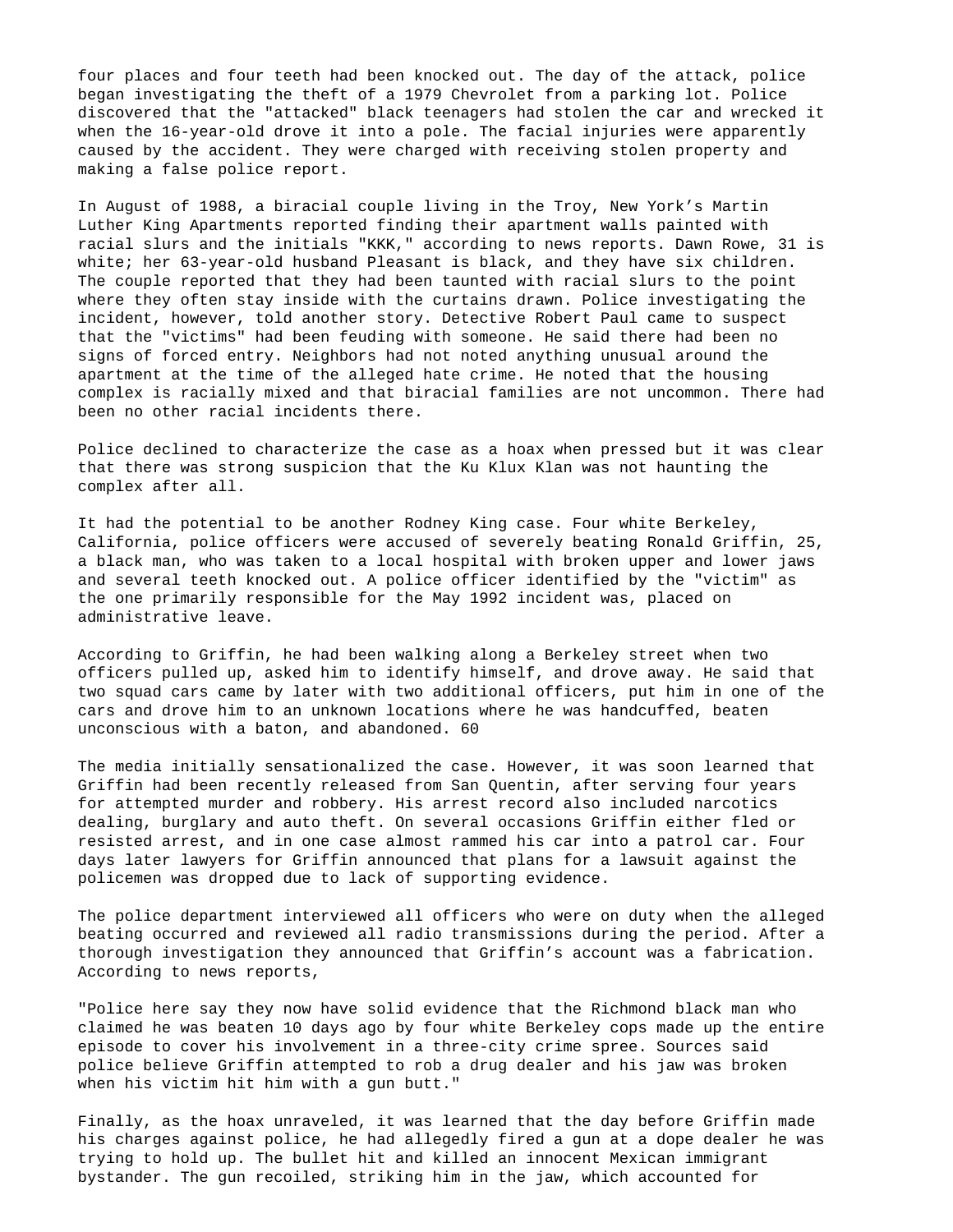Griffin's injuries.

Griffin, along with a companion, was subsequently charged with murder, two armed robberies and car theft. He was returned to San Quentin Prison where he was being held on a parole violation.

Rev. James Dixon, a black minister in Houston, Texas, had received a hate letter in January 1992 which said, "Boy, you are one troublemaker. What do you think we should do about this." The words "THIS IS THE KLAN!" were printed in large letters, and an illustration of a Klansman in robe and hood was included. Media accounts said the letter contained several "racist statements."

Charles Lee, Texas grand dragon of the minuscule White Camelia Knights of the Ku Klux Klan, denied his organization was involved. He suggested that the letter might be a hoax to arouse publicity for Dixon. Lee said that this kind of thing only brought notoriety and police harassment for the Klan.

But a few days later another letter appeared, this one apologizing for the first one. The writer said he was not a member of the KKK and that he had intended the letter as a joke, and apologized for the letter. Constable Jack Abercia said the author of the apology also wrote the original letter, based upon similarities in the two. By this time the "copycat" phenomenon had kicked in and yet another letter was received containing racist threats and apparently not related to the other two letters. Michael Lowe, Grand Dragon of another tiny Houston-based KKK faction, was interviewed by the Houston Chronicle. He said his Klan group is opposed to the use of threatening letters or violence.

Warrem Duliere, publisher of the left-wing alternative paper, West Virginia Advocate, was found dead in his garage in July 1992, a victim of a gunshot wound. Duliere's outspoken attacks on the Ku Klux Klan were a matter of public record as he challenged its members to "come out from behind their robes, hoods and masks." Consequently, the "KKK" found written on the walls of his home with a marker seemed certain to implicate the Klan in his death.

A police investigation soon cleared up the attempted hoax. Police spokesmen were quoted as saying that the 60-year-old publisher, distraught over failing health and criticism of his newspaper, committed suicide. Forensic evidence and examination of the scene compelled police Cpl. D. B. Burkhart to observe that

"The results indicate Mr. Duliere died as a result of a self-inflicted gunshot wound with his own gun."

A source said that there was "an air of mystery about [Duliere] and I think he wanted to go out the same way."

Kenneth Daughrity, an employee of the University of San Diego, told police in February 1992 that three white skinheads had attacked him at an automatic-teller machine after he had deposited his paycheck. His original account was that he fought a single skinhead but was overwhelmed when two other skinheads beat and kicked him while shouting racial epithets.

Daughrity, a black Gulf War Navy veteran, claimed that no one in the parking lot would come to his help, and a nearby bicycle shop refused to allow him to make.a 911 call to police. Finally, he said, he flagged down a patrol car, but the officers refused to take a report of the hate crime. Media accounts of the incident brought an orgy of sympathy and offers of financial assistance.

A San Diego police department internal investigation, however, concluded that Daughrity had made up the entire incident. According to Assistant Police Chief Dave Worden,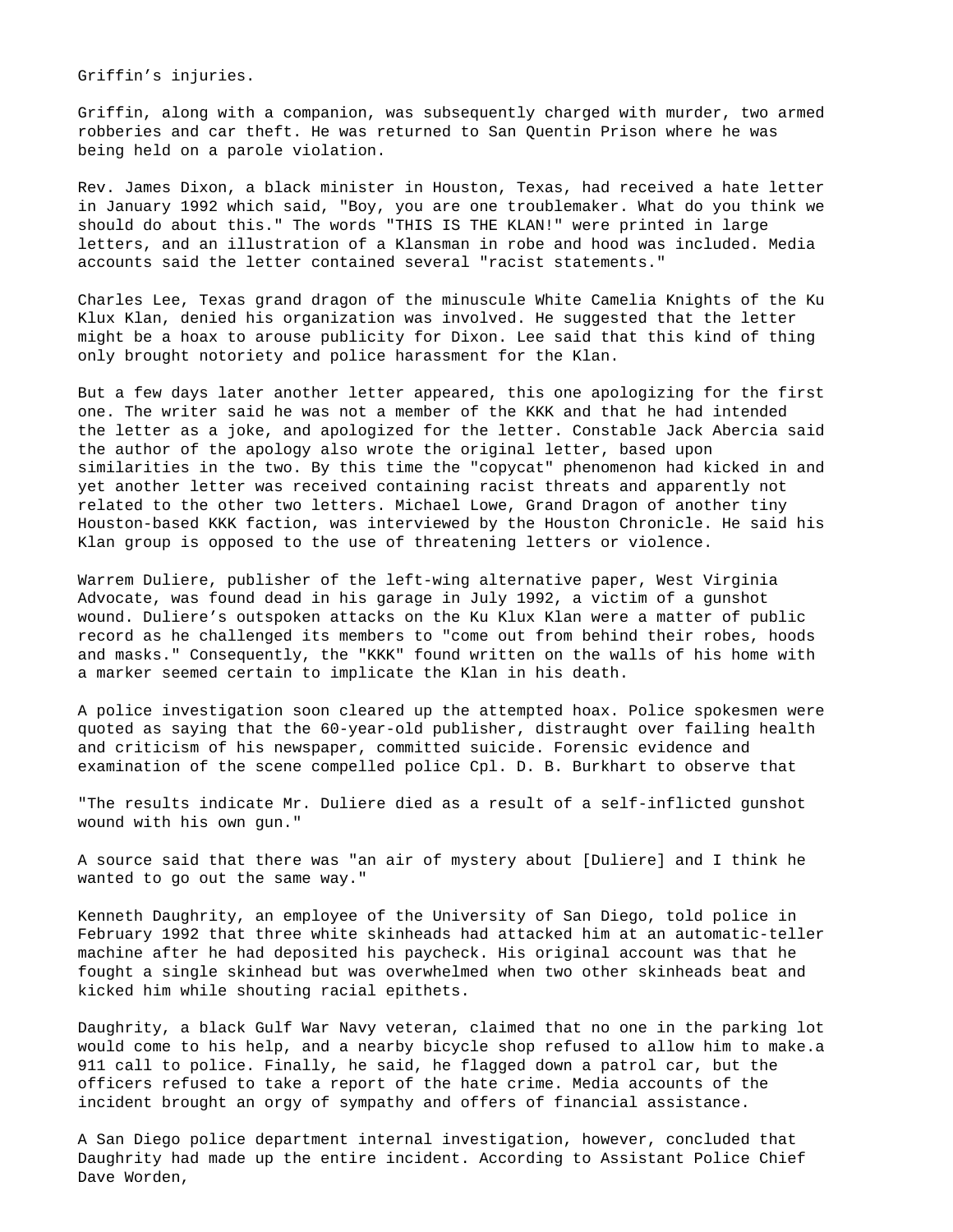"After an exhaustive investigation into the matter, we believe that his claims were outright fabrications. We have conclusive evidence it did not happen."

No-one Daughrity claimed to have talked with, or who witnessed the incident, could confirm the attack, including the clerk at the bicycle store. Police could not locate a single witness from the allegedly crowded parking lot, nor the police officer that was supposedly flagged down.

In New York City Lewis Watkins, 25, a black man claimed he had been beaten in January 1992 by five white men in a white van. One man allegedly got out and pushed him to the ground. .The others then got out and began kicking Watkins, using racial slurs and referring to an earlier abduction and rape of a 15-year-old white girl by two black men.

New York Mayor David Dinkins took the opportunity to issue a statement condemning racism and the "absolutely senseless, absolutely appalling act of bias violence." The police investigation became high priority. A few hours later, however, Mayor Dinkins retracted his statement after police officials voiced doubts that the attack even occurred. Watkins, it turned out, had A made two previous unfounded reports of beatings at the hands of white men in white vans. Dinkins' press secretary, Leland T. Jones, commented

"It's hard to condemn something that didn't happen. If the price of a retraction is a bias incident that did not occur, we'll pay that price, because we are pleased that an incident as terrible as this was reported to have been did not occur."

Richard Savino, a white Staten Island, New York, homeowner was visiting his parents in Delaware, New York, when police called with news that his house trailer was on fire. Savino had been trying to sell the trailer for six months. On one occasion he had shown it to a black couple. Subsequently, his car was vandalized and racial slurs were painted on the trailer. He also claimed to have received threatening telephone calls. At the time of the fire, the slogan, "NOW sell to niggers" was found spraypainted on a wall. The police classified the incident as a "bias related" hate crime.

However, other residents in the neighborhood were puzzled at the course of events. The development has black, Indian, Chinese and Hispanic residents. The president of the Meadowbrook Civic Association said, "We don't think it's a bias situation. We have a multiracial community here."

On October 13, 1991, police arrested Savino himself for the crime. He was charged with arson, conspiracy insurance fraud, reckless endangerment of property and falsely reporting an incident, according to police spokesman Sgt. Edward Burns.

A black man, Oliver Mason, III, had allegedly received a racial hate letter and was served a dead mouse and broken glass in an omelet at an Annapolis, Maryland, restaurant. He was hospitalized briefly after the incident. Mason had also complained of being a "victim of racism" at the Annapolis Holiday Inn where he operated a gift shop.

Mason was hospitalized again on April 25, 1991, after he was found in a men's restroom with an electric cord around his neck and the words "Sorry Nigger" written on the door. Mason told police someone had looped the cord around his neck.

Mason was subsequently arrested and charged with filing a false report and hindering a police investigation. Police spokeswoman Florence Steffen said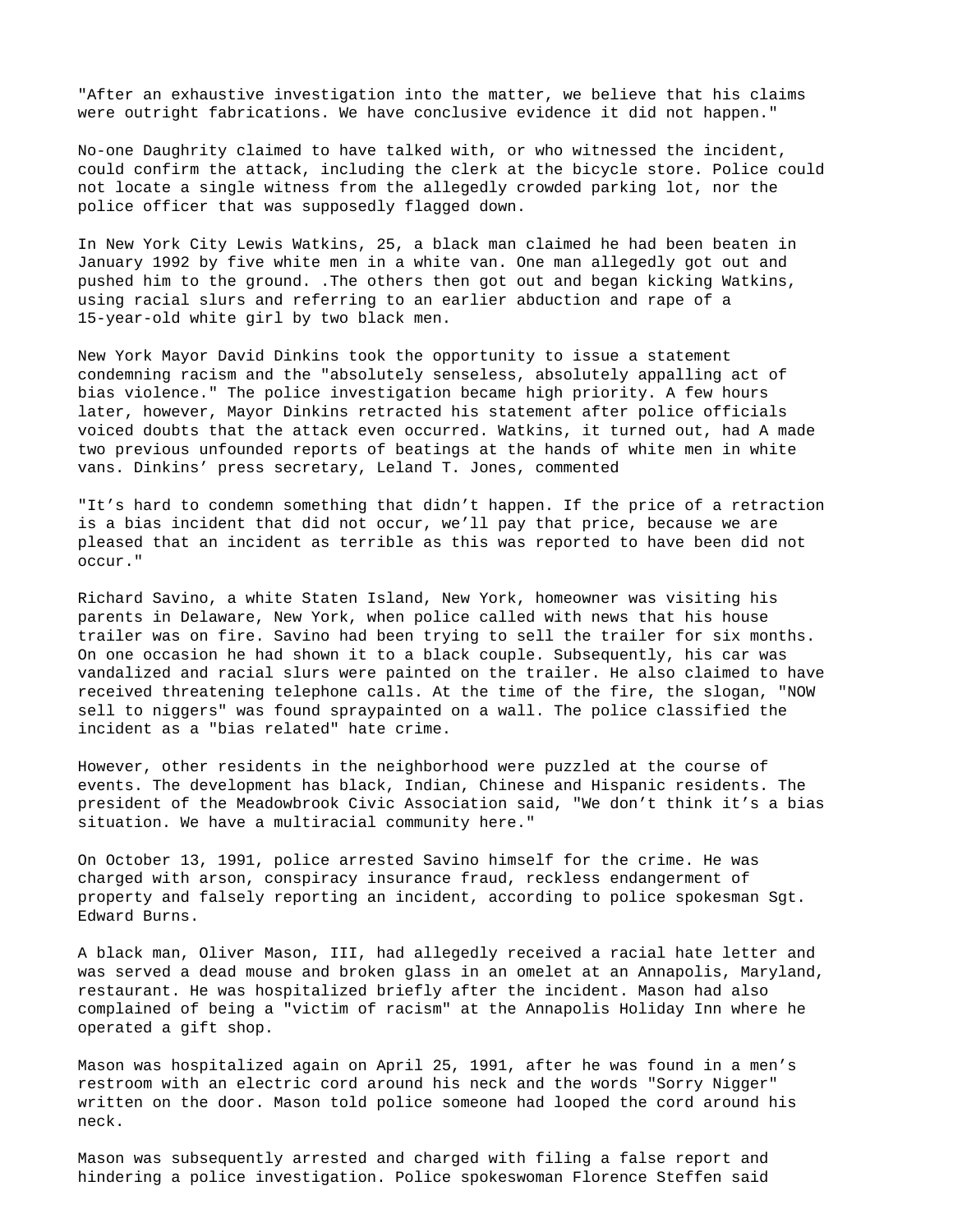investigators had determined that Mason had written the hate letter he had reported receiving. 53

In a 1986 case, a St. Charles, Missouri black girl, Bridget Clark, 14, told her parents that two white men had thrown acid on her and shouted racial slurs as she walked home from school. The black community was in an uproar. A police investigation revealed that the acid was actually the result of an accident at a summer job where the girl spilled chemicals on her arm causing first-degree burns. "She made up the story on her way home," her mother, Shirley Clark, said.

According to news reports, Mrs. Clark said Bridget, "who had been doing cleaning work at Duschesne [High School] through a federal jobs program would be transferred to work at another school."

The headlines in the February 6, 1993 Olathe, Kansas, Daily News were stark and explicit: "Vandal Scrawls Racist Message on House." Under the photograph of a black woman standing beside the hate message, "Nigers Go Home," [sic] was the caption: "Edna Mitchell was surprised and saddened Friday morning to find a racist remark written on the front of her Spring Hill home."

"It makes you feel violated," she said. Rosemary Jackson, Mitchell's sister, was with her when they discovered the graffiti. She said,

"My (seven-year-old) daughter was screaming and crying 'Momma, how can somebody do this,' They were dumb enough to s leave their footprints, and their spelling was wrong."

Later media accounts told of the Mitchell family being driven from Spring Hill. She reported harassing telephone calls. "They called and told us they were going to kill our kids. They said we were getting too much publicity," Mitchell said.

Local authorities sprang into action. Spring Hill police stopped children on their way home from school for questioning. Mayor Mary Lavery said she was "shocked, dismayed." In the twenty years Lavery had lived in Spring Hill, this is the first time she had heard of a racial incident. An anti-racist witch hunt was brewing. Coincidentally, in nearby Olathe, Kansas, employees of the Olathe Water Department had been disciplined for possessing and sharing racially offensive religious literature. The story percolated in the local news media for a couple of weeks, and was reported statewide in the large circulation Kansas City Star. Olathe NAACP T leader Sue Cartwright said the distributors of dangerous literature "should be reprimanded, fired.

Responding to the opportunity for further notoriety, a tiny Ku Klux Klan grouplet from a rural Kansas community passed out fliers at a couple dozen A houses in the city. Community leaders were aghast. All of a sudden the community was "sensitized" and townspeople were speculating about who might be responsible about the Mitchell incident. And then the bubble burst. 64

On March 9th police charged Mitchell with two counts of making false police reports, a class A misdemeanor in Kansas. Authorities accused her of inventing several stories that she was being harassed in the community, including her account of the racial slur on the wall of her home. Spring Hill Police Sgt. Hugh Grossman said

"We took this seriously, and we wanted to find out who did it because it was such a terrible thing for the city to live down. We were just surprised at the outcome."

Charles A. Lewis, a black mayoral candidate in Jacksonville, North Carolina, found the words "NO VOTE NEGGER" [sic] in pink spray paint on his house on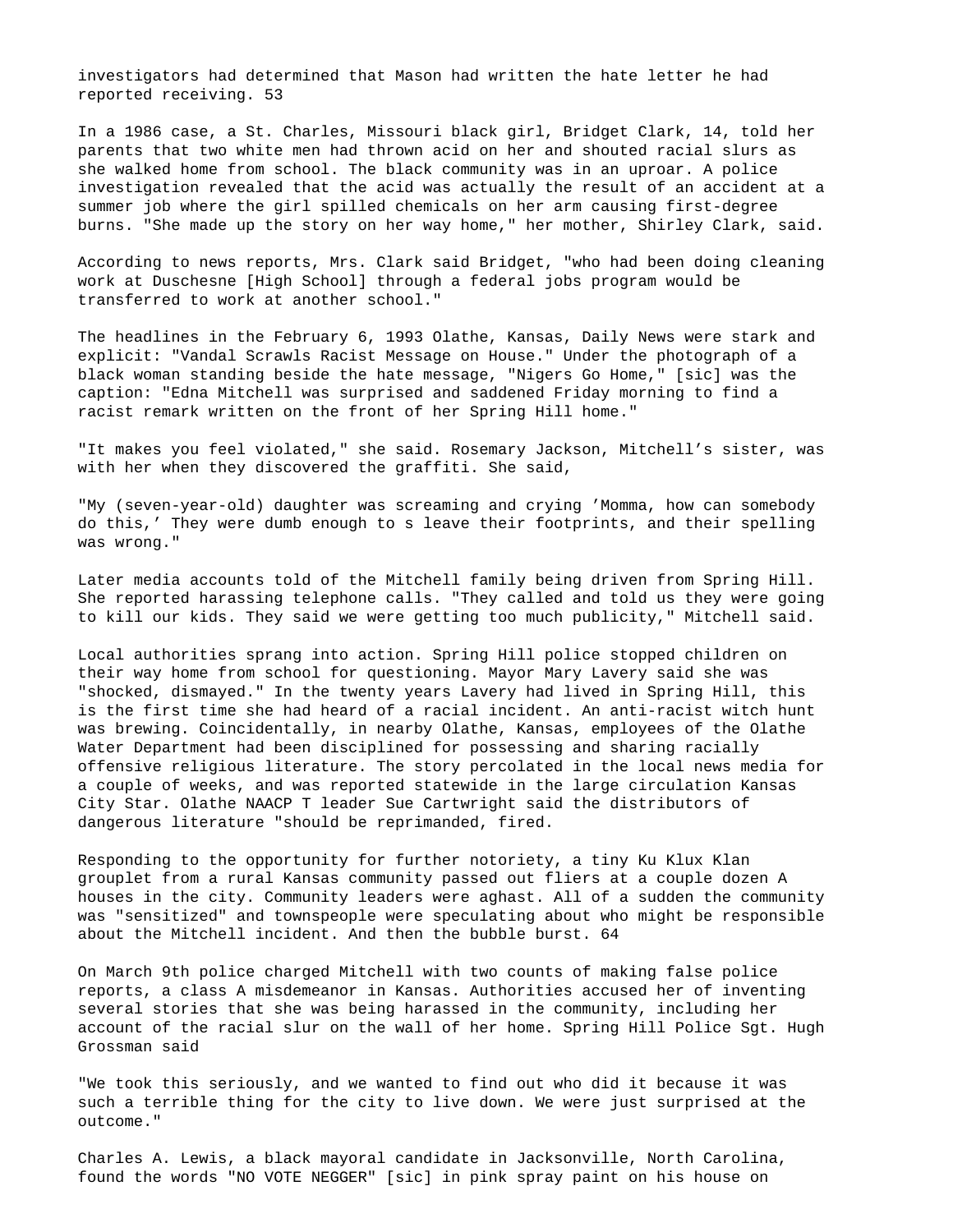August 9, 1991. A front-page story in the local newspaper depicted Lewis as a victim of a racial hate crime and photographed him standing in front of his vandalized home. Lewis portrayed the incident as an attempt to discourage his candidacy:

"If they can discourage me from running by acts of aggression or other form of hatred, that's what they will do. But it won't stop us."

There is more to the story. Lewis contacted police with the claim that he was being blackmailed. Some woman had made up a story to the effect that Lewis had paid two men to deface his house, he claimed, and she was threatening to tell unless he paid her \$2,000. Police initially believed Lewis and set up a sting operation to entrap the woman. Under electronic surveillance Lewis met with the woman and paid her \$500. Police moved in and arrested the blackmailer.

However, the same woman had gone to the County Sheriff's office and confessed that she was planning to extort money from Lewis. She insisted that Lewis had asked friends to paint the racial slur on his house so he could capitalize on victim status. Police contacted the men, who confirmed the story, and arrested Lewis when he visited one of the men. Lewis subsequently confessed to the hate crime hoax.

Lewis, who had previous convictions for larceny and bad checks, remained in the race and, incredibly, despite his confession to police, continued to profess his innocence! He lost the election.

At California's March Air Force Base the dormitory doors of the 22nd Security Police Squadron were covered with racial and sexual slurs in a red marker. The slogans found on October 8, 1992, included "Stay with Your Own Kind" and "KKK." Although both white and black air police officers slept in the dormitory, only the rooms of blacks were defaced.

Within a week military police had charged a black military policeman, Airman First Class Ivory Lee Scott, 28, an 18-month Air Force veteran, with seven counts, including damaging government property, making racial and sexual slurs, obstruction of justice by tampering with three witnesses and two counts of making false statements in another matter. The arrest followed a week-long investigation by wing commander Brig. Gen. Don Jensen, who uncovered the hoax.

Police informants are often unstable and unreliable, particularly in matters involving alleged hate crimes. Even in cases where they're not trying to save their own necks, they may fabricate stories for no other reason than to feel important. Such a case occurred involving the notorious anti-black and anti-Jewish Aryan Nations organization in Idaho.

To the credulous mind there is little that one could say of Aryan Nations that wouldn't be believed. Few organizations have received more publicity entirely out of proportion to their objective importance than this small group. Not that the group hasn't sought out such publicity, mind you. Nevertheless, the media has sensationalized the group to the point where any news about them becomes big news.

Based on the account by a former informant, FBI agents approached Marshall Mend, a Jewish real estate man in Coeur d'Alene, Idaho, with the news that a group of white racists had conspired to do him in, along with Bill Wassmuth, a former Catholic priest. Both men had been active in campaigns against Aryan Nations and other white racist activists in their community.

The informant, Dan Bordner, who had infiltrated Aryan Nations, had been dropped by the bureau after FBI agents came to doubt his credibility,73lso claimed that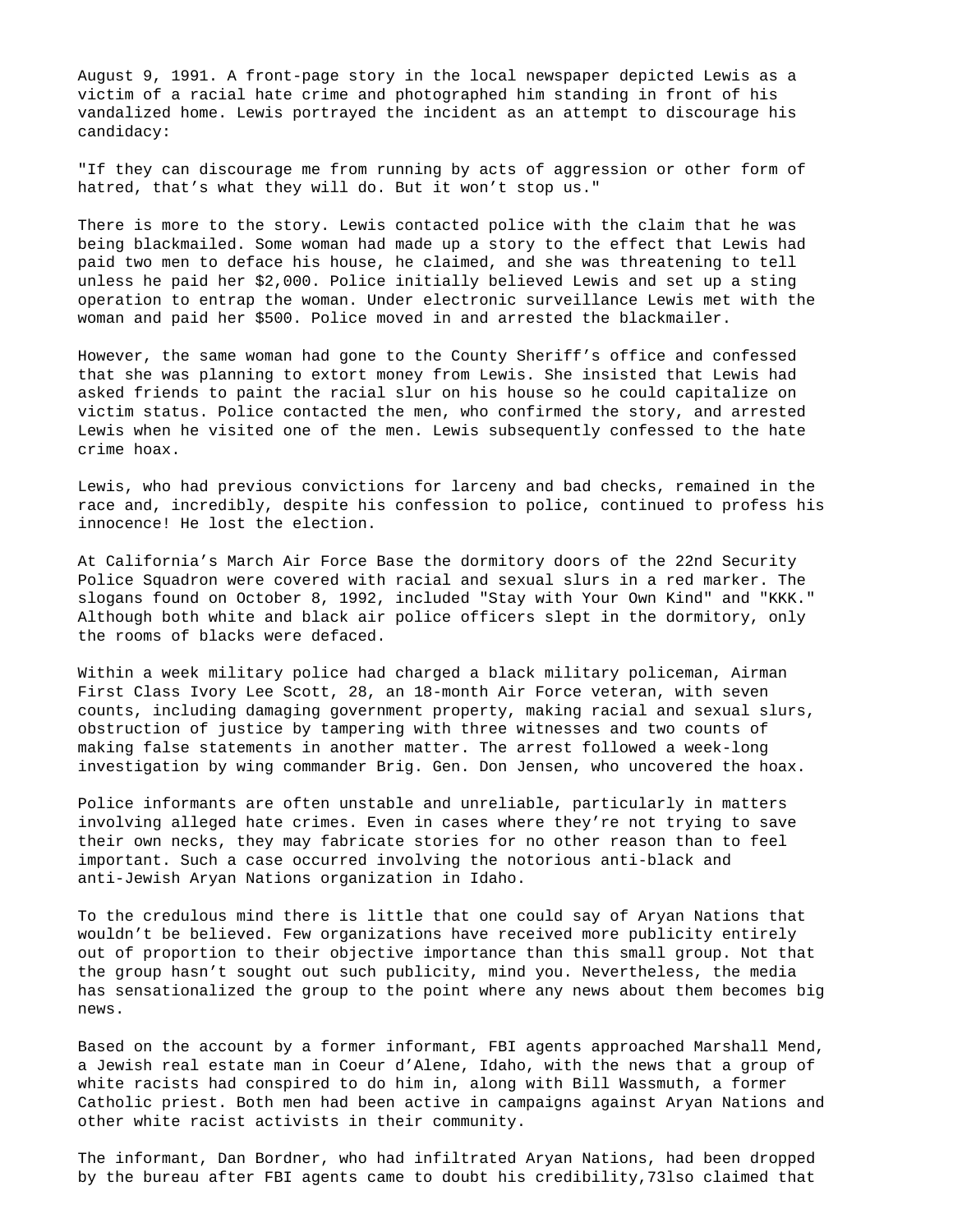a synagogue bombing had been planned for nearby Spokane. H Later, the FBI acknowledged that the "plot" was sheer fiction. David Hill of the FBI office in Seattle, said, "The bottom line is we found there was no substance to the allegations." Apparently, however, Bordner -- acting as an informant -- actually tried to get a conspiracy of that nature going.

According to February 1992 news reports:

"Sources close to the investigation said FBI electronic surveillance at Aryan Nations revealed no instance where anyone in the group talked about the plot except the informant Dan Bordner.

'Nobody else ever mentioned the threat,' one source said. when the FBI gave Bordner lie detector tests, 'he flunked big time,' a source said.'"

Floyd Cochran, at whose home the group met and who freely admits his membership in Aryan Nations, said that "The whole thing was a fiction of Mr. Bordner." Cochran's home was searched by the FBI on the strength of Bordner's allegations. No incriminating evidence of any kind was turned up. The FBI suspects that Bordner fabricated the account in order to promote a future book.

Of all possible hate crimes hoaxes, one would think that an incident in which a man is deliberately set on fire would be impossible to fake. Yet, such a hoax apparently happened in Loveland, Ohio, in September 1993. 66

"Writhing in pain with burns over 75% of his body, Milton Metcalfe lay in front of a Loveland bar Tuesday and screamed, 'I was trying to help them.' His payoff, according to police: a cup of gasoline in the face and a match tossed at him. Police are checking the possibility the attack was gs racially motivated. Metcalfe is black; he described his attackers as white."

According to Metcalfe, 30, he was trying to help two men and a pregnant woman whose pickup truck was out of gas. He went home and got a gas can, had it filled, and brought it to the trio. Metcalfe told police that the truck would not start. The men asked him to get a cup of gas to prime the carburettor when he complied, one of the men poured it on him and the other man tossed a lighted match. Metcalfe, on fire, ran across to the Zappa sports bar. Bartender Angela Clasgens said,

"We heard a loud bang. It sounded like a gunshot. We looked at the door, and there was a great big fireball. He was screaming, 'They were trying to pour it gown my throat. They poured gas on me and set me on fire.'"

Loveland, with a population of 9,900, is 97% white and 2% black, according to the 1990 census. Police and citizens initially speculated on the racial aspect of the crime. A few days later, another story began to emerge. Police had discovered a half-filled gas can behind a Loveland shopping center, and accounts by witnesses cast suspicion on Milton Metcalfe's story. Hearing of these developments, the local NAACP demanded an investigation. Frank Allison, president of the Cincinnati chapter, said, "I think if the victim was white, it would have been handled differently."

Finally, the whole story began to come apart. Police revealed that Metcalfe had been convicted in April, 1993, for filing a false police report that he had been abducted by two men with a baby. A detailed police investigation determined that the incident was a hoax concocted by Metcalfe. Also, it was learned that the late-model Ford pickup Metcalfe had described has no carburetor and could not be primed with gas. Finally, although many people had seen Metcalfe in the area of the Clark station, no one had noticed the truck. Milton Metcalfe, critically burned and the apparent self-inflicted victim of a hoax that backfired,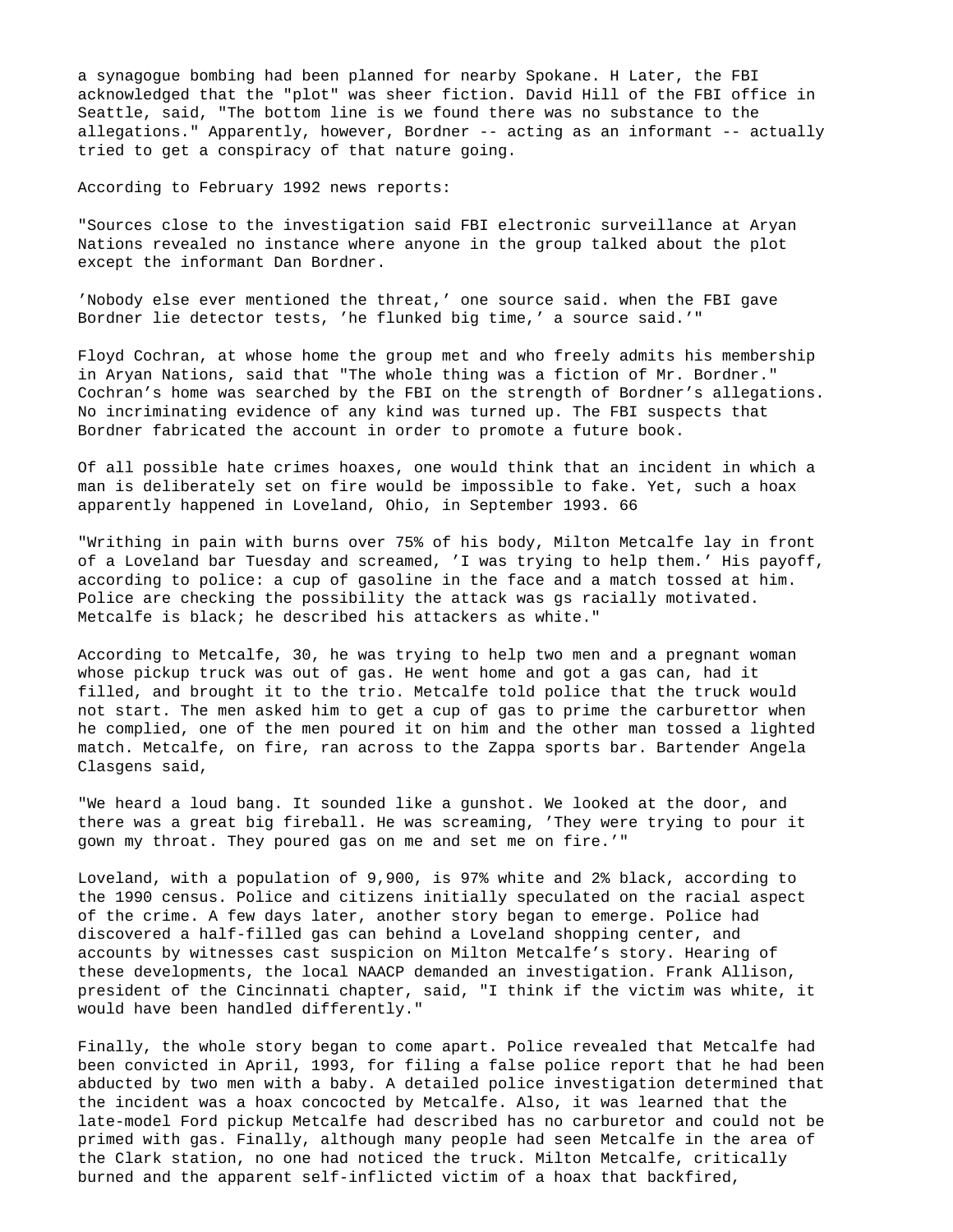subsequently died from the injuries.

Hatred and bigotry, it seems, know no age boundaries and no limits to viciousness. Or so it seemed in May 1993, when 12-year-old Jake Thompson, a black fifth-grader, reported that no less than ten white and hispanic boys, aged 10 to 13, had beaten him to the ground, pushed his head inside a toilet and flushed it, and then wrote "Nigger Must Die" on a boys' restroom wall at the Encinal Elementry School in Santa Clara County, California. The case was originally handled by skeptical school officials, who were cautious about buying the improbable story. Police learned of the incident few weeks later while visiting the school on another matter and "opened a case."

The case attracted the attention of a sympathetic news media who, it is charged, blew it way out of proportion, and of civil rights groups, who howled for the boys' heads. i\*Send them a message," was the slogan as powerful interest groups pushed for prosecution of the youngsters and demanded the indictments of the youngest defendants ever to go on trial for felony hate crimes, forcing many of their parents to hire attorneys to represent their children, and others to rely on understaffed and under financed public defenders. If convicted, the children could be sentenced to a draconian eight years in California Youth Authority custody. I

A Kafkaesque tone to the case began to emerge as discrepancies and inconsistencies developed, including the date of the "hate crime," which changed back and forth. Evidence appeared that cast doubt upon Jake Thompson's story. According to news reports,

"At a hearing held last August, a school monitor testified that when she saw Jake after the alleged assault, he showed no signs of bruising or injury."

As the case progressed the judge began dismissing defendants as the, evidence for their participation evaporated. Hugh Roberts, attorney for an 11-year-old defendant who was released in the case said, "This is a terribly overcharged case, made more difficult by community and media response."

Deputy District Attorney Marc Buller admitted that "As the case has evolved, we know information now that we didn't know then." Albie Jachimowicz, attorney for a 12-year-old Hispanic boy charged in the case, claimed that Buller was pushing the case because of political and social pressure. when the case came to trial the San Jose Mercury reported

"Recanting his original story to police, a boy testified in court Wednesday that the alleged beating of a black classmate was a hoax. Instead, the seventh-grader said Jake Thompson planned the whole incident shortly after school began that day, then later ripped his own shirt and wet his hair to make it appear as if he had been beaten... (the boy) told how Jake had asked him to lie and repeatedly called his house to make sure their stories matched."

"On the witness stand Tuesday and Wednesday, two of the prosecution's witnesses changed their stories and contradicted Jake's account of the May 4 incident."

As Jake Thompson's story fell apart Judge Paul R. Teilh had no choice but to acquit the remaining four defendants. This, however, was not the end of the story. There was still a possibility for money to be made. In November, 1993, attorneys for Jake Thompson filed a \$3 million civil suit against Morgan Hill Unified School District, charging that they were "negligent" and "failed to supervise and control the conduct of students."

In Chicago a black man who had told police of an attack by a white motorcycle gang in May 1985, recanted parts of his story after witnesses disputed his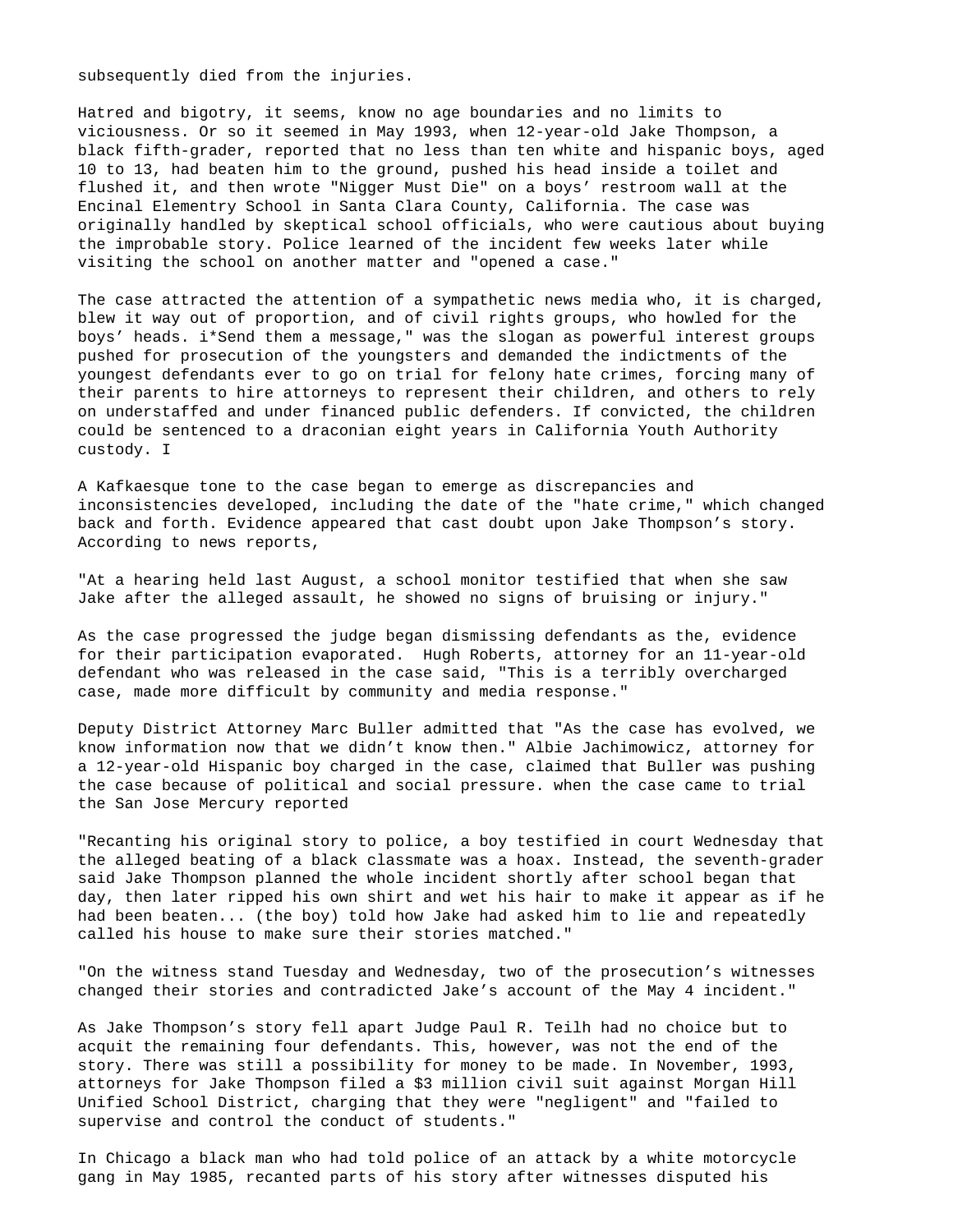assertion that he had been beaten with chains by gang members. According to witnesses, Otis Jackson's car was overturned by people whom Jackson had endangered by driving recklessly. Jackson, 25, also withdrew claims that the whites had harassed him at a stop light, that a friend was in the car with him, and that the white gang had stolen \$300.

Jackson initially said that the gang members had pushed a Molotov cocktail through a hole in the rear window. Witnesses contradicted Jackson, saying that there was no motorcycle gang involved in the incident. According to media reports,

"...witnesses have accused Jackson of trying to run down people on pedestrian walkways before his car hit a tree... a crowd became angry after Jackson had driven in reverse at speeds of 40 miles an hour, and overturned the car after he had run off the walkways...the car exploded because the motor was running."

Jackson had told police he was driving in reverse to escape the motorcyclists. He explained, "I changed my story to them because I was high. I don't know why. I gave some bad information. I was high." Jackson had been fired from his security guard job after it was learned that he was a convicted felon awaiting trial on charges of possessing two loaded handguns, one of which was stolen in a burglary.

Hoaxes often take bizarre forms. In 1988, 54-year-old Gary A. Tucker stirred law enforcement officials with a death-bed confession that he had taken part in a I963 church bombing in Birmingham, Alabama, killing four young black girls. Media sources reported:

"A Justice Department official in Washington said the local United States Attorney's office and the FBI in Alabama had sent 'very optimistic reports' to Washington indicating that Mr. Tucker might well be telling the truth.'"

According to federal officials, Tucker "really knew his dates and places and he knew the players in the bombing." Later, David Barber, Jefferson County District Attorney said that Tucker was "a confessor to a crime that he did not commit." Investigators noted that Tucker didn't even know the location of the church and gave three different descriptions of the car which he was driving. Barber and Frank Donaldson, U.S. Attorney for Northern Alabama, said their only explanation for the hoax was Tucker's physical and mental condition. Tucker was a cancer patient at the Veteran's Administration Hospital in Tuscaloosa, AL, at the time of his confession. Tucker's relatives said that he had been diagnosed several years earlier as a "paranoid schizophrenic."

"His explanation to us was that he realized he was dying and wanted to get this off his conscience. We were real disappointed at how it turned out because we want this case solved.

Insurance fraud has been the motive for more than one "hate crime" hoax. In March, I991, a Fayetteville, Georgia, black couple was arrested and charged with fraud by arson, having spray-painted racial slurs on the interior walls before setting their \$400,000 home on fire. White racists were blamed.

Marcellous and Sandra Jackson were soon arrested and held on \$350,000bond. They had been behind in their mortgage payments and faced foreclosure. Their real estate agent, Lynn Mitchell, was also arrested as a co-conspirator.

According to Sheriff Randall Johnson, the fire was the Jackson's third attempt in a month to burn the house down. Sheriff's Captain Bruce Jordan said,

"By the second fire, we were considering the possibility that it was not racially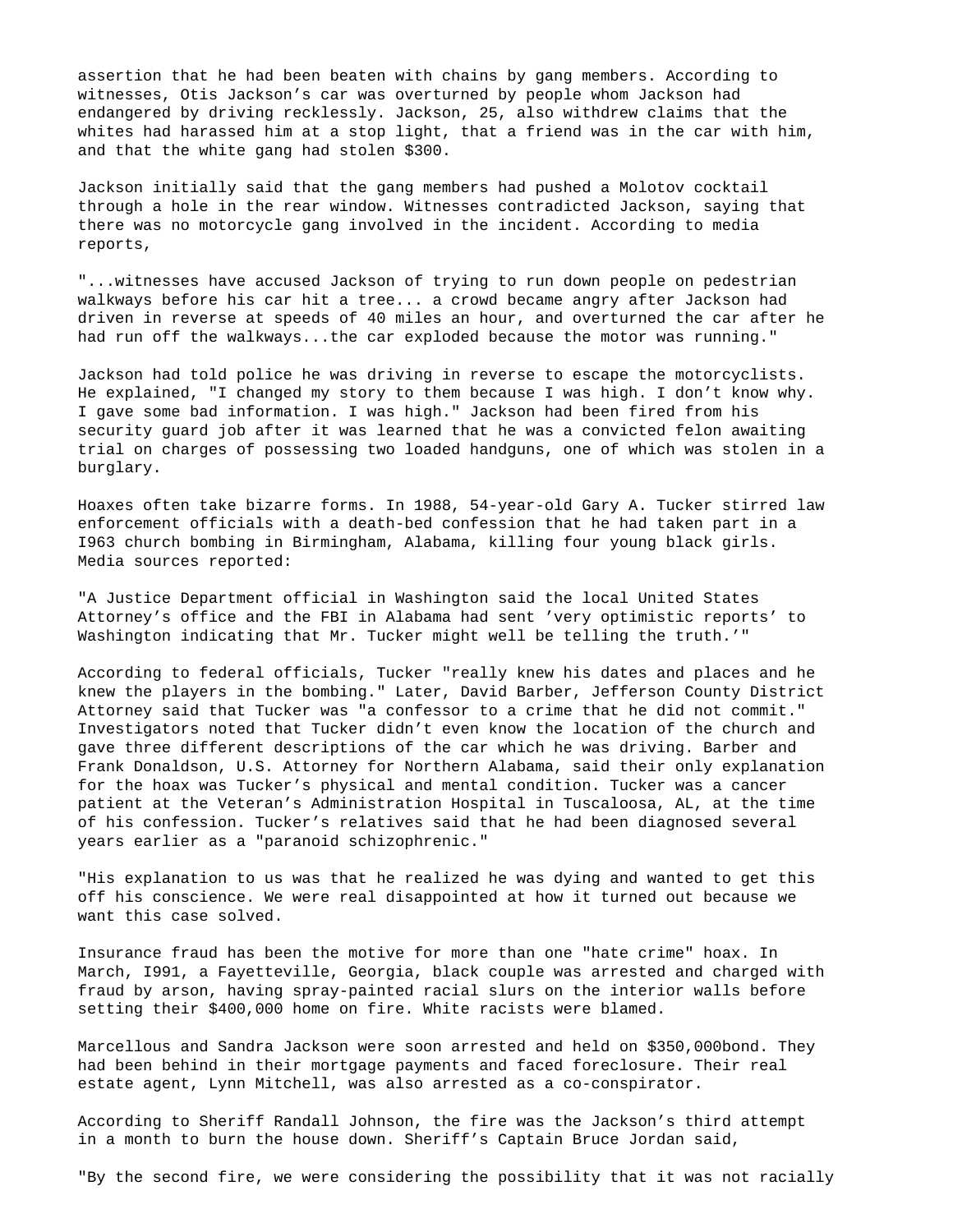motivated and may have been a financial conspiracy.

Nine months later, on 6 December 1991, Marcellous Jackson was sentenced to 15 years in prison. Witnesses said that Jackson set the fire himself to collect insurance on the house. They also testified that Sandra Jackson, real estate agent Lynn Mitchell, and neighbor Ceasar Gaiters "conspired to defraud the mortgage company that financed Jackson's house."

The home of Larry Williams and Patricia Anderson, a black couple in Arvada, Colorado, was systematically ransacked 29 November 1990, and 29 swastikas were drawn with a felt marker on walls. The police report noted that the ransacking had been done in an unusually neat, careful manner. Nothing was broken and nothing was missing. Williams speculated,

"I guess there were trying to drive home a message that they don't want us in this neighborhood. We are the only blacks here."

Exactly two weeks later Williams and Anderson returned home to find their home on fire and their blue Thunderbird missing from the garage. Police reported that the fire had been deliberately set in four places. The house sustained mostly smoke damage. A careworn and dazed Williams said, "I just can't believe this." The FBI entered the case, requesting a copy of the earlier police report. Arvada Police Lt. Jeff Waller said

"It's routine for them to look into ethnic hate crimes like this. We want to make it perfectly clear that we are not going to tolerate a situation where a family is singled out and treated this way."

Two days after the fire the Rocky Mountain News, a Denver daily, reported that Williams and Anderson had "been deluged with an outpouring of sympathy." Police Sergeant Merle Westling of the Arvada Police Department said

"We've had calls from people wanting to donate clothing, I gifts, money to help rebuild the house - I've even been told there was a contractor over there this morning who said he'd donate some time to get the place straightened up."

The Thunderbird was soon located in Denver. Police reported that someone had put a rock on the gas pedal and let it run into a parked dump truck. Police fingerprinted the car for clues. Arvada Police Chief Pat Ahlstrom said that the "investigation is high priority, as is any crime with a possible racial or ethnic hatred motive."

And investigate they did. Police learned that the family was in severe financial straits, and that the house was insured. Moreover, police were suspicious from the outset when inconsistencies developed in their account of the incidents. Within a few days Patricia Anderson was arrested, along with Lee Andrew Williams, brother of Larry Williams who was not charged in the case. Lee Williams and Anderson subsequently entered guilty pleas. In May 1991 Lee Williams was given 10 years for one count of first degree arson. Patricia Anderson received 5 years probation for attempted theft and false reporting.

In July 1990 an arson fire seriously damaged the Clothes Encounters clothing shop in Kansas City, Missouri's fashionable Westport shopping area. The owner, Angela Washington Thomas, a black woman, claimed that it was a racially motivated "act of hate."

At the time of the fire, Thomas told of racial harassment, including threatening telephone calls dating from when she opened the store in July I989. She told a reporter: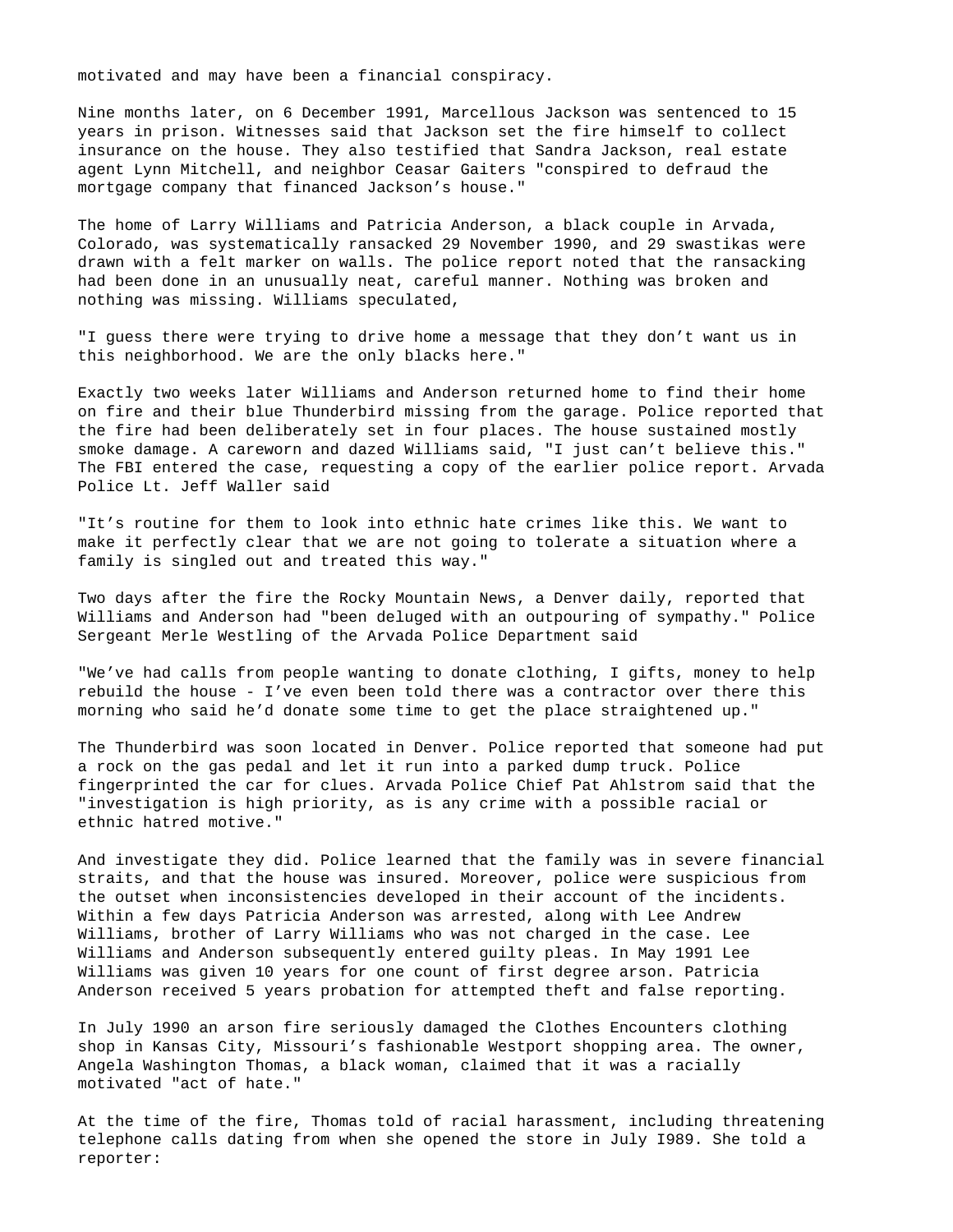"This was a purposeful act of hate....I'm borderline shocked that this could happen. I'd rather it was because of something I did personally to someone than because I'm black."

Thomas's claim of racial intimidation brought immense local and national media attention. Anti-racist groups were lamenting the plight of the brave young woman and calls for harsher penalties for "hate crimes" echoed throughout the community. It also brought the Federal Bureau of Investigation into the case, which proved to be the actual perpetrators undoing. According to FBI spokesman Max Gieman

"The FBI conducted an inquiry but a determination was made after a preliminary investigation that the allegations [of racism] were not supported."

Lauren D. Johnson, a former Kansas City, Kansas, firefighter, proved to be the key to the case. He had been bragging to a friend that he had been involved in the arson. This friend told a friend, who called police. As the investigation began to focus on him, Johnson admitted his part in the crime.

The store was failing and it was burned to collect insurance.

Thomas and Johnson were convicted. Due to an effective attorney and their willingness to implicate one another in the crime, both received relatively lenient sentences. Thomas was sentenced to 60 days of monitored house arrest and ordered to pay \$13,000 restitution. Johnson was sentenced to 90 days monitored house arrest and \$7,800 in restitution. Each was also placed on five years probation.

1 Robert D. McFadden, "Inquiry: No Evidence Links Law Enforcers To Kidnapping," The Ledger (10 April 1988).

2 Associated Press, "Time Frame Conflict In Racial Sex Case," Chicago Tribune (6 May 1988).

3 Associated Press, "Brawley's Rape Story A Lie, N. Y. Attorney General Says," Kansas City Times (7 October 1988).

4 Joan Beck, ?The Public Exploitation of Tawana Brawley," The Tampa Tribune (15 June 1988).

5 Eric Breindel, "Public Truth and Racial Politics," New York Post (5 July 1990).

6 Associated Press, "Judge Rules Brawley Defamed Prosecutor," The Washington Times (9 May 1991).

7 Linda Stevens, "Black Man Held In 'KKK' Killing Of Upstate Girl," New York Post (18 July 1988).

8 Anne Ruth, "N. Y. Police Rule Out Racial Motive In Slaying, The Arizona Daily Star (18 July 1988).

9 Dave Birkland, "Two Crosses Burned in South Seattle," The Seattle Times (15 October 1991).

10 Michael A. Barber, "Troubled Teen Commits Crimes to Lure Media." Seattle Post-Intelligencer (17 January 1992). Ibid.

12 Rachel Zimmerman, "The Perfect Victim: Azalea Cooley," Willamette Week (26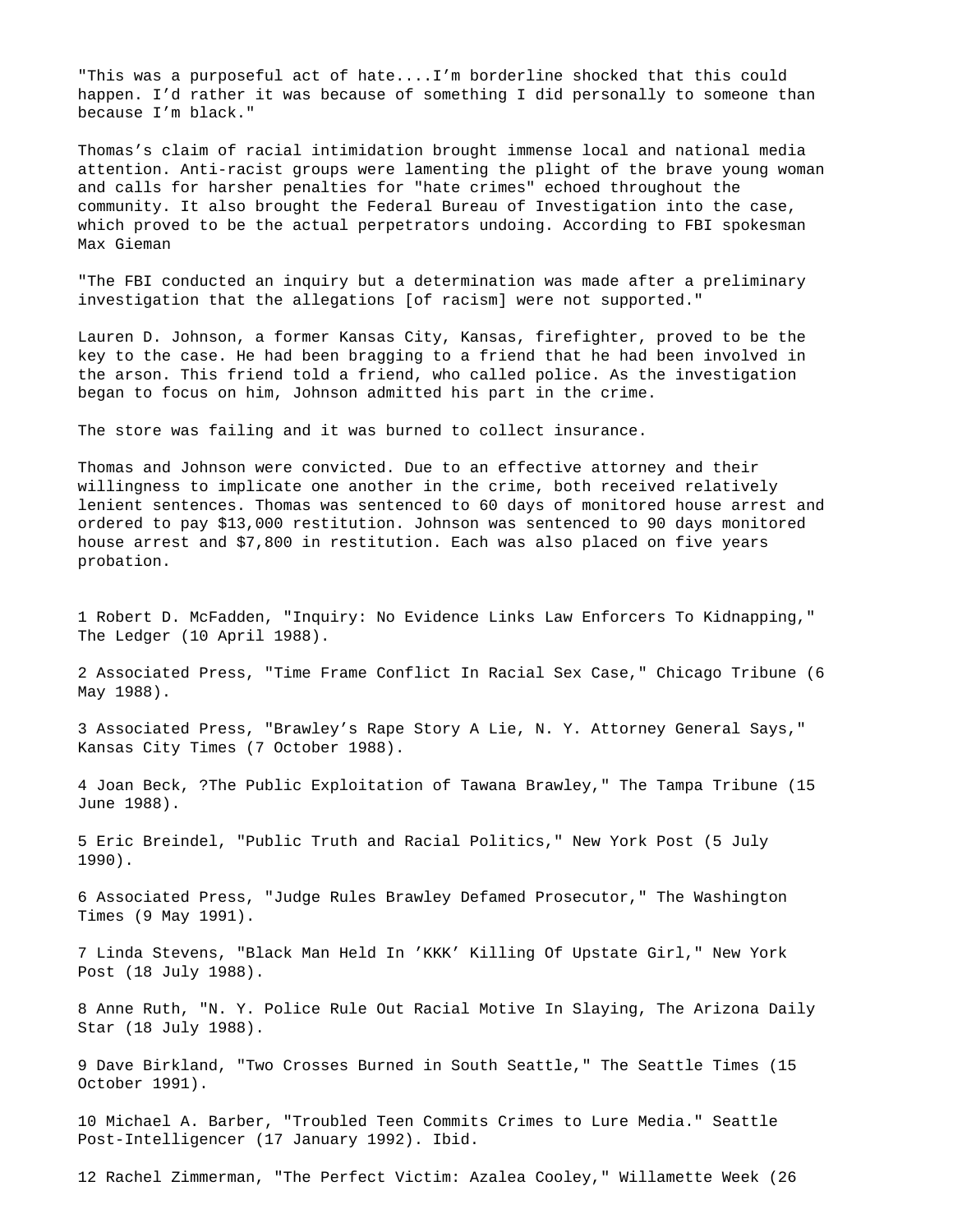November 1992). Oregonian (1 November 1992). 14 Denise McVea, "Police Suspect Victims in Hate-Crime Reports," The Oregonian (3 November 1992). 15 Denise McVea (3 November 1992), Op Cit; Associated Press, "Multnomah Officer Accused of Fake Cross-Burning Report," Statesman Journal (3 November 1992). 16 Ibid. 17 "Founder of Guardian Angels Confesses to Hoaxes," Los Angeles Times (25 November 1992). 18 Hark Vane and Frank Wolfe, "Cross Burnings Not Hate-Crimes; 4 Blacks Arrested." Washington Times (27 August 1990). 19 Barry Lawrence, "Cross Burned By Blacks, Officials Say." Prince Georges County Forum (27 August 1990). 20 Michael Martinez, "Children, Not Klan, Blamed For Vandalism." Kansas City Star (9 October 1990). 21 "Cross Is Burned On Fraternity Lawn," Kansas City Star (8 November 1990). 22 Dave Hendrick, "Racial Tensions Taint Lawrence's Image," Wichita Eagle (16 December 1990). 23 "Report Of Youth's Burning False, Police Say." Associated Press (28 December 1986). 24 "Cross Burning Suspect is Black," wire service reports (26 February 1984). 25 Lacy McCray, "Arrest Stuns Cross-Burning Victims," Philadelphia Inquirer (26 February 1984). 26 Lacy McCray and Michael B. Coakley, "Black Man Is Charged In Four Cross Burnings," Philadelphia Inquirer (25 February l984). 27 Joanne Sills, "Black Cop Confesses To Slur," Philadelphia Daily News (8 March 1988). 28 "Bombings, Rising Tide of Hate Crime Linked," Denver Post (26 December 1989). 29 Fred Grimm, "New Breed of Racists Heightens Fears With Ideological Hove to Revolution," News and Observer (2 January 1990): Sonya Ross, "Hate Groups Called Logical Suspects In Bombings," San Francisco Chronicle, n.d. (1989). 30 Kathy Kemp, "FBI'S Suspect in Mail Bombings Finds Notoriety Good for Business," Birmingham Post-Herald, n.d. (May 1990). 31 Peter Applebome, "A Shadowy Bomb Case Is Focusing On A o Loner and Enigmatic Figure." New York Times (20 July 1990). 32 "Hail Bomb Probe Seemed To Bog Down," Associated Press (11 November 1990).

33 Rhonda Hillbery, "Jury Finds Georgia Han Guilty in Nail-Bomb Threats," Los Angeles Times (29 June 1991).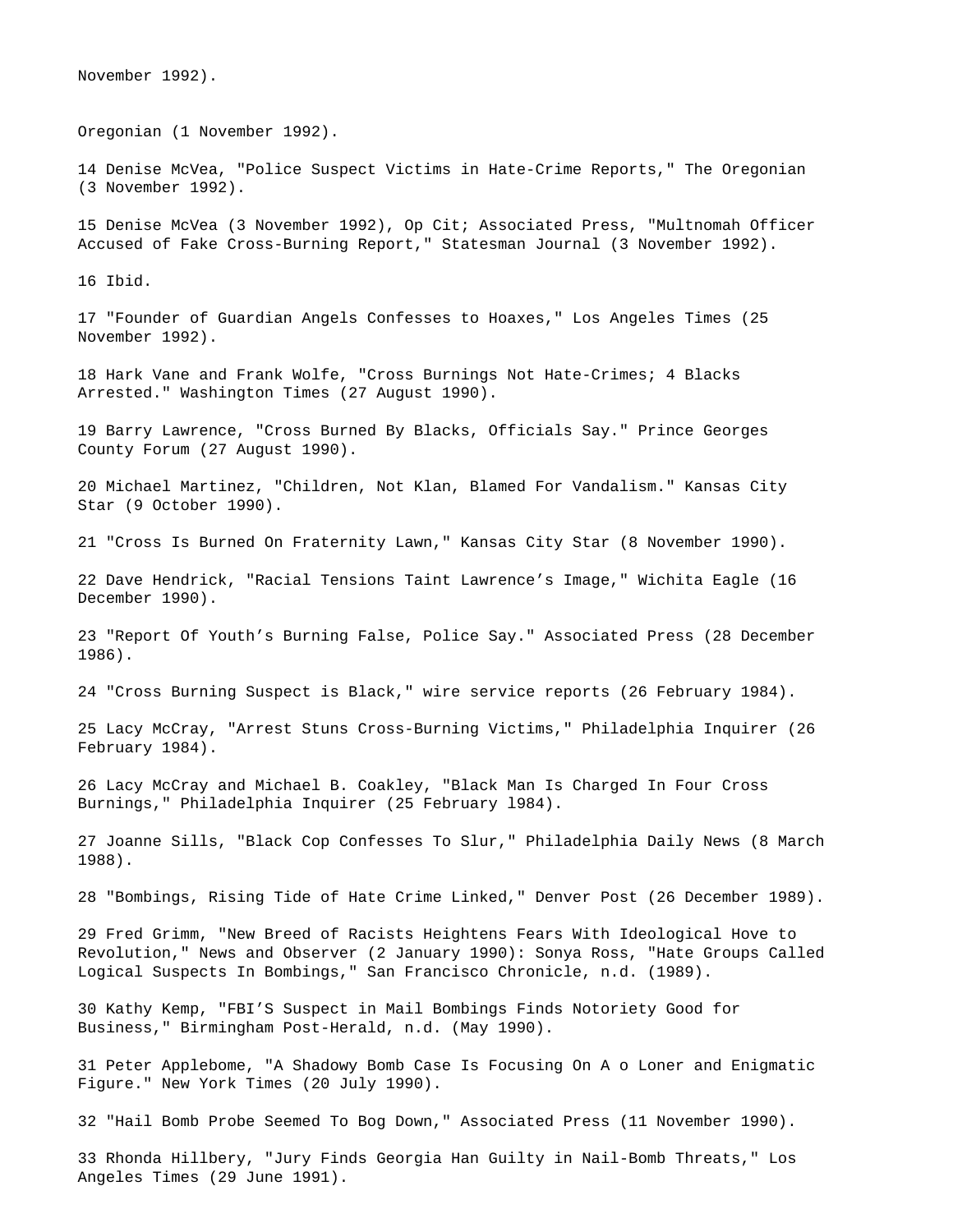34 "Mayorâ s Fingerprints On Hate Mail," Associated Press (13 July 1987). L

35 Associated Press, "Voters Oust Mayor Linked to Racist Mailings." Kansas City Star (16 December 1987).

36 Jodie DeJonge, "Milwaukee Alderman Accused of Lying to Disfavor Opponent," St. Baul Pioneer Press (June 26, 1990).

37 Tracie Reddick, "Letters Use Klan To Slam Killings." Washington Times (14 December 1991).

38 Ibid.

39 Pat Wilks, "Cops: 2 Whites Attacked Black Teen," New York Post (29 September 1992).

40 Michael Shain, "Cops Say Teen 'Bias Victim' Was Lying." New York Post (3 October 1993). A 1

41 Mary O'Doherty, "Black Teens Slaying Linked To Drugs, Not Racism." Louisville Courier:Journal (23 July 1988).

42 Mary O'Doherty, "Witness Testifies That Friend, Not Whites, Shot Price." Louisville Courier Journal (8 September 1988).

43 Ibid.

44 Sandra Gonzales, "Ex-Principle Arrested In Blaze At Church School," San Jose Mercury News (16 September 1992).

45 Jacques Steinberg, "Woman Found Beaten To Death In Manhattan," New York Times (11 July 1991). I

46 Anne E. Murray, Peter Moses and Ransdell Pierson, "Neighbor Held In 'KKK' Slaying of Granny," New York Post (12 July 1991).

47 "Teens Sought In Hate Crime Directed At Albany Mayor," The Oregonian (3 June 1993).

48 "Reported Hate Crime Really Plan By Son To Avoid Trouble," The Oregonian (4 June 1993).

49 Douglas Montero, "Youths Made Up Racial-Attack Story," Cleveland Plain Dealer, n.d. (1991).

50 "Black Teenager Recants Story About Racist Shooting, San P Francisco Chronicle (5 August 1988).

51 "Two Who Claimed Attacked Accused of False Report," unnamed Ohio newspaper (24 March 1989).

52 Mary D'Ambrosio, "Officer Doubts Racism A Factor In Troy Incident," Albany Times-Union (19 August 1988).

53 William Brand, "Berkeley Probes Alleged Beating Of Black By Cops," The Oakland Tribune (12 May 1992).

54 William Brand, "Police Say Richmond Han Made Up Beating Story," The Oakland Tribune (20 May 1992).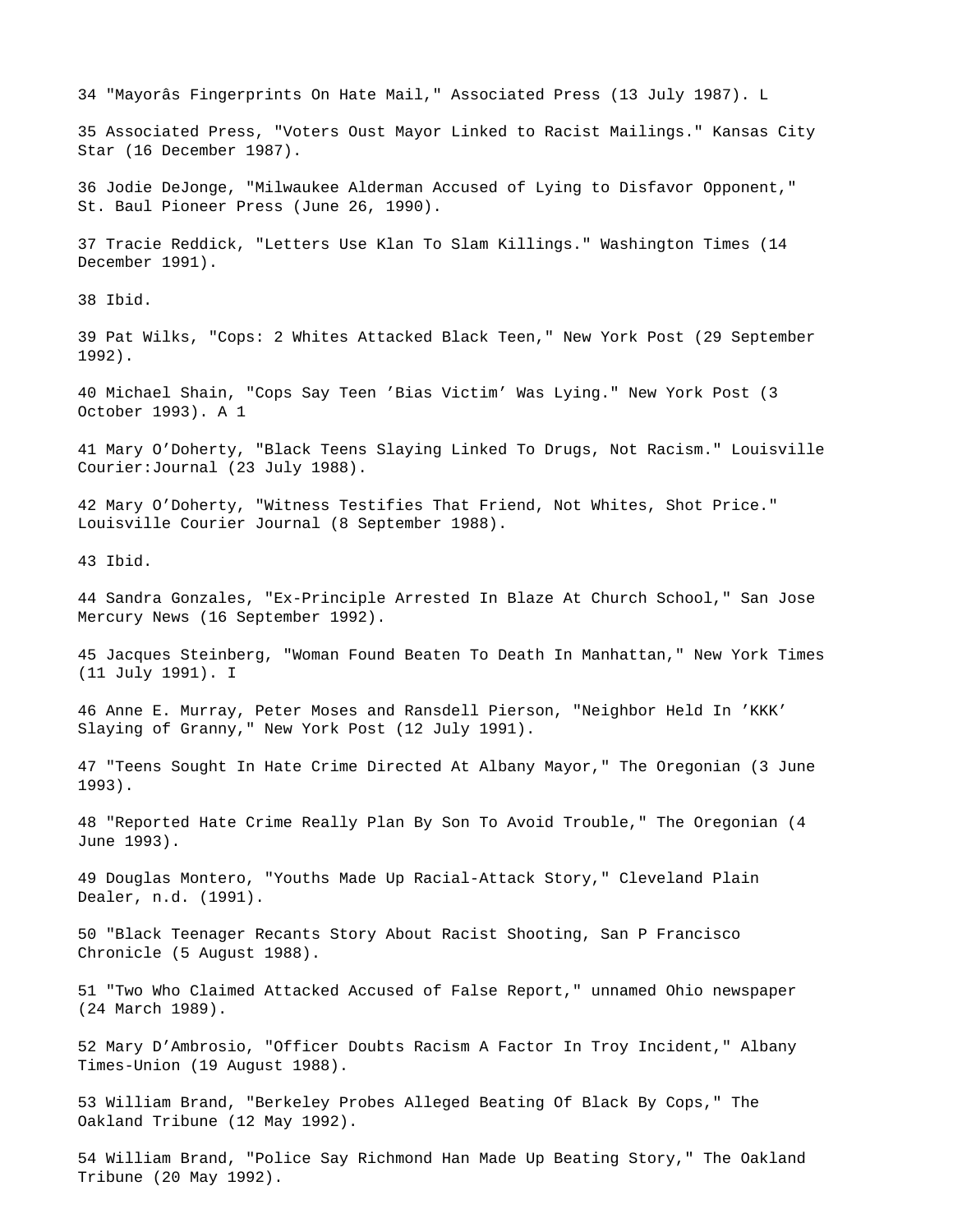55 William Brand, Paul Grabowicz and Harry Harris, "Berkeley Cops Say Beating Fabricated To Cover Up Murder." The Oakland Tribune (21 May 1992).

56 Jerry Urban, "Boycott Leader Gets Hate Letter." Houston Chronicle (9 January 1992).

57 "Apology Made For Hate Letter, But Another Threat Is Received." Houston Chronicle (15 January 1992).

58 Associated Press, "Publisher's Death Suicide, Police Say," Vancouver Sun (12 August 1992): Wire service reports, "Publisher's Death Ruled Suicide (12 August 1992): "KKK Not Suspected In Apparent Suicide," (22 July 1992).

59 Wire Service Reports, Op Cit.

60 Dwight C. Daniels, "Police Say Han Fabricated Tale Of Racial Attack," San Diego Union-Tribune (20 February 1992).

61 Mary W. Tabor, "Man Reports Bias Attack, But The Police Express Doubts." New York Times (18 January 1992).

62 Lee A. Daniels, "Staten Island Han Arrested In Apparent Bias Hoax. New York Times (14 October 1991).

63 "Man Who Made Racism Claim Charged With Faking Report," Newspaper clipping, source unknown (May 1991).

64 Abby Cohn, "Assault With Acid Story Called Hoax," St. Louis Post:Dispatch, n.d. (1986).

65 Steve Porter, "Vandal Scrawls Racist Message On House," Olathe Daily News (6 February 1993).

66 Steve Porter, "Family Targeted by Racial Threats Leaving Spring Hill." Olathe Daily News (10 February 1993).

67 Ibid.

68 Kady Hoflaster, "Woman Who Reported Racial Slur Charged With Lying to Police." Kansas City Star (9 March 1993).

69 Ben Stocking, "Racial Slur Was a Sympathy Ploy on Part of Candidate," Police Say." News Q Observer (14 August 1991).

70 Ibid.

71 "Candidate Stays In Race Despite Arrest," Burlington, N. CL Times#News (15 August 1991).

72 Ellis E. Conklin, "Supremacists Allegedly Planned To Murder Men," Seattle Post-Intelligencer (18 February 1992).

73 Paul Shukovsky, "No Evidence Of Aryan Death Plot." Seattle Post-lntelligencer (19 February 1992).

74 Ibid.

75 Sheila McLaughlin, "Man Who Went for Gas Set Afire," (Cincinnati Inquirer (22 September 1993).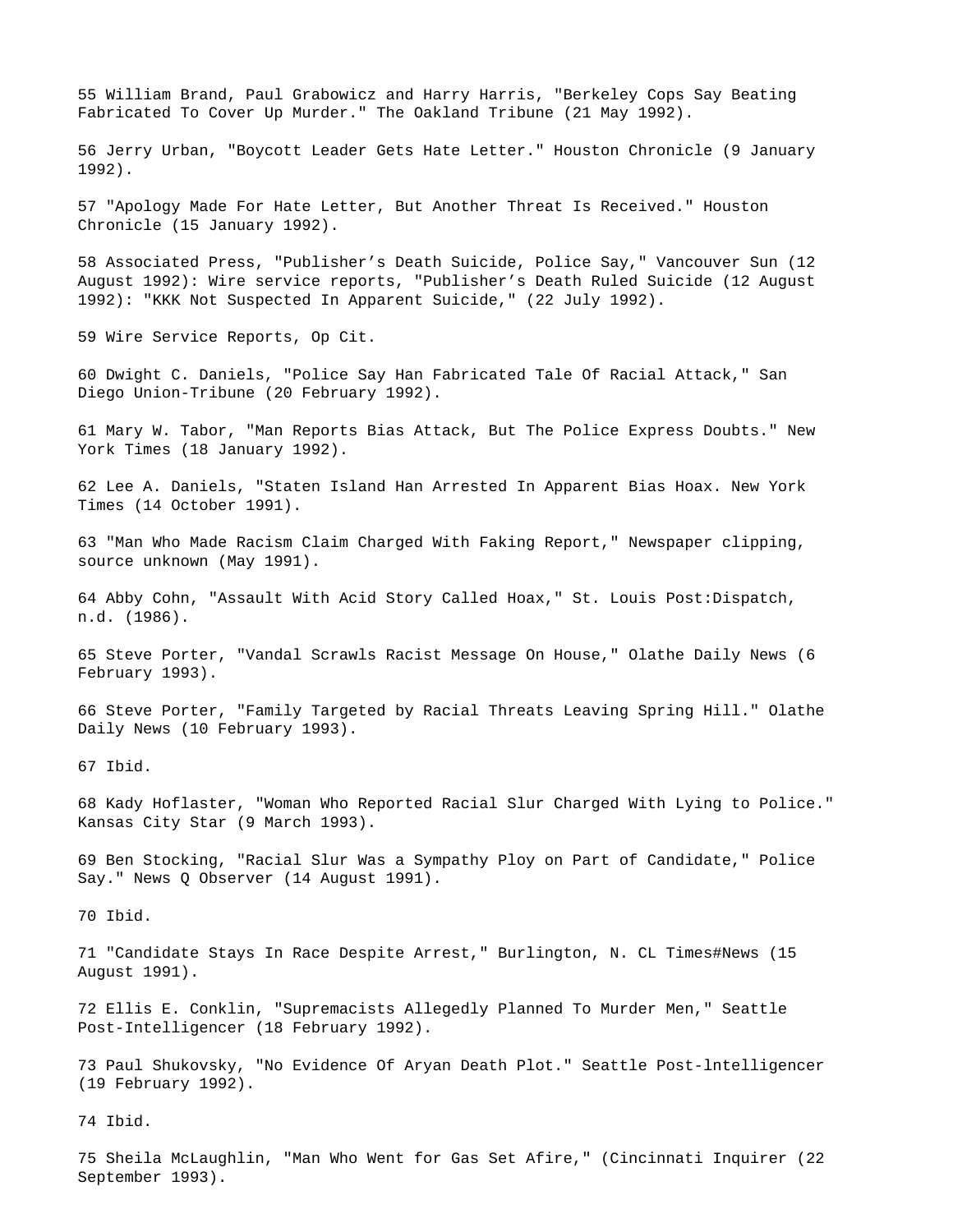76 Ibid.

77 Sheila McLaughlin, "Police: Man May Have Set Self Afire," Cincinnati Inquirer (23 September 1993).

78 Sheila McLaughlin, "NAACP Wants Probe of Torching," Cincinnati Inquirer (24 September 1993).

79 Sheila McLaughlin, "Questions Put Shadow Over Story, Cincinnati Inquirer (25 September 1993).

80 Sandra Gonzales, "Bathroom Beating Trial Begins," San Jose Mercury News (26 October 1993).

8l Rodney Foo, "10 South S. J. Boys Charged With Hate Crime Assault," San Jose Mercury News (3 June 1993).

82 Sandra Gonzales, "Hate-Crime Trial To Open For 4 Boys," San Jose Mercury News (25 October 1993).

83 Sandra Gonzales, "Beating Charges May Be Dropped," San Jose Mercury News (25 September 1993).

84 Sandra Gonzales, "2nd Boy: Beating Was Hoax, Witnesses Z Contradict Black Youth's Claim," San Jose Mercury News (28 October 1993).

85 John Kass, "Black Changes Story of Attack by Whites, Chicago Tribune (22 May 1985).

86Ibid.

87 Ronald Smothers, "Confession in '63 Bombing of Church is Called a Fake," New York Times (20 October 1988)

88 Ibid.

89 "Black Georgia Couple Accused of Faking Racist Attack, United Press International (30 March 1991).

90 Gary Hendricks, "Fayette Man Guilty In Fire At His Home," Atlanta Journal - Atlanta Constitution (6 December 1991).

91 John C. Ensslin and Ann Carnahan, "Swastikas Prompt Probe by FBI," Rocky Mountain News (7 December 1990).

92 J. R. Moehringer, "Arvada Home Burned, Burglarized Two Weeks After Swastika Incident." .Rocky Mountain News (14 December 1990).

93 Mark Brown, "Generosity Deluges Family Whose Home Was g Torched." ROCK! Mountain News (15 December 1990). 3

94 Ibid.

95 Tillie Fong, "Man Gets 10 Years in Fake Hate Crime." Rocky Mountain News (29 May 1991).

96 John T. Dauner, "Federal Grand Jury Indicts Owner of Store, 2 Others in Arson Scheme." Kansas City Star (24 September 1991).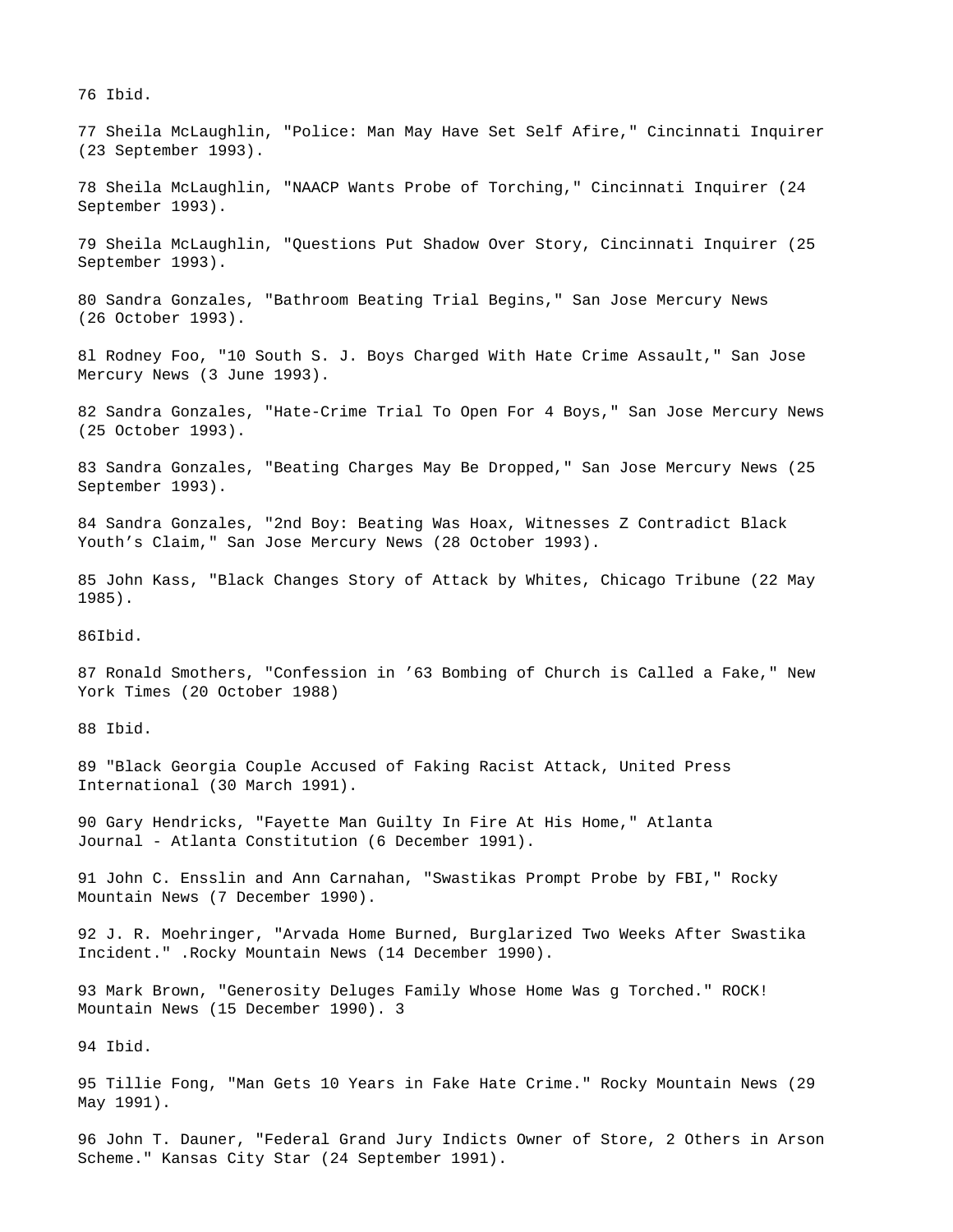97 Art Brisbane, "Racism Destroys A Scheme." Kansas City Star (16 March 1992).

98 Dauner, Op Cit. (24 September 1991).

99 Brisbane, Op cit. (16 March 1992).

100 John T. Dauner, "Store Owner, Ex-Firefighter Sentenced" Kansas City Star (18 June 1992).

Chapter 6

Jews

There can be no question that faked anti-Semitic hate crimes are a cause for grief and consternation in the Jewish community. Jewish concern with persecution is justifiable. Deep-rooted Jewish sensitivity to anti-Semitism makes hoaxes committed by Jews particularly shocking.

These hoaxes are almost always the product of individuals seeking to achieve a sense of importance through victimhood, to advance a particular agenda, to seek monetary advantages through insurance claims or damage settlements, or perhaps more commonly, juveniles engaged in pranks.

One issue that needs to be addressed is whether or not there's an organized campaign to commit racist and anti-Semitic hoaxes. For years rumors have circulated that a particular organization has been engaged in this activity. Right-wingers are particularly fond of this notion in that it tends to confirm their conspiracy theories about the group.

It's important to avoid paranoid thinking on this issue, and to reject the kind of reasoning that suggests that every disturbing event must have a i"plot" of some kind behind it, and a series of such events must, therefore, be the product of a planned conspiracy. .Extremists on both sides of this issue tend to think in these terms with predictably unfortunate results. I found no credible evidence of a bona fide conspiracy or organized campaign to commit anti-Semitic hoaxes. The best evidence is that these hoax incidents are unconnected and the product of individuals and not of organizations.

I don't think a conspiracy is required to explain a pattern of antiSemitic hoaxes. In addition to the psychological pleasures of victimhood, the advantages of anti-Semitic incidents to Jewish activists are obvious, so much so that it would reasonably occur to potential hoaxers upon simple reflection, with no communication among them. "Who benefits" from mindless acts of anti-Semitic graffiti and vandalism is there for all to see, and it is most assuredly not anti-Semites.

Some hoaxes have involved "plots," in a manner of speaking, and several of them have involved recognizable "conspiracies" to commit the particular hoax, but linkage with other hoaxes is very unlikely, except in the limited psychological sense of the "copy-cat" phenomenon. This "copy-cat" effect is important, however, because it can account for not only bona fide racial and anti-Semitic incidents, but for additional hoaxes as well.

On the other hand, there is some evidence of a deliberate effort to cover up or minimize incidents that prove to be hoaxes, usually to avoid "giving anti-Semites ammunition," in the words of one journalist. I have encountered several cases where the news coverage of an incident was explicitly minimized once it was discovered to be a hoax. This, of course, is what is known as "spin control" and some anti-racist and "human rights" groups are pretty good at it.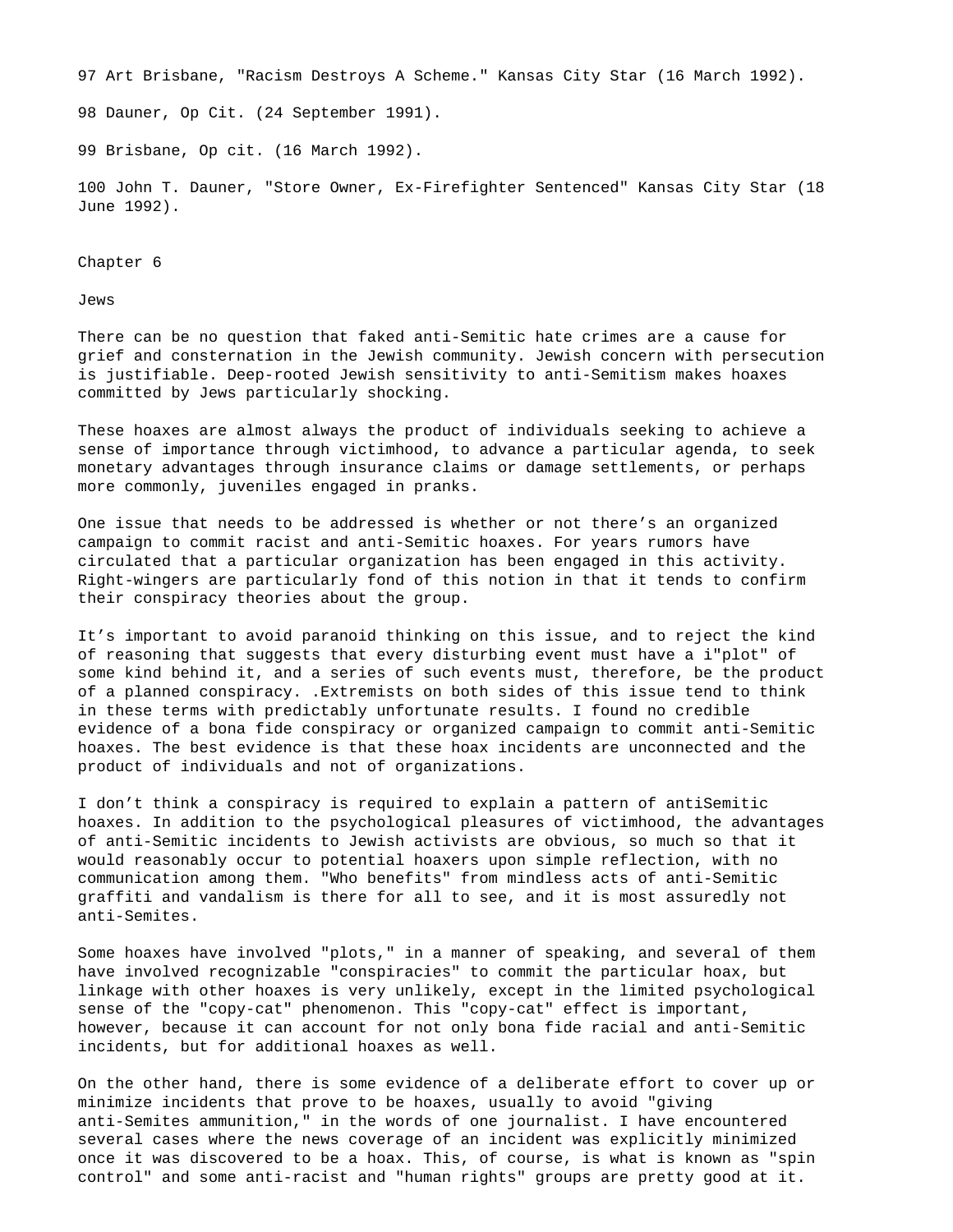The number of publicized hoaxes, such as those documented in this report, is undoubtably only a small fraction of those that actually occur.

## C A S E S

The Anti Defamation League itself may have been party to a significant misrepresentation on the cover of a 1985 issue of the ADL bulletin where a cover photograph designated "Desecration of a Jewish home in Kings Point, NY" was clearly a fake. The swastika depicted does not follow the contours of the paneled door and appears to stand out and away from it. It was painted onto a photo or a transparency and then rephotographed. The issue of the bulletin also featured a major article entitled, "Anti-Semitic vandalism: 2-Year Trend Reversed.". The article noted that California, with a population of 23,000,000 had experienced 99 incidents in 1984, or one incident per 230,000 citizens.

In February 1994, the ADL was involved in a major hoax controversy when Donald Mintz, a member of the ADL's National Commission and candidate for. Mayor of New 0rteans, was accused of creating and distributing openly racist and anti-Semitic fliers in order to create sympathy for his candidacy and raise funds for the election. The New York Times reported that

"A main Mintz advisor has been charged with a misdemeanor count accusing him of trying to distribute some of the fliers..."

An investigation by the (New Orleans) Human Relations Commission issued a preliminary report concluding that at least two of the fliers 'originated in the Mintz campaign.'

Mintz "vigorously denied" that he or anyone in his campaign was responsible for the fliers. He conceded, however, that his campaign had mailed thousands of the fliers to Jews throughout the nation in a fund-raising effort. Bob Tucker, campaign manager for Mintz's opponent, Ernest Moria], said "Mr. Mintz self-inflicted a racial wound where there was none, and he did it to raise funds nationally."3 Mintz subsequently lost the election

Laurie A. Recht, 35, a legal secretary, vigorously supported court-ordered desegregation in Yonkers, New York, at a City council meeting in January 1988. She was heckled and booed by many of the 800 people attending the meeting. A few days Tater Recht, who is Jewish, began reporting death threats. As a consequence of wide media coverage of her alleged victimization, Recht became a media heroine for her courage and determination in the face of racist attacks.

In May 1988 she was awarded an honorary Doctor of Humane Letters degree by the College of New Rochette in recognition of her victimization. She told friends that she had received encouragement and support from all over and had even been offered a scholarship to attend Law School at Touro College. Ms. Recht became a very important Lady.

The Anti-Defamation League had been in the forefront in support of Ms. Recht. In November 1988 she once again reported a death threat on the telephone, and claimed to have found racist and anti-Semitic graffiti near her apartment door. It read

"Nigger Lover, Jew / We haven't Forgot you / We will show the world our cause with your corpse / a bullet waits for you."

Unbeknown to Ms. Recht the F.B.I. had installed a TV camera outside her apartment and attached security equipment to her telephone line to catch the perpetrators. The equipment showed that no threatening calls had been received,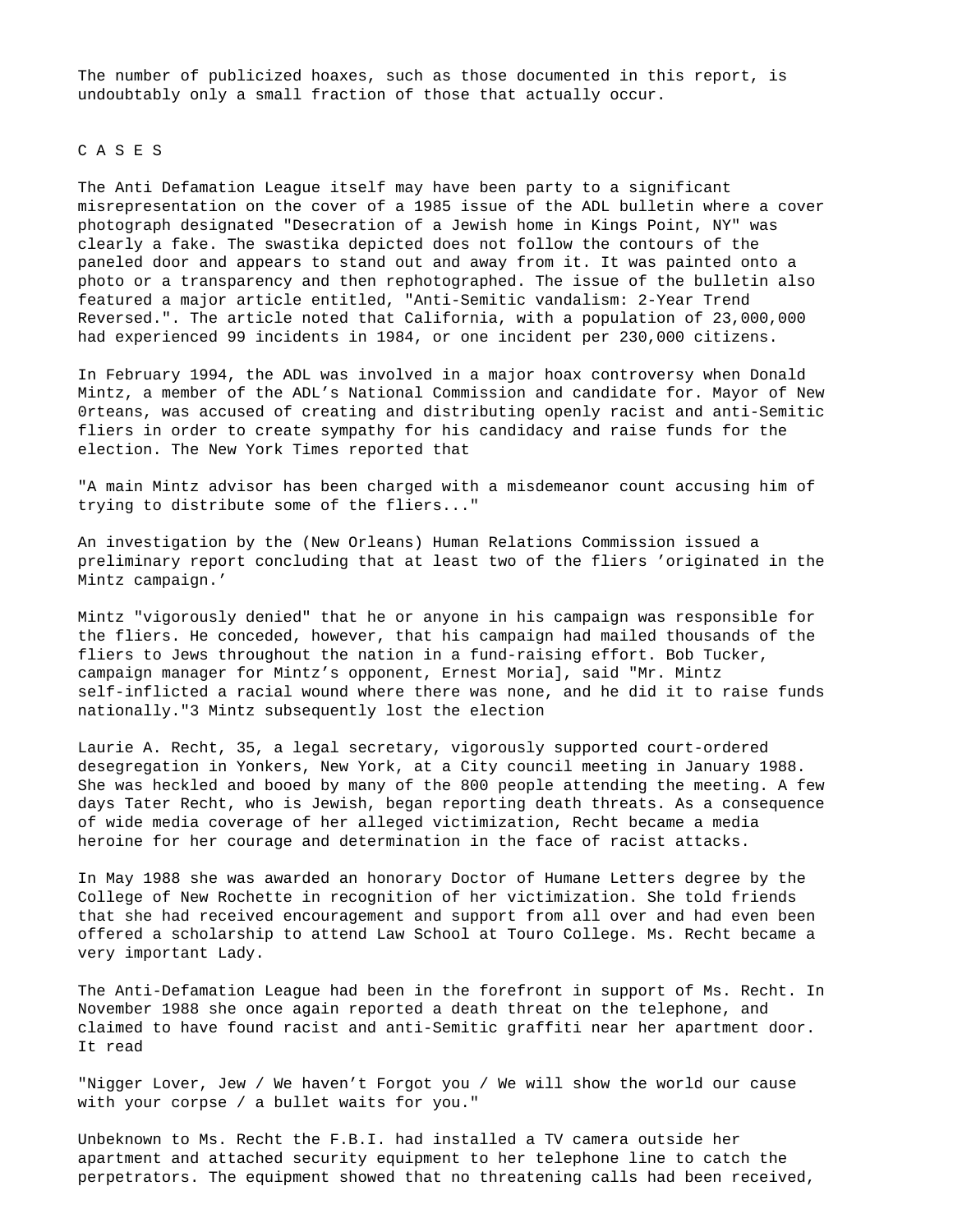and the hidden camera recorded Ms. Recht writing the racist and antiSemitic threat on the wall next to her own apartment.

Recht admitted in court to lying to FBI agents. She faced a potential sentence of 5 years in prison and a \$250,000 fine. Instead she received 5 years probation, no jail time, no fine.

A November 24, 1985 Associated Press dispatch from New York City reported,

"Vandals threw rocks through windows of eight Jewish-owned shops... Mayor Edward Koch said the city would offer \$10,000 reward..."

The Jewish Community Relations Council offered a \$5,000 reward as well. The windows were broken in the predominantly Orthodox Jewish areas of Boro Park and Flatbush in Brooklyn. Two weeks Tater, windows in another seven stores were broken in the enclave of 100,000 orthodox Jews and 300 synagogues.

Newspapers around the nation reacted with shock and outrage and compared the incident to Kristallnacht, when Nazis terrorized Jews in pre-World War II Germany, even though no swastikas or anti-Semitic graffiti were found on the buildings. Pressure from the Jewish Community brought increased police patrols and calls for greater vigilance against anti-Semitism, although no anti-Semitism had been proven. Nine of the twelve detectives in the police department's "bias" unit had been assigned to the case. Within two weeks Mordechai Levy, leader of the Jewish Defense Organization, a militant Zionist group with a reputation gar terrorism, announced that his followers were organizing night patrols.

However, on December 9, the mystery was solved. According to press reports:

"A 38-year-old Jewish man with a history of psychological problems was arrested in connection with the smashing of as windows of Jewish-owned shops in the Borough Park and Flatbush sections of Brooklyn."

Police had arrested Gary Dworkin, who lived nearby -- on 43rd St in, Brooklyn. He was subsequently charged with 13 counts of criminal mischief, some of which were felonies, including one count of discrimination. Media accounts emphasized his "emotional instability," implying that that was the reason for his behavior. Brooklyn District Attorney Elizabeth Holtzman issued statement that his vandalism was directed at Israelis and Hasidic Jews.

In February 1979 one "Michael James Guttman" applied for a permit to hold a neo-Nazi rally in the shadow of Philadelphia's Independence Hall. Guttman claimed the National Socialist White People's Party would provide its own protection if police didn't.

The application, reported in the Philadelphia Daily News, created a enormous stir in the cityâ s Jewish community, one of the largest in the nation. According to the News, the application stated that signs reading "Hitler Was Right" and "Gas Commie Jews" would be shown, and that the avowed purpose of the rally was to "show the world niggers and Jews are cowards."

The News also reported that "The Jewish Defense League had announced last week that it would meet force with force." Two days later the Park Service rescinded the permit.

"According to the terms of an agreement reached with attorneys representing survivors of the Holocaust who had challenged the permit in a Federal court hearing here, the permit was withdrawn when the man who received it, identified as James Guttman, could not be found to testify today."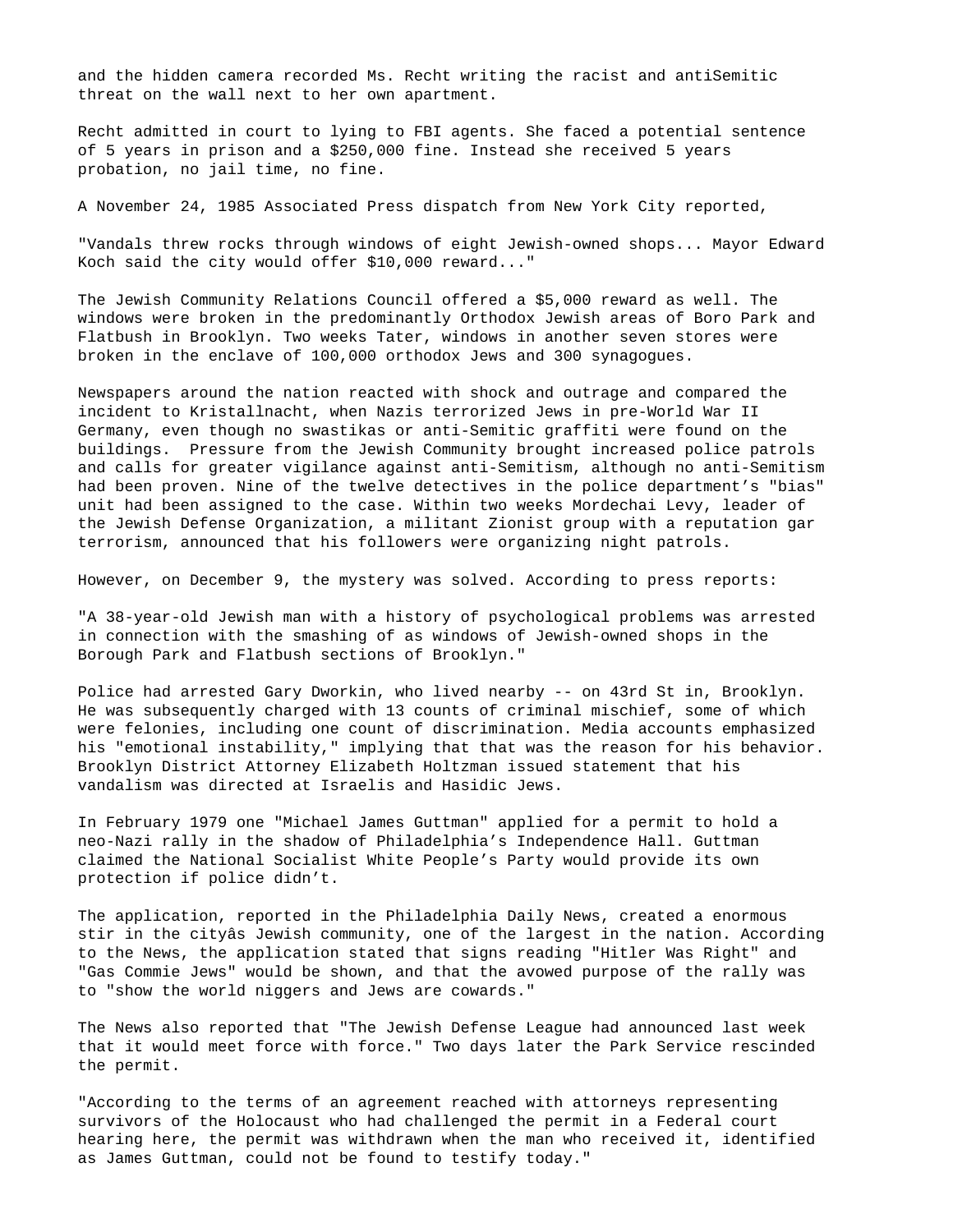An investigation revealed that the man posing as James Guttman may have been using a stolen identification card. Philadelphia police said that Mordechai Levy, associated with the Jewish Defense League, had once been arrested in New York City using information from this same stolen card.

In August 1983, a series of fires in West Hartford, Connecticut, terrorized the Jewish community and evoked media comparisons with the "Night Of Broken Glass" when Nazis terrorized Jews in pre-World Nar II Germany. Fires were set at Young Israel Synagogue, the Emmanuel Synagogue, and the home of Rabbi Soloman Krupka. In September, the home of Connecticut State Representative Joan Kemler, who is Jewish, was set on fire. Kemler had spoken out against the unknown perpetrator of the three previous fires.

Police involvement in the matter was intense. Nationwide media attention focused on the incident, which had launched several legislative proposals to curb "bigotry and violence." police Chief Francis Reynolds doubled patrols in the predominantly Jewish section of town. West Hartford Mayor Charles R. Matties announced a \$50,000 reward. Indeed, police staked out 15 entire square blocks of West Hartford, hoping to charge someone with arson. An article by Barbara Sullivan in the Chicago Tribune was typical of the coverage. She quoted an "elderly, white-haired woman" who sobbed, "I had relatives in the Holocaust; I never thought I'd see this happen again." Scott Feigelstein of the Connecticut Regional Office of the Anti-Defamation League is quoted as saying

"We have to be realistic because of our history, we have to Stake utmost caution...Perhaps good has come out of all this, because it's drawn people together, but how sad it's come g from something too horrible."

The Jewish Defense League announced they would have armed patrols operating in West Hartford. The Hartford Courant published an apology for their "insensitive" coverage of this and another incident, in which an anti-Semitic note was found on the doorstep of a West Hartford home. The paper editorial

"The Courant, for its part, must continue to walk that delicate line between informing the public and not playing into the arsonist's hand...The paper must be careful not to inflame an already touchy situation."

An early suspect in the case was Barry Dov Schuss, a 17-year old Jewish student. An FBI psychological profile of the arsonist clearly pointed to Schuss, as did several other indicators.

Finally, on December 14th, newspapers reported that Schuss had confessed to all four arsons. In fact, Schuss had confessed to his rabbi, Solomon Krupka, several days before his family or the police were notified. Krupka claimed that the relationship between a clergyman and a congregant is privileged. "Krupka disavowed any responsibility for not notifying the police, which would have saved taxpayers thousands of dollars and calmed tense nerves."

Damage control in this case was a masterpiece. Jack Schuss, the boy's father, said that "He has had some problems in the past and has been receiving treatment from time to time." An editorial in the Hartford Courant spoke of "a troubled and alienated 17-year old." The editorial quoted Rabbi Krupka,

"It's time not to be judgmental, but to feel...The feeling now is how would we as a family react...We have to be very sympathetic to his family."

It was revealed that until Schuss confessed to his crimes they did not have enough evidence to arrest him, even though several times circumstances pointed directly to him. In fact, Schuss was a suspect virtually from the beginning. At one point during the investigation, police kept 33 officers in the neighborhood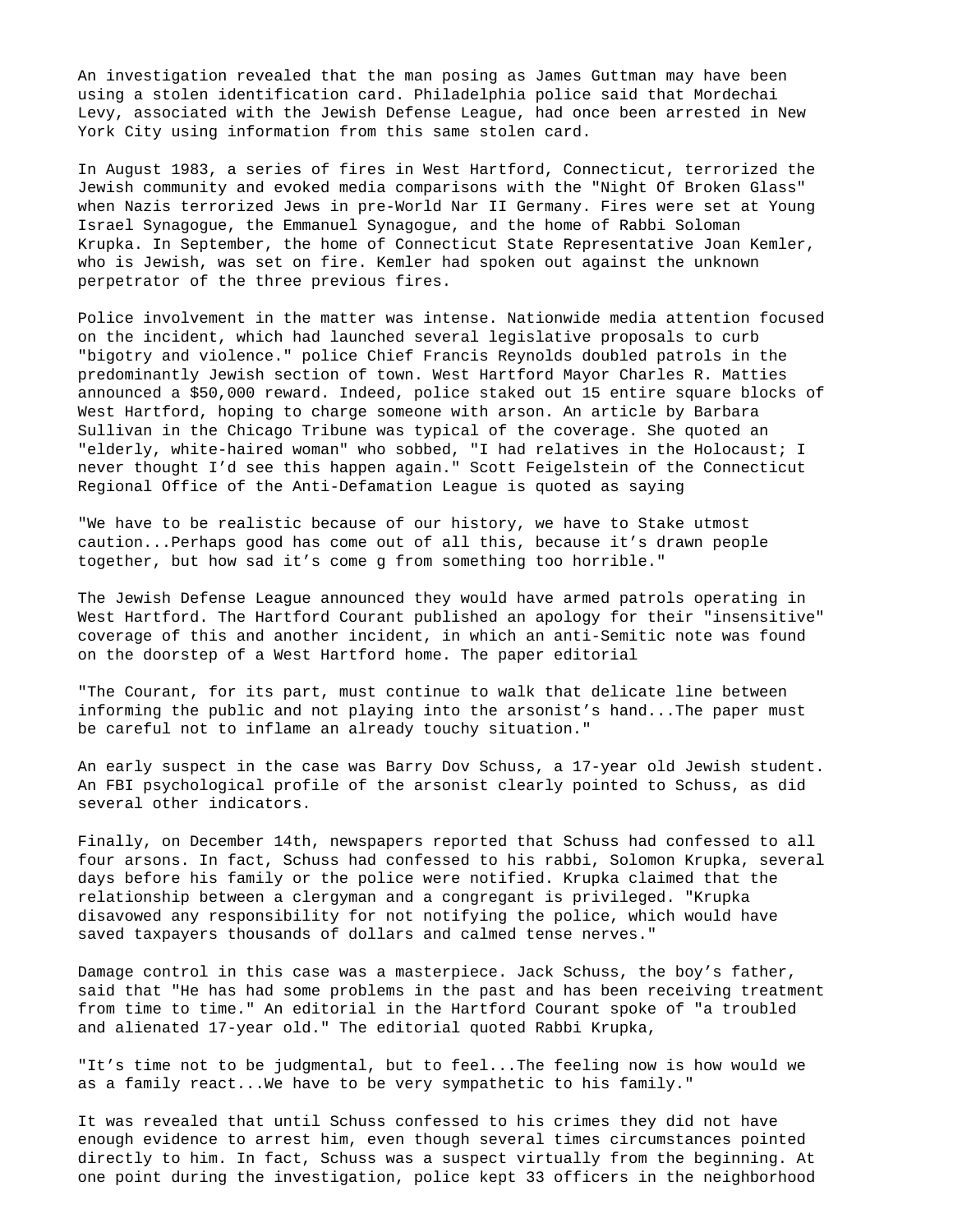where the fires occurred. The Hartford Courant reported that

"Six homes were watched 24 hours a day and about a dozen suspects were given lie detector tests. At least 15 officers were assigned to door-to-door interviews. More than 300 people eventually were questioned about the fires.

Following his arrest on four counts of second-degree arson, each of which carries a maximum 20-year sentence, a motion was made to try Schuss as a youthful offender, even though he had planned to set at least four additional fires before he was apprehended."

On February 27, 1984, Hartford Superior Court Judge John D. Brennan gave Barry Dov Schuss a suspended sentence and placed him on five years probation. In a statement to the court, Schuss said that a "possible" reason for setting the synagogue fires was to to "show vulnerability of the police or the synagogue" to anti-Semitic violence.".

Even the rich and famous are not immune to anti-Semitic hoaxes. No less of a personage than Morton Downey, Jr., was caught in such a fabrication in May, 1989. Downey claimed that he had been accosted by either one, two or three "neo-Nazi skinheads" in the men's restroom at the San Francisco Airport. They then "pinned him against a toilet stall, drew a swastika on his face and cut a small swatch from his scalp." According to Downey, they then gave the Nazi "Sieg Heil" salute and left. Newsweek reported:

"Airport police weren't buying it. Officers on the scene said Downey only had a couple of lines on his face -- not the full swastika he displayed to the press -- and none of the dozen or so people near the bathroom saw anything. Said an airport sergeant, 'Draw your own conclusions.'"

Downey later admitted that the incident "was publicity and it was prearranged." One of Downey's former producers at NNOR-TV in San Francisco said, "Morton knew his show was in trouble and he was trying to make a splash in the San Francisco market."

Swastikas, while regarded as specific to anti-Semitism, have become a universal symbol of racism and ethnic bigotry. In San Francisco, two nonJewish minority fire inspectors reported finding a "wooden plaque with a swastika painted on it" in their office in January, 1988. A San Francisco Chronicle account reported,

"Their discovery was deemed a striking instance of racial T harassment in the troubled department and led to the resignation of Fire Chief Edward Phipps."

The incident was troubling in other respects as well. Fire Captain Michael McKinley found "certain contradictions and inaccuracies" in statements given by fire inspectors Nalter Batiste and David Sun. He asked them to submit to a polygraph machine. He said that "key witnesses" who disputed their statements have passed lie-detector tests.

Batiste and Sun were granted disability leave "for stress" since they allegedly found the plaque. Captain mckinley said they had been sent Registered letters asking them to come back for more questioning, but neither replied. The men sought the assistance of private attorneys in the matter, and the case dropped from public view.

In New York City, residents of Co-Op City, a massive housing cooperative in the Bronx, found anti-Semitic graffiti and swastikas daubed on 51 apartment doors and walls in March 1984. The incident received wide publicity, A including comparisons with Nazi Germany. A \$3,500 reward was offered for the perpetrators.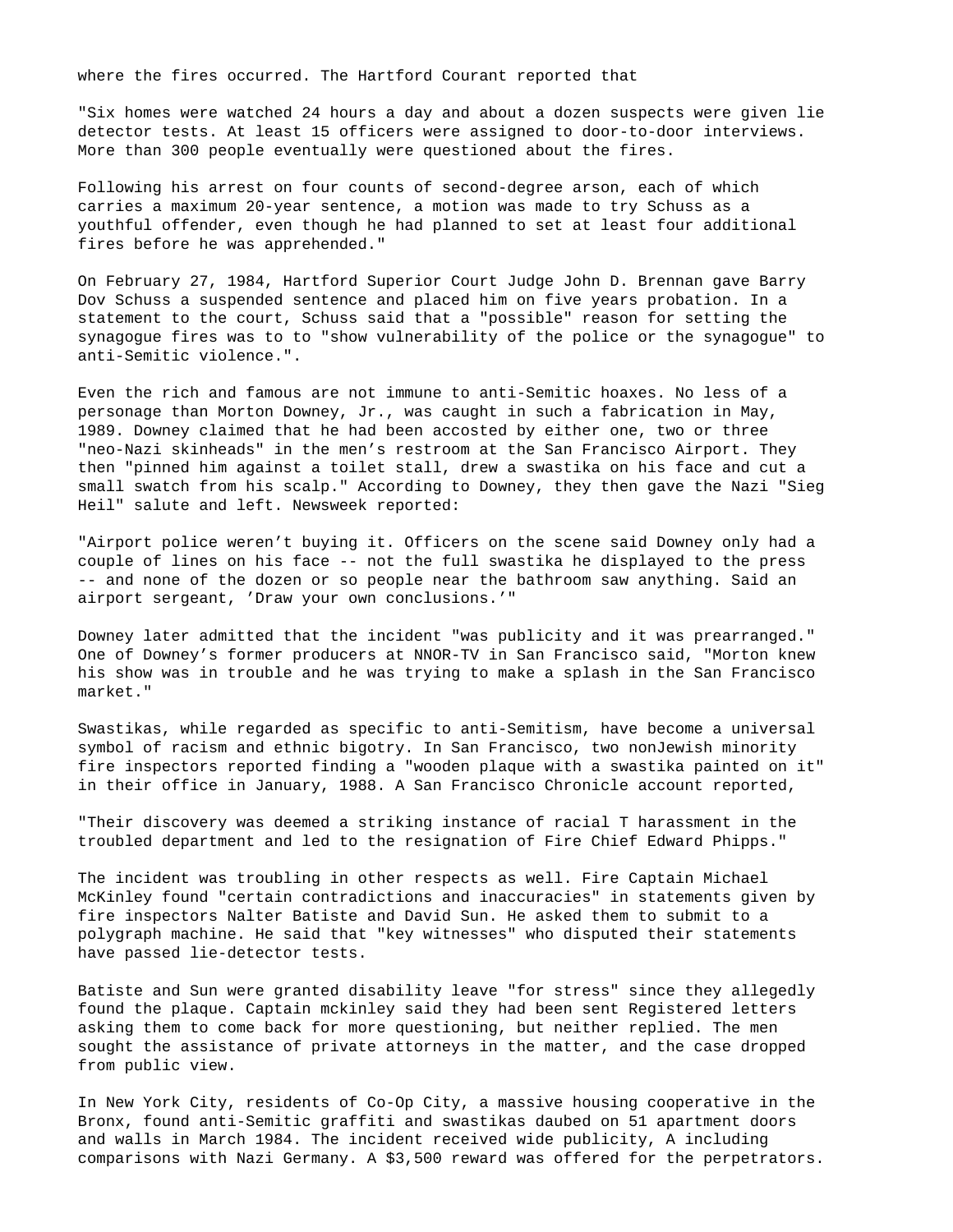Later, two Jewish teenagers tried to collect the reward by turning in someone else and were arrested. The two youths, aged 14 and 15, were charged as juveniles with conspiracy, criminal mischief and falsely reporting a police incident. They are also suspected of other racist and anti-Semitic incidents dating back over a several month period, all of which had been attributed to "racists." As usual, the crimes received far more attention than the revelations of fraud.

On July 15, 1987, a Rockville, Maryland Jewish woman and her Roman Catholic husband awoke at 4:45 AM to find a fire in the shape of a swastika burning on their lawn. Neo-Nazis, skinheads and Ku Klux Klansmen were widely speculated as the perpetrators responsible for the outrage.

Elyse Rothschild of the Montgomery County Human Rights Commission spoke of the fire as an "act of terror" and said that

"...there has to be an outcry from everybody in the country that we will not tolerate that type of behavior; it is to-. tally not acceptable."

Lt. Carvel Harding, the Montgomery County fire marshall, reported that the perpetrator came forward and confessed at the urging of his father. Gary L. Stein, a 19-year-old Jewish man, confessed to the crime and implicated a long-time friend, John F. Finnegan, as the actual perpetrator. According to Harding, Stein claimed that "his buddy did it."

In July of 1989 the Asbury Park Press (NJ) reported that two unnamed Jewish teenagers had been arrested on the morning of July 15 for throwing firecrackers at passing cars. The two youths were apprehended after a chase. A subsequent investigation quickly linked them to an incident in which swastikas and anti-Semitic remarks were painted on a home and a car, according to Marlboro Township police. The two were charged with seven counts of criminal mischief, four counts of burglary and two counts of theft. Mark Grainer, president of Temple Rodelph Torah of Western Monmouth, remarked

"There is enough anti-Semitism from non-Jews. I would hope people brought up in a Jewish home would protect the religion. Something obviously went wrong..."

Had the swastika painting and anti-Semitic graffiti been the act of non-Jews, the incident would certainly been prosecuted as a "hate crime."

This was not done, however. According to Detective Sgt. Robert Holmes, "It's tough to prove their actions are anti-Semitic if they are both Jewish." The Asbury Park Press quoted unnamed "community leaders and scholars familiar with anti-Semitism" to the effect that the teenagers "probably acted out of personal reasons rather than religious hatred."

Jackson Toby, director of the Institute for Criminological Research at Rutgers University, noted that the incidents might have been motivated by an attempt to "arouse" and "blow the minds" of the local Jewish community. He added, "if you want to get people excited, start talking about prejudice and racism."

Three men allegedly entered a Milwaukee synagogue and poured a caustic substance on Buzz Cody, the sexton. The December 1985 incident recurred just a few hours before the start of Hanakuh, a major Jewish holiday. g Cody, a former Roman Catholic who had converted to Judaism twelve years previous, said that one of the men demanded that he unlock the sanctuary's Ark, where four of the synagogue's eleven main Torahs are kept. He said the men demanded, "Open it up. We want your Holy Koran", and referred to a group with the initials "P.D.L," possibly referring to a "Palestinian Defense League." Cody described the men as being dark-complexioned and speaking with Middle East accents. The synagogue's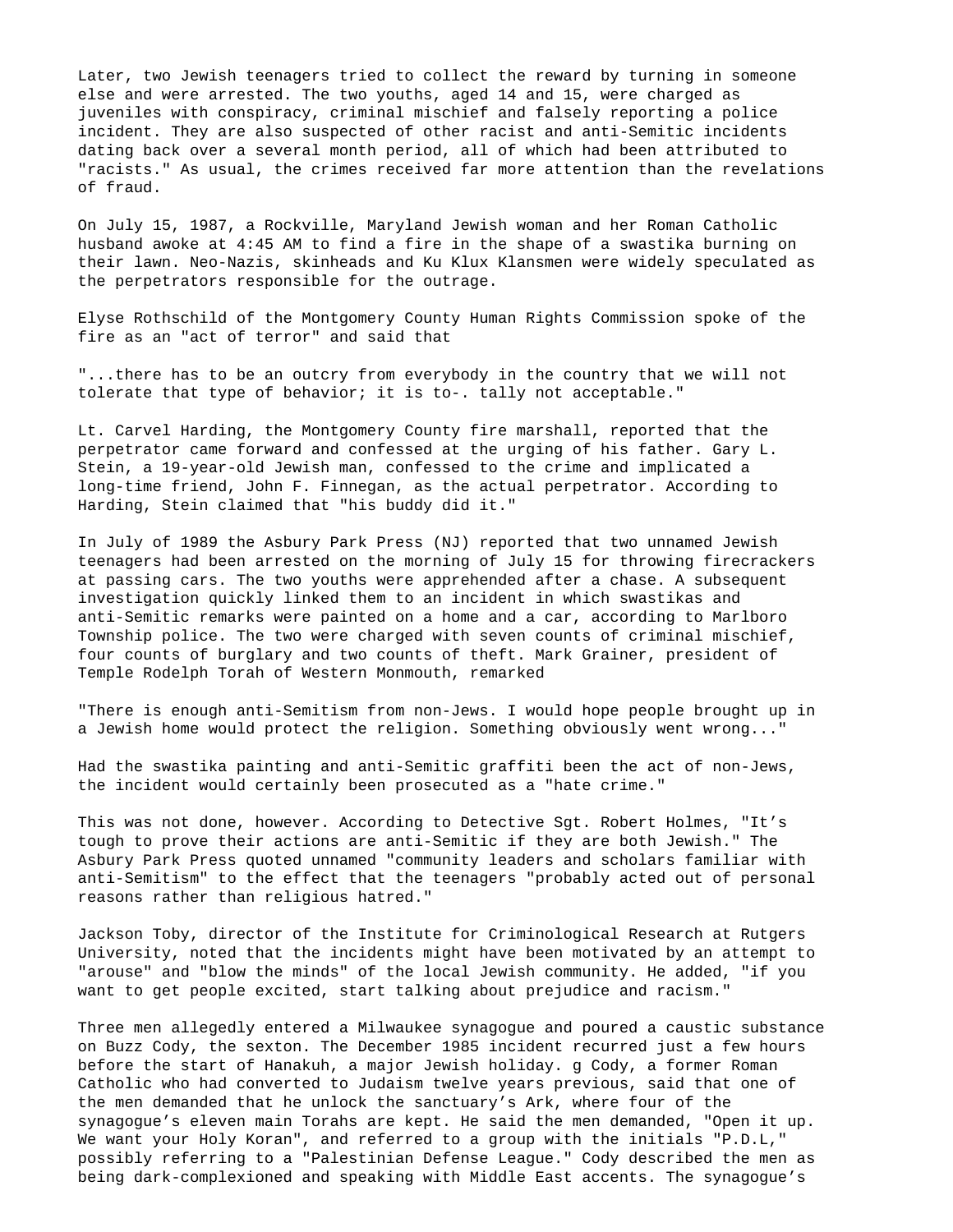senior rabbi, Francis Barry Silberg, said that Cody was obviously "willing to sacrifice himself for his faith and his duty and the integrity of the synagogue."

Alert police detectives suspected a hoax from the beginning. Milwaukee Police Lt. William Vogel said,

"I can't justify it with the investigative results as they have been presented to us. when you're talking about something involving a radical group, they don't operate in this manner."

This skepticism prompted the Milwaukee Journal to editorialize that, "...the police uncertainly seemingly demeaned the episode's seriousness...", which "could be interpreted...as reflecting police insensitivity."

In July 1985 the Jewish Community Center in Milwaukee had been defaced with nine red, spraypainted swastikas. A year before that, in June 1984, the Congregation Beth El Ner Tamid in nearby Mequon was defaced with several red, spraypainted swastikas.

The incident was followed by anonymous telephone calls in the area, one of which said that, "...the defense league is at war with the Jewish community." On 19 December 1985, Cody's apartment was allegedly vandalized. The walls were covered with anti-Semitic symbols, again in red spray paint, including a large swastika and the letters "PDL." Police could find no forced entry. Rabbi Silberg said, "The victim has been re-victimized." An investigation has turned up no such as organization as the "Palestine Defense League" or "P.D.L.".

On 15 May 1986 Cody was charged with two counts of obstructing an officer in connection with reports he had made to police about receiving threatening telephone calls, which police had determined were not true. A tracer installed by the phone company had shown that at least two of the calls were placed from Cody's private line.

Later that same day, possibly fearing discovery and disgrace, Buzz Cody tragically committed suicide. Police Captain Ronald Mehl, referring to the alleged December 1985 attack on Cody said, "There has been no shred of evidence to support the allegation." No further "PDL" incidents followed Cody's death.

Sixteen months after arson destroyed Woodside Synagogue in Silver Spring, MD, no arrests had yet been made. At the time of the 8 April 1986 fire, community leaders rallied to the aid of the orthodox Jewish congregation and supported a wave of demands that urgent action be taken to stem anti-Semitism and hate crimes.

Lt. Carvel Harding, a Montgomery County fire investigator, thinks he knows the culprit's identity, although he lacks "sufficient probable cause" to arrest the subject. Harding told Washington Jewish week that, "We feel we know the motive, but if we tell you, you'll know who the person is." "This is very touchy," he said. Harding also said that the arson was not "an act against people of the Jewish faith." Synagogue sources said one member who has since left the area was brought in for questioning and is still a suspect.

Dr. Sheldon Jacobson, a Jewish dentist, discovered a fire in the form of a large swastika burning on his lawn at his Hewlett Neck, New York, home in August 1979. It was thought that the incident was another in a series of racial offenses that had allegedly occurred in the area in the last several weeks.

A few days later police had their culprit. He was Douglas Kahn, a Jewish teen-ager who had been angered because Jacobson's dog had defecated on his front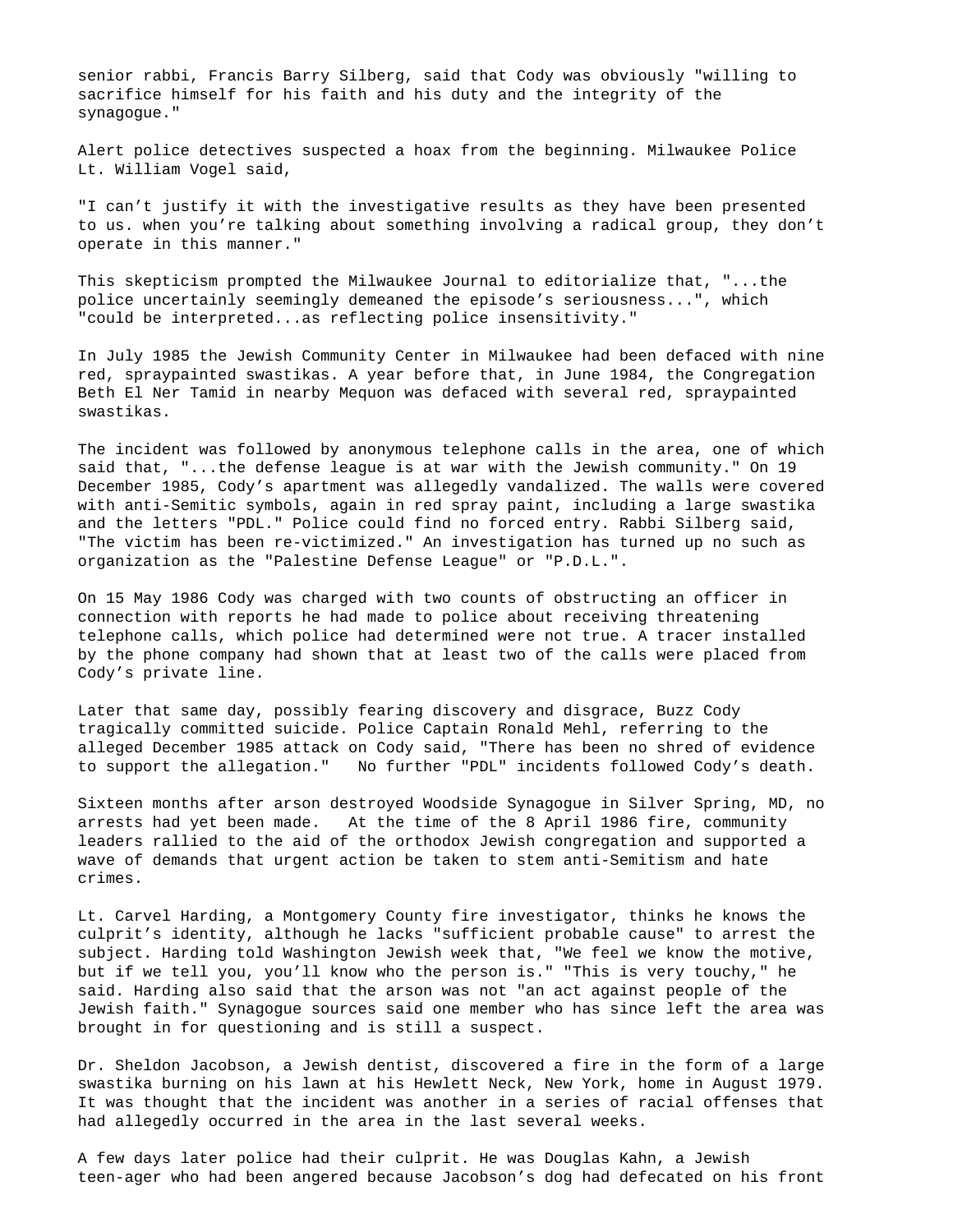lawn. He retaliated by pouring gasoline in the form of a 20 by 20-foot swastika on Jacobson's lawn and lighting it. Kahn, who worked as a guard at Kennedy Airport, was later convicted of fourth-degree criminal mischief4 placed on three years probation and ordered to pay \$650 in restitution. 1

"How many hate crimes can one bear? That's what Nathan Kobrin hag been asking himself all summer in 1991. And there seems no end in sight." Kobrin, a Jewish man from Concord, California, claimed to have been the victim of anti-Semitic telephone calls, letters, arson and verbal threats on 20 separate occasions between May 17 and Labor Day 1991 -- all threatening -his life.' Moreover, he claimed that the ordeal has damaged his health. On August 6, when an unidentified woman told him he would die, he stopped eating. According to Kobrin, "My nerves were shot, and my stress level was very high." On August 8, Kobrin became almost totally paralyzed. He was taken to a hospital and released the same day.

However, after an article in the Northern California Jewish Bulletin appeared detailing his courageous battle with anti-Semitism, followed by another sympathetic account in the August 17 Contra Costa Times, his spirits lightened. He received some 50 calls of support. According to Kobrin,

"People were telling me that they weren't Jewish but that they knew what I was going through.i All kinds of people called. Hispanics were calling, blacks, the whole ethnic tossed salad. It was amazing."

The harassment of Kobrin began on May 17th, when Halim Abdul Sanjanie, a Muslim who lived in the same apartment building, allegedly threatened Kobrin because he was Jewish. Sanjanie was arrested. He was jailed a second time July 12, when he resisted Concord Police who were serving a restraining order on Kobrin's behalf. Over the next several weeks Kobrin claimed to have received numerous telephone death threats and awakened twice to find his backyard fence on fire. On August 16, Kobrin received a letter that read, "Drop charges or I kill you, Jew boy."

Sanjanie, 28, who was originally charged with resisting arrest and hitting a police officer, found himself also charged with making terroristic threats and interfering with Kobrin's civil rights. He faced several years in prison.

Having acquired status as a heroic victim of bigotry and prejudice, Kobrin became widely known in the San Francisco Bay area. His case was used as an illustration of the hatred toward Jews that lurks about in our society. However, on 12 September 1991, Bay Area residents were presented with a different story. The Oakland Tribune reported,

"A Concord man who claims he has been the victim of 22 anti-Semitic attacks since May told investigators yesterday that he fabricated 10 of the alleged incidents, police said. Nathan Kobrin, 36, said he was the victim of terroristic phone calls, hate letters and two arson fires that were set in his patio. He blamed most of the attacks on his former neighbor, 28-year-old Halim Abdul Sanjanie.

"Yesterday Kobrin admitted to investigators that he ignited\* the two fires in his patio, left two terroristic messages on his answering machine, and wrote six hate letters to himself, Concord police said."

Concord Detective Stuart Roloson discovered Kobrin's fabrications the night of September 9, after Kobrin claimed to have received a threatening, anti-Semitic note (one of six he had admitted to falsifying), and that he ha chased an assailant through a parking lot. Detective Roloson, who had been watching the apartment all night, hadn't seen any of the alleged events. Roloson also previously suspected that Kobrin was lying about some of the incidents.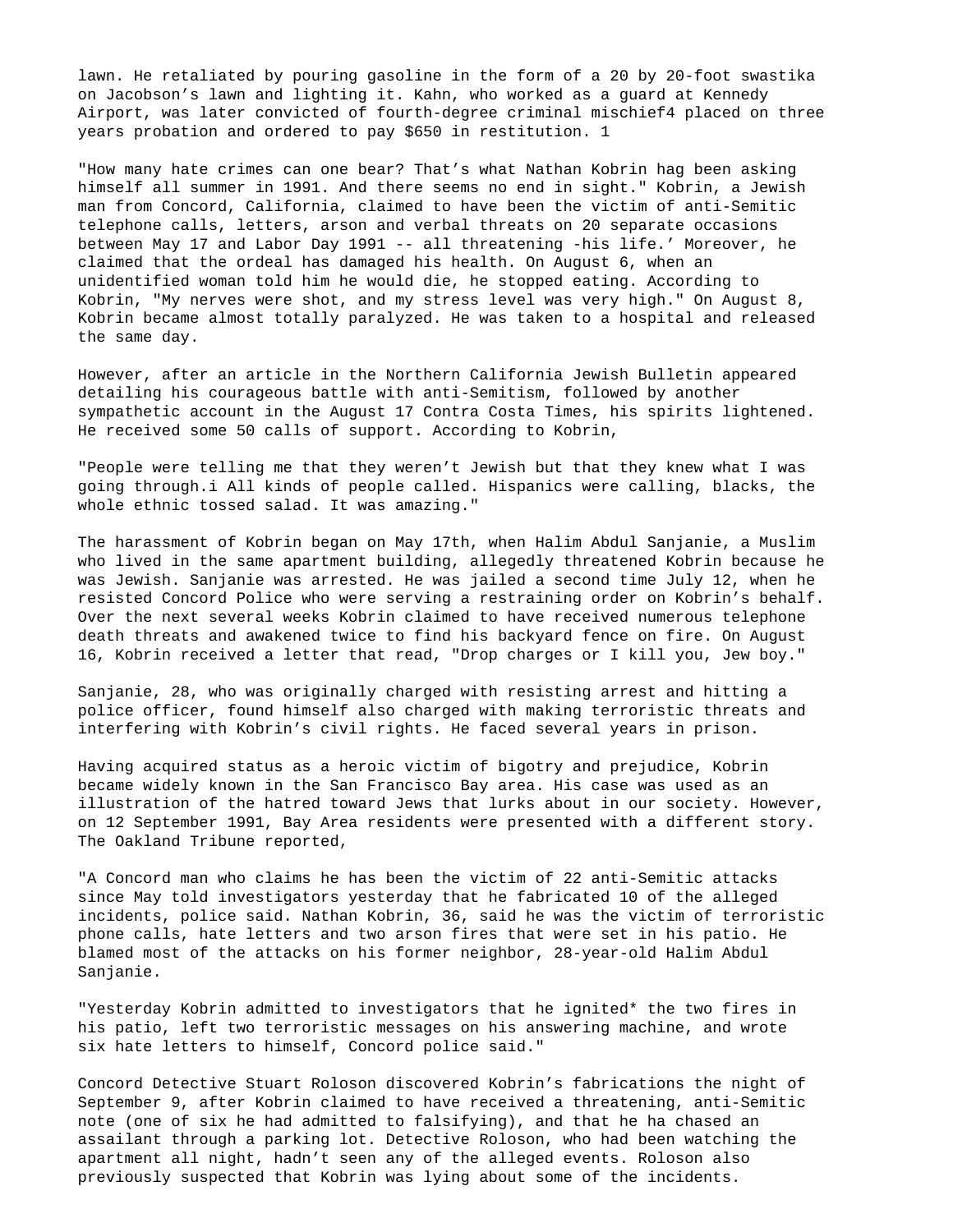The Anti-Defamation League, which had basked in the publicity against anti-Semitism and hate crimes brought by Kobrin's fabrications, was caught holding the bag. Richard Hirschaut, executive director of the ADL's Central Pacific Regional Office, who had several contacts with Kobrin, spoke of the developments in a "shocked and shaken voice." He said,

"The tragedy of Nathan Kobrin in no way discounts or diminishes the reality of increased anti-Semitism and the increase throughout society in hate crimes."

The false charges against Sanjanie were subsequently dropped. Kobrin s was ordered to appear for arraignment 31 January 1992 in Contra Costa Superior Court. He was charged with one count of perjury, two counts of arson,and six counts of preparing false documentary evidence. All are felonies. In addition, he as charged with nine misdemeanor counts of making false police reports.

Kobrin was convicted in June, 1992. Deputy District Attorney Terri Barker said he should receive the maximum sentence for committing hate crimes, eight years in state prison. She commented,

"I argued that these were hate crimes and they were done out of a motive against Mr. Sanjanie because of his race. It was sophisticated, because there was a lot of planning involved. It was a hideous misuse of the system and of emergency personnel.

In July he was sentenced to one year in the county jail, in spite of pleas from his attorney that his sentence be suspended. Nancy Diner, an ADL official who attended the sentencing, said that Kobrin's hoax "will not change the way it investigates anti-Semitic crimes."

In February I994, a Jewish student at the Kansas City area Leawood Middle School was apprehended after he distributed anonymous anti-Semitic notes, apparently only to other Jewish students. According to media sources

"the perpetrator was identified...and is thought to be responsible for placing anonymous notes with pencil-drawn swastikas and phrases such as 'go home, Jew' an the books and lockers of six students over two weeks."

The incident caused a major furor among parents of students at the school, and some threatened to use the legal system to force release of the student's name. Leawood Police Chief Stephen Cox criticized members of the community and the media for creating a "feeding frenzy" over the incident. He said:

"The child is already in intensive counseling, and so are the parents...Because they are responding appropriately, I see no need whatsoever for any further involvement or sanctions through either the criminal justice system or the school system.

"What is very harmful now is the continued turmoil at the school, children accusing each other, divisive efforts to identify the child. I would urge these people to carefully consider their own motives before taking such action."

One of the stranger cases of faked anti-Semitic violence was staged in I991 by a former volunteer firefighter in Sugarloaf Mountain, Colorado, who said he was mistaken as a Jew. Terry Hutter had claimed that a mysterious fire set at his home was one of several alleged hate crimes committed against him since 1984 by people who wrongly believed he was Jewish. The fire was contained before the home was destroyed but another fire completed the destruction a month later. The Boulder, Colorado, Daily Camera reported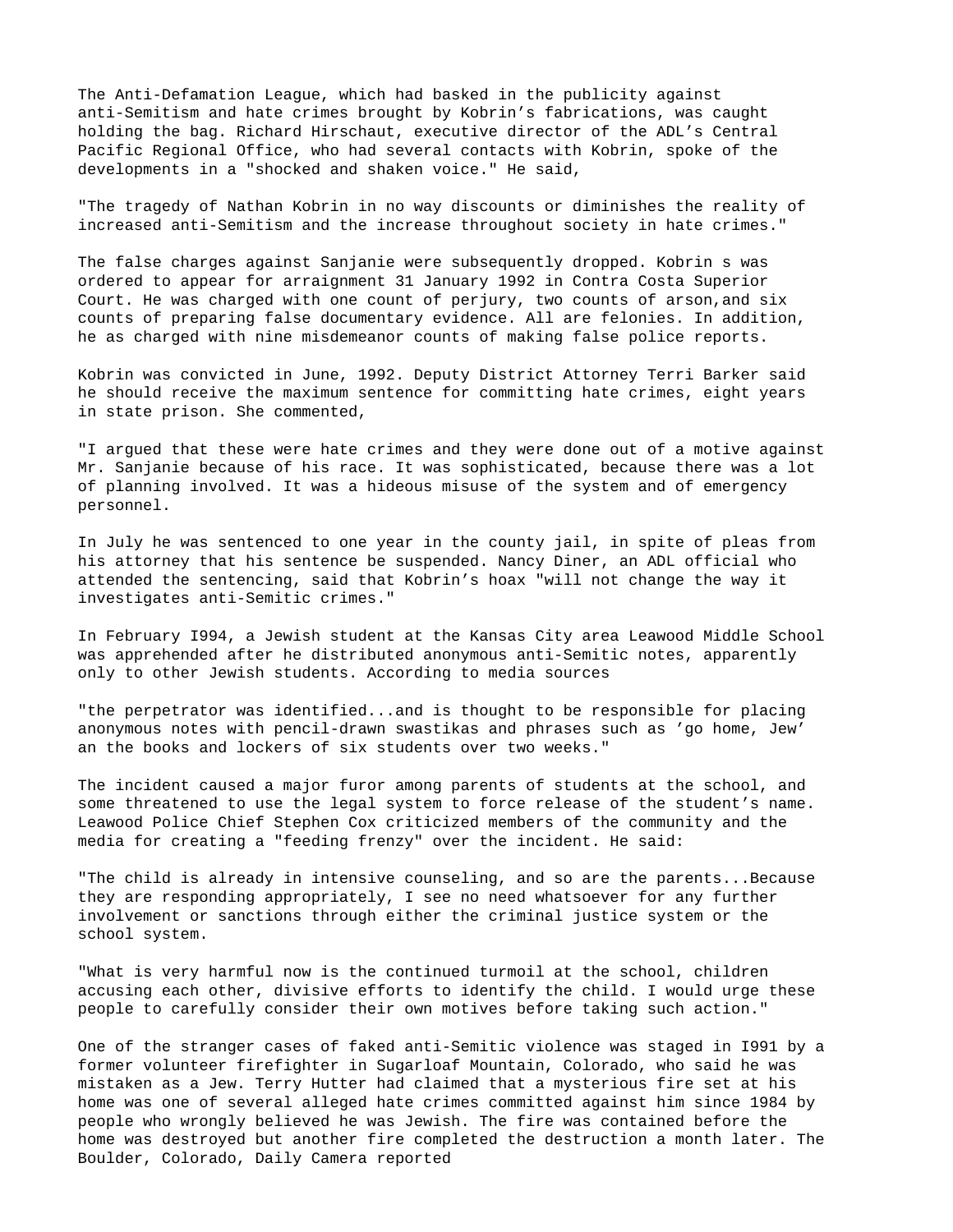"Investigators discovered that, in a videotape of the fire, Hutter inadvertently was recorded talking about setting the fire. Hutter and another man involved in the taped conversation, Curtis Covey, didn't realize they were being recorded."

In April, 1992, Terry Hutter pleaded no contest to a charge of third degree arson. He was sentenced to eight years probation and mandatory psychiatric counseling.

A Chicago-area case of anti-Semitic vandalism in a West Rogers Park townhouse was originally thought by police to be a hate crime. On 5 February 1994, however, police had arrested Shazz Steele, 17, and his 14-year-old girlfriend. The two were charged with the vandalism and with burglarizing the same house. Belmont area Police Sgt. Rick Batrich said that the youth, who apparently knew the owner of the townhouse and that the two painted the graffiti to link the burglary with the other unsolved anti-Semitic incidents in the area. "They did this to throw some attention off themselves," he said.

It was one of the worst anti-Semitic cemetery desecrations in recent memory. Los Angeles County sheriff's investigators initially believed that the June 1991 incident at Home of Peace Cemetery in East Los Angeles, one of the oldest Jewish cemeteries in the area, may have been a hate crime. According to news reports,

"More than 24 tombstones were knocked over and Nazi swastikas, Ku Klux Klan 'KKKs' and devil worship slogans were painted on some walls and tombs."

Within days the case was solved. The owner of C.D.T.A. Security, Roger Ricardo Sapien, 27, of Rosemead, wanted to obtain the security contract on the Jewish cemetery. According to authorities, Sapien, with the aid of two confederates, apparently committed the vandalism in order to discredit the firm currently providing security there.

Information on the case took detectives to Sapien's home, where they found the guard dogs recently stolen from the cemetery. The three were booked for investigation of vandalism of a religious cemetery, a felony, and Sapien was charged with theft of the dogs.

In Cooper City, Florida, Jerome and Jamie Brown Roedel, a Jewish couple, returned home to find their home trashed and burglarized. The April 1993 as incident included anti-Semitic graffiti in the form of swastikas painted on the walls. News reports indicated that

"Outraged community leaders, police and residents moved C quickly to stem what they thought was the start of a trend in hate crimes. within two weeks, an interfaith council to promote unity among ethnic and religious groups was organized." 55

A detailed eight-month joint investigation with the Cooper City Police, the FBI and the Florida state Department of Insurance Fraud was conducted.

According to Police Detective Bobby Cates:

"In the weeks prior to the burglary, Jamie Roedel purchased several expensive items...She then conspired with several people to stage the burglary and vandalism. She also filed a claim with Allstate, her insurer, for \$47,000 in losses and damages."

The insurance company paid Roedel \$30,000. After she collected the money, Jamie Roedel left her husband and began living an expensive lifestyle with a boyfriend. In December 1993 she was charged with fraud and grand theft. She was freed on \$2,000 bail. Her estranged husband was not charged in the case.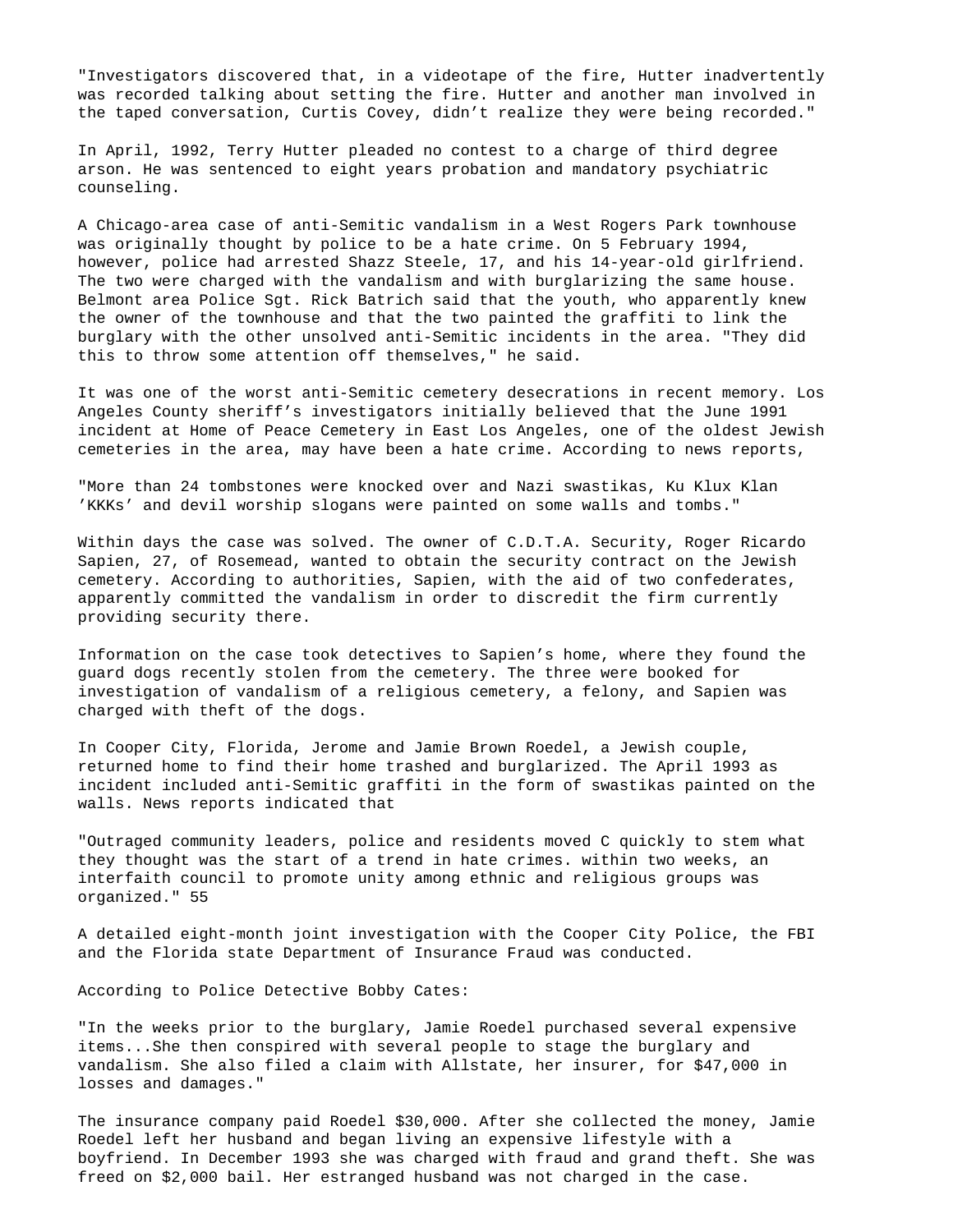Swastika-painting vandals were suspected of setting fire to the basement of a downtown Denver restaurant 10 June 1990. The restaurant's Jewish owners were beside themselves with outrage at the ugly graffiti ("Hitler Reborn," "Die Jew."). Lee Naldman, owner of the Egg Shell Restaurant, also noted that business was down 40%, according to the Rocky Mountain News: Denver police intelligence officers suspected skinhead involvement. Denver Mayor Frederico Pena ordered an investigation into recent racist acts in the city and the News carried several alarmist articles on growing racism and anti-Semitism. Lee Naldman said, "I think there's a lot more anti-Semitism in Denver than people realize." 58 City leaders responded with outrage, stepped up police activity and called for new anti-racist legislation. As the investigation proceeded, however, it became more and more apparent that skinheads were not involved in the event and the possibility of a hoax loomed on the horizon.

Denver police have heavily infiltrated local gangs and skinhead groups and had kept meticulous track of racist and anti-Semitic incidents in the a community. The News noted that most incidents were "committed by adolescents - perhaps bored and ignorant of the consequences of their acts - and not by organized hate groups...", a fact that is often ignored. A one-paragraph article finally noted that "Swastikas spraypainted on the walls of the restaurant may have been an effort to mislead." In a later article on "hate crime hoaxes," News reporter Kevin Flynn noted that

"After all the grandstanding and headlines, the spray painting of swastikas in the Egg Shell arson is now believed to have been a hoax, and not to have involved neo-Nazi skinheads at all. Investigators believe the swastikas were S meant to divert suspicion."

In one prominent case the suspected perpetrator of a hate crime hoax and insurance fraud was acquitted on the basis of insufficient evidence. Susan and Curtis Klein, a young Jewish couple, returned home to find .their Germantown, Maryland, townhouse vandalized. Swastikas were painted on the living room carpet, bedroom mirrors, walls and hallways. Most of their clothes were ripped and most of their furniture was either painted black, ripped, scratched or smashed. The deliberateness and effort required to commit the 22 March 1991 vandalism was highly unusual in alleged hate crimes. Someone would have to have spent the better part of an hour attending to the detailed graffiti and vandalism. In the bedroom of their 8-year-old son, the words "Jew Boy" were sprayed on a mirror. According to Mr. Klein, "The officer said this is the worst case of vandalism he's ever seen in a private home." He added,

"We grew up being taught about the holocaust and being K told, 'Never again,' and here we are now.60I don't think we've gotten through the state of shock."

The apparent hate crime was committed just a day before Jeffrey Lee Eskew, a self-styled skinhead, was acquitted of breaking and entering, malicious destruction and religious vandalism at the an Orthodox Jewish boy's school in Montgomery County, Maryland.

The response to the anti-Semitic vandalism was overwhelming. Five hundred people volunteered to help Curtis and Susan Klein clean up their home. A raffle was organized to raise money for the Kleins. Area businesses donated food and soft drinks for the volunteers and a local hauling company offered to provide a truck to haul debris. Newspapers printed an address where donations could be sent to the Klein family.

Police skepticism crystallized early in the investigation. Aside from the unusual time-consuming deliberateness of the attack, the most obvious clue was the issue of secondary gain. The Kleins became local heroes and symbols of the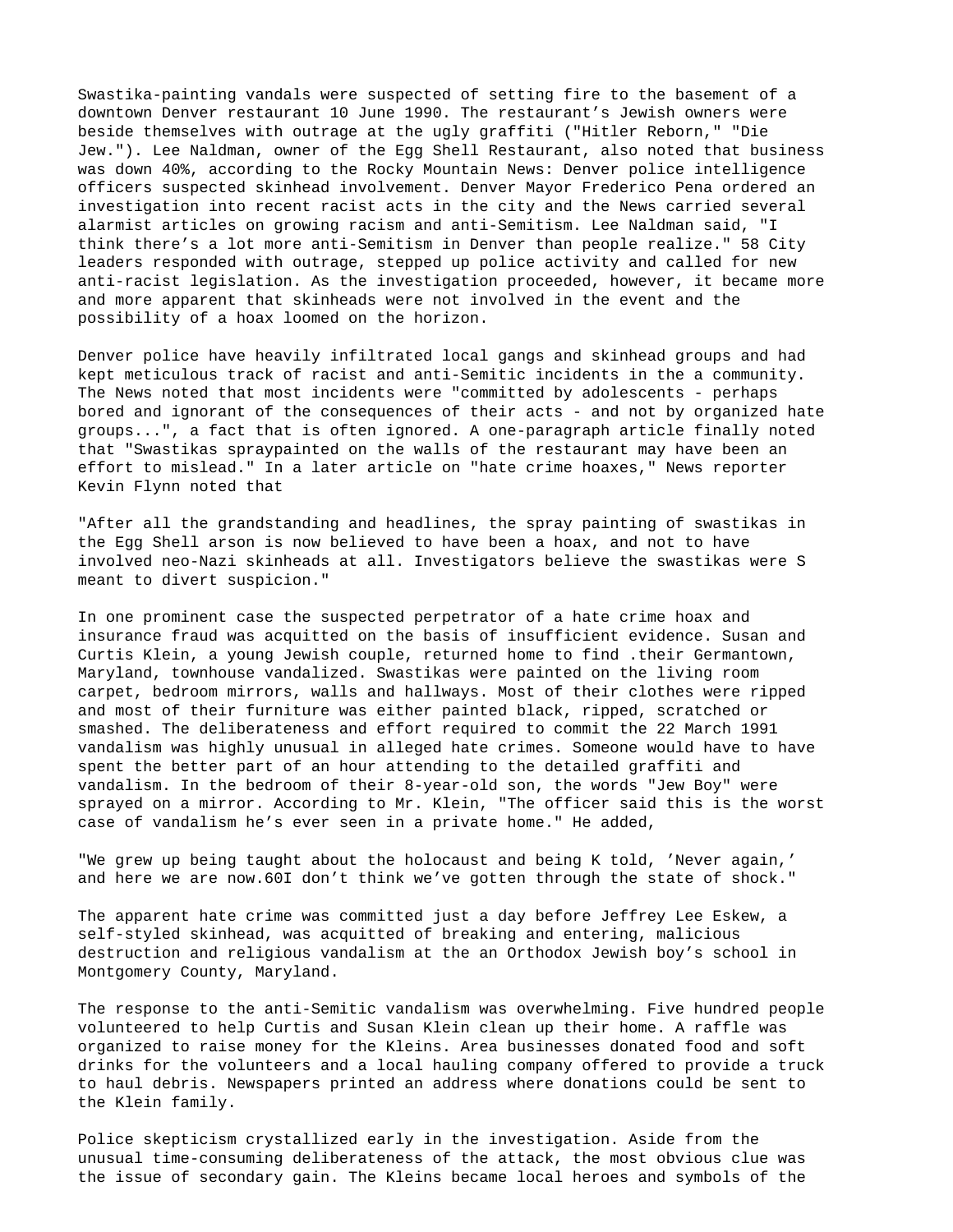struggle against anti-Semitism. According to news reports Mr. Klein claimed that,

"...90 percent of their belongings were slashed, broken, shredded or marred with black spraypaint that was used to write hate graffiti throughout the house."

A review of hate crimes against property and anti-Semitic vandalism suggests that cases where the perpetrators go to this much effort to send a message are extremely rare. For a person to take time to shred clothes, for example, implies a deeply personal motive for the vandalism, suggesting that it might have been someone with a personal animus against the victim. Investigators could not locate anyone who fit this description. On the other hand, cases like this often prove to be hoaxes. According to Montgomery County Police spokesman Harry Geehreng,

"We have not established a motive. We have no suspects. It?s strange. why was this family targeted? There were other Jewish families in the area."

Before long the media began reporting that Curtis Klein was a suspect in the case, although no charges had been filed. The Kleins' attorneys, Barry Helfand and Alan Goldstein, were accused police of "leaking information" to the press. Goldstein spoke of it in conspiratorial terms, saying the police were trying to "poison the public's mind." It was also learned that Klein had been charged with stealing approximately \$1,300 from a Germantown beauty salon where he used to work. On advice from his attorneys, Klein refused to answer any questions.

On July 6th, Montgomery County police charged Klein with felony theft, destruction of property and filing a false crime report in order to collect more than \$31,000 from his insurance company. Anti-Defamation League regional director David Friedman, who had taken an interest in the case, expressed "sadness" at the direction the case had taken. Klein denied the charges and said he had been a victim of hate violence. His wife was not charged.

A district court statement of charges detailed several inconsistencies in Kleins account.. Montgomery County detective Kevin Stone said that entry was apparently not forced. Curtis Klein reported to work as a hairdresser about 10:15 AM on the day of the incident, giving him ample time to vandalize the house. A neighbor said that the Kleins' dog, which had always barked at strangers, did not bark that morning. Although many of the Kleins' belongings were destroyed or damaged, some items that were obviously Jewish were not harmed -- somewhat the opposite of what might be expected in a bona fide hate crime.

Police immediately searched for a spraypaint can, but it was three days later that the Kleins turned in a can they said was found under the debris. The can had been purchased at the hardware store closest to the Klein residence, and a clerk said that Curtis Klein had been in the store on the morning of the vandalism. Klein at first claimed that \$6,750 in jewelry had been stolen, but later said it was not missing.

The statement also said that the Kleins were in debt, including \$5,000 owed to the Internal Revenue Service and \$7,000 to relatives. Their combined incomes were \$41,000, from which \$580 monthly was for car payments and \$765 for rent on the townhouse, police said. They had taken out a renters. insurance policy less than three months before the incident, had broken their lease and made plans to move shortly before the vandalism.

In September 1991 the case came to trial. Eight prosecution witnesses testified. Frank Bell, property specialist for the USAA Property and Casualty Insurance Company, said that Klein had claimed compensation for a glass-topped dining room table. Bell testified that "a chunk" was broken from the table when he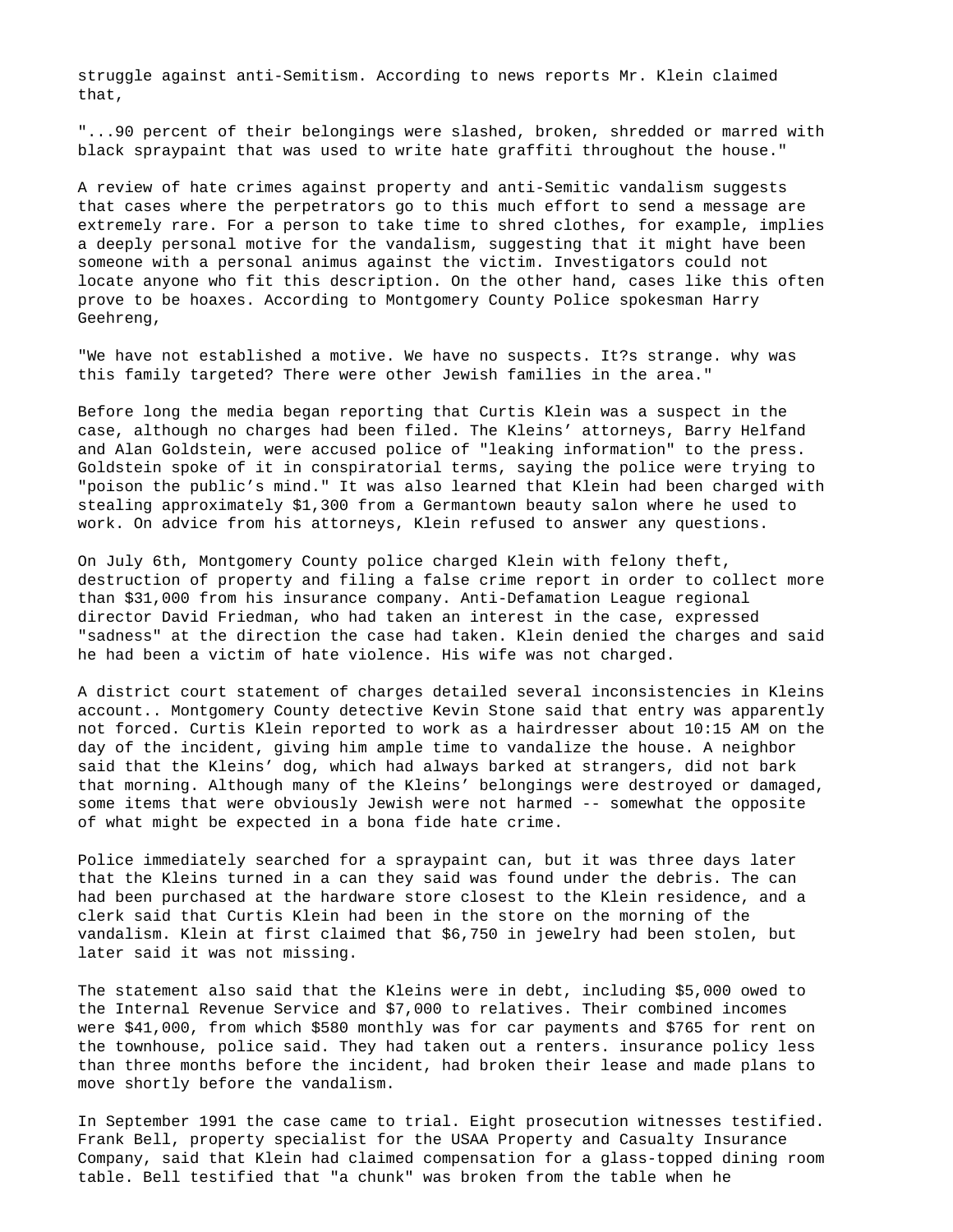inventoried damages on March 25. However, a police photograph taken of the table during the investigation on March 21 showed that it was unbroken at that time, suggesting that it had been broken afterward.

Nevertheless, the evidence against Klein, although seemingly strong, was circumstantial. Hardware store clerk Jay Russell could not identify Mr. Klein as the man who purchased the spraypaint, although he remembered him in the store that morning. Claiming that the evidence presented by the state was "speculative," Judge William C. Miller found for the defense and acquitted Curtis Klein of all charges. with respect to the failure of the Kleins, dog to bark at the alleged vandal, Miller said, "The onlg7thing the court can infer is that this dog is not a very good watchdog." A week later Maryland Assistant State's Attorney James Trusty dropped the charges in the alleged theft of \$1,300 from Klein's former employer. Klein had been accused of destroying and falsifying receipts between 1 November and 16 November 1990 police said. Kleins' attorney, Barry Hefland, said,

"My client has already admitted it to police. My client had a nervous breakdown over this case. In spite of his admission, I'g8have won the case, he has reimbursed his former employers."

But it was not over yet. Once again the mysterious anti-Semitic vandal struck the hapless Klein family.

In June 1992 -- fifteen months after the first anti-Semitic incidentSusan Klein said she opened the door of her new apartment and faced a black Nazi swastika painted on the walls. As in the March 1991 incident, couches, chairs, drapes and clothing were slashed. Drawers were strewn about, china closed and kitchen cupboard doors were opened and everything seemed to have been spotted by black spraypaint. "Jew" was painted across a table and a picture of a rabbi was slashed. Police said they found no sign of forced entry. Mrs. Klein expressed concern that police would consider her husband a suspect once again.

In October, 1994, three Tacoma residents returned home to find antiSemitic slogans and swastikas, along with anti-homosexual graffiti spraypainted all over their apartment. Upholstery was slashed, plumbing torn loose, and red paint splattered throughout the interior. Somebody had taken a long time to complete their "hate crime," which occurred while the three were attending a Gay Pride celebration in nearby Vancouver, British Columbia. Interestingly, in spite of the swastikas, none of the victims was Jewish although all three were evidently homosexuals. Media coverage of the event was extensive, and the victims received several private donations from sympathetic citizens. Police estimated the damage at \$80,000.

A month later Tacoma police received a tip through a local "hot line." After an investigation, the "hate crime" took on another tone. According to media reports,

"Three Tacoma residents, once considered victims of bigotry, were arrested...and accused of vandalizing the rental home they shared, then reporting it to police as a hate crime motivated by their gay lifestyle.

"Eric Lee Sturgis, 26, Lee Erick Brovold, 24, and Michelle L. Murray were each charged yesterday...for their roles in the destruction of their home...and the subsequent insurance s claims they made."

Police arrested Sturgis and Brovold as they were attempting to flee the state. Investigators searched three storage units, one 10 by 30 feet, where the suspects apparently moved the goods as donations accumulated. Prosecutors also charged that Sturgis and Brovold had threatened to kill witnesses who said the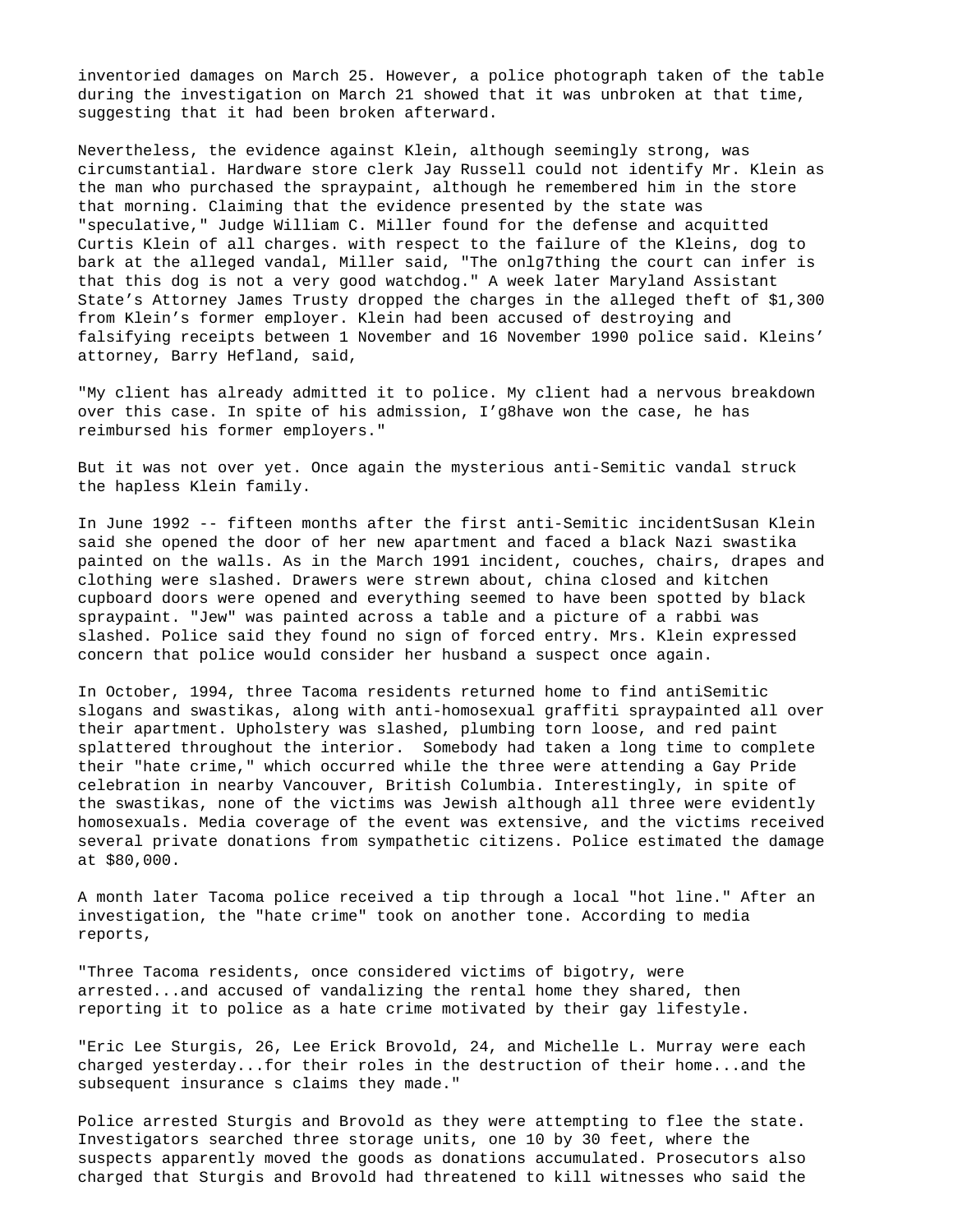two had admitted the hoax to them.

l ADL Bulletin, March 1985.

2 Ronald Smothers, "Hate Fliers Inflame Mayoral Race in New Orleans," New York Times (27 February 1994).

3 Ibid.

4 James Feron, "Yonkers Housing Advocate Held in Fake Death Threats." New York Times (1 December 1988).

5 Sharon Broussard, "Swastika Raid On Deseg Supporter." New York Daily News (28 November 1988).

6 "Yonkers Woman Admits Faking Death Threats and Anti-Semitic Graffiti," Jewish Telegraph Agency (1 December 1988).

7 "Jewish Shops Struck," Associated Press (24 November 1985).

8 Joe Starita, "Vandals Arouse Fears Of Anti-Semitism," Miami Herald (6 December 1985).

9 William Saphire, "Jewish Defense Group Organizes Patrols," Kansas City Jewish Chronicle (6 December 1985).

10 Bill Farrell and Alton Slagle, "Han Nabbed in Rock Spree," New York Daily News (10 December 1985).

11 Jewish Telegraph Agency, "NY Jewish Vandal Nabbed," Kansas City Jewish Chronicle (20 December 1985).

12 Nels Nelson, "Nazis Win Permit For Park Rally Sunday," Philadelphia Daily News (21 February 1979).

13 "Park Service Rescinds Permit for Nazi Rally at Independence hall," New York Times (24 February 1979).

l4 Barbara Sullivan, "3 Arsons Ignite Old Fear of AntiSemitism," Chicago Tribune (1 September 1983).

15 Karlynn Carrington, "4th Target Hit By Arson," Hartford Courant (18 September 1983).

16 Sullivan, Op Cit.

17 Michael J. Davies, "Covering An Arsonist's Acts," Hartford Courant (2 October 1983).

l8 Tao Woolfe, "Father Says His Son Confessed To Rabbi About Arson Attacks," Hartford Courant (16 December 1983).

19 Editorial, "Peace In The Family," Hartford Courant (15 December 1983).

20 Dave Lesher, "Arson Arrest Ended Obsession For Police," Hartford Courant (17 December 1983).

2l "Suspect Planned To Set More Fires, Authorities Say." Hartford Courant (24 January 1984).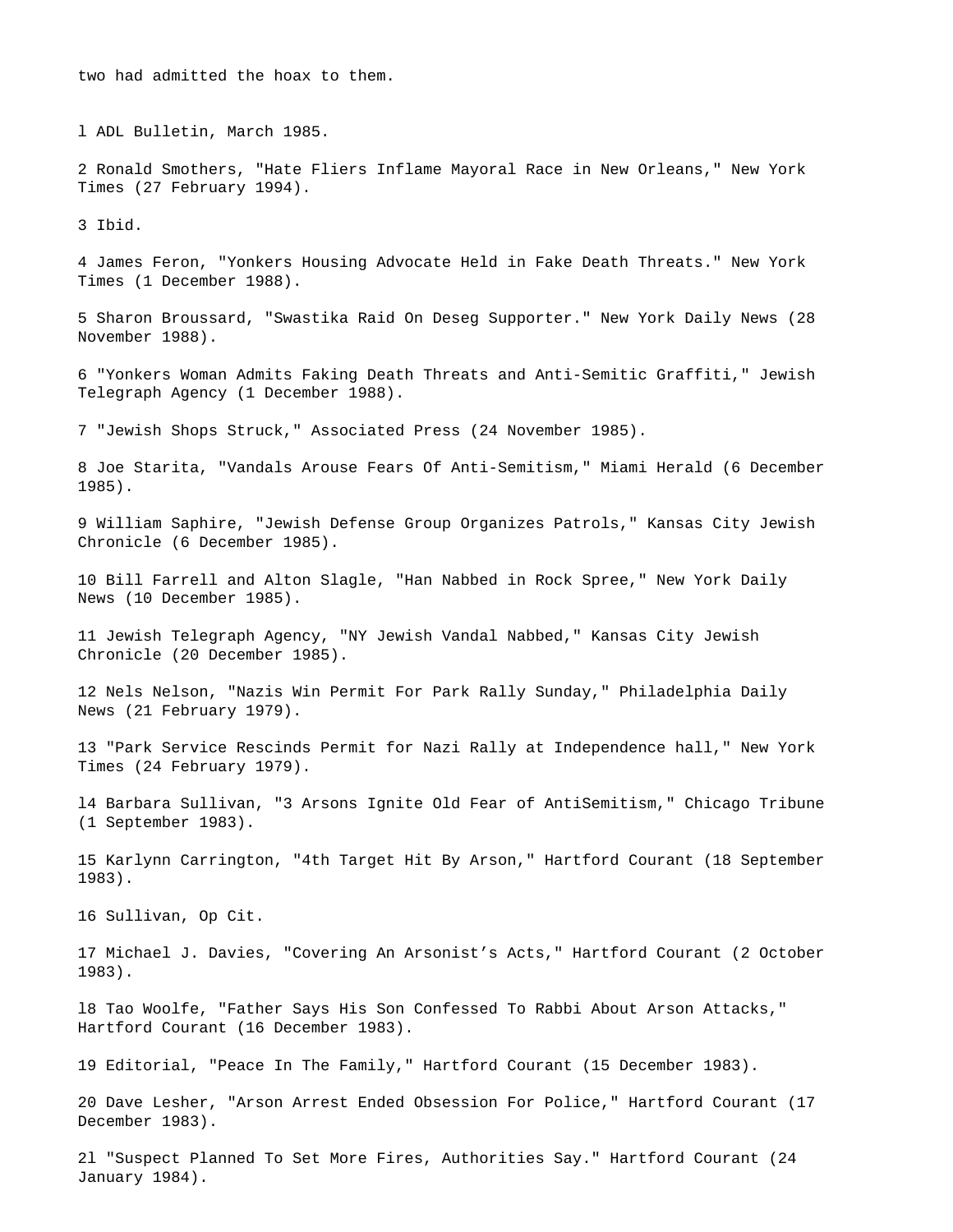22 Dave Lesher, "Youth Given Suspended Sentence For Setting Hartford Fires Hartford Courant (28 February 1984).

23 "Mort Gets Trashed?," Newsweek (8 May 1989).

24 Joe Palka, "Mouthing Off," Washington Times (8 May 1992).

25Thomas G. Keane, "Fire Dept's Swastika Probe is Stalled," San Francisco Chronicle (20 February 1988).

26 Ibid.

27 "Swastikas Fainted On Apartments By Two Jewish Youths," Jewish Sentinel (31 March 1984).

28 Rhone Melody Bosin, "Jewish Youth Charged In Swastika Burning," Washington Jewish Week (6 August 1987).

29 Ibid.

30 Frank Argote-Freyre, "Jewish Teens Charged In Spray-Painting." Asbury Park Press (18 July 1989).

31 Frank Argote-Freyre, "Swastika Incident Not Considered AntiSemitic Act." Asbury Park Press (23 July 1989).

32 Ibid.

33 "Acid Attack Puzzles Police: Sexton's Story Stirs Questions," Milwaukee Journal (8 December 1985).

34 Ibid.

35 Ibid.

36 Editorial, "Synagogue Incident is Shocking," Milwaukee Journal (11 December 1985).)

37 Jay Anderson, "Several Suspected in Synagogue Case," Milwaukee Journal (24 July 1984); Alicia Armstrong, "Vandals Strike at Jewish Center," Milwaukee Journal (27 July 1985).

38 "Vandalized Apartment is Latest Attack on Sexton," Milwaukee Journal (20 December 1985).

39 "Brother Says Sexton Was Depressed, " Milwaukee Journal (161 May 1986); "Additional Tests Ordered On Cause Of Sexton's Death," Milwaukee Journal (17 May 1986).

40 Lisa S. Lenkiewicz, "Woodside Rebuilds, Arsonist 'Known' But Still At Large," Washington Jewish Week (6 August 1987).

41 Nat Kanter, "Jewish Youth Arrested In Swastika Fire," New York Daily News (29 August 1979): United Press International, "Dog Stirs Swastika Burning," (April 1980).

42 Garth Wolkoff, "Hate Crimes Damaging Health of Concord Man," Northern California Jewish Bulletin (6 September 1991).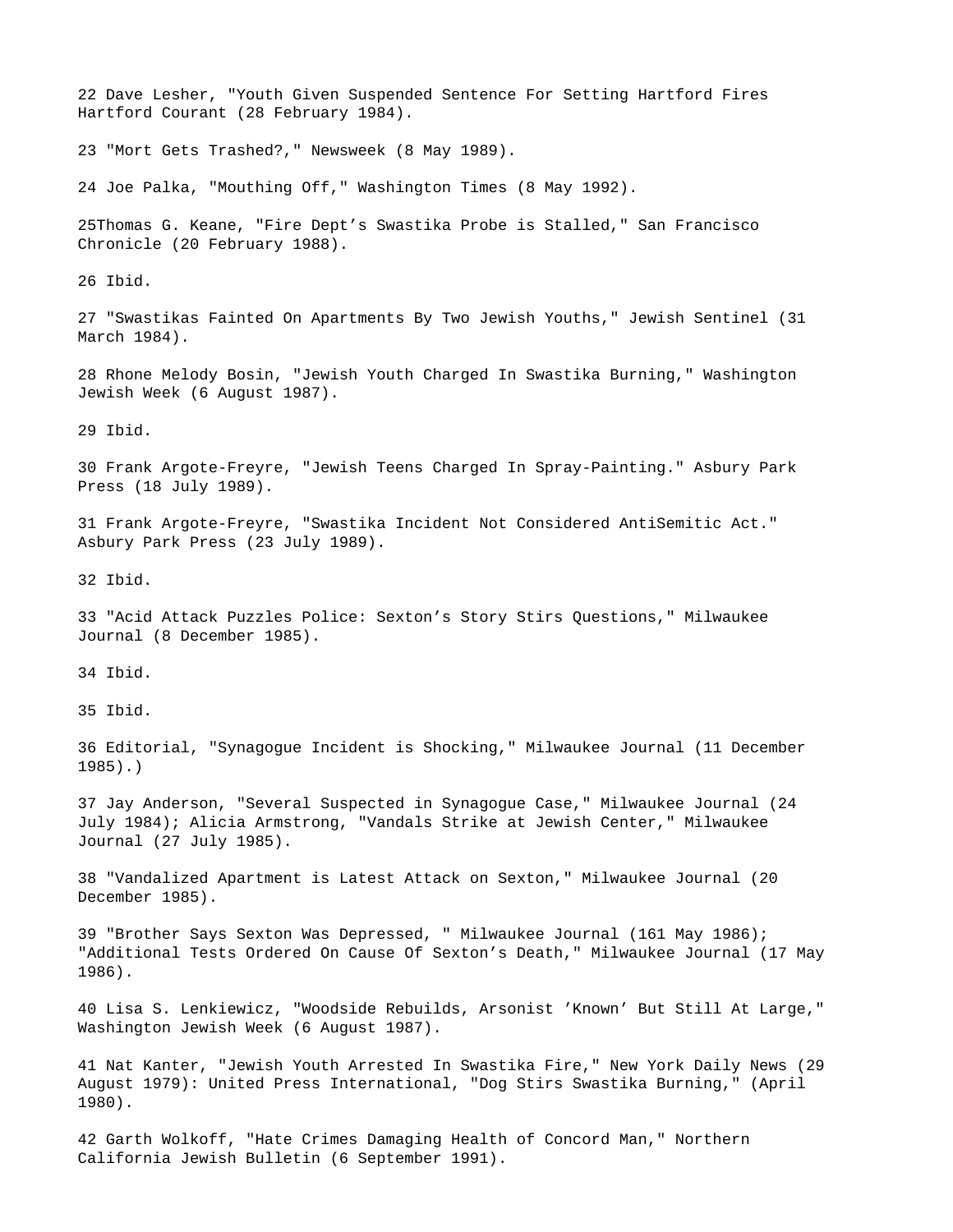43 Ibid. 44 Ibid. 45 Robert J. Lopez, "Alleged Harassment Victim Says He Wrote Some Hate Letters Himself," Oakland Tribune (12 September 1991). 46 Garth Wolkoff, "Concord Man Admits Fabricating Anti-Semitic Attacks," Northern California Jewish Bulletin (20 September 1991). 47 Ibid. 48 David Mills, "Han Ordered To Trial In Hate-Crime Hoax," West County Times, (17 January 1992). 49 Garth Wolkoff, "Han Who Faked Hate Crimes Gets Year In County Jail," Northern California Jewish Bulletin (17 July 1992). 50 Christine Vendel, "Jewish Student Placed Anti-Semitic Notes, Police Say," Kansas City Star (11 February 1994). 51 Ibid. 52 Julie Hutchinson, "Ex-Firefighter Pleads No Contest to Arson," Daily Camera (15 April 1992). 53 "Youths Charged In Burglary Case,? Chicago Tribune (7 February 1994). 54 George Ramos, "Security Firm Owner Arrested In Vandalism," Los Angeles limes (8 June 1991). 55"Woman Faked Hate Crime to Collect Insurance, Police Say," (Chicago Tribune (2 January 1994) 56 Ibid. 57 Hark Brown, "Swastikas In Denver: Isolated Incidents, or Worse?" Rocky Mountain News (13 June 1990). 58 Tustin Amole, "Pena Orders Investigation of Racist Acts." Rocky Mountain News (14 June 1990); For Racial Justice," Rocky Mountain News (23 December 1990) 59 Kevin Flynn, "Hate Crime Hoaxes: Lies Sabotage The Battle I Aï¬ 60 Enrique J. Gonzales, "Vandalized: Jewish Family Finds Clue, But Still in 'State of Shock,'" Washington Times (23 March 1991). 61 Peter Kelly, "500 To Clean Up Vandalized Home," Montgomery (Journal (28 March 1991). 62 Larry Witham, "Vandals' Victims Refuse to Relocate." Washington Times (29 March 1991). 63 Ibid. 64 Joanna Shuman, "Kleins Maintain Their Innocence in Hate Crime," Montgomery gazette (10 April 1991). 65 Arlo Wagner, "Hate Victim Charged as Fake," Washington Times (17 July 1991);

Retha Hill, "'Hate' Crime Victim now The Accused," Washington Post (17 July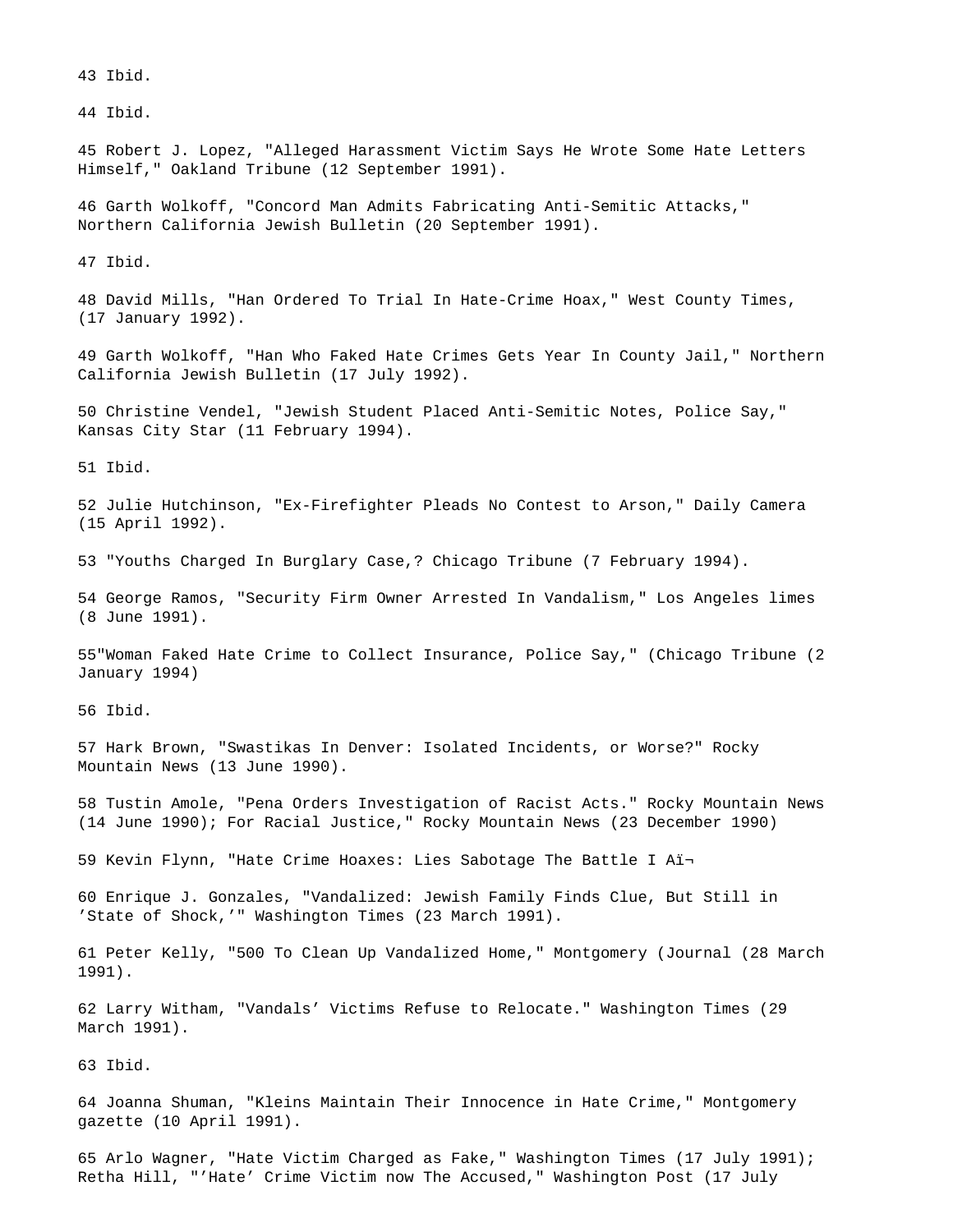1991).

66 Arlo Wagner, "Homeowner-Vandal Case Isn't Proven, Lawyer Says," Washington Times (27 September 1991).

67 Arlo Wagner, "Man Acquitted on Charges He Vandalized His Own Home," Washington Times (1 October 1991).

68 Arlo Wagner, "Man Acquitted of Vandalizing Own Home Also Freed on Theft," Washington Times (9 October 1991).

69 Arlo Wagner, "Couple Reports anti-Semitic Acts for Second Time," Washington Times (12 June 1992).

70 Joe Mooney, "Hate Crime A Scam, Say Charges," Seattle Post Intelligencer (September 13, 1994).

Chapter 7

Other Minorities

Although Blacks and Jews are the subject of most of the hoaxes, members of other ethnic groups have also taken part. A Seattle, Washington, case involving an Asian man demonstrates how complicated hoaxes can become. Cases

In November 1990 the Seattle Chinese Post, an ethnic weekly, carried the headline: "UN Rally Against Racism, In Support Of Park," referring to Darres Park, a 23-year-old Korean-Chinese student, who had claimed he was attacked by six white men wielding baseball bats and tire irons. Park was quoted as saying

"Hate crimes -- that is, usually racially motivated crimes -- have been on the rise and traditionally Asians have been told to grin and bear it. This rally is telling them something different...they don't have to be victims." Park claimed that three whites had held off his two Caucasian friends A while a small crowd gathered to cheer the attackers on, some of them yelling, "Brain the gook." He also said that without his knowledge of martial arts his attackers would have succeeded.

Clearly, Darres Park had become a local hero in the fight against bigotry and prejudice. On November 14, Park spoke at an "anti-hatred" rally sponsored by a University of Washington civil rights group. Chanting "Hey ho, hey ho, racism has got to go!" and waving banners, some 150 University of Washington students marched on the University President's office demanding justice. Accounts of the alleged attack appeared nationwide, as well as in the International Herald Examiner.

But there were problems with the story. Although Park claimed that he had reported the attack to police after a visit to a local hospital, police had no record of a report being filed. In fact, they had contacted Park after a story about the attack appeared in a community newspaper. Kevin Kane, a friend of Park who claimed to have witnessed the attack and who backed up Park's assertion that he had reported the attack to police, revised his account under police questioning "I told them I was not at the station when the report was filed," he said.

This was not a routine hate-crime hoax. On I3 December 1990 Darres Park and a confederate were charged with three armed bank robberies in Seattle and Battle Ground. Also charged in the bank robberies with Park was Joseph Fritz, white, who had also "witnessed" the attack on Park and initially supported his account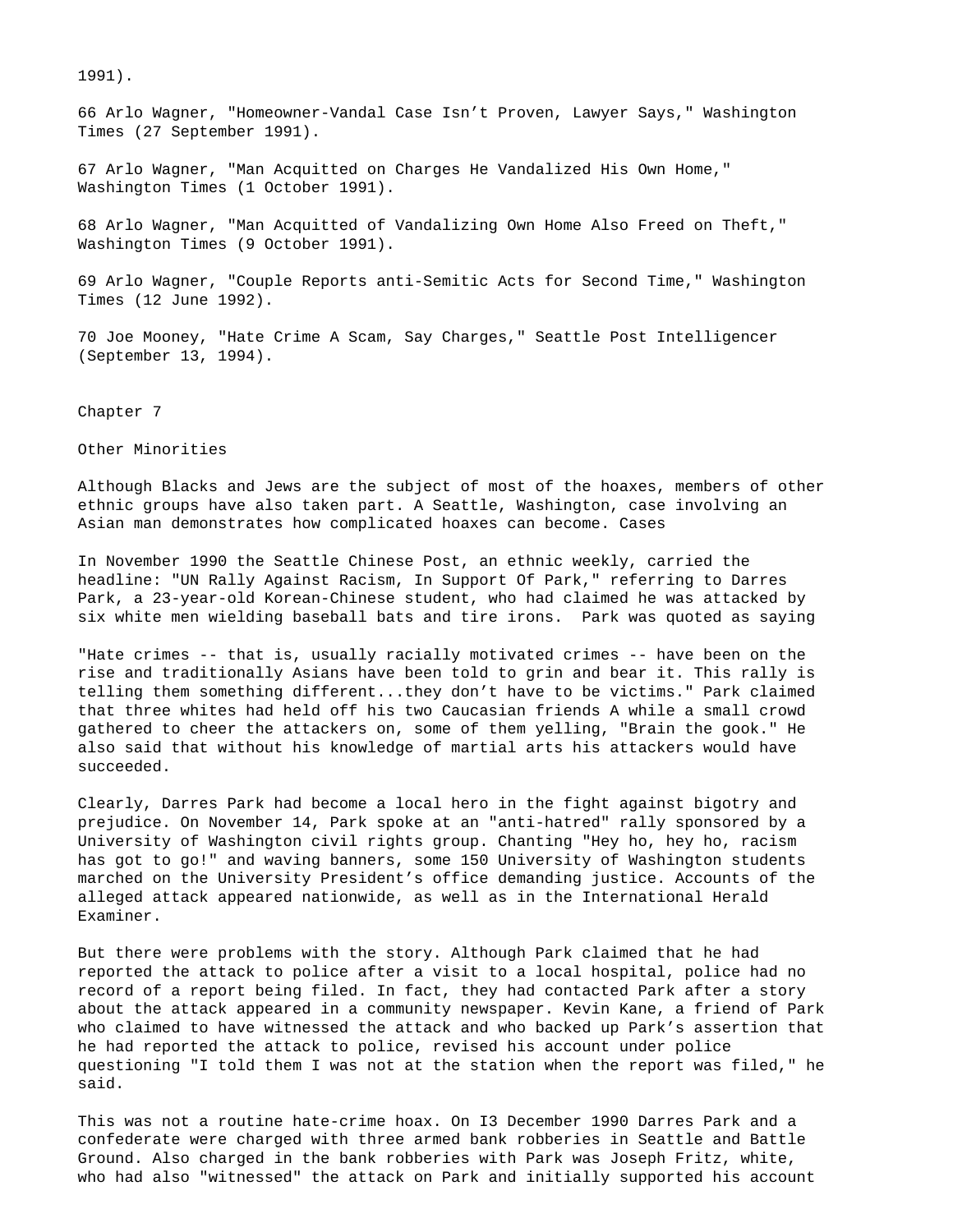to newspapers and police.

On December 18, Seattle Police reported that Park's account of the alleged "hate crime" was a gross exaggeration. The event, it turned out, involved an altercation outside a nightclub in which Park and a single opponent were both armed with clubs, not six racist skinheads as Park had reported.

On 28 January 1992 Park pleaded guilty to bank robbery charges under an arrangement where the government agreed to drop weapons charges. Under federal sentencing guidelines he could receive up to 80 years in prison. A Maryland House of Delegates candidate returned to his Ft. Washington home in September 1990, to find two of his campaign signs burning in his yard and racial epithets painted on his garage. David Valderrama, a former Prince George's County 0rphan's Court Judge of Filipino descent, was running on a A slate of candidates called the "Democratic Unity Team," which included five blacks, the judge and one white. He speculated that the incident was "the work of a bigot or political opponent."

Within a few days another story began to emerge. As investigating officers probed deeper into Valderrama's story, he stopped cooperating. Lt. Col. Robert Phillips, commander of the patrol division, noted that he failed to keep appointments for questioning.

"On the first occasion, he did not keep the appointment, indicating that his schedule prevented it. On the second occasion, he said he would not give a statement on the advice of his attorney."

Police also said that they had possible fingerprint evidence in a case of alleged hate-mail directed at Valderrama, but when they asked him to provide his fingerprints or to take a polygraph examination he refused. In the meantime, the criminal investigation's focus began to shift toward a campaign staffer who also refused to cooperate. Investigator's had come to suspect someone on the staff because of the skillfully generated publicity by Valderrama's handling of the incidents.

On 15 September, 12 days after the incident occurred, the case was closed, although a WUSA-TV television report said that Valderrama was a suspect in the case.

"A major cross-burning case in Prince George's County was closed because of political pressure, according to reports, which say that the stumbling block was the office of State's Attorney Alex Williams. Mr. Williams is politically aligned with the person who reported the crime on his property, State Delegate David Valderrama."

A In San Jose, California, Chi Nguyen's family found swastikas and antiAsian graffiti scrawled outside their home on December 1992. The vandals had written "Bitch" in ketchup on Nguyen's daughter Betty's car, and wrote "Nip Bitch" and "KKK" on the sidewalk and driveway of the house. Officer Veronica Damon said the police department was investigating the incident as a hate crime, which carries a maximum punishment of one year in jail and a \$5,000 fine. Betty Nguyen said:

"We're standing up against discrimination and racism - once and for all. I think people should be aware of racial tension in the community."

Five days later, however, newspapers downgraded the "hate crime" to a "prank." Police Detective Sgt. Art Munoz said the 17-year-old culprit, also a Vietnamese-American, had quarreled with Betty Nguyen three months previous and drew swastikas, KKK and slogans on the family property to anger the girl. Detective Munoz said that investigators felt something wasn't quite right at the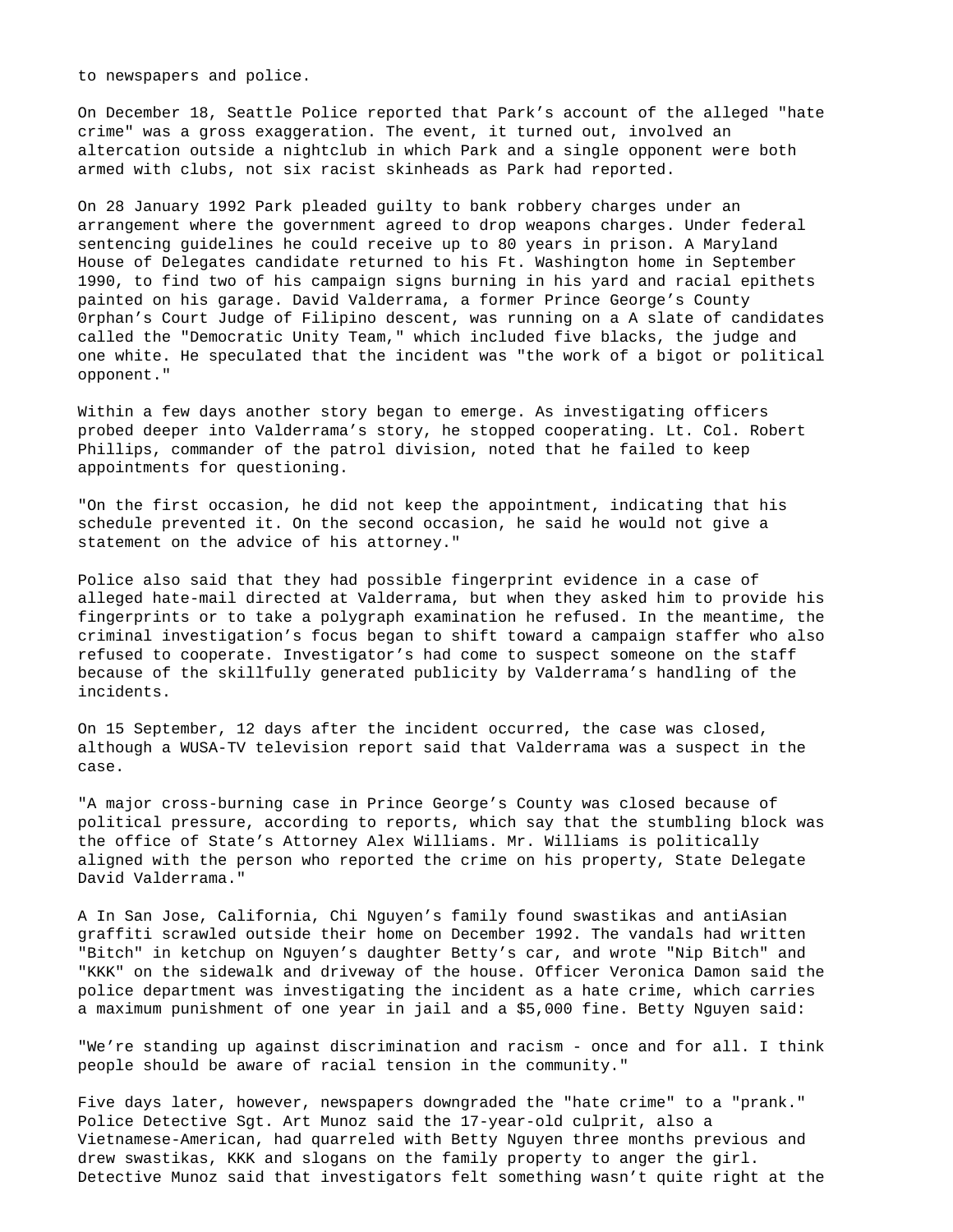beginning of the case. Some of the slurs used almost polite language instead of the ugly terms often used in bona fide hate crimes.

Sergie Rivera Ayala, a native of Mexico and a Spanish instructor at Syracuse University in New York, claimed that he had been abducted at knifepoint by two men. Sheriff's deputies found him lying on the roadside 11 July 1990, his hands tied behind his back with his own bandana. He said he had been shopping for milk at a Cortland grocery story. Deputies didn't believe him and he was arrested for a burglary at a nearby home. Ayala maintained he had been arrested and victimized by police solely because of his race.

Nine months later, in April 1991, Ayala pleaded guilty to a reduced charge of criminal trespass in the second degree, a Class A misdemeanor, and admitted in writing that the abduction story was a hoax. Ayala, in a signed statement, said

"To the extent that there has been created the impression that I was arrested, prosecuted and persecuted because of my Mexican heritage and descent, I apologize."

In Detroit, Michigan, an Arab-American was charged with arson in a 1991 incident in which he blamed anti-Arab racism for a fire at his Dairy Queen. Kareem Khoury, 36, was indicted on charges of arson and insurance fraud in July 1993, according to U. S. Attorney Stephen Markman. According to news reports:

"Prosecutors said Khoury hired an employee to set the January 1991, fire to collect the insurance. The fire caused up to \$500,000 in damage. Days before, someone tossed paint balloons and sprayed graffiti on the restaurant in what authorities said appeared to be an anti-Arab attack."

1 Jean Lepley, "UW Rally Against Racism, In Support of Park," Seattle Chinese Post (24 November 1990).

2 Kerry Godes, "Students At UW Protest Attack On Asian Han," Seattle Post-lntelligencer (15 November 1990).

3 Chuck Tayor, "Justice For Darres Park," Seattle Times (13 December 1990). N M

4 Michael A. Barber and Kerry Godes, "Alleged Attack Victim Arrested," Seattle Post+Intelligencer (13 December 1990).

5 Kerry Godes, "Hate-Crime Story Fakes, Says Seattle Police Dept," Seattle Post-lntelligencer (18 December 1990).

6 Steve Hiletich, "Hoax Perpetrator Pleads Guilty to Bank Robberies," Seattle Post+Intelligencer (29 January 1991).

7 Hark Vane, "Candidate Finds Fire, Epithets in Latest Racial-Tinged Vandalism," Washington Times (3 September 1990).

8 Richard Tapscott and Debbie M. Price, "P.G. Police Question Vandalism Report," Washington Post (7 September 1990). i

9 Hatt Neufeld, "Police Suspect Ploy by Insider," Washington Times (7 September 1990). 1 S

10 "Politics Cited In Cross-Burning Case," Washington Times (15 September 1992).

11 Alan Gathright, "Asian Family's House Vandalized with Racist Epithets," San £958 Mercury News (5 December 1992).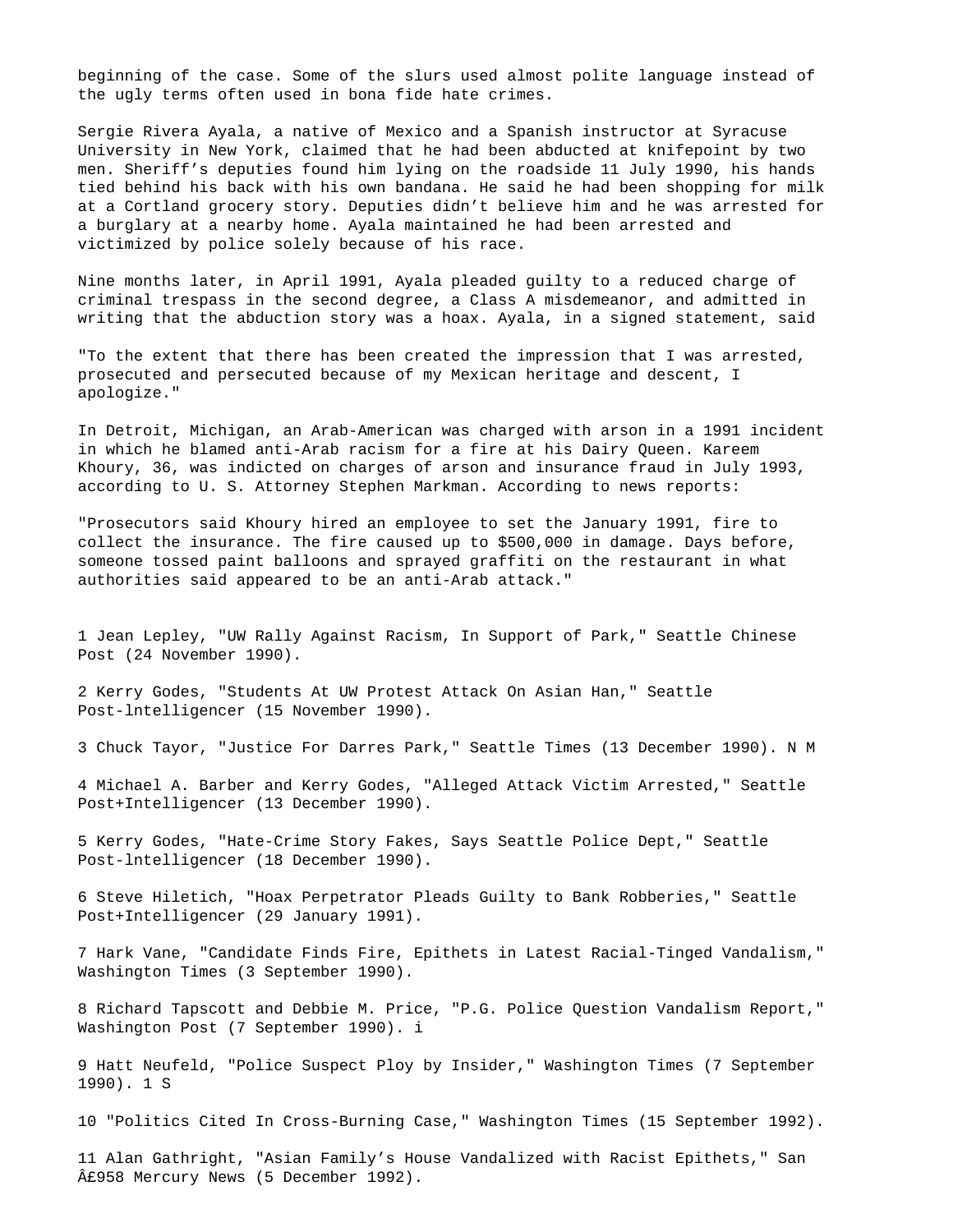12 Betty Barnacle and Rodney Foo, "Hate Crime Turns Out To Be A Prank," San Jose Mercury News (9 December 1992).

13 Jackie Hajerus, "Han Pleads Guilty, Says He Lied, Police Weren't Racist," The Citizen (18 April 1991).

14 "Arson Alleged in Fire That Was Blamed on Arab Hatred, Seattle Times (29 July 1992). S

Chapter 8

False Charges of Racism and Anti-Semitism

Given the strong social taboos attached to anything perceived as racism and anti-Semitism it is no small thing when false charges of this sort are leveled. A major difficulty lies in the fact that both "racism" and "antiSemitism" are vague and poorly-defined terms in popular usage.

Eric Breindel makes this observation about racism:

"The very charge of 'racism' has already been rendered nearly meaningless by those who use it recklessly to describe everything with which they're unhappy - from university tuition increases to the black dropout rate to the indictment of Marion Barry to the appearance of crack in the inner city.'

David Wilson, a columnist for the Boston Globe, noted that "to be accused or racism is like being sprayed by a skunk." He continues: "Even if a wholly exculpatory response can be made, the party charged with racism remains subtly tainted, possibly because the charge itself consists in part of self-fulfilling prophecy. The accused, ordinarily unaccustomed to being insulted and lied about, is unlikely to think kindly of the accuser.

Anti-Semitism is even worse It conjures up images of concentration camps, gas chambers and Nazi Stormtroopers. When Jon Carroll, a columnist for the San Francisco Examiner criticized Israel for its treatment Palestinians, he was deluged with hate mail which he characterized as "easily the most personally hostile I have ever received." He says,

"I was called an anti-Semite. It's a cheap libel because it's so impossible to refute. Try it yourself. I've just called you an anti-Semite. What do you do now? I hope that you didn't say that some of your best friends Jewish That was revealed long ago as just another euphemism for anti-Semitism. So what else? Remember, I actually praised the contributions of Jews to the 20th century culture; that was seen by more than one correspondent as proof of my sneaky tactics.

You can't even point out the unfairness of it. That's called 'blaming the victim.' So what do you do? You just shut up, is what you do. You can't prove a negative. There it is, on the record: You're an anti-Semite because someone said so."

Sometimes resistance is not all futile. Here are some accounts of individuals (and in one case the U. S. Army) who fought back when they were falsely charged with racism and anti-Semitism.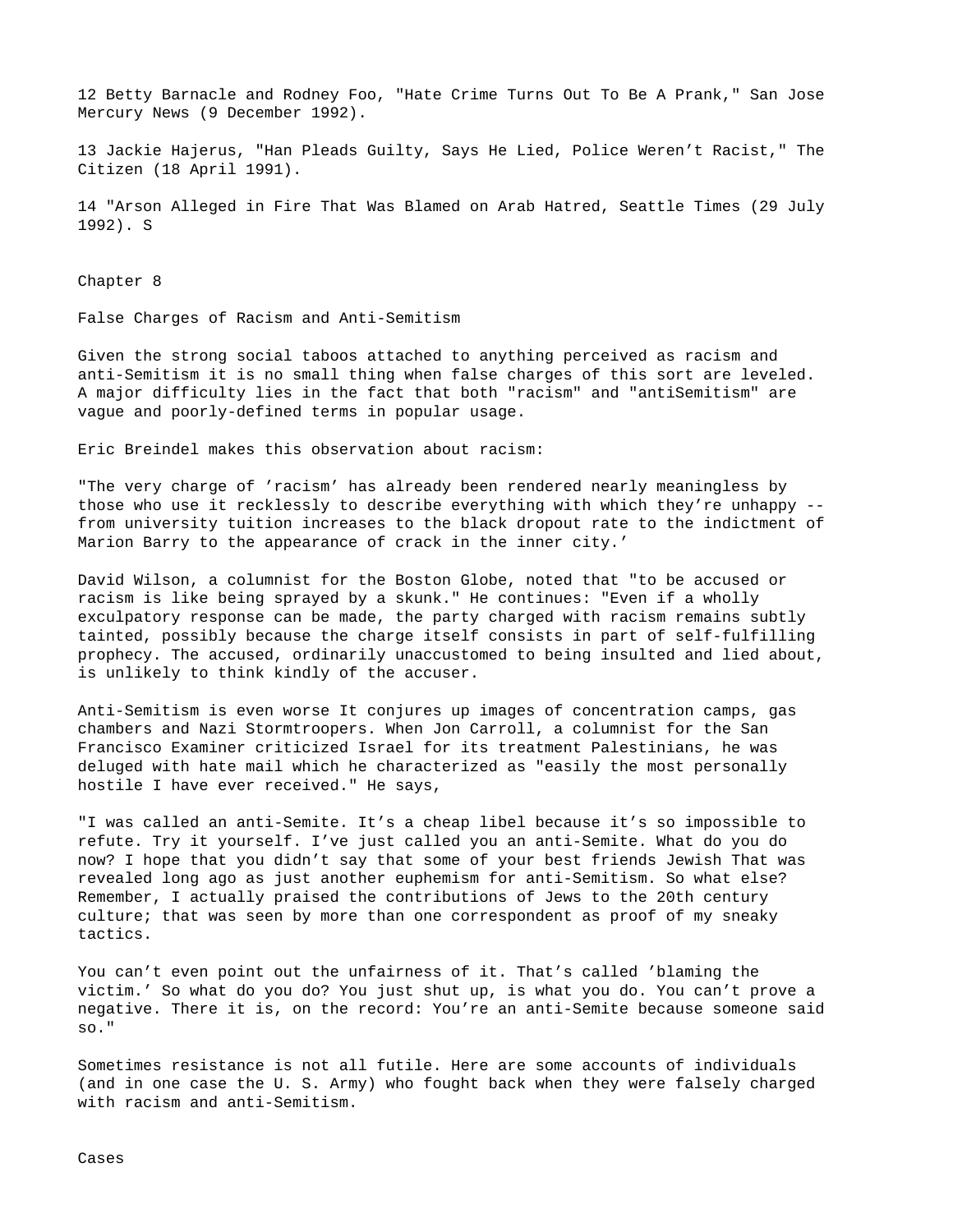An incident which demonstrates the credulousness of both the news media and politicians whenever "anti-Semitism" is invoked occurred when World War e II veteran David Rubitsky, 71, claimed in 1988 that he had single-handedly wiped out up to 600 Japanese soldiers in the battle for New Guinea on 1 December 1942, a transparently fantastic allegation. According to Rubitsky

"[The bodies of the Japanese soldiers] were lying there, on branches, roots, piled like cordwood atop one another. Some were still alive. Some I just hit in the shoulder and couldn't move, some in the legs. So I would just shoot them and bayonet them, shoot them and bayonet them. I was completely an insane man. To think that a human being would do that to another human being, what I did."

Rubitsky, a communications sergeant at the time, said the ordeal took some 21 hours and that he used a .30 caliber heavy machine gun, a Browning automatic rifle and an M1 rifle. He also claimed that he had been denied a Congressional Medal Of Honor for his heroic feat solely because of antiSemitism. He said that Army Col. John N. Mott had told him that "Ne don't give the medal to Jews."

According to Rubitsky, this wasn't his only brush with anti-SemitismVictimization has been a recurring theme in his life. He said his family was frequently victimized while he was growing up in Edgerton, Wisconsin:

""Two times we had crosses burned on our lawn by a political organization," he said. My father was beaten up many, many times for no reason at all. While I was in the service, my mother was being harassed." 6

For several years Rubitsky diligently pursued the Medal of Honor issue, largely through a sympathetic and uncritical news media, and the assistance of the Anti-Defamation League. Due to pressure generated on Rubitsky's behalf by the ADL, including a resolution signed by 92 members of congress, the Army undertook a two-year review of his claim in 1987. as Newspapers around the nation credulously bought the story. An editorial in the San Francisco Chronicle opined:

"The ugly possibility that discrimination played a significant role in denying the Medal of Honor to heroic American soldiers in both world wars has been raised in the extraordinary case of a Jewish veteran credited with single-handedly killing more than 500 infantrymen."

The Madison, Wisconsin, Capitol Times published an articled headlined, "WWII Soldier Started Anti-Semitism Battle Early In Life." Stories dramatizing the anti-Semitism angle appeared in publications ranging from Time magazine to the New York limes. In the meantime, it was learned that Rubitsky had signed a book contract with Warren Kozak, a reporter for National Public Radio, which had heavily publicized Rubitsky's plight. Kozak's sister, Milwaukee attorney Ellen Kozak, is a friend of the Rubitsky family.

On 8 December 1989, following an unprecedented 23-month study of his allegations, the Army concluded that Rubitsky's claim was unfounded. .The Army obtained evidence from forensic specialists and took statements from Rubitsky and 20 others who were at the scene. The Anti-Defamation League called the decision "unconscionable." Abraham Foxman said the ADL would urge Army Secretary Michael Stone to reverse the ruling in spite of the evidence. The Army investigation found that a photograph with a message that "six hundred fine soldiers died because of a single American soldier" was spurious and fraudulent. Japanese and American military records were an agreement that no such an attack by the Japanese had ever taken place.

Even members of Rubitsky's old World War II unit disputed his claim and called it a hoax. George Hess, a member of Rubitsky's infantry regiment said, "It is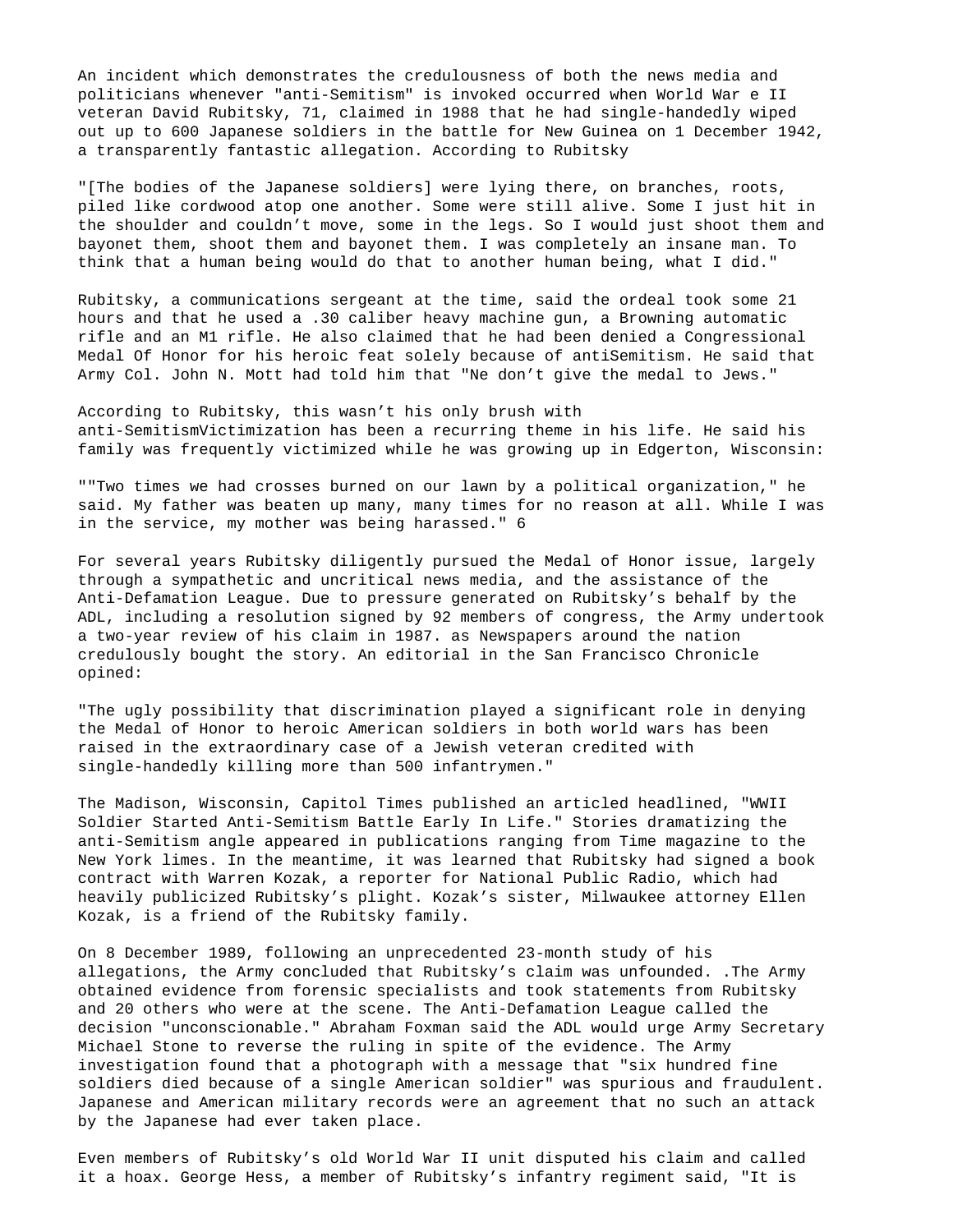the biggest fairy tale anybody has ever told the U. S. Army to get a medal." Claire O. Ehle said the claim was "one big hoax" and that Rubitsky was "hiding behind a smokescreen of anti-Semitism to cover up his flimsy, unsubstantiated fairy tale."

On 9 February 1990, two months after the Army report, Jewish Week reported that the Anti-Defamation League had finally conceded the Army's position. With that, the story disappeared. Undaunted, Rubitsky vowed to fight on.

If false charges that an individual is anti-Semitic or racist are damaging, imagine what false charges that he is a Nazi war criminal might be like. A Chicago resident had to go through such an ordeal in 1978. The United States government eventually wound up agreeing that charges should never have been filed in the first place, and paid just over half of his attorney's fees.

Frank Nalus was born in 1922 in Germany. when he was ten years old his family moved to Poland. In September 1939 the Germans invaded that country, and five months later Nalus, who was of small stature, and a group of other Polish youths were taken to Germany to work on farms. This he continued to do throughout the War. Nalus immigrated to the United States in 1963, where he was joined by his wife and three children. He became a naturalized U. S. citizen in 1970.

His nightmare began in January 1977 when he was served with papers by the U. S. Justice Department accusing him of concealing involvement in war crimes and membership in Nazi organizations when he applied for citizenship. A year later Nalus found himself in federal court, listening to testimony that implicated him in the murders of nearly two dozen civilians while acting as a German Gestapo officer during World War II.

The charges were the result of an investigation begun in 1973 by controversial Nazi hunter Simon Wiesenthal. According to Wiesenthal, his own unnamed sources and Israeli police had learned of.a former Nazi Gestapo agent who was living in Chicago. That man was allegedly Frank Nalus. During his trial Nalus listened to utterly fantastic accounts from "eyewitnesses" imported from Israel. Moniek Rozanski, 58, for example, said he saw Nalus beat a Jewish man to death with an iron bar next to Gestapo headquarters in Poland in 1940. Joseph Koenigsberg, a resident of Tel Aviv, said he saw Nalus kill a lawyer the day after Yom Kippur in 1942. Meylich Rozenwald, a Tel Aviv shopkeeper, testified through a Yiddish language interpreter that he saw Nalus kill three persons in Kielce on 24 August 1942.1 Among other allegations were that Nalus shot a mother and her two daughters in Crestochowa; that he shot three Jews who were too weak to work; that he marched 10 to 15 children, ages 4 to 9, into a building in Kielce and killed all of them with his pistol. He was also accused of killing a woman who emerged from a hospital and, when her daughter bent over her body and cried "Mama, Mama," killing her, too. All of the eyewitnesses were absolutely certain that Nalus was the culprit. Newspapers reported that "they pointed to him seated at the defense table and hissed in Polish, "Here is the murderer," or "I will never forget that face."

There was just one small problem with all of this: the Justice Department, Simon Wiesenthal and all the witnesses were wrong. In addition to producing witnesses and documents that corroborated his own account, there were several major discrepancies that should have tipped off government attorneys Among these were the fact that Nalus was only five feet two inches tall, far too short to be allowed to join the Gestapo in the first place (some witnesses claimed Halus was over six feet tall), and he would have to have been a Gestapo officer at age 19 or 20, a virtual impossibility. Nevertheless, the civil trial (with rules of evidence far more lenient than in a criminal trial), presided over by judge Julius Hoffman found Nalus guilty and ordered deportation proceedings. Later, an appeals court reversed the conviction and ordered a new trial. By this time,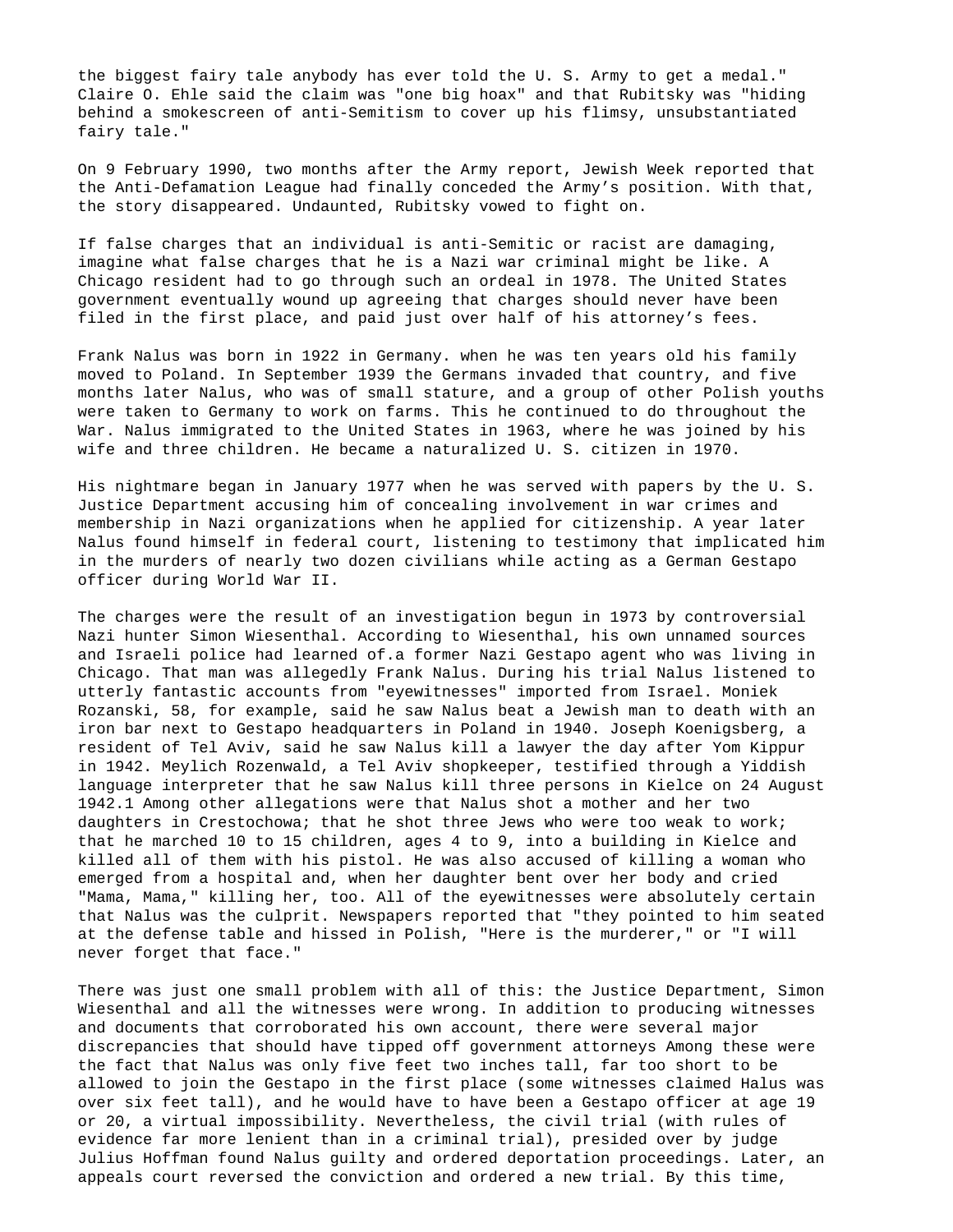however, Justice Department officials were beginning to realize that would face a major embarrassment if another trial were to take place. They dismissed the case, apologized and awarded Nalus \$34,000 of the estimated \$60,000 he had spent on his defense.

Frank Halus puzzles to this day how the U. S. Government could have been led by the nose by professional Nazi hunters and their "witnesses." He says:

"Before January 26 (1977), nobody...called me in or nobody came over to see me and maybe ask me: 'Mr. Nalus, listen, we have a complaint against you... What do you want to say about this. Do you have any proof that this is not true?'"

To make matters worse, when Nalus had the temerity to complain of Wiesenthal's tactics, Wiesenthal sued him for slander, claiming that Nalus's comments were "false and slanderous" and that they caused Wiesenthal to fall "into discredit with those persons with whom he has contact and has been held in public contempt, hatred and ridicule." Wiesenthal also charged that the newspaper that printed Nalus' comments had "acted irresponsibly and recklessly...with a reckless disregard for the truth." The suit was eventually dismissed.

Canadian teacher Luba Fedorkiw, running for to the Canadian Parliament in 1984, discovered to her utter amazement that B'nai B'rith Canada, a major Jewish "anti-defamation" organization, had circulated an internal memo which accused her of "Jew-baiting!" The allegation was repeated in the Winnipeg Sun along with the fact that she was being investigated by B'nai B'rith on suspicion of anti-Semitism. The resulting defamation cost her the election and subjected her to malicious harassment. According to Ms. Fedorkiw:

"When the investigation was publicized, she received obscene and harassing telephone calls, a swastika was spraypainted on her campaign office and a number of her political supporters withdrew their support."

Luba Fedorkiw sued B'nai B'rith for libel in 1987. She claimed that the defamatory statements circulated by the organization had destroyed her reputation and ruined her chances for an election victory. During her trial the court heard that she had allegedly charged that her opponent was "controlled by the Jews."

The four-woman, two-man Jury found that this charge against Fedorkiw was false and that B'nai B'rith had acted out of malice in circulating the unfounded charge. The jury found for Ms. Fedorkiw and awarded her a total of \$400,000 in damages on 25 November 1987. Ms. Fedorkiw said:

"I feel I've been vindicated. I feel my name has been cleared in Winnipeg, through the Progressive Conservative Party and throughout Canada. I'd like to go on with my career as a teacher and go on with my personal life. I want to get back to my students. I miss them."

The Jewish press agonized over the decision. The Jewish Post and News editorialized that the jury award was unfair and questioned Fedorkiw's motives in filing the libel suit. The paper complained that she was negligent in not investigating her campaign staff for making allegedly anti-Semitic remarks:

"Instead, she went on, after her election loss to David Orlikow, to sue the League for Human Rights (of B'nai B'rith), implicitly blaming it for her defeat.

If Fedorkiw wanted to dispel the uncertainty that had arisen during her campaign about her attitude toward Jews, taking court action against a Jewish service group was a strange way to do it.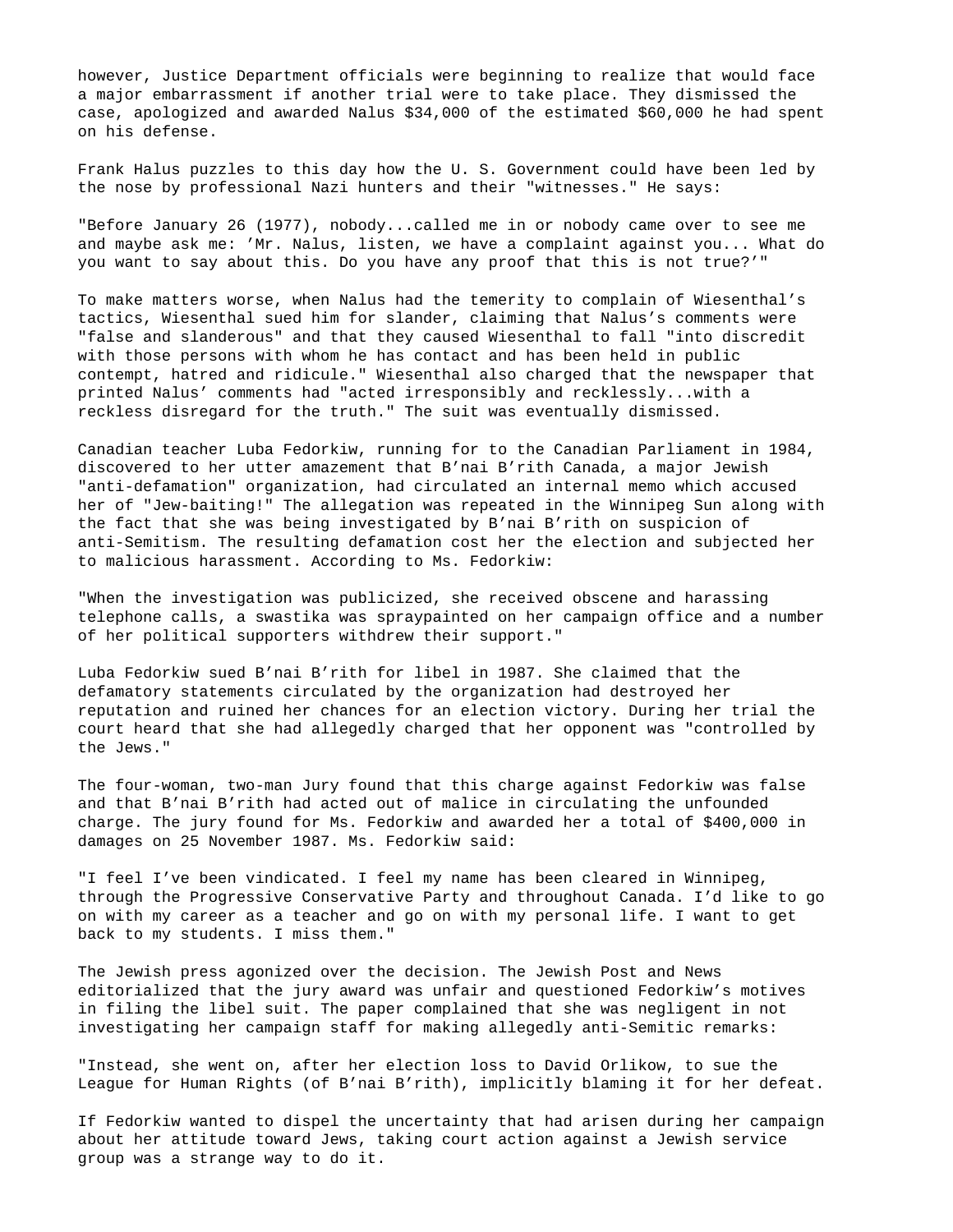Equally disturbing was the sheer vindictiveness of the Jury in last week's defamation trial.

It is possible that some of them had pre-conceptions about Jews - that, at a subconscious level, they saw last week's trial as a battle for justice by a non-Jewish victim, wronged by the wealthy evil Jews characterized in anti-Semitic folklore."

B'nai B'rith appealed the decision as promised, but when they saw that the original decision was receiving a sympathetic hearing from the Manitoba Court of Appeal, they dropped it and settled with Luba Fedorkiw for an undisclosed sum. Luba Fedorkiw said,

"The money was secondary. The apology was what I wanted. If B'nai B'rith had apologized in the beginning, we could have avoided a costly court case. I am happy thg matter has been laid to rest and I can get on with my life.

In February, 1989, after the matter was finally settled, the Canadian Jewish News editorialized:

"In battling the enemies of Judaism, however, some segments of the Jewish community have permitted an understandable zeal to triumph over common sense - forgetting that they must be careful to distinguish between legitimate debate and overt expressions of bigotry..."

In Bay Harbor, Florida, Arthur Green had dinner at the La Belle Epoque Restaurant in September 1982. Green, former vice president of Temple Israel of Greater Miami, and an active member of the Greater Miami Jewish Federation, had been sitting at a nearby table and witnessed a complaint by another customer over a veal chop. He wrote owner Dennis Rety about the incident. Rety, who speaks with a heavy French accent, telephoned Green in response to the letter and a heated exchange ensued. Green claimed that Rety called him "a dirty Jew..." and a kike, and that "all Jews are alike, you're all out to get something for nothing." Rety denies this.

Green then wrote a letter accusing Rety of anti-Semitism and threatened to put him out of business. Green never sent the letter to Rety, but posted it on bulletin boards in Jewish condominiums and circulated it to several prominent Jews. Rety's business was soon the subject of a boycott. He was admonished by the South Florida Hotel and Motel Association and lost his Chamber of Commerce membership. He went bankrupt within a year and moved to New Orleans.

Rety sued for libel, and in February 1986 a Miami Circuit Court jury of five women and one man awarded him \$22.5 million for defamation. Green appealed the verdict, and in February 1989 the Third District Court of Appeals in Miami awarded Rety \$5.5 million. The court said that Denis Rety was "entitled to an unprecedented compensatory and punitive damage award so as to fit the vicious arrogance of the defendant's conduct."

The court ruling said the evidence indicated that the alleged antiSemitic statements attributed to Denis Rety by Arthur Green were "completely fabricated.

Often, a false charge of anti-Semitism or racism is made because of values, opinions or beliefs expressed in a public forum. In the case of Thomas Speers of Waterbury, Connecticut, however, his expression of free speech landed him in court -- and at the behest of the very host of the radio talk show he appeared on.

Speers was arrested in January 1986 after radio talk show host Jay Clark, who is Jewish, filed a complaint with police. Clark accused Speers of "Jew baiting"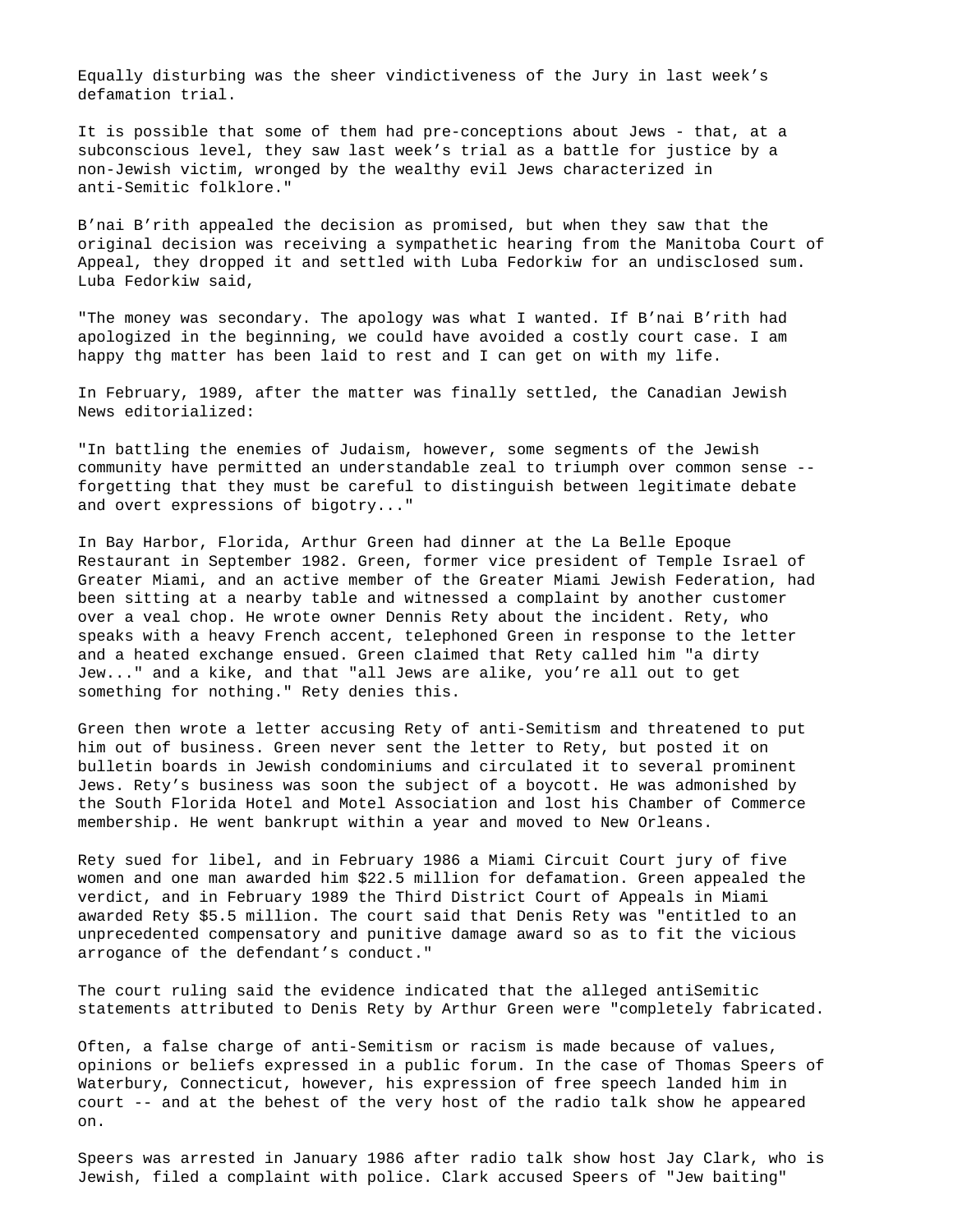because he frequently criticized Israel. Clark also admitted that he frequently made personal attacks against Speers on the air. Speers contended that he was not anti-Semitic and that he was merely anti-Zionist and anti-Israel. In ordering the acquittal of Speers Superior Court Judge Anthony V. DeMayo, said,

"His choice of language might be unpleasant, but I heard nothing that might be obscene or that could be categorized as fighting words. All of it falls under the category of political speech.

What upsets me most about the state's position is that the reason we are prosecuting this defendant is that his views differ so vehemently from those of the talk show host."

In 1965, a fire killed 12 people at the Yonkers Jewish Community Center. 18-year-old Thomas Ruppert, although innocent, was convicted of the crime. After serving five years of 24 life sentences and a sentence of 10 to 25 years for arson, Mr. Ruppert was ordered released.

The New York State Court of Appeals ruled that he had been coerced into making a confession. The fire, thought to be motivated by anti-Semitism, I produced enormous pressure on police to produce a suspect. Ruppert happened to be in the wrong place at the wrong time. He steadfastly maintained his innocence.. Although released from prison, his life was horribly damaged by the event. Ruppert died in 1984, at the age of 34, of liver disease and other ailments.

Illinois Congressman Paul Findley, a 22-year veteran in the U. S. House Of Representatives, was defeated in his last election bid following an intense and inflammatory campaign against him by various pro-Israel groups. They regarded Findley as highly critical of Israel's policies. Two of Findley's fellow Illinois politicians were also defeated for re-election on the same grounds: Senators Charles Percy and Adlai Stevenson III. Incensed by the power of the forces arrayed against him, Findley wrote a definitive expose' of the Israeli lobby entitled, They Dare To Speak Out The book is in no way hateful or even remotely anti-Semitic, and is considered a definitive study of interest group politics.

This, however, did not keep the Anti-Defamation League, through its Nebraska regional director Robert Wolfson, from defaming the book and it's author. A local activist had mailed out several thousand copies to Nebraska professionals, such as "secondary-school teachers, university professors and attorneys." In a statement, the ADL's Wolfson said that Findley's book "is a work of Holocaust revisionism seeking to spread the claim that the Nazi slaughter of Jews was a hoax." Frederick Cassman, chairman of the Omaha ADL chapter, said 9Although purporting to criticize the 'sIrael Lobby,' they are actually distributing plainly anti-Semitic material."

They Dare Io Speak Out makes absolutely no such claim. Findley does not support, nor does he even mention any form of "holocaust revisionism" in his book. The ADL claim was an absolute lie, but it certainly produced the desired adverse publicity against the book.

Suffolk County Assistant District Attorney Robert Caccese found himself charged with referring to defense attorney Robert Gottiieb as "a little Jew bastard" in October 1990. The conversation in which he was alleged to have made the remark was with attorney Mauro in a Riverside, New York, restaurant. Gottlieb had been his adversary in a highly publicized murder case.

So great was the outcry against Caccese that his superior, Suffolk County District Attorney James Catterson, conducted a year-Tong investigation of the affair. The claim against Caccese apparently proved to be a fabrication.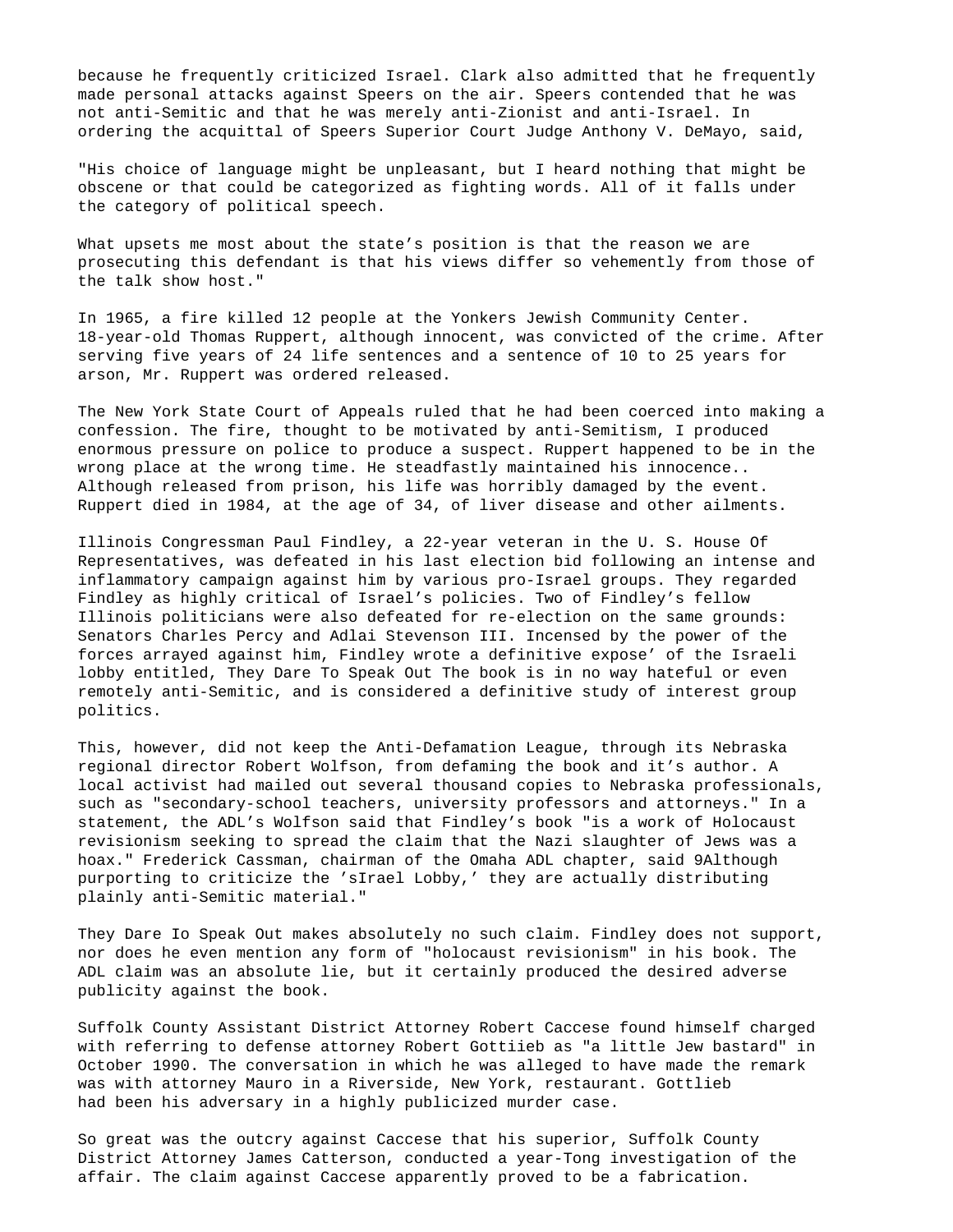According to Catterson,

"I find not one of many allegations concerning improper remarks or behavi0r...to be substantiated...I am unable to substantiate one instance of anti-Semitic comment or behavior on the part of Assistant District Attorney Caccese."

The charge of Nazi sympathies is so devastating that it is a convenient device to defame political candidates. In 1986 a campaign flyer circulated to Costa Mesa, California, residents claimed that Doug A. Yates, a two-time City Council candidate, was a member of a secret underground Nazi party. The two-page typewritten flyer, written on the stationery of Mesa Action, a local political action committee, attacked Yates, claiming he was a member of "an underground Nazi party now operating in the Western hemisphere." The flyer advised anyone seeing Yates to contact "Rabbi Stinovitz" at the Jewish Defense League office in Los Angeles. JDL Leader Irv Rubin said he had never heard of Rabbi Stinovitz. Mesa Action board members deny having anything to do with the flyer. Doug Yates, the target of the apparent defamation, said

"I don't know why I'm singled out for this kind of activity. Maybe there are people who think I have a good chance of winning."

Another case of bogus anti-Semitic literature occurred in Yorba Linda, Caiifornia in 1990. On March 25th residents found hundreds of flyers exhorting them to "Kill Every Jew" and stating that they were "distributed by the Methodist Fellowship." Rev. Kenneth Criswell, pastor at the local United Methodist Church, sent a letter to the community stating that the literature was "falsely and fraudulently" attributed to the Methodist church. The Orange County Register reported

"One side of the flier pictures Jesus Christ, quotes from the New Testament's gospel of Luke and says, 'Kill Every Jew.' The other side lists supposed reasons not to trust Jews".

The literature was apparently an attempt to link a Christian denomination with hatred of Jews. A similar incident had occurred a few months earlier in Fullerton, California, where bogus publications were also placed in mailboxes and on doorsteps.

Oklahoma Department of Human Services Director Benjamin Demps, Jr., might have thought he was being harassed by the Ku Klux Klan when he saw a memo referring to him as a "Flying Coon" and pledging a continuation of the "good old boy ways" in the department. Most puzzling is that the February 1990 memo was supposedly signed by a top DHS official.

Investigators soon determined that the signature was taken from another document sent by the official to an outside group. The memo was not written. in the manner of bona fide DHS memos, and everyone involved with it has denied knowledge of it.

Affirmative Action Officer Kim ones-Shelton said the department did not intend to pursue the investigation.

Another faked memo, containing a variety of racial and other epithets, made a similar stir in California. Huston T. Carlyle, Jr., a member of the Public Employment Relations Board, has asked for an investigation after the memo was sent to state union leaders over his signature. According to Carlyle

"Someone is really sick and attempting to discredit me. They xeroxed my signature from another memo and pasted it on this one."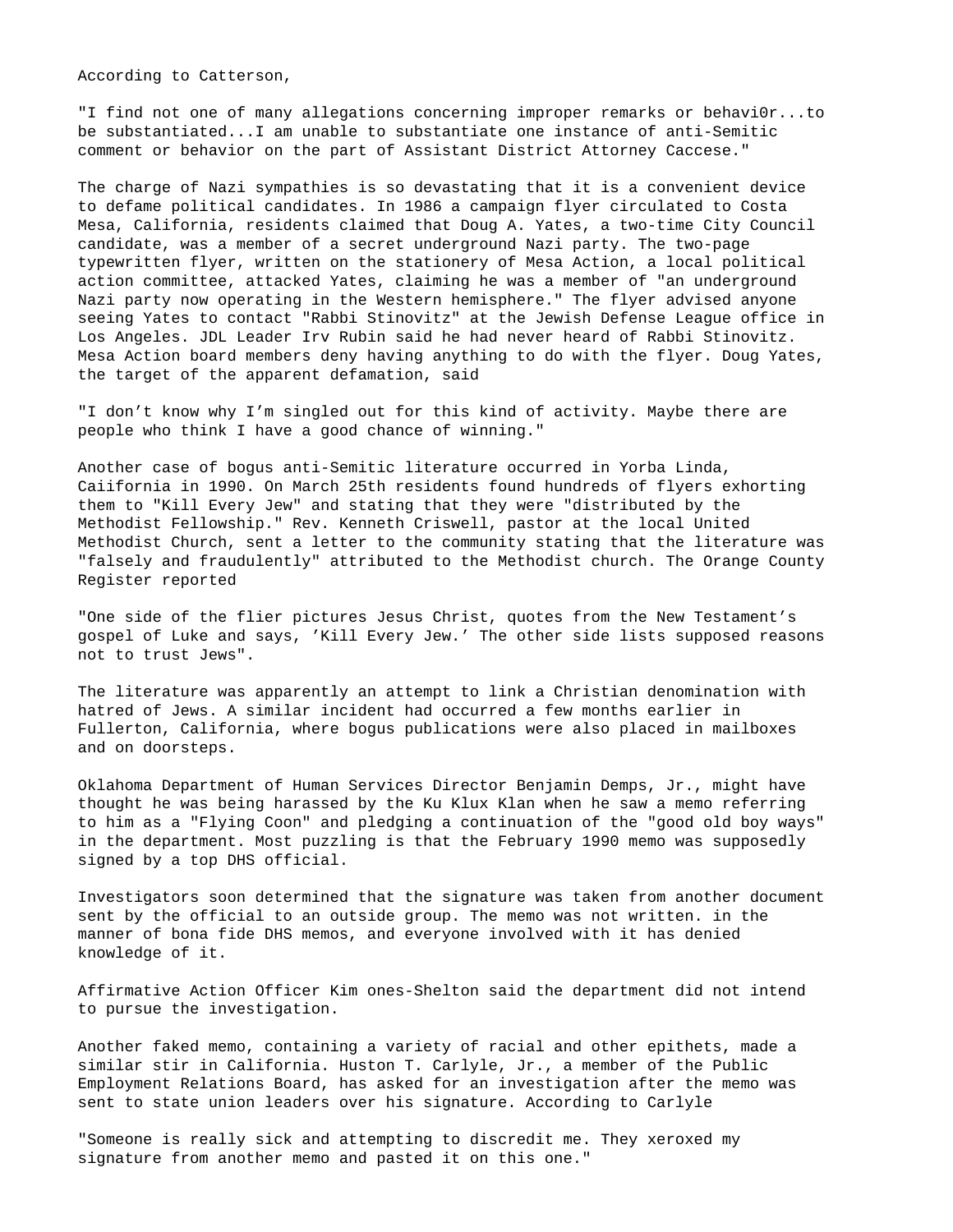The fake memo, dated 10 December 1991, was written on an official letterhead and mailed through a state postal meter. Carlyle is quoted as referring to his critics in racist, sexist, anti-homosexual and anti-Jewish terms.

L Eric Breindel, "Public Truth and Racial Politics," New York Post (5 July 1900).

2 David B. Wilson, "When One Is Accused of Racism," Boston Globe (10 February 1990).

3 Jon Carroll, "On Being Called An Anti-Semite," San Francisco Chronicle (2 October 1991).

4 "Jewish Hero May Finally Get His Medal," San Francisco Chronicle, 6 November 1989.

5 Rogers Worthington, "Jewish WW II Veteran Seeks Medal He Says Was Denied Him," Chicago Tribune (12 November 1989).

6 Elizabeth McGowan, "Jew Pursues WWII Medal," Janesville Gazette (27 April 1988).

7 "Medal Deserved," San Francisco Chronicle (7 November 1989).

8 "Rubitsky Won't Give Up Fight For Medal," The Sunday Gazette (17 December 1989).

9 Richard Halloran, "Army Panel Rejects Claim for Medal of Honor," New York Times (8 December 1989).

10 Ibid.

11 John Patrick Hunter, "Three WWII Veterans Call Rubitsky's Hero Claim a Hoax," Madison Capital Times (21 November l989).

12 "ADL Retreats From Battle to Get Jewish Vet a Medal," Jewish Week (9 February 1990).

l3 Bill Grady, "Frank Walus Opened Door and Life Was Never Same," Chicago Tribune (17 April 1978).

l4 Bob Olmstead, "Now Nazi-Hunter Helped Find Nalus," Chicago Sun-Times (1 April 1978).

15 Dennis D. Fisher, "Two Testify Seeing Nalus Kill 4 In Wartime Poland," Chicago Sun-Times (23 March 1978); "I Saw Nalus Kill A Man: Witness," Chicago Sun-Times (24 March 1978).

16 Bob Olmstead, "Is Nalus A Perpetrator of Nightmares -- Or Victim?" Chicago Sun Times (17 April 1978).

17 Dick Chapman, "A Life Ruined by Nazi Hunt," Toronto Star (10 April 1983).

18 Bill Grady, Chicago Tribune (17 April 1978).

l9 James Warren, "Nazi-Hunter Sues Cleared Chicagoan for Slander" Chicago Sun-Times (14 October 1981).

20 Geoffrey York, "B'nai B'rith Won't Change Despite Judgement," The Globe and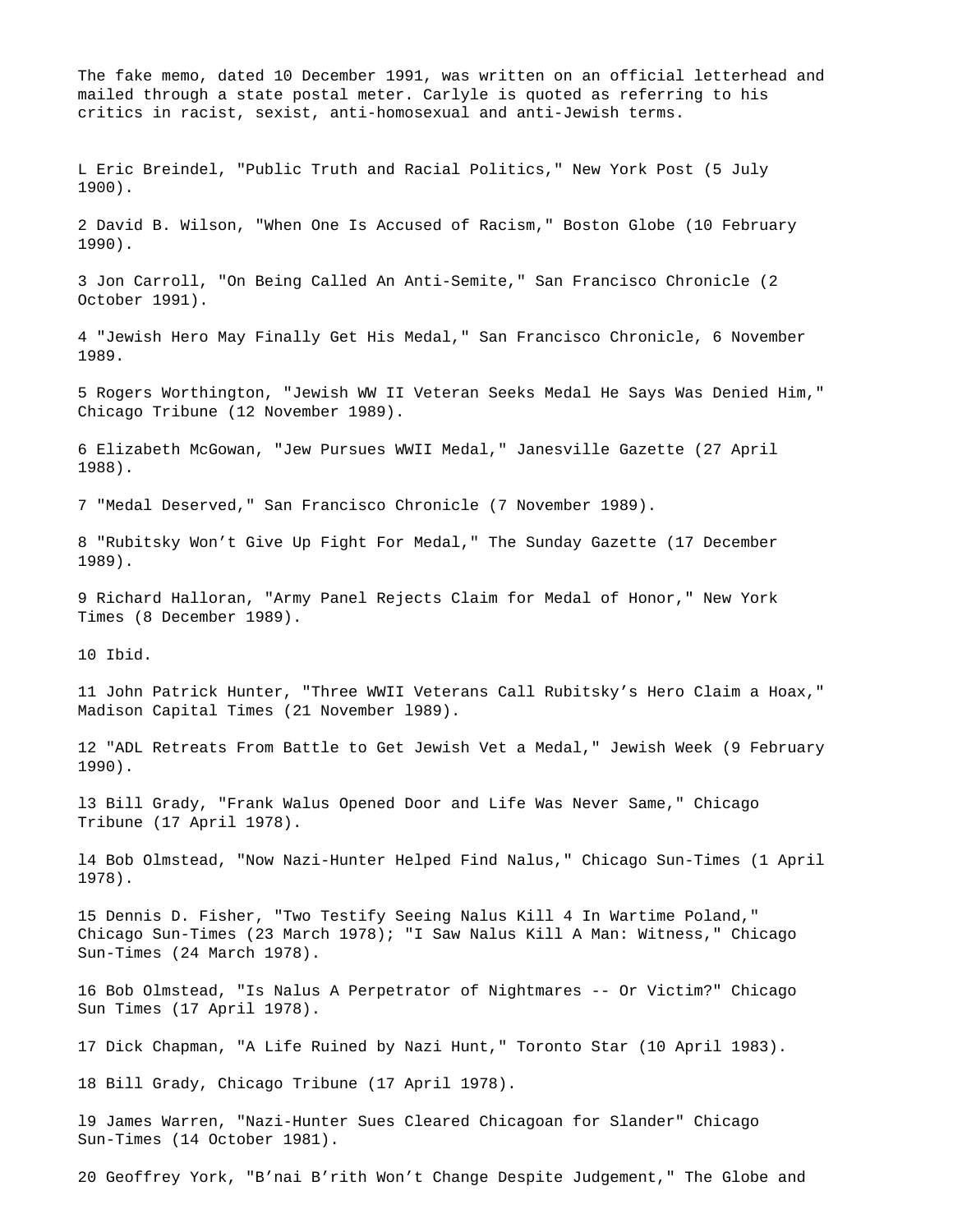Mail (27 November 1987).

21 Mary Jane MacLennan, "Fedorkiw Wins \$400,000 for Slurs," The Winnipeg Sun (26 November 1987).

22 Editorial Comment, "We May Be More Alone Here Than We Think," Jewish Post and News (2 December 1987).

23 Myron Love, "B'nai B'rith Settles Libel Case," Canadian Jewish News (3 November 1988).

24 "Be Careful," Canadian Jewish News (23 February 1989).

25 United Press International, "Restauranteur Wins Defamation Suit," (22 February 1986).

26 Associated Press, "False Claim of Anti-Semitism Brings a Ruling of \$5.5 million," New York Times (20 February 1989). 27Ibid. Y

28 "Caller is Acquitted of Harassing Talk Show," Associated 0 gross (8 April 1987).

29 "Thomas Ruppert, 35, Cleared of Yonkers Fire," Obituary, New York Times (26 November 1984).

30 "They Dare to Falsify," Associated Press (2 December 1988).

31 "Assistant Never Made Slur: Suffolk DA," Jewish Week (1 November 1991).

32 Mark Higgins, "Fraudulent Flier Claims Costa Mesa Candidate Is Member of Nazi Group," Orange County Register (26 September 1986).

33 Amy Mednick, "Anti-Semitic Fliers Scattered in Yorba Linda," Orange County Register (26 March 1990).

34 "Racist Memo Declared A Fake," Tulsa World (26 February 1990).

35 "Faked Memo Furor: Signature Pasted Onto Racial Slurs," San Jose Mercury Negs (14 December 1991).

Chapter 9

Whites

Not all hoaxers are minorities. With whites, however, the motive is usually to implicate someone else in a crime that they committed themselves, and the account seems more credible if, under the circumstances, the offender is Black or some other minority. Several of the cases discovered also involve false rape accusations directed toward anonymous black males. Cases where the motive of the hoax is to falsely implicate minorities in anti-white racism are apparently rare.

## Cases

Benjamin Hull, a lab technician at Sun Ridge Foods in Sunnyside, Washington, reported that a group of Hispanic youths shot off his leg on New Year's Day 1991 when he surprised them outside his place of employment. Hull filed disability claims and collected some \$95,000 in benefits. Nearly two years later Hull plead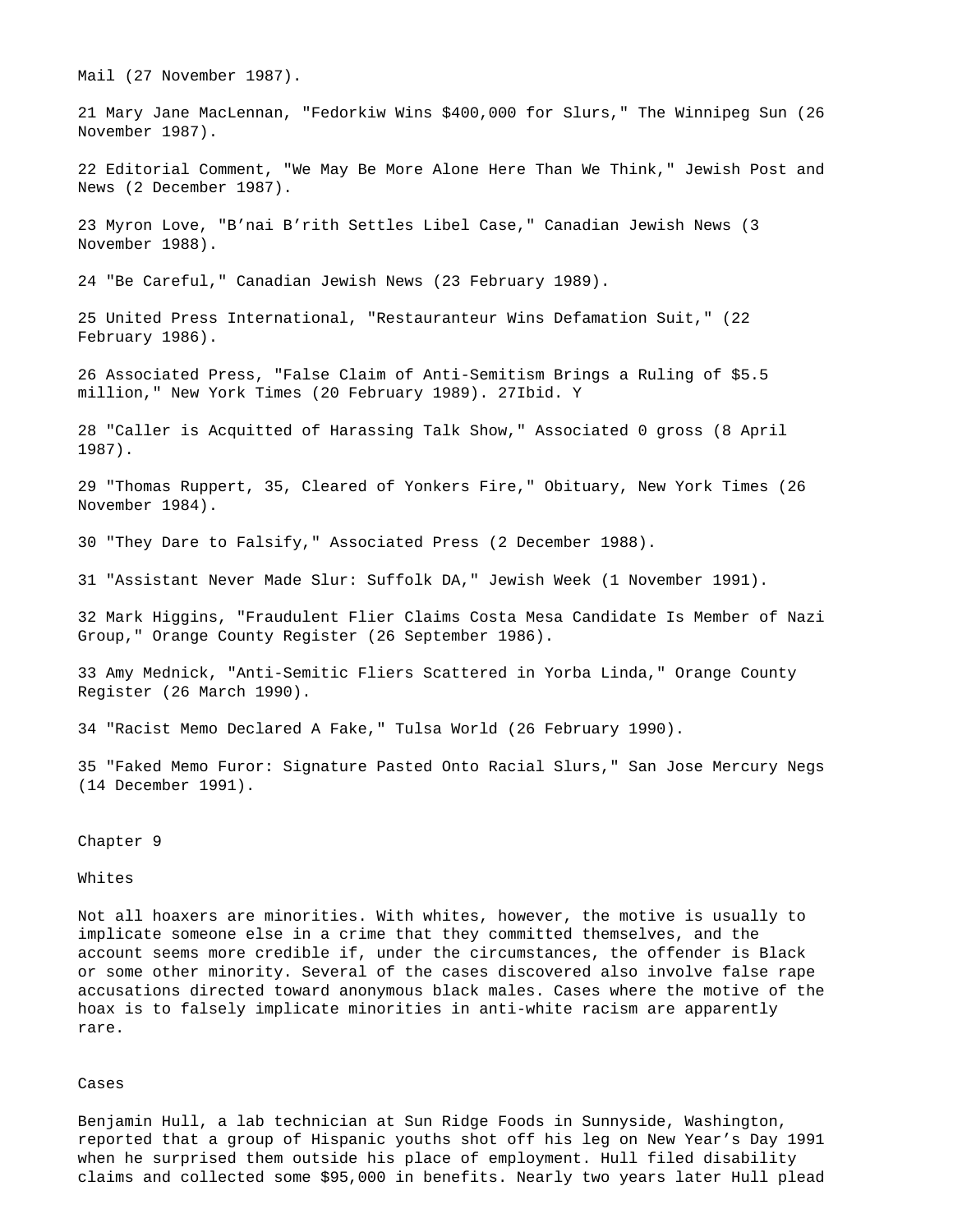guilty to filing false claims and theft. He admitted that he shot himself to end pain in his leg resulting from a 1973 industrial accident. Hull was sentenced to an additional six months of work release because of aggravating circumstances in the case. According to Yakima County Superior Court Judge Susan Hahn,

"The aggravating circumstance is his use of a negative social stereotype, especially here when we fight this every A day. 0ur quality of life depends on us making significant headway on these problems.

Another case in which a minority was falsely blamed in conjunction with the cover-up of a crime involved the widely-publicized 1989 Boston case in which a murder, committed to collect insurance, was falsely attributed to an anonymous black man.

On the evening of 23 October 1989 Charles Stuart and his pregnant wife, Carol, left a childbirth class at a local hospital and were on their way home when, according to Charles Stuart, a black gunman forced his way into their automobile. The gunman forced them to drive to another location where he demanded cash and jewelry. Then the gunman shot Carol Stuart in the head and wounded Charles Stuart in the abdomen.

Charles Stuart called police on a car telephone to report that his wife had been killed and he had been shot by a black assailant in the Mission Hill district. The gruesome scene, including a dramatic tape of rescue efforts by police and paramedics, stirred a volatile mixture of fear and outrage. As a victim, Stuart became a media hero. In the meantime, Willie Bennett, a black man, was arrested after Stuart identified him as looking "most like" the murderer.

The story began to unravel when skillful police investigation produced evidence that pointed to Stuart as the killer out to collect on a substantial insurance policy. Charles' brother, Matthew Stuart, went to police and confessed to being an accessory after the fact. He had helped Charles dispose of incriminating evidence. with police closing in, Charles Stuart committed A suicide by jumping off a bridge into the Mystic River.

Willie Bennett was, of course, exonerated. What was scary about the a case is how journalists initially bought Charles Stuart's story when there was evidence to doubt it from the beginning. According to news reports,

"Many Boston journalists concede that they were aware of rumors and inconsistencies almost from the start about the husband's account..."

It's important to note that the purpose of Stuart's fabrication was not to commit a "hate crime" hoax, but to divert attention from himself. His designation of the killer as a black man was credible in a community with a high black crime rate. Statistically, the killer was more likely to be black than white.

Occasionally one member of a "victimized" class will perpetrate a hoax or fabrication against a member of another "victimized" class. .The most common example is when a woman claims to have been raped by a member of a minority group.

This happened at George Washington University in the District of Columbia in December 1990 when a student, Mariam Kashani, reported a rape incident which never occurred to the campus paper (appropriately named The Hatchet).

She told of an incident in which two young black men "with particularly bad body odor" had raped a white female student at knifepoint, and The Hatchet reported the incident without sufficiently confirming the authenticity of the various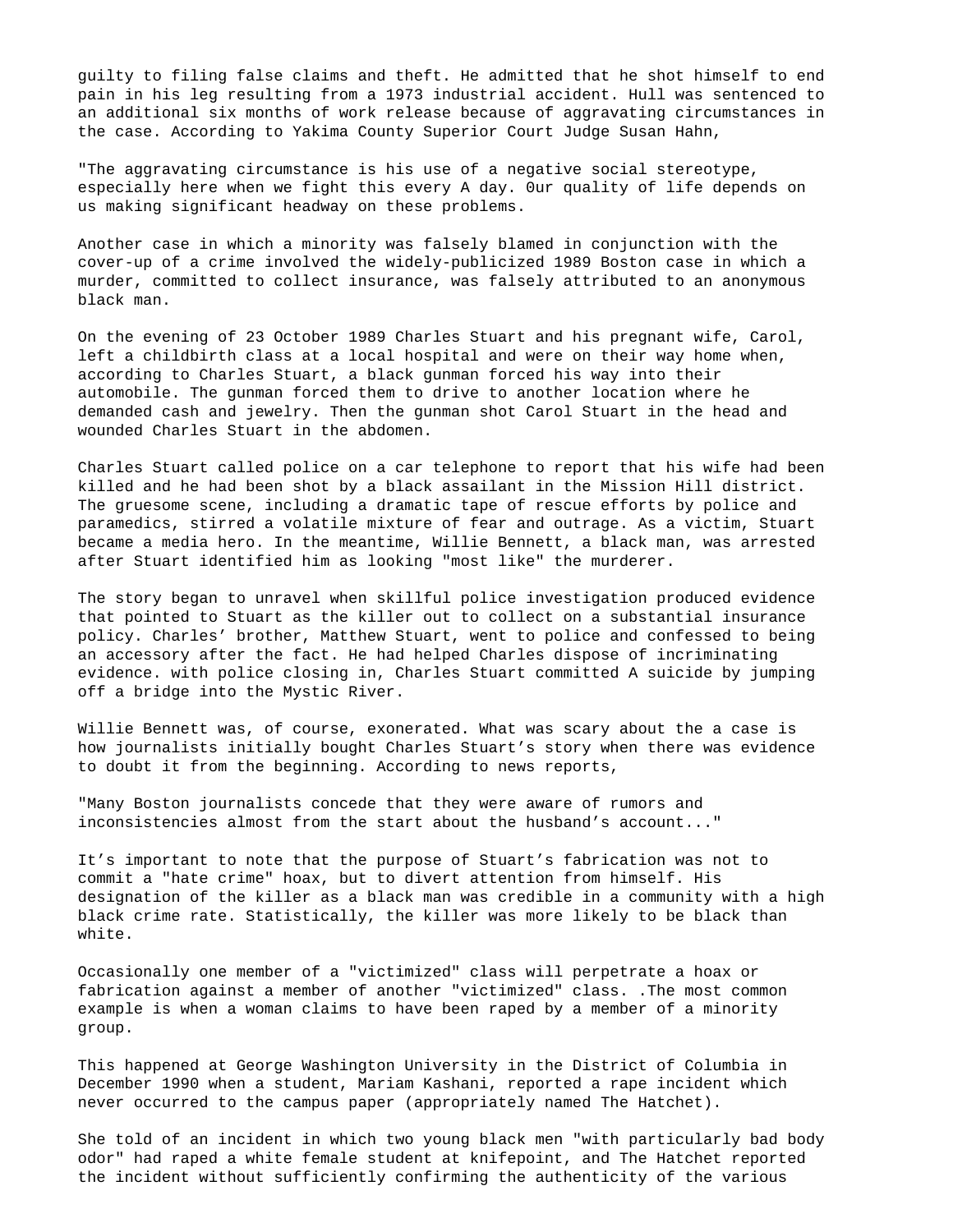sources. According to New York Times reporter Felicity Barringer:

"The effect was electric. Students called their parents. University administrators called trustees. The campus police called the District of Columbia police. Then, the day after the newspaper report, a lawyer for Mariam Kashani, the sophomore who said she knew the victim and was the newspaper's main source of information about the attack, called the campus police to say she [Kashani] made up the report."

Ms. Kashani, an active feminist who had been involved in rape crisis counseling at Tulane University, had also said that the rapists had told the victim, "You were pretty good for a white girl." When confronted about the incident, Ms. Kashani used an excuse often invoked in hoaxes. She said that she "had hoped the story, as reported, would highlight the problems of safety for women." Ronnie Thaxton, campus black activist, said, "I was outraged. think it was just another attempt by some white people to discredit young black males in this country."

In December 1993 a 15-year-old Norwood, Massachusetts, white girl falsely claimed that she had been attacked by four black women who shouted racial slurs at her. According to news reports:

"Norwood Police Detective Sgt. William G. Brooks said the girl who reported being attacked December 23 by four strangers...was actually injured in a pre-arranged fight with another young woman. Brooks said that when the victim sustained cuts and scratches, she invented the story about being jumped to explain the injuries to her parents."

Police charged the girl as a juvenile with falsely reporting a crime, a misdemeanor that carries a fine of up to \$500 or one year in jail.

In Hazel Park, Michigan, a 31-year-old white woman

"told police that three bat-wielding black men beat her and kidnapped her friend last November (1989) at an automatic teller machine in Ferndale."

According to police, the whole thing was a hoax devised by the woman, who is married, concocted after her boyfriend beat her up.

In October, 1989, two white women from Sterling Heights falsely reported that two black males robbed and beat them in the Oakland Mall parking lot. The women said that the man fired a shot into their car. According to news reports

"Police investigators said the women, both 18, were indeed robbed, but police said the assault occurred as the women were trying to buy marijuana in a Detroit alley. Police said the women made up the story to explain the damage to the car.

1 "Judge Hands Stiff Sentence To Han Who Shot Off Own Leg," The Oregonian (21 November 1993).

2 Bill Hewitt, et. al., "A Cold Killer's Chilling Charade, People Magazine (27 January 1990).

3 Alex S. Jones, "Bias and Recklessness Are Charged In Boston Report of Stuart Slaying." New York Times (14 January 1990).

4 Felicity Barringer, "False Report of Rape Upsets Washington University Campus." new York Times (12 December 1990).

5 Ibid.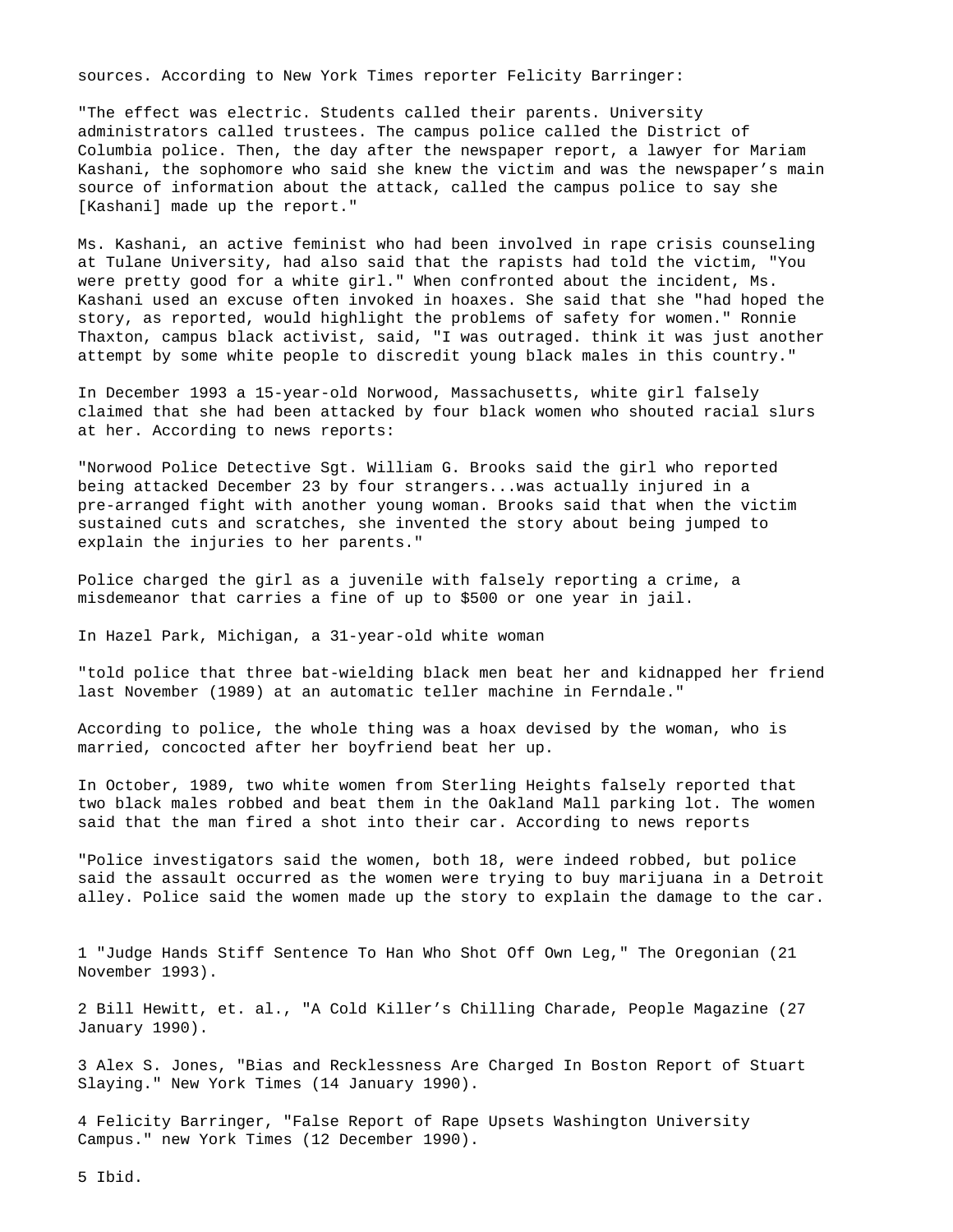6 Indira A. R. Oakshmanan, "Police Say Norwood Girl Lied Abut Racial Attack," Boston Globe (30 December 1993).

7 Susan Watson, "Boogeyman of Racial Hysteria Wines, Dines Among Us," Detroit Free Press (7 January 1990).

8 Ibid.

Chapter 10

International

Sometimes racist and anti-Semitic hoaxes involve parties we would never consider. Hoaxes have been a common device used by Iron Curtain intelligence services and Communist organizations to discredit their enemies and win support from racial, ethnic and even religious interest groups since before the Russian revolution.

Cases

During the Olympic games in Los Angeles in 1984 a number of Asian and African Olympic committee offices found themselves recipients of racist literature. The Zimbabwe committee, for example, received fliers containing some threatening language and illustrated with a drawing of a whitehooded Klansman on a rearing horse and a monkey with a rope around its neck. Other delegations received similar literature.

An investigation followed and the culprit was determined in short order. U. S. Attorney General William French Smith confirmed that the racially defamatory materials were not the work of any Ku Klux Klan but rather the Soviet KGB! The effort was part of a disinformation campaign to mislead public opinion and create the impression of widespread racism. According to Smith:

"Although I cannot detail all of what we know about these documents for fear of helping the authors to refine their techniques, a thorough analysis -- including linguistic and forensic techniques -- reveals that they are classic examples of a Soviet forgery or disinformation operation."

Informed sources close to the F.B.I. report that other such incidents may also be KGB related.

Another case involving the KGB surfaced recently with the defection of East German intelligence agents. The West German newspaper Big Welt reported in 1990 that West German security authorities had determined that the KGB or other Soviet state security services were responsible for numerous desecrations of synagogues in West Germany over the past forty years. The article also noted that the KGB worked in close cooperation with neo-Nazi groups. John Barron, in his book, K.G.B. - Secret work of Soviet Secret Agents discusses Communist complicity in anti-Semitic hoaxes.

"Under KGB guidance the Czech S.T.B. started mailing virulent anti-Semitic traits to French, British and American officials in Europe."

They bore the imprimatur of a non-existent Nazi group.

Additional evidence for the role of the KGB and other Iron Curtain intelligence agencies in bogus neo-Nazi and anti-Semitic activities is Christopher Andrew and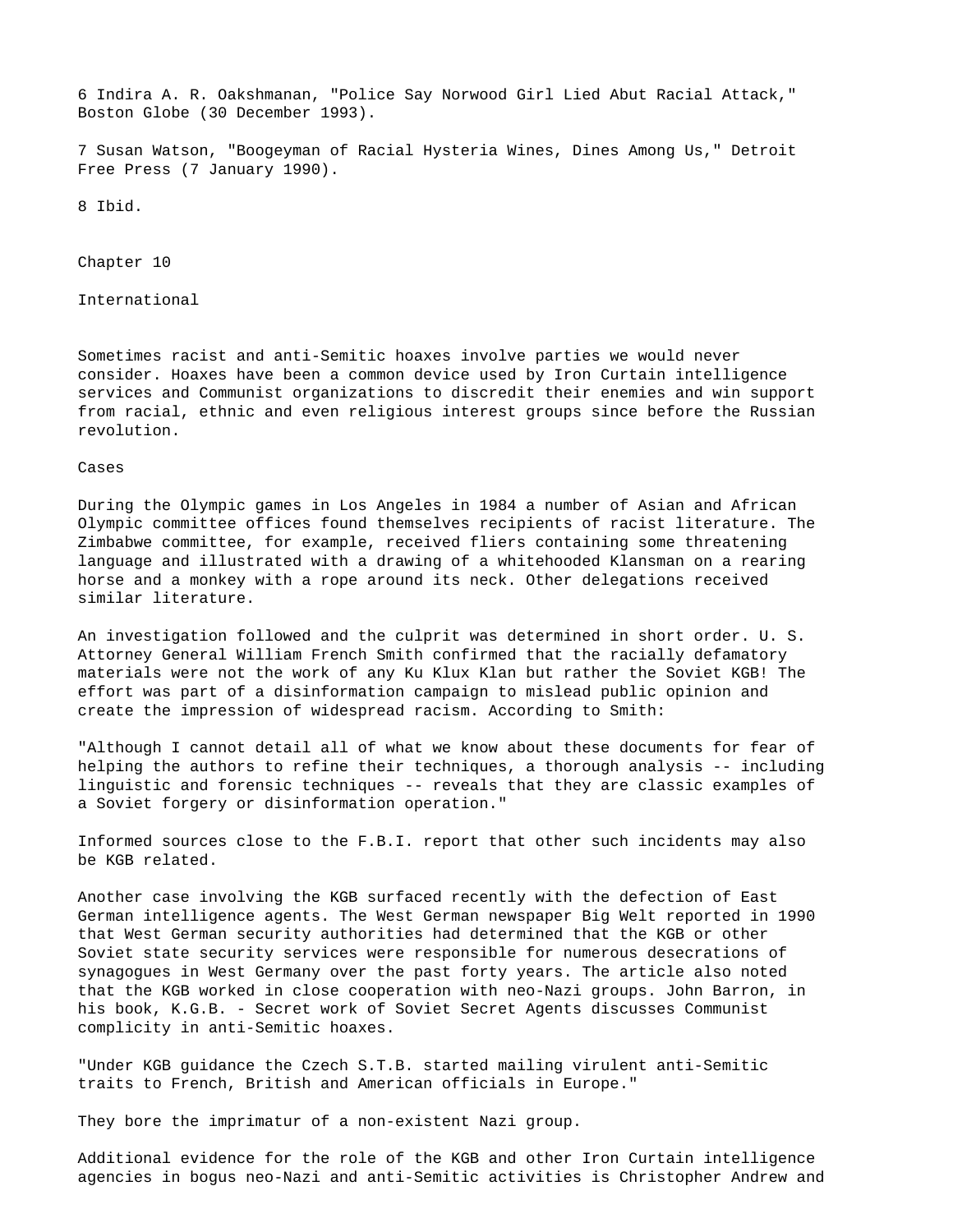Oleg Gordievsky's detailed 1990 account of the Soviet secret police, KGB: The Inside Story.

The authors cite the case of KGB General Ivan Ivanovich Agayants, who in 1959 created a new disinformation section within the First Chief Directorate of the KGB. One of his first targets was West Germany, which the KGB wanted to portray as riddled with neo-Nazis and anti-Semites. To test one of his techniques, Agayants sent a group of KGB officers to a village near Moscow, where they daubed swastikas, anti-Jewish slogans and kicked over Jewish tombstones. EA small anti-Jewish minority in the village took the bait and performed copy-cat anti-Jewish acts of their own. According to the authors,.

"During the winter of 1959-60 Agayants used the same technique with great success in West Germany. East German agents were dispatched to the West to deface Jewish memorials, synagogues, and shops, and to paint anti-Semitic slogans. 1Local hooligans and neo-Nazis then spontaneously continued the KGB campaign. Between Christmas Eve 1959 and mid-February 1960, 833 anti-Semitic acts were recorded by the West German authorities. The campaign then suddenly ceased, but not before the Federal Republic's international reputation had been gravely damaged."

There is serious suspicion in intelligence circles that much of the current neo-Nazi activity in the new, united Germany may have the mark of a rogue Communist intelligence operation: "See what happens when Communism falls - the Nazis return!".

Landislav Bittman, an agent for Czechoslovak intelligence service, defected to the United States in 1974. Now a professor at Boston University and living under the name Lawrence Martin-Bittman, he teaches classes on propaganda and disinformation. According to F. Mark Wyatt, a retired CIA official who had dealt with defectors, "Bittman was really one of the great experts of the Communist bloc, the Soviet bloc, on disinformation." Bittman's reputation was built largely on one of the most effective disinformation campaigns of post-war Europe, i.e., keeping the Nazi menace alive for propaganda purposes, not unlike some hoaxes in the United States.

According to news reports

"His greatest success...was Operation Neptune, a 1964 ruse intended to damage West Germany's relationship with its European neighbors. Professor Martin-Bittman secretly placed what he said were four boxes of Nazi archives on the murky bottom of a lake in Czechoslovakia. Then he helped a television crew discover the boxes, which contained lists of purported Nazi spies and collaborators.

A documentary about the apparent discovery of a cadre of previously undisclosed Nazi spies raised anew the issue of prosecutions for war crimes, and the West German government extended the statute of limitations for such crimes." 6

Fake documents published by Eastern bloc intelligence agencies surfaced in the scandal involving Austrian President and former U. N. Secretary General Kurt Waldheim. He was accused of war crime complicity during World Mar II. In February, 1988, the Yugoslav press agency reported that a document linking Waldheim to Nazi war crimes was a fake.

"The documented was purported to be a 1942 telegram advising that a Lieut. Kurt Waldheim requested the deportation of more than 4,000 Yugoslav civilians during World War II. The West German magazine Der Spiegel published the document Feb. 1 and said it had been provided by a Yugoslav historian."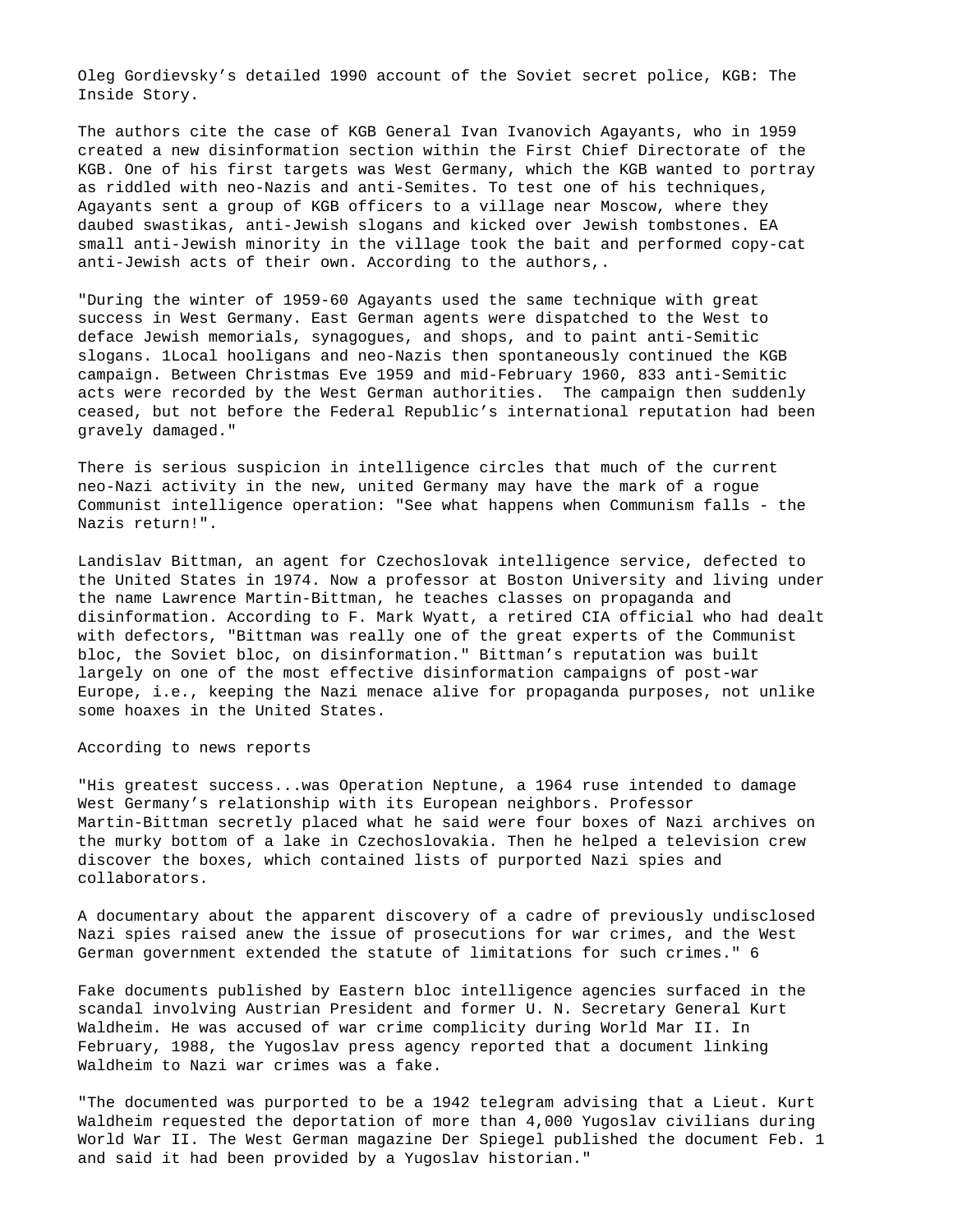A typewriting expert concluded that the machine used to type the faked telegram was not available before I948.

A year earlier, in April 1987, the Jerusalem Post admitted that it had published a forged letter purportedly from Austrian Prime Minister Alois Mock to British Prime Minister Margaret Thatcher suggesting that Austrian President Kurt Waldheim should resign in the wake of a scandal involving his alleged wartime activities in the German Army. Mr. Mock denied ever writing the letter. The Post said a lengthy inquiry had determined that the letter, which it had published in February, was a fabrication.

The Anti-Nazi League is a major British anti-fascist group. It works closely with Jewish and other minority interests, as well as the British communist party and other radical groups. However, to the consternation of representatives of the Brighton and Hove Hebrew Congregation, in March 1993, the ANL organized a march in protest against an anti-Semitic cemetery desecration that never occurred! Some 300 people took part in the march.

A security officer at the cemetery became suspicious when he was told that the graves in the congregation's Florence Road cemetery had been daubed with swastikas and that they had been removed by the gardener. The cemetery, however, does not employ a gardener. The officer noted that "the cemetery has no record of daubings for at least 30 years." 9 The incident, in fact, had never occurred.

Jules Croiset, the Dutch actor whose father was Jewish, reported being abducted by neo-Nazis in the city of Charleroi, Belgium, in December, 1987. According to Croiset, he was seized by two men and a woman, who forced him into a sewer, tied him up, took his Star of David chain from his neck and daubed a swastika on his chest, among other violent humiliations. A The news electrified the Netherlands. Croiset was known for his antiNazi views. He was prominent in a theater sit-in preventing staging of a play that critics had denounced as anti-Semitic. 0n December I2 a large demonstration was held in an Amsterdam church in support of Croiset. The speaker of the Dutch parliament said that neo-Nazi rats were "coming out of their holes." On 6 January 1988, however, Belgian police announced that Jules Croiset had admitting to having staged the kidnapping. He had also sent anti-Semitic letters to prominent Dutch Jews.

In February 1993 in the Netherlands, citizens were fooled for five days into thinking that violent neo-Nazis were active in the community. A monument to victims of the Auschwitz concentration camp had been smashed - one of the worst recent acts of anti-Semitic violence in the small nation. However, according to news reports

"...the nation seemed placated after hearing that a glasscutter identified as Ruud S. had confessed to shattering the monument. He claimed he was under orders to remove all evidence of a construction flaw that would have been a "terrific embarrassment" to the company."

In Haifa, Israel, two Jewish men, David Goldner, 41, and Gershon Tennenbaum, 32, were arrested in May 1990 following the desecration of two Jewish graveyards, an event which received worldwide attention. Slogans in perfect Hebrew calling for the destruction of Judaism and for the founding of a Palestinian state were found on more than 250 headstones. One inscription read, "Arabs will kill the Jews." Israeli Religious Affairs Minister Zevolon Hammer, said that there may have been a connection with this incident and the desecration of 3 Jewish graves in France which were widely blamed on right-wing hate groups. Goldman and Tennenbaum reported that their motive was to unite the Jewish people against the Arab states.

In Israel eight Jewish settlers were charged in the September 1989 firebombing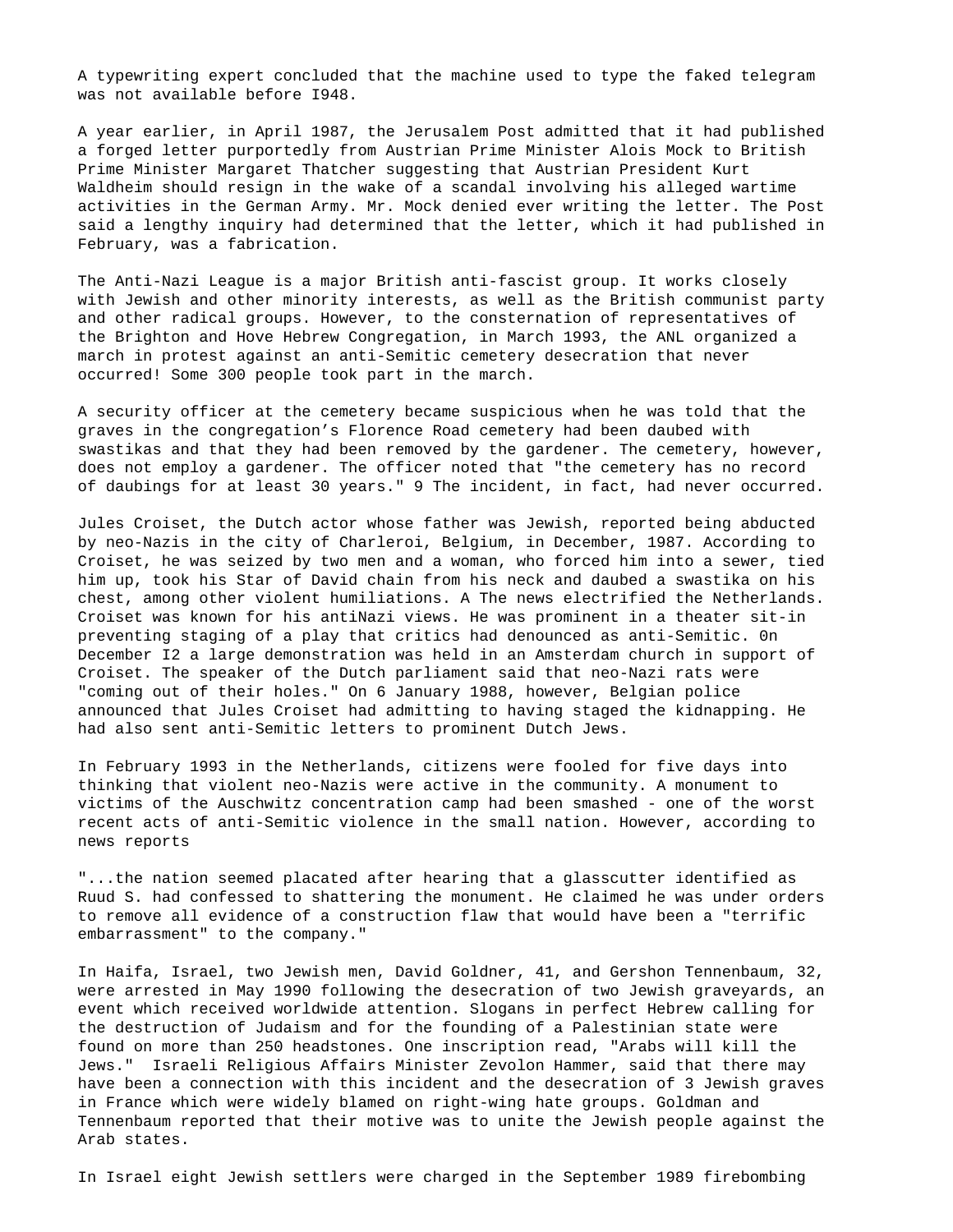of Israeli property and stoning of other Jewish settlers to stir up anti-Arab sentiment. In one instance, Israeli radio said, settlers hurled a firebomb at an Israeli-owned car near Ginot Shomron settlement in the West Bank. In response, settlers from the Jewish enclave of Ariel raided a nearby Arab village and vandalized property. Ariel had earlier required Arab workers to wear tags identifying themselves as "alien workers." There have been numerous instances of Israeli extremists staging hoaxes to implicate Arabs in terrorism.

A black swastika was painted on the grave of former Israeli Prime Minister Menachem Begin in Jerusalem in November 1992. After the vandalism, Israeli newspapers and the state-run radio received phone calls from men who said the attack was in response to "the desecration of the graves of the righteous." Police said the vandalism seemed to be the work of fanatic religious Jews.

The British daily, The guardian, reported in April 1992 that a Berlin woman who reported her infant son had been kidnapped by neo-Nazi skinheads later admitted she killed the baby, police reported. The body of the three-month-old boy was found in a pond.

In Berlin, a group of "neo-Nazi raiders" set fire to the home of a Jewish restaurant owner in August, 1979 and scrawled swastikas and anti-Semitic slogans on the walls ("Juden Raus" - Jew Get Out). The attack in Berlin's elegant Grunewald residential district fanned fears of a Nazi revival and was widely reported as evidence for such. Following an investigation, however, the police determined that the incident was an arson plot to collect insurance on the building. The businessman, Gunter Allon, whose house was burned, was in on the plot. One pg the hired arsonists was badly burned when gasoline blew up in his face.

In Halle, Germany, 10,000 people demonstrated in January 1994 to protest a neo-Nazi attack on a teen-age girl confined to a wheelchair. The 17-year-old girl had told police that three neo-Nazis had carved a swastika on her left cheek after she refused to repeat slogans such as "Heil Hitler" and "Gas the Cripples." For five days the incident in this eastern German city captured headlines around the world. Police reported that they had no clues.

Two days later it became apparent why there had been no clues -- the Saxony-Anhalt prosecutor's office reported the girl had apparently inflicted the wound herself. Interrogation had produced discrepancies and inconsistencies in her story. The faked attack had unpleasant consequences for bona fide and "suspected" neo-Nazis, however, as is so often the case. According to news reports,

"Word of the attack stunned Germans. Leading politicians demanded quick police action, and President Richard von Weizsaecker condemned the assault. Hundreds tried to track down the alleged attackers, and authorities searched the homes of dozens of suspected neo-Nazis."

An item in the January 15, I994 International Herald-Tribune noted that doctors who examined the wound "also suspect that it was self-inflicted. The article also noted that "Several recent attacks by neo-Nazis have been exposed as fraud."

Two weeks after the hoax in Halle, another German girl committed a copycat hoax in Munich. According to news reports

"A I4-year-old Bavarian schoolgirl sliced herself with a razor and claimed she had been attacked by neo-Nazis in what appeared to be an imitation of a wheelchair-bound girl's hoax that caused national outrage, Munich police said.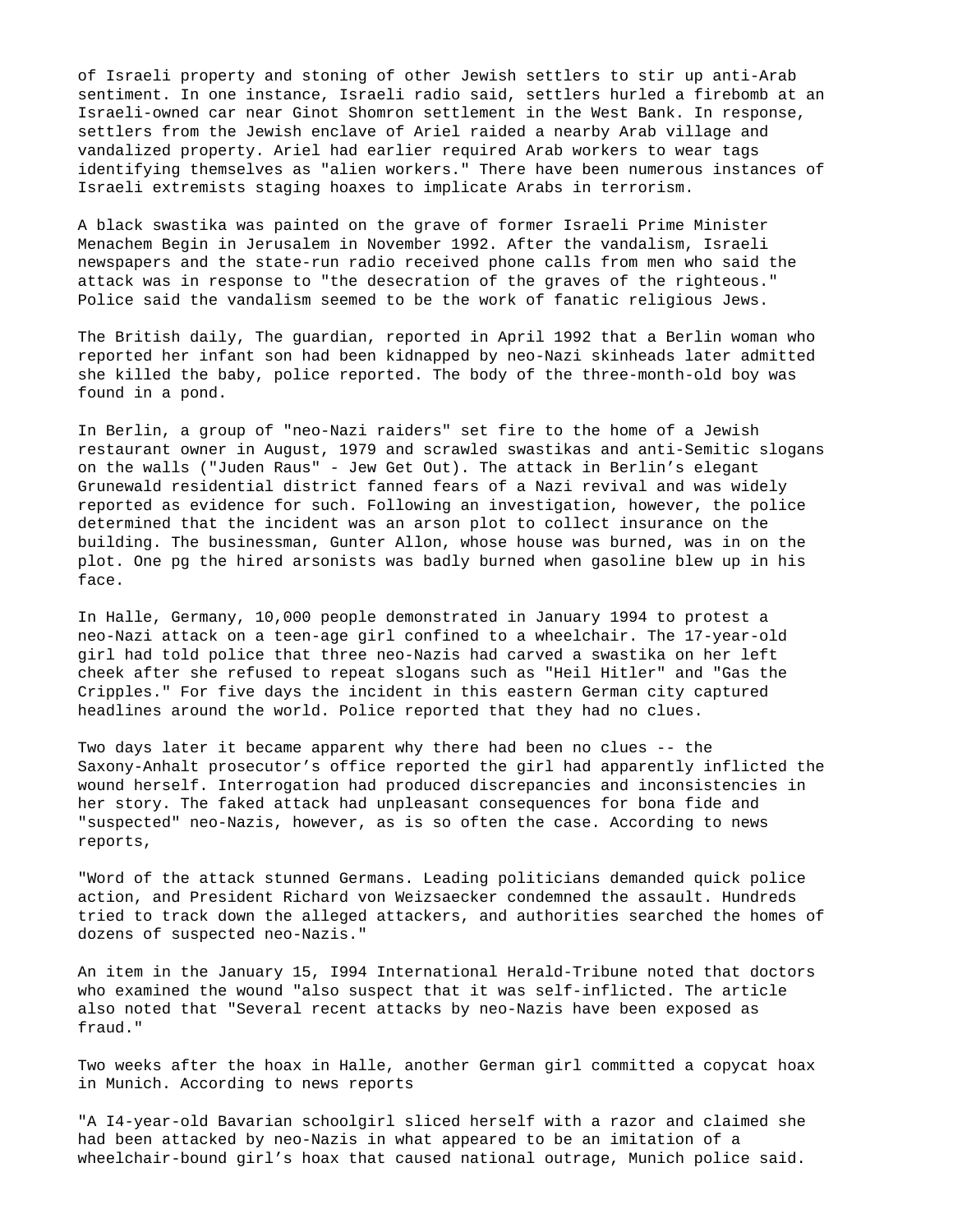"A spokesman said 20 schoolchildren had dared each other to fake attacks to see whether their parents would believe them after hearing about a case in the eastern city of Halle."

Switzerland's Jewish community was shocked when a 1983 rash of antiSemitic graffiti appeared on walls at local synagogues, the Jewish cemetery and other buildings. Death threats and anonymous telephone calls to Jewish parents stated that "your son has been killed." At the medical school in Basel, Jewish students reported receiving an anonymous letter saying, "Death to the Jews" and "No more Jewish doctors in Switzerland."

Swiss police soon had their culprit, but he was not the neo-Nazi many had expected. According to news reports,

"A 23-year-old Jewish medical student arrested in Basel was described by police as the perpetrator of a campaign of virulent anti-Semitic graffiti, harassment and death threats in that city last month."

The disclosure by police that Philip Gotchel, son of a prominent Jewish family, was solely responsible for the acts called unprecedented in Switzerland, stunned Jews and nonJews alike.

The anti-Semitic campaign aroused such concern that Swiss Army units were sent to help local police protect Jewish students. Apparently obsessed with persecution fantasies, Gotchel claimed that right-wing students had broken into his family's home. Police said that it was Gotchel himself who broke the window. Gotchel was placed under psychiatric care.

1 "KGB Made Up Olympic Threats Linked to KKK, U. S. Asserts," Kansas City Times (7 August 1984).

2 "KGB Responsible For Desecration of Synagogues," Die Welt (13 August 1990).

3 John Barron, KGB - Secret Work of Soviet Agents (New York: Reader's Digest Press, 1974).

4 Christopher Andrew and Oleg Gordievsky, KGB: The Inside Story (New York: Harper, Collins, 1990).

5 "The Spy Who Came Into The Classroom Teaches At Boston U.," New York Times (27 April 1994).

6 Ibid.

7"Waldheim Telegram Called Fake," New York Times (11 February 1988).

8 Reuters, "Waldheim Letter Fake, Paper Admits," Globe and Mail (4 April 1987).  $\mathsf{T}$ 

9 Cecily Woolf, "ANL Daubing Protest," London Jewish Chronicle (13 March 1992).

10 James M. Markham, "Dutch Actor's 'Abduction' Recalls Painful Past," International Herald Tribune (1 February 1988).

1l "Man Confesses to Shattering Monument to Camp Survivors," The Oregonian (7 February 1993).

12 Daniel Williams, "250 Jewish Graves Desecrated Near Haifa," Los Angeles Times (15 May 1990).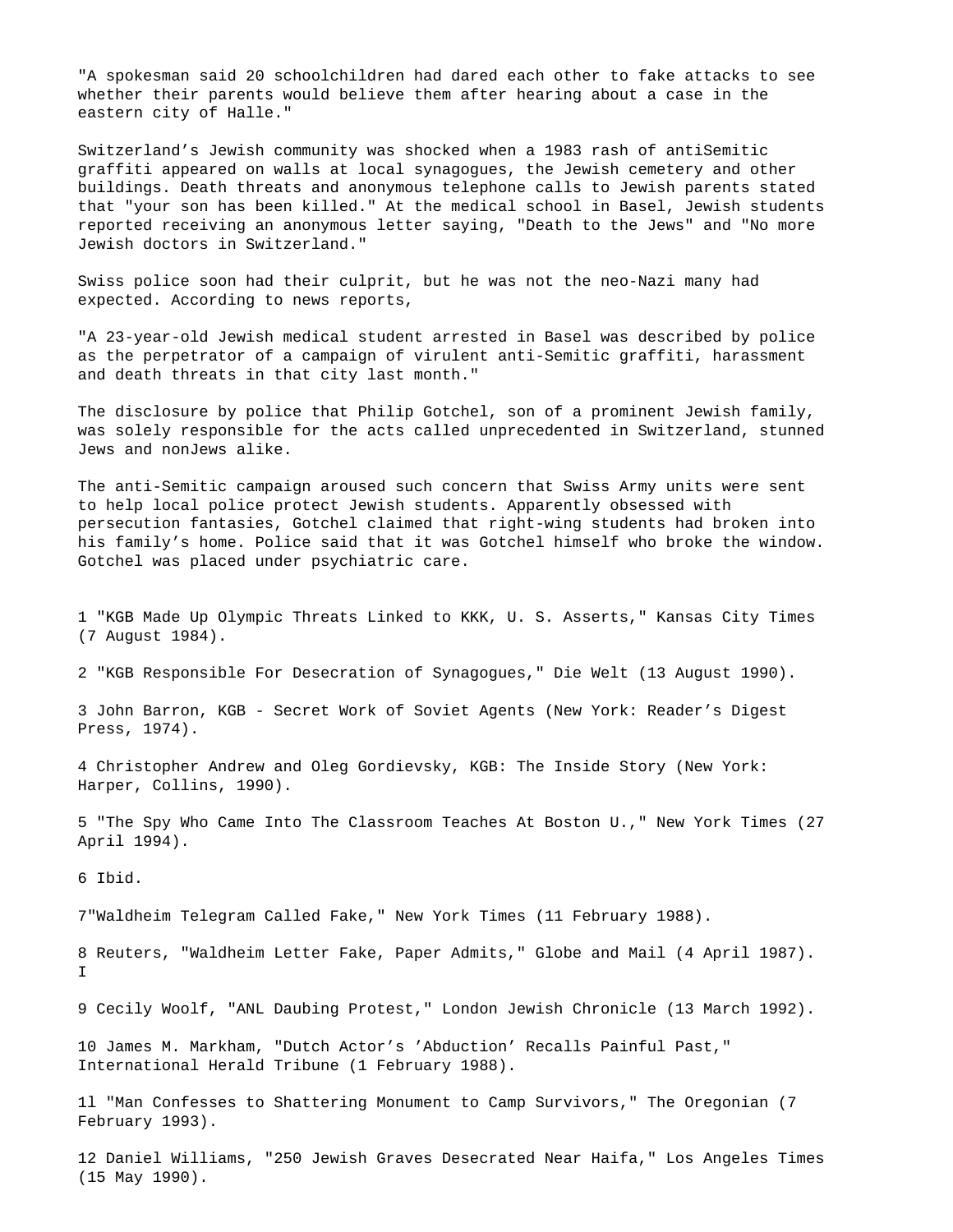l3 David Rudge, "Jew Arrested In Cemetery Vandalism," The Jewish Week (18 May 1990)

14 Reuters, "Two Jews Are Said To Admit Desecrating Graves In Israel," New York Times (17 May 1990).

15 Associated Press, "Jewish Settlers Questioned In Firebombing of Israeli Car," Asbury Park Press (26 September 1989).

l6 "Vandals Paint a Swastika on Begin's Tomb in Israel," New York Times (19 November 1992).

17 "Mother Confesses," The Guardian (28 April 1992).

l8 "Nazis Cleared In Berlin Fire," Kansas City Times (August 18, 1979).

19 "Thousands March to Protest Attack on Handicapped Girl," The Oregonian (14 January 1994).

20 "Girl Apparently Faked Attack by Neo-Nazis, Official Says," Seattle Times (15 January 1994).

21 "Fraud Seen In Claim of Neo-Nazi Attack," International Herald-Tribune (15 January 1994).

22 "German Schoolgirl Slashes Self in Copycat 'Nazi' Incident," Seattle Times (January 28, 1994).

23 "Graffiti In Basel Traced To Jewish Student," Jewish Week. (17 March 1983).

24 Tamar Levy, "Jew Behind Swiss Anti-Semitic Acts," Jewish 1 Sentinel (18 March 1983).

TRAITS THAT SUGGEST THE COMMISSION OF A HOAX

What, if anything, distinguishes hoaxes and fabrications from real racist and anti-Semitic incidents? Police, federal, state and local agencies, and college officials have observed certain "patterns" that tend to suggest a hoax might be afoot.

1. An incident that can't be corroborated with reasonable evidence or disinterested witnesses, or is accompanied by an account which contains inconsistencies, or when the alleged victim suddenly refuses to talk to police.

Often, alleged hate crimes are insufficiently supported by evidence or reliable witnesses. Upon examination, the statements of the victim may contain inconsistent or contradictory elements. When confronted with a lack of evidence to support their claims, or with problems with their story, the victim may become angry or frightened and cease cooperating with authorities.

2. An incident that occurs just when it's "needed" to promote awareness or sensitivity to racism or anti-Semitism, to disarm critics and make them reluctant to "talk back."

Be particularly alert for hoaxes during appropriate holidays, birthdays, or on anniversaries of important events. Hoaxes may also occur following speeches by minority spokespersons, or at times when the the issue of prejudice and discrimination is in the news. Also, hoaxes are more likely when claims by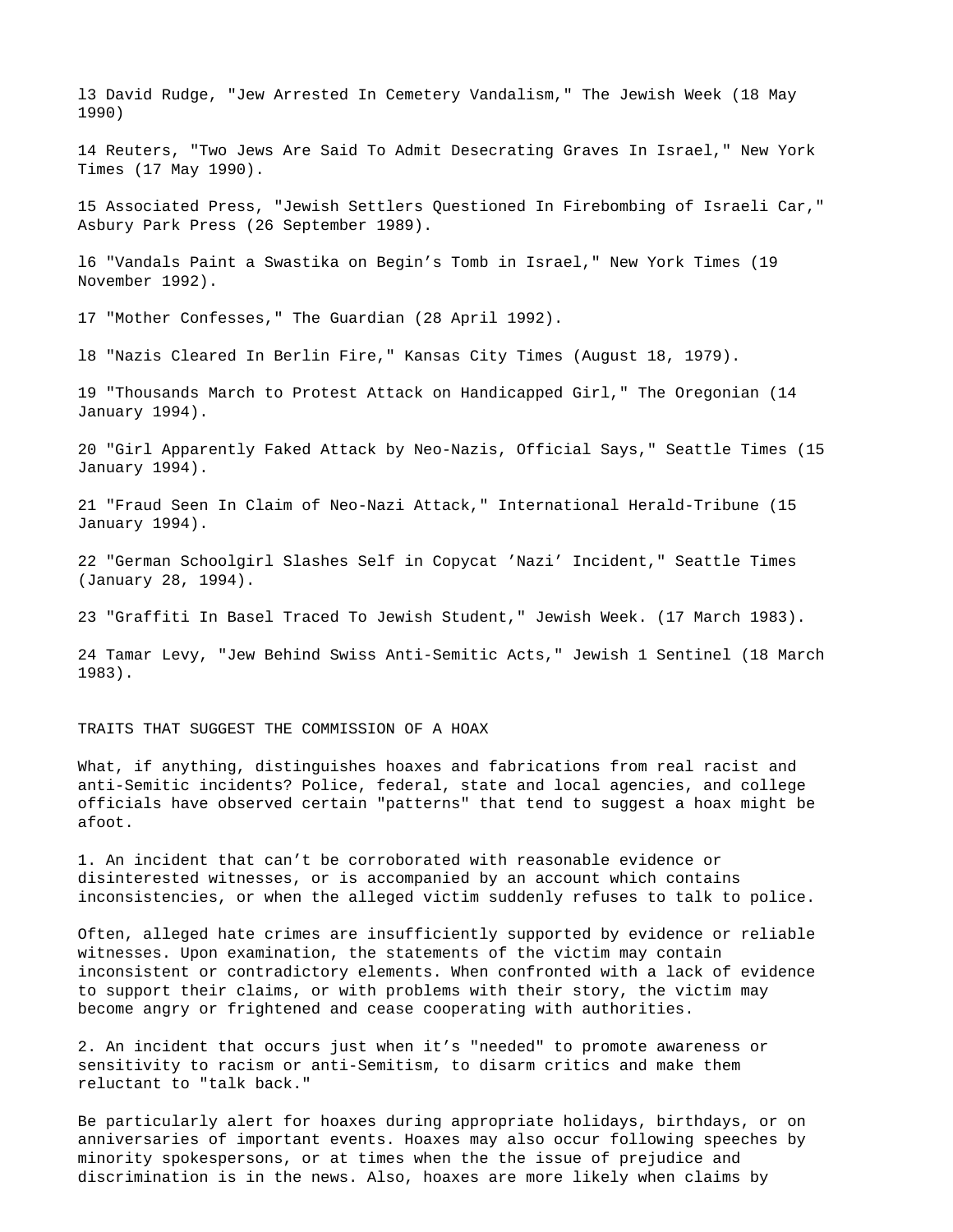minorities are being questioned, as in controversies concerning black slavery or holocaust revisionism. The conveniently occurring incident should be carefully investigated.

3. Repeat incidents, especially with "difficult," resentful and easily offended individuals who frequently complain of disrespect, slights, insults or harassment.

Incidents directed at specific individuals are unusual. In some cases hoaxers have been "followed" from one place or residence to another by hate crime perpetrators. Disturbed individuals or attention seekers are frequently found among hoaxers. Bear in mind, however, that these individuals often create a "self-fulfilling prophecy" with their behavior and actually antagonize others to the point where they will retaliate in some manner.

4. An incident that is particularly skillfully exploited by the alleged victim to attain victim status, manipulate institutions, obtain concessions, special privileges, or money.

When the victims response to a hate crime is particularly skillful and articulate, or when supporters seem very well-organized and appear on the scene very quickly, it suggests some planning was afoot. Bona fide hate crimes are sometimes not reported for days after they occur. Hoaxes are almost always reported immediately.

Because of the possibility of civil damages in hate crime cases, it is likely that hoaxes of this nature will be increasing. Be alert in the event

5. Incidents which occur in improbable circumstances, such as racist graffiti in a mostly black dormitory or neighborhood, assaults that occurred in normally crowded areas with no witnesses, graffiti or vandalism in a room occupied only by the victim, and so on. Some hoaxes are surprisingly poorly planned. In several cases hoaxers had failed to dispose of incriminating evidence. The highly improbable case, where an actual hate crime would have been very difficult to pull off, is usually a hoax.

6. In the case of graffiti, carefully drawn symbols or slurs suggest that the author really wants to get a point across -- precisely what is meant and the repulsive character of the persons behind it and this suggests a hoax.

Most bona fide incidents represent impulsive striking out, not careful planning. Generally speaking, the more elaborate the circumstances, the greater likelihood of a hoax. Cases where the damage is deliberate, meticulous and extensive should be cause for suspicion.

7. Another trait that suggests a hoax surfaced in several of the cases mentioned here. Here authorities suspect a hoax and this fact becomes known, the likelihood is enhanced somewhat when local antiracist and radical special interest groups defame and vilify doubters.

In fact, they may suspect it themselves.

Often the perpetrator will confide in others or even brag about the hoax. Persistent rumors of a hoax are often initially ignored because of "sensitivity" concerns, or because the principle players downplay the issue with threats and pleading.

8. Finally, several hoaxers have reported marking or symbols painted on their bodies by their alleged assailants. This rarely occurs in bona fide cases.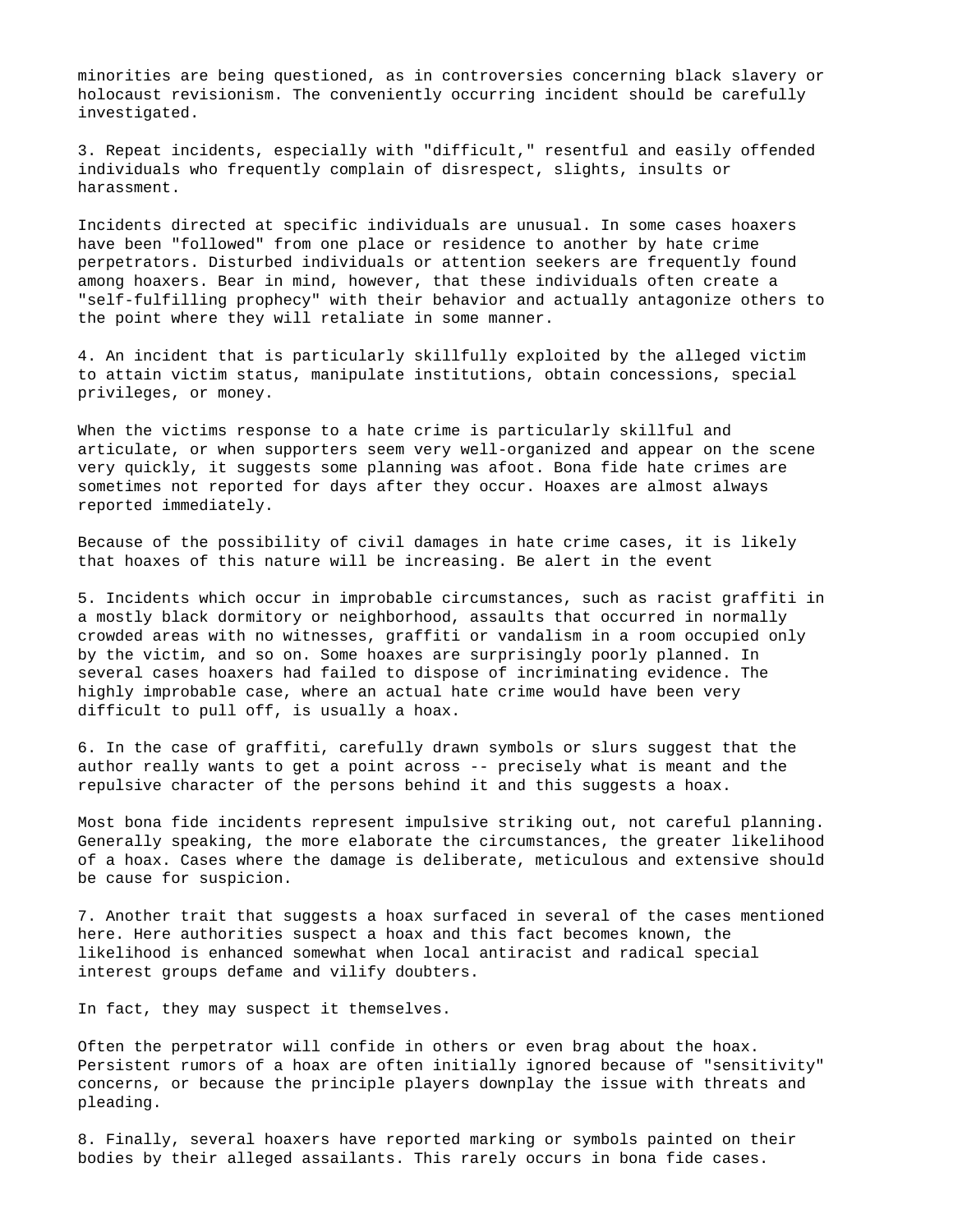For reasons that are not clear, body markings on the victim by the alleged perpetrators are apparently a cause for suspicion. One theory is that the markings are intended to represent wounds. Another is that hoaxers are often self-absorbed individuals and the markings are narcissistic attention-getting devices.

9. Copycat hoaxes are likely to occur after an earlier, perhaps bona fide, incident has taken place that has aroused great publicity. A large number of similar incidents in a relatively short time very likely include some hoaxes. Often, some of the same people will be involved and the same symbols used for cases where the issue of lawsuits and damage amounts emerge early.

## CONCLUSION

The information I have pulled together in this report is, in my opinion, merely the tip of the iceberg. .The hoaxes I have recounted are, with a few exceptions, publicly discovered and publicly reported hoaxes. Countless more hoaxes, undiscovered and unreported, have undoubtedly also occurred.

I see no hard evidence of an organized conspiracy to commit racial and anti-Semitic hoaxes. Everything points to individuals, or small groups of individuals, as the perpetrators of hoaxes. The usefulness of hoaxes is so obvious to potential hoaxers that a conspiracy is not required to explain the large number of hoaxes or their similarities.

On the other hand, there appears to be an effort to discourage media attention to hoaxes, although this is often not successful. It appears that some hoaxes are "spiked" at the outset and others are soft-peddled once their nature is established.

Why do people commit hoaxes? There are three main reasons. The first has to do with the personal payoff for victimization, i.e., attention, sympathy, a sense of importance, feeding persecution fantasies, and material payoffs. The second has to do with advancing a political or social agenda, as in the case of hoaxes intending to create support for regulations or legislation, or to help create a, climate sympathetic to specific interest groups. The third has to do with insurance fraud, with the racial or anti-Semitic element almost an afterthought. Most hoaxes are combinations of the first two types.

Carefully done, the risk of discovery of a hoax is minimal. Most hoaxes simply remain "unsolved" hate crimes.i Those that are discovered may not result in criminal action against the hoaxers. When criminal charges are filed they can have wide ranging consequences, from long prison terms in some cases to a slap on the wrist on others, with most cases tending toward the latter.

What can be done about hoaxes? Probably very little as long as victimization claims are so uncritically accepted, and the payoff for alleged victimization is sufficiently tempting and rewarding. "Hate crime" legislation, although well-intentioned, has created a powerful market for the side benefits of alleged hate crimes. When these crimes are not naturally occurring, or are not occurring in sufficient numbers, a motive to commit hoaxes is created. Provisions in hate crime legislation for civil damages also creates a powerful motive to commit hoaxes.

Vigilance in discovering hoaxes and appropriate publicity may discourage some potential hoaxers. Punishment for hoaxes equal to bona fide hate crimes, including sentence enhancement, would probably have a greater deterrent effect, but would also perpetuate the injustices inherent in the hate crime concept itself.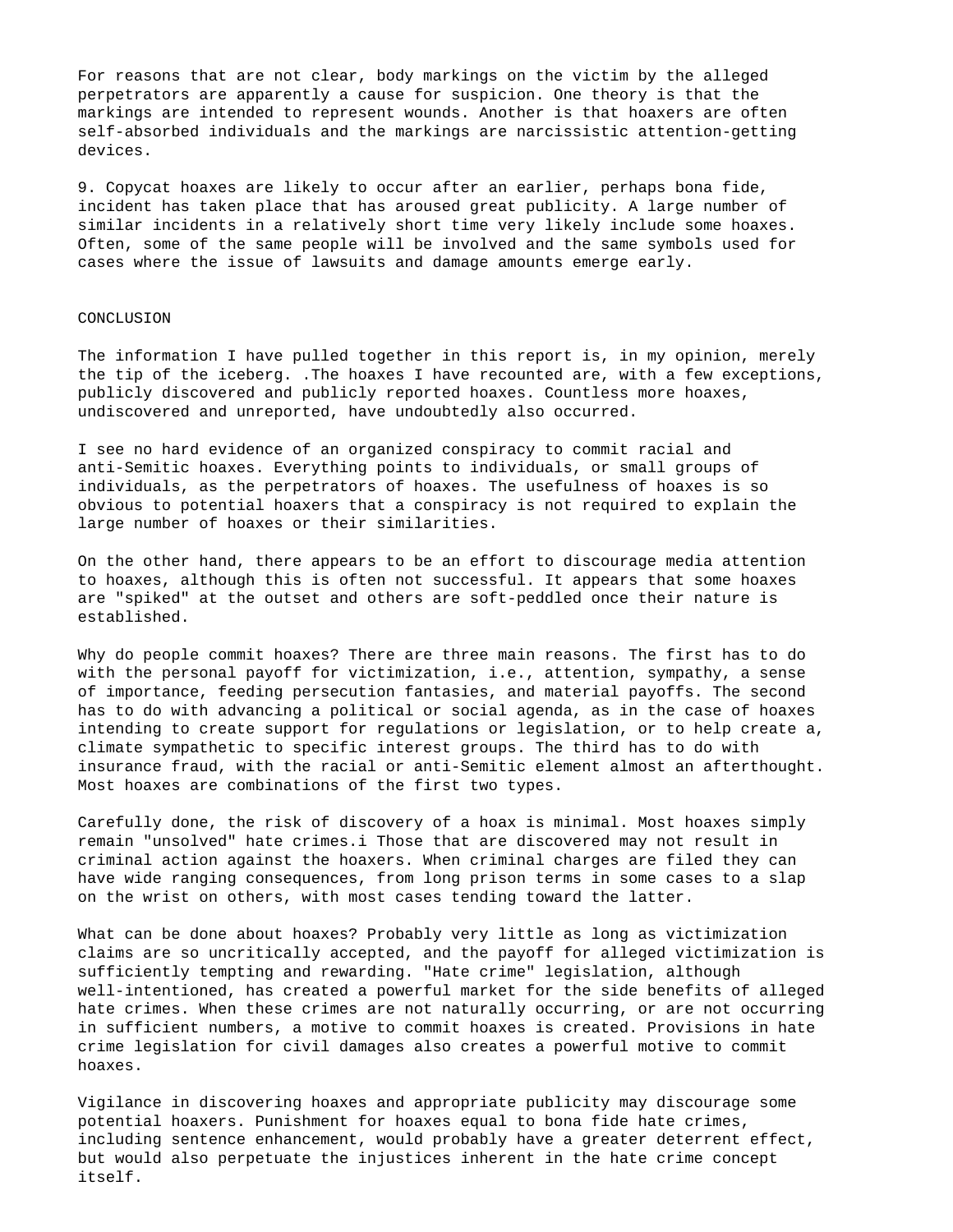Probably the most effective thing would be for universities, police agencies and the media to entertain a healthy skepticism about hate crime claims, and to establish a category of "not proven" in cases where no perpetrator is identified and charged. Any unsolved case may be a hoax, including those intuitively thought to be bonas fide.

Finally, on a personal note, I think it's important to bear in mind that human beings are fallible creatures who make mistakes, often not realizing the consequences of their actions. The older I get the more forgiving I become, and the more aware I am of the harm done by "righteous indignation," fanaticism and vengefulness in the pursuit of "justice." A little slack and a little forgiveness all the way around wouldn't hurt, either. It's going to take that if we're all going to get along in this world together.

Laird Wilcox

July 1994

THE UNITED STATES COMMISSION ON CIVIL RIGHTS

WASHINGTON D.C. 20425

Date: March 8, 1982

Reply to attn of: OGC

Subject: The ADL Report

To: John Hope, III Acting Staff Director

Attached is Ms. Gerebenics' memorandum concerning the most recent step in the review process of the ADL report. I concur in her views.

I would also like to raise several policy considerations. The ADL report does not in any way resemble a standard USCCR report. It is not a dispassionate attempt to present a K balanced accounting of facts. This Commission previously has had no difficulty in publishing reports containing defamatory information when it was verifiable and necessary to the report. Our Voting Rights Report is the most recent example. In that report, however, we did not find it necessary to mix-epithets and emotionally-laden labels with the facts. .The ADL report is rank with epithets and labels that only serve to distort the factual accountings of the activities of the KKK and similar organizations.

The liberal use of hyperbolic epithets throughout the ADL draft sets a tone that probably precludes correction through simple, adjectival laundering. The alleged inaccuracies and misrepresentations noted by the respondents present very serious problems. Of fifty-one potential defamees, we received responses from only ten, all of whom disputed the versions of events reported in the ADL draft. Most likely, references to the remaining forty-one would require additional verification. Although +hose who chose not to respond have been afforded the required opportunity, there are still more than a dozen people and organizations that have not been reached. If the ten respondents are at all representative, the report probably contains many inaccuracies. It is doubtful that the report could survive the normal process of a source-check as there does not appear to be sufficient data to support the allegations.

For the most part, the sources are secondary, relying heavily on newspaper accounts that the ten respondents either refute outright or raise serious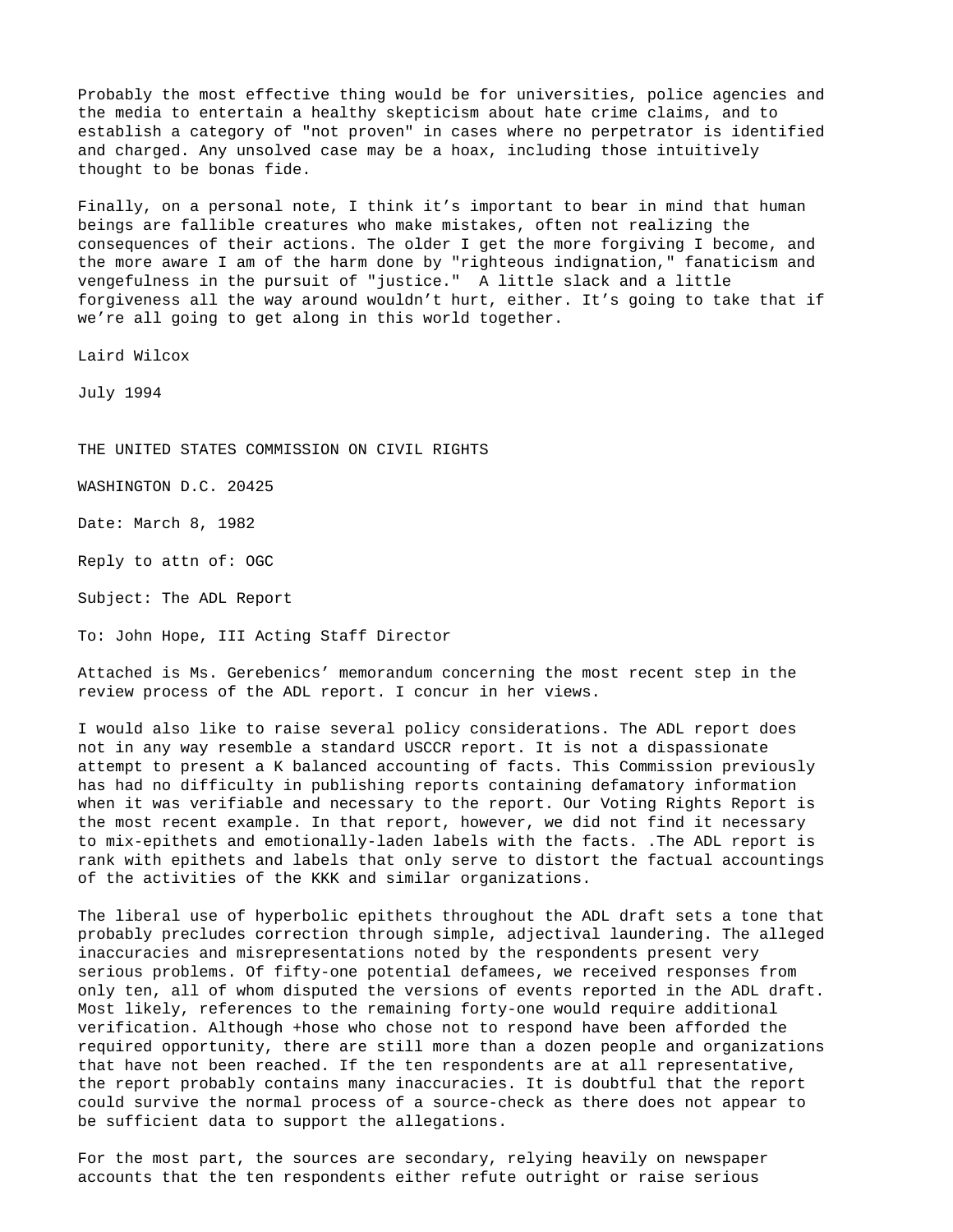questions about. The remaining support for the report is mostly drawn from "ADL files," which could include hearsay, unverified interview notes, analyses of incidents based on newspapers, information provided by confidential sources, and so on. The basic journalistic approach of the ADL report, which borders on jingoism, requires the USCCR either to publish an unverified report that could seriously undermine the agency's reputation for fairness and objectivity or to refrain from publishing a report whose underlying thrust we believe to be true. This belief, by the way, is buttressed by the respondents' own letters, which are described in the attached memorandum.

Finally, because the Commission was established as a fact-finding body, through the years the tone of our reports has been one of objective restraint. This report varies considerably from other Commission reports in its tone, its sources or lack thereof, and its unrestrained language. A factual, objective chronology of the Klan and similar organizations and their activities over the past century would meet intended goals of this project without jeopardizing the reputation of this agency.

PAUL ALEXANDER Acting General Counsel

What Is "Political Extremism"?

Laird Wilcox

If it's a despot you would dethrone, see rst that his throne of dogmatic thinking, prejudgment, and authoritarianism, has erected within you is destroyed. - Kahlil Gibran, 1923

Roger Scruton, in the Dictionary of Political Thought defines "extremism" as:

l. Taking a political idea "to its limits, regardless of unfortunate repercussions, impracticalities, arguments, and feelings to the contrary, and with the intention not only to confront, but to eliminate opposition."

2. Intolerance toward all views other than one's own.

3. Adoption of means to political ends which show disregard for.the life, liberty, and human rights of others.This definition basically reï¬ ects my own experience, that extremism is more an issue of style than of content. In the twenty-five years that I have been investigating political groups of the left and right, I have found that most people can hold radical or unorthodox views and still entertain them"in a more or less reasonable, rational, and non-dogmatic manner. On the other hand, I have met people whose-views were fairly close to the political mainstream but were presented. in a shrill, uncompromising, bullying, and distinctly authoritarian manner. The latter demonstrated a starkly extremist mentality while the former demonstrated only ideological unorthodoxy, which is hardly to be feared in a relatively free society such as ours.

This view of extremism, which may seem novel to many people since in today's climate the term is usually used as an epithet, is held by many writers and authorities, especially those who approach the issue from a relatively even-handed and non-ideological point of view. Milton Rokeach, whose book The Open and Closed Mind is a classic in the eld.

To study the organization of belief systems, we find it necessary to concern ourselves with the structure rather than content of beliefs. The relative openness or closedness of a mind cuts - across specific content; that is, it is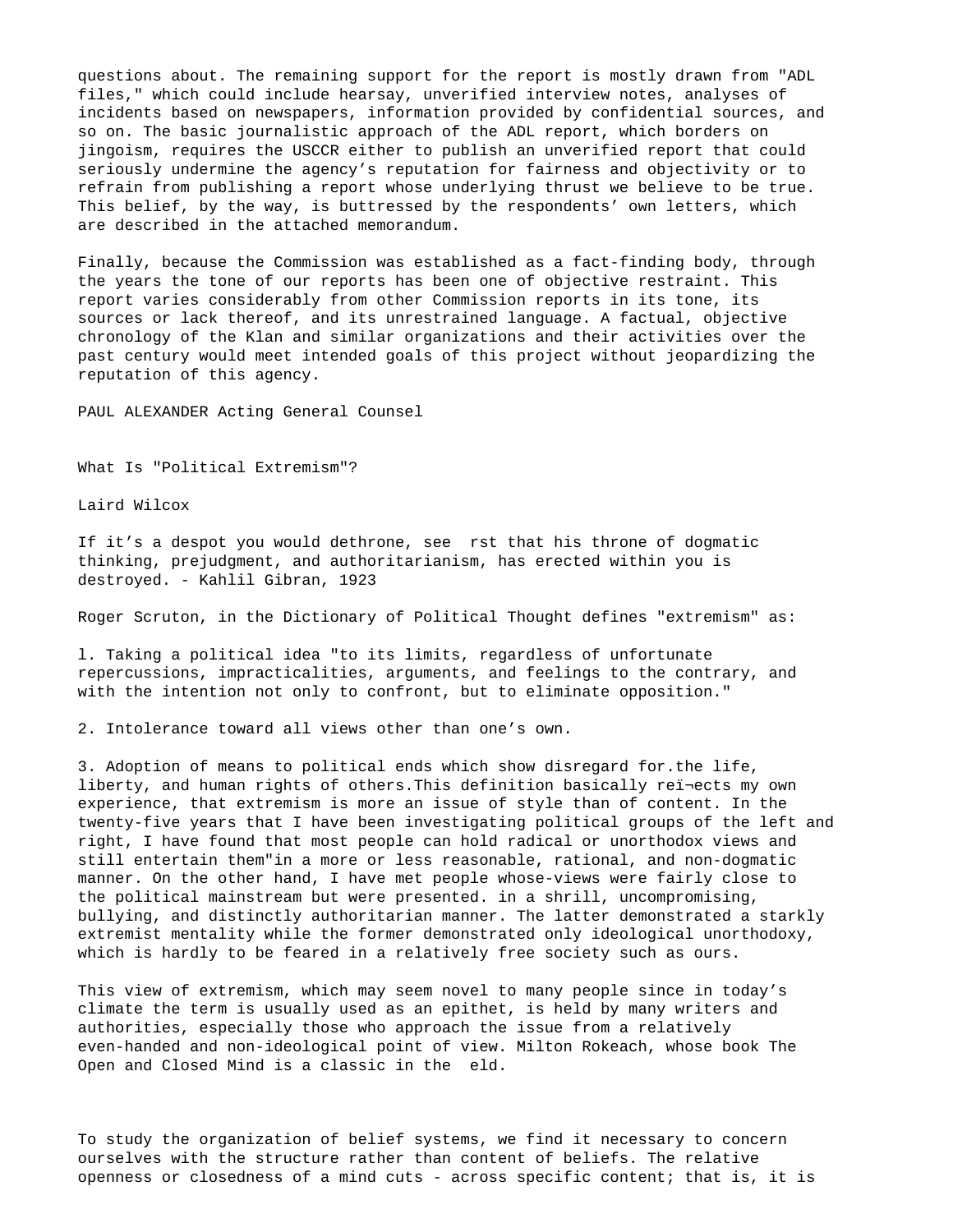not uniquely restricted to any particular ideology, or religion, or philosophy, or scientific viewpoint. A person may adhere to communism, existentialism, Freudianism, or the "new conservatism" in a relatively open or relatively closed manner. Thus, a basic requirement is that the concepts to be employed in the description of belief systems must not be tied to a particular belief system; they must be constructed to apply equally to all belief systems.

Rokeach goes on to say "authoritarianism and intolerance in belief and interpersonal relations are surely not a monopoly of Fascists, Anti-Semites, Ku Klux Klanners, or conservatives." I agree, and would add that the same behaviors merely take different forms and utilize different vocabulary on the "left" side of the political spectrum. The essential characteristics remain quite similar. The choice of adjectives used to describe the behavior in question often derives far more from the biases and interests of the observer than from the objective facts of the situation. Daniel Bell, the eminent sociologist and author of The Radical Right, tends to support this view. He says,

"The way you hold beliefs is more important than what you hold. If somebody's been a rigid Communist, he becomes a rigid anti-Communist--the rigidity being constant."

In my opinion, most strident opponents of right-wing or left-wing "extremism" exhibit significant ideological bias, and many are actually representatives of the opposing extreme. The fact that an extremist hates and agitates against other extremists doesn't mitigate his or her own character in this regard. In fact, opposing extremists often form a vague bond or symbolic relationship with one another, each justifying the others' existence.

In focusing on the style rather than the content of a belief system, I don't mean to imply that content is entirely irrelevant. People who tend to adopt the extremist style most often champion causes and adopt ideologies that are essentially "fringe" positions. But. mere advocacy of "fringe" positions gives our society the variety and vitality it needs to function as an open democracy, to discuss and debate all aspects of an issue, and to deal with problems that otherwise have been ignored. The extremist style is another issue altogether, however, in that it hampers our understanding of important issues, it muddies the waters of discourse with invective, defamation, self-righteousness, fanaticism, and hatred, and it impairs our ability to make intelligent, well-informed choices. Another point is that the extremist style is not only found at the fringes of the political or religious spectrum, but sometimes in the "middle" as well. An individual who is uncompromisingly and intolerantly "centrist" may be far more dogmatic and prejudiced than someone who adopts more radical views but does so in a open and tolerant manner.

Consequently, a guarded middle-of-the-road position doesn't necessarily provide a solution to extremism, and in some cases can only serve as a mask to conceal it. In fact, it could be argued that those beliefs that are accorded legitimacy by consensus, which is to say that everyone unthinkingly accepts them, may even be more prone to appear on the extremist agenda and more difficult to challenge or effectively debate. When the word "extremist" is used as an epithet it usually represents points of view with which we disagree, advocated by someone we dislike (but usually don't know) and whose interests are contrary to our -own. Political ideologues and special interests often attempt definitions of "extremism" that specifically condemn the views of their critics and opponents while leaving their own equally strident and intolerant behavior untouched. In the debate over abortion, for example, one side or the other will condemn opponents as "extremists" while describing themselves as valiant defenders of human life or champions of freedom. In fact, bona de extremist elements exist on both sides of this controversy, as do relatively calm, fairminded, honest, even-handed, and rational advocates. It is not the position they take, but how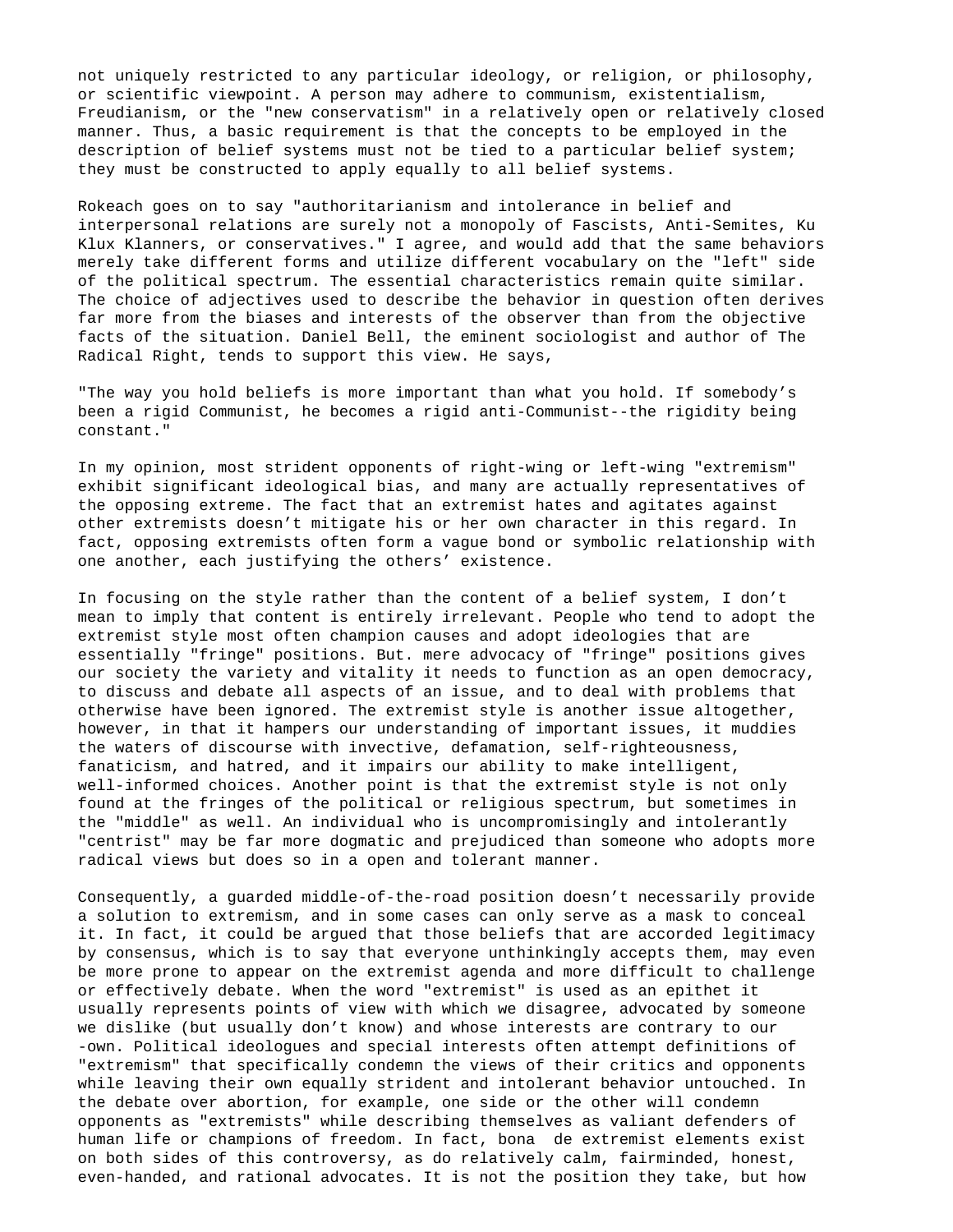they take it that matters. It has been said that "whoever defines the terms wins the argument." The use of loaded terms and selective vocabulary that are biased toward certain forms of authoritarianism, bigotry, and prejudice but not others, is another example of the pervasive double standards one encounters in this area.

The traits of "extremists"

Robert F. Kennedy wrote:

What is objectionable, what is dangerous about extremists is not that they are extreme, but that they are intolerant. The evil is not what they say about their cause, but what they say about their opponents.

In analyzing the rhetoric and propaganda of several hundred militant "fringe" political and social groups across the political spectrum, I have identified a number of specific traits or behaviors that tend to represent the extremist "style." Other writers have delineated various extremist traits and where their criteria have been objective I have included them.

I am especially indebted to professors John George and Gordon" Hall for their suggestions. Please let me caution you with the admonition, that we are all fallible human beings and anyone, without bad intentions, may resort to some of these behaviors from time to time. With bona fide extremists, however, these lapses are not occasional. Rather, they are a habitual and strongly established part of their repertoire, so much so that in some cases their entire belief system is expressed in these terms, including a polemical style that is fairly easy to identify.

l. Character assassination. Extremists often attack the character of an opponent rather than deal with the facts or issues raised. They will question motives, qualifications, past associations, alleged values, personality, looks, mental health, and so on as a diversion from the issues under consideration. Some of these matters are not entirely irrelevant, but they should not serve to avoid the real issues. Extremists object strenuously when this is done to them, of course!

2. Name calling and labeling. Extremists are quick to resort to epithets (racist, subversive, pervert, hatemonger, nut, crackpot, degenerate, un-American, anti-semite, red, commie, nazi, kook, crank, liar, bigot, and so on) to label and condemn opponents in order to divert attention from their arguments and to discourage others from hearing them out. These epithets don't have to be proved to be effective; the mere fact that they have been said is often enough.

3. Irresponsible sweeping generalizations. Extremists tend to make sweeping claims or judgments on little or no evidence, and they have a tendency to confuse similarity with sameness. That is, they assume that because two (or more) things, events, or persons are alike in some respects, they must be alike in most respects. The sloppy use of analogy is a treacherous form of logic and has a high potential for false conclusions.

4. Inadequate proof for assertions. Extremists tend to be very fuzzy about what constitutes proof, and they also tend to get caught up in logical fallacies, such as post hoc ergo propter hoc (assuming that a prior event explains a subsequent occurrence simply because of their before-and-after relationship). They tend to project wished-for conclusions and to exaggerate the significance of information that confirms their beliefs while derogating or ignoring information that contradicts them. They tend to be motivated by feelings more than facts, by what they want to exist rather than what actually does exist.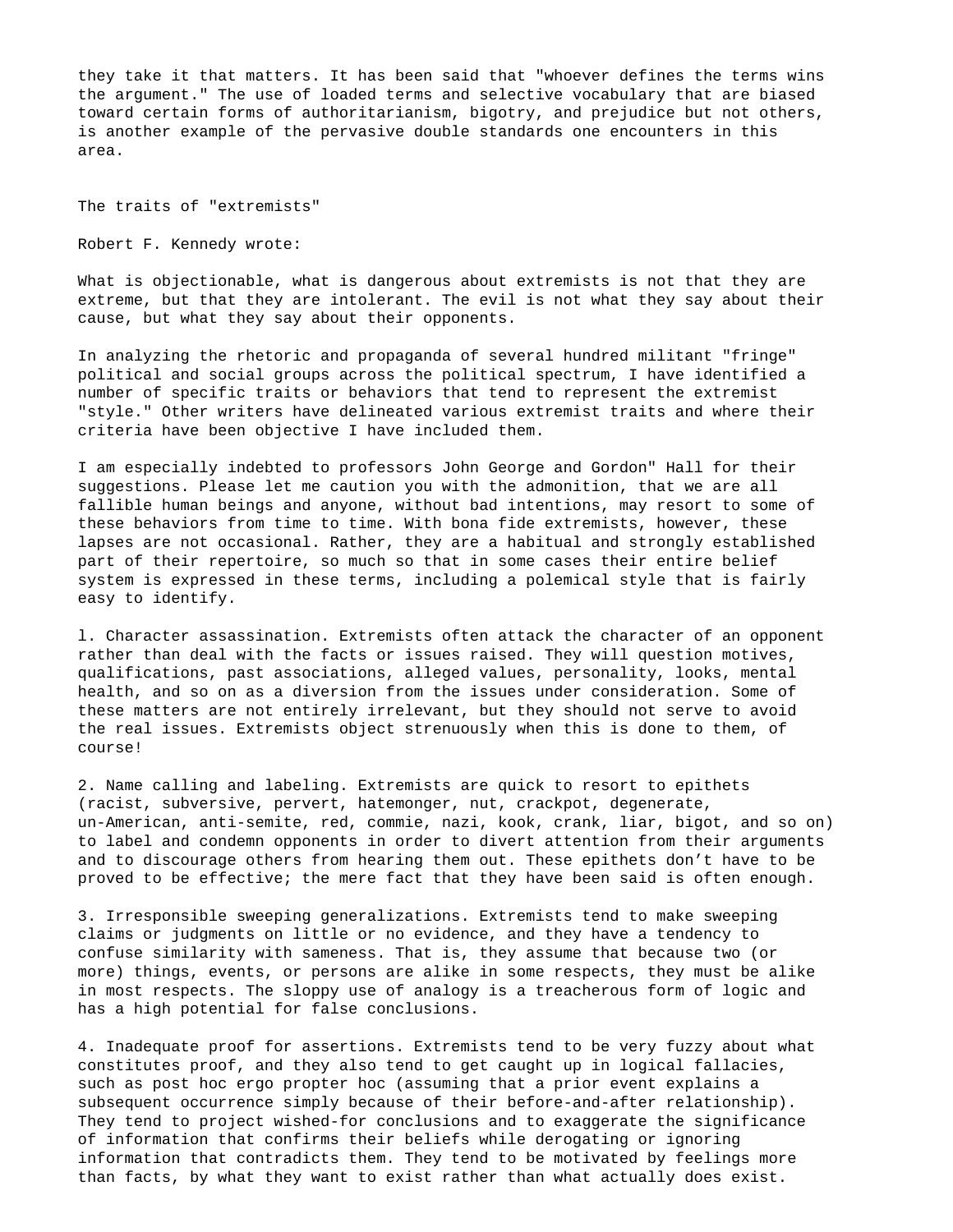"Extremists do a lot of wishful and fearful thinking.

5. Advocacy of double standards. Extremists generally tend to judge themselves or their interest group in terms of their intentions, which they tend to view generously, and others by their acts, which they tend to view very critically. They would like you to accept their assertions on faith, but they demand proof for yours. They tend to engage in special pleading on behalf of themselves or their interests, usually because of some alleged special status, past circumstances, or present disadvantage.

6. Tendency to view their opponents and critics as essentially evil. To the extremist, opponents hold opposing positions because they are bad people, immoral, dishonest, unscrupulous, mean-spirited, hateful, cruel, or whatever, not merely because they simply disagree, see the matter differently, have competing interests, or are perhaps even mistaken.

7. Manichean worldview. Extremists have a tendency to see the world in terms of absolutes of good and evil, for them or against them, with no middle ground or intermediate positions. All issues are ultimately moral issues of right and wrong, with the "right" position coinciding with their interests. Their slogan is often "those who are not with me are against me "

8. Advocacy of some degree of censorship or repression of their opponents and] or critics. This may include a very active campaign to keep opponents from media access and a public hearing, as in the case of blacklisting, banning, or "quarantining" dissident spokespersons. They may actually lobby for legislation against speaking, writing, teaching, or instructing "subversive" or forbidden information or opinions. They may even attempt to keep offending books out of stores or off of library shelves, discourage advertising with threats of reprisals, and keep spokespersons for "offensive" views off the airwaves or certain columnists out of newspapers. In each example the goal is some kind of information control. Extremists would prefer that you listen only to them. They feel threatened when someone talks back or challenges their views.

9. Tend to identify themselves in terms of who their enemies are: whom they hate and who hates them. Accordingly, extremists may become emotionally bound to their opponents, who are often competing extremists themselves. Because they tend to view their enemies as evil and powerful, they tend, perhaps subconsciously, to emulate them, adopting the same tactics to a certain degree. For example, anti-Communist ,and anti-Nazi groups often behave surprisingly like their opponents. Anti-Klan rallies often take on much of the character of the stereotype of Klan rallies themselves,'including the orgy of emotion, bullying, screaming epithets, and even acts of violence. To behave the opposite of someone is to actually surrender your will to them, and "opposites" are often more like mirror images that, although they have "left" and "right" reversed, look and behave amazingly alike.

10. Tendency toward argument by intimidation. Extremists tend to frame their arguments in such a way as to intimidate others into accepting. their premises and conclusions. To disagree with them is to "ally oneself with the devil," or to give aid and comfort to the enemy. They use a lot of moralizing and pontifcating, and tend to be very judgmental. This shrill, harsh rhetorical style allows them to keep their opponents and critics on the defensive, cuts off troublesome lines of argument, and allows them to define the perimeters of debate.

ll. Use of slogans, buzzwords, and thought-stopping cliches. For many extremists shortcuts in thinking and in reasoning matters out seem to be necessary in order to avoid or evade awareness of troublesome facts and compelling counter-arguments. Extremists generally behave in ways that reinforce their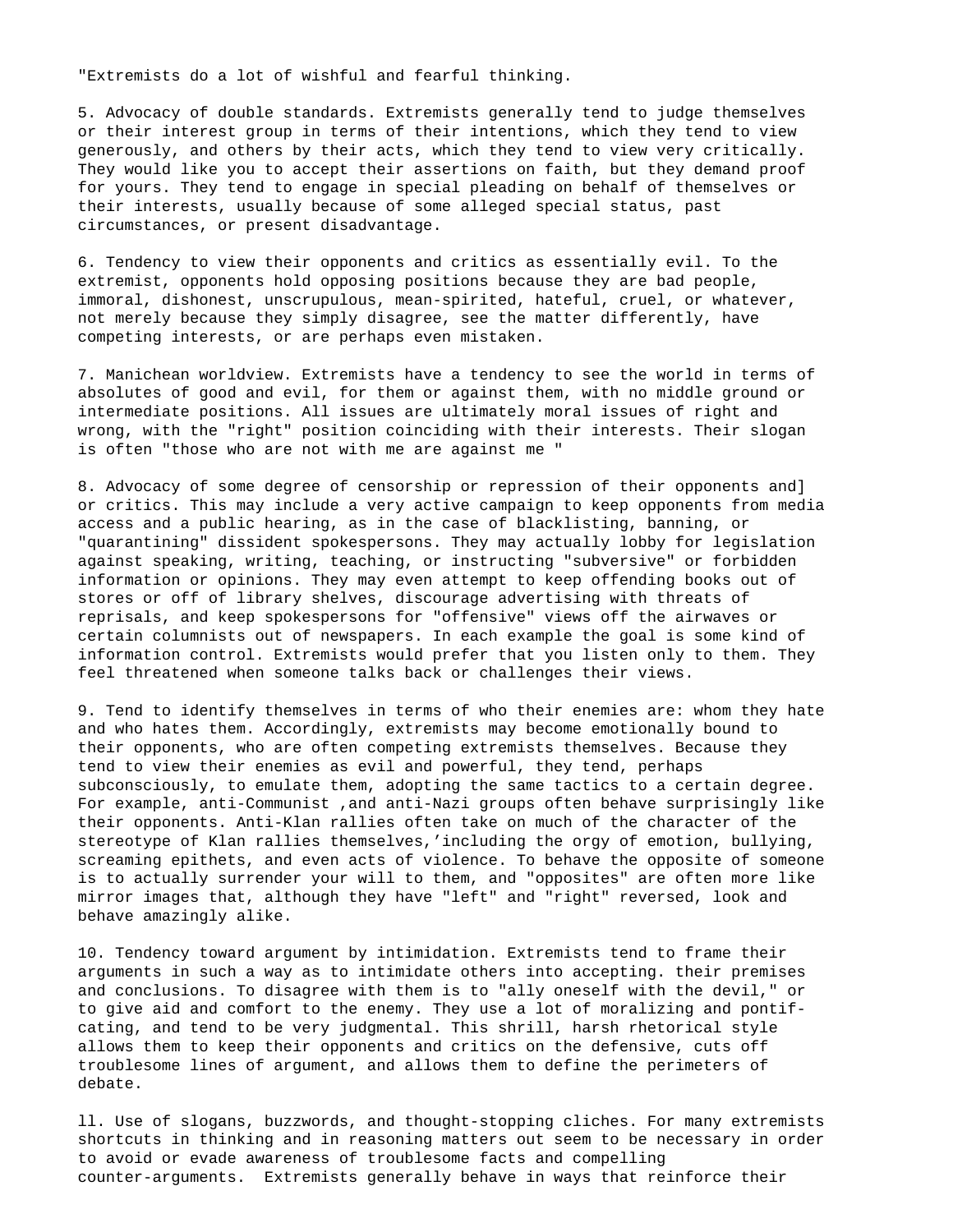prejudices and alter their own consciousness in a manner that bolsters their false confidence and sense of self-righteousness.

12. Assumption of moral or other superiority over others. Most obvious would be claims of general racial or ethnic superiority â ˆ a master race, for example. Less obvious are claims of ennoblement because of alleged victimhood, a special relationship with God, membership in a special "elite" or "class," and a kind of aloof "highminded" snobbishness that accrues because of the weightiness of their preoccupations, their altruism, and their willingness to sacrifice themselves (and others) to their cause. After all, who can bear to deal with common people when one is trying to save the world! Extremists can show great indignation when one is "insensitive" enough to challenge these claims.

13. Doomsday thinking. Extremists often predict dire or catastrophic consequences from a situation or from failure to follow a speci c course, and they tend to exhibit a kind of "crisis-mindedness." It can be a Communist takeover, a Nazi revival, nuclear war, earthquakes, floods, or the wrath of God. Whatever it is, it's just around the corner unless we follow their program and listen to the special insight and wisdom, to which only the truly enlightened have access. For extremists, any setback or defeat is the "beginning of the end!"

14. Belief that its okay to do bad things in the service of a "good" cause. Extremists may deliberately lie, distort, misquote, slander, defame; or libel their opponents and/or critics, engage in censorship or repression, or undertake violence in "special cases." This is done with little or no remorse as long as it's in the service of defeating the Communists or Fascists or whomever. Defeating an "enemy" becomes an all-encompassing goal to which other values are subordinate.

With extremists, the end justifies the means.

15. Emphasis on emotional responses and, correspondingly, less importance attached to reasoning and logical analysis. Extremists have an unspoken reverence for propaganda, which they may call "education" or "consciousness-raising." Symbolism plays an exaggerated role in their thinking, and they tend to think imprecisely and metaphorically. Harold D. Lasswell, in book Psychopathology and Politics, says, "The essential mark of the agitator is the high value he places on the emotional response of the public." Effective extremists tend to be effective propagandists.

Propaganda differs from education in that the former teaches one what to think, and the latter teaches one how to think.

16. Hypersensitivity and vigilance. Extremists perceive hostile innuendo in even casual comments; imagine rejection and antagonism concealed in honest disagreement and dissent; see "latent" subversion, anti-semitism, perversion, racism, disloyalty, and so on in innocent gestures and ambiguous behaviors. Although few extremists are clinically paranoid, many of them adopt a paranoid style with its attendant hostility and distrust.

l7. Use of supernatural rationale for belief and actions. Some extremists, particularly those involved in "cults" or extreme religious movements, such as fundamentalist Christians, militant Zionist extremists, and members of mystical and metaphysical organizations, claim some kind of supernatural rationale for their beliefs and actions, and that their movement or cause is ordained by God. In this ease, stark extremism may become reframed in a "religious" context, which can have a legitimizing effect for some people. It's surprising how many people are reluctant to challenge religiously motivated extremism because it represents "religious belief" or because of the sacred-cow status of some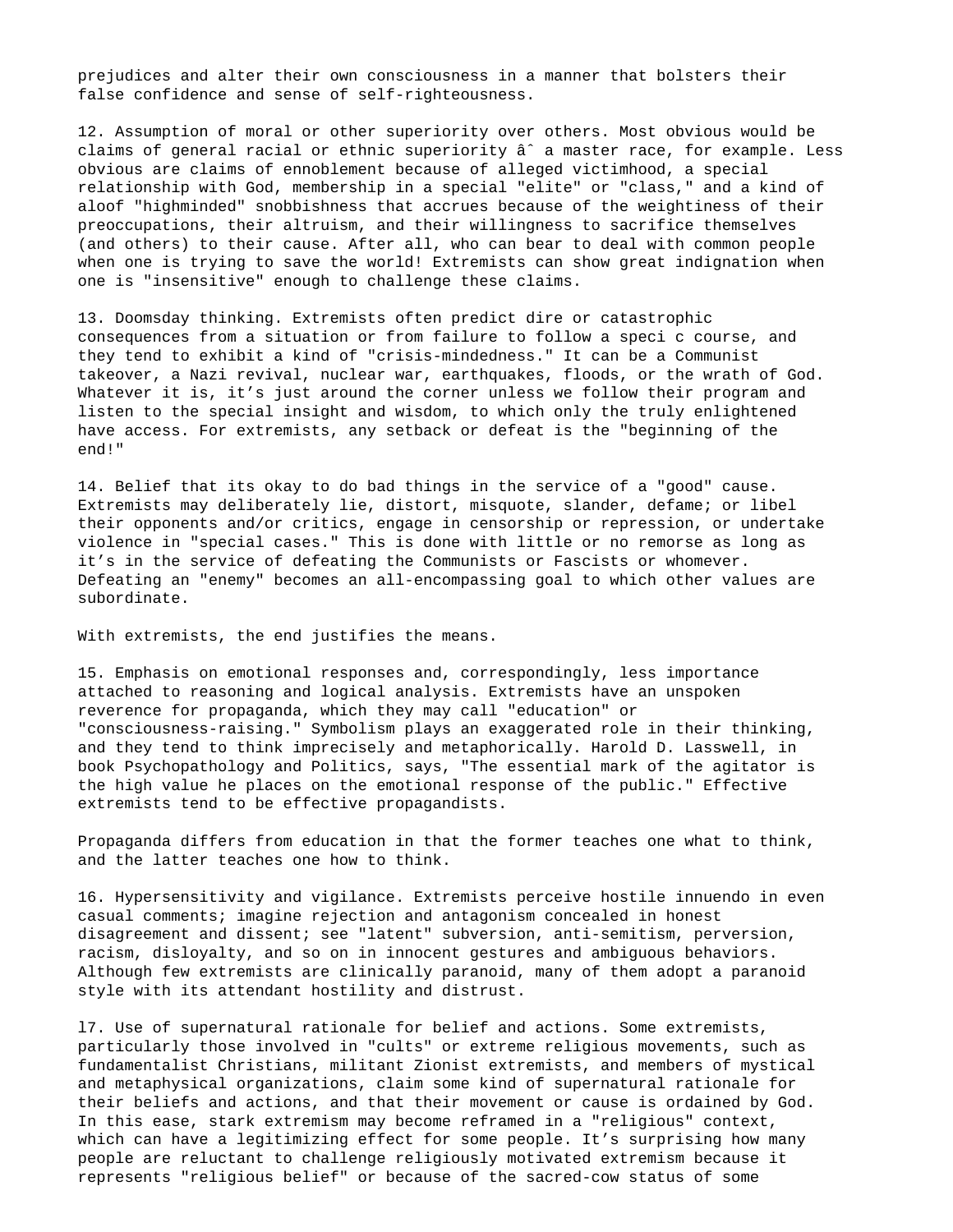religions in our culture.

18. Problems tolerating ambiguity and uncertainty, Indeed, the ideologies and belief systems to which extremists tend to attach themselves often represent grasping for certainty in an uncertain world, or an attempt to achieve absolute security in an environment that is naturally unpredictable or perhaps populated by people with interests opposed to their own. Extremists exhibit a kind of risk-aversiveness that compels them to engage in controlling and manipulative behavior, both on a personal level and in a political context, to protect themselves from the unforeseen and unknown. The more laws or "rules" there are that regulate the behavior of others - particular their "enemies" - the more secure extremists feel.

19. Inclination toward "groupthink." Extremists, their organizations, and their subcultures are prone to a kind of inward-looking group cohesiveness that leads to what Irving Janis discussed in his excellent book Victims of Groupthink. "Groupthink" involves a tendency to conform to group norms and to preserve solidarity and concurrence at the expense of distorting members' observations of facts, conflicting evidence, and disquieting observations that would call into question the shared assumptions and beliefs of the group. Right-wingers (or left-wingers), for example, talk only with one another, read material that reflects their own views, and can be almost phobic about the "propaganda" of the "other side." The result is a deterioration of reality-testing, rationality, and moral judgment. With groupthink, shared illusions of righteousness, superior morality, persecution, and so on remain intact, and those who challenge them are viewed with skepticism and hostility.

20. Tendency to personalize hostility. Extremists often wish for the personal bad fortune of their "enemies," and celebrate when it occurs. When a critic or an adversary dies or has a serious illness, a bad accident, or personal legal problems, extremists often rejoice and chortle about how they "deserved" it. I recall seeing right-wing extremists celebrate the assassination of Martin Luther King and leftists agonizing because George Wallace survived an assassination attempt. In each instance their hatred was not only directed against ideas, but also against individual human beings.

21. Extremists often feel that the system is no good unless they win. For example, if they lose an election, then it was "rigged." If public opinion turns against them, it was because of "brainwashing." If their followers become disillusioned, it's because of "sabotage." The test of the rightness or wrongness of the system is how it upon them;

Thus, extremists tend to have these things in common:

1. They represent some attempt to distort reality for themselves and others. Extremism tends to be "feelings-based" rather than "evidence-based," although the selective use of evidence may obscure that fact.

2. They try to discourage critical examination of their beliefs by a variety of means, usually by false logic, rhetorical trickery, or some kind of censorship, repression, or intimidation.

3. Extremism usually represents some attempt to act out private personal grudges or to rationalize the pursuit of special interests in the name of public welfare, morality, duty, or social consciousness. Extremists often have motives they themselves do not recognize. I Human beings are imperfect and fallible. Even an honest, rational, and well-intentioned person may resort to some of these traits from time to time. Everyone has strong feelings about some issues and anyone can become excited and "blow up" once in awhile. Most of us still retain our basic common sense, good will, and sense of humor. My purpose is not